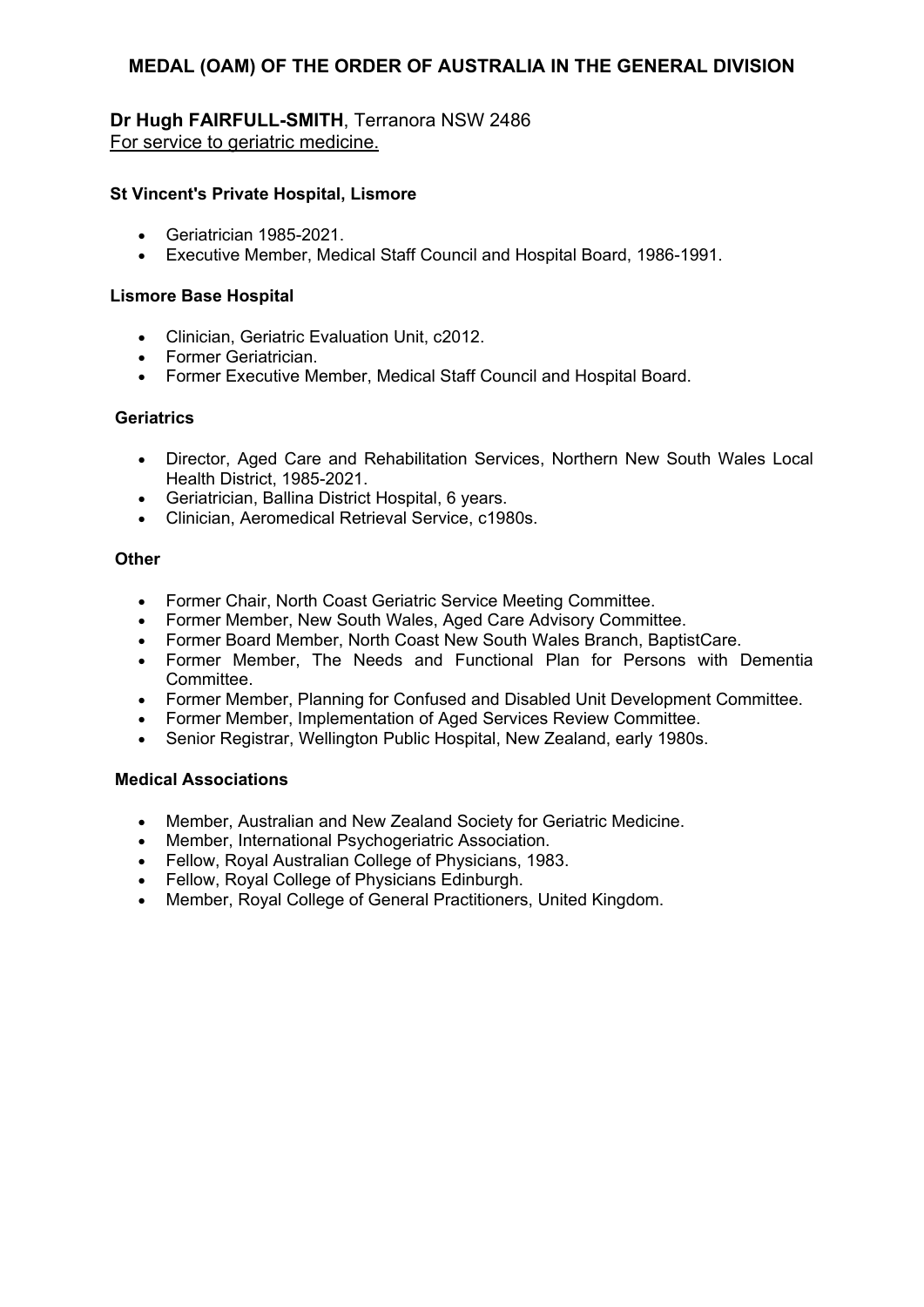**Mr Raymond Lance FAIRWEATHER**, Tenambit NSW 2323 For service to the community of Maitland.

## **Maitland City Council**

- Mayor, 1990-1991.
- Councillor, 1977-2012.
- Chairman, Walka Water Works Trust, 1989-2003.
- Ray Fairweather Park named in his honour, 2011.
- Patron, City of Maitland Retirement Village Association, 11 years.

#### **Australian Labor Party**

- Member, since 1968.
- Life Membership, 2009.

#### **Other**

- Justice of the Peace, 46 years.
- Member, Tenambit Progress Association, since 1964.
- Patron, East Maitland Swimming Club, 16 years.
- Foundation Member, Tenambit/Morpeth Probus Club.
- Deputy Chairman and Council Delegate, Shortland Electricity Board, 1990-1991.
- Employee, Maitland Gaol, Department of Prisons, 1958-1987.

- Trustee Long Service Award, NSW Department of Lands, 2004.
- Centenary Medal, 2003.
- Long Service Medal, NSW Local Government Association, 2000.
- Australian Day Citizen of the Year, 1995.
- National Medal, 1987.
- Pride of Workmanship Award, East Maitland Rotary Club, 1986.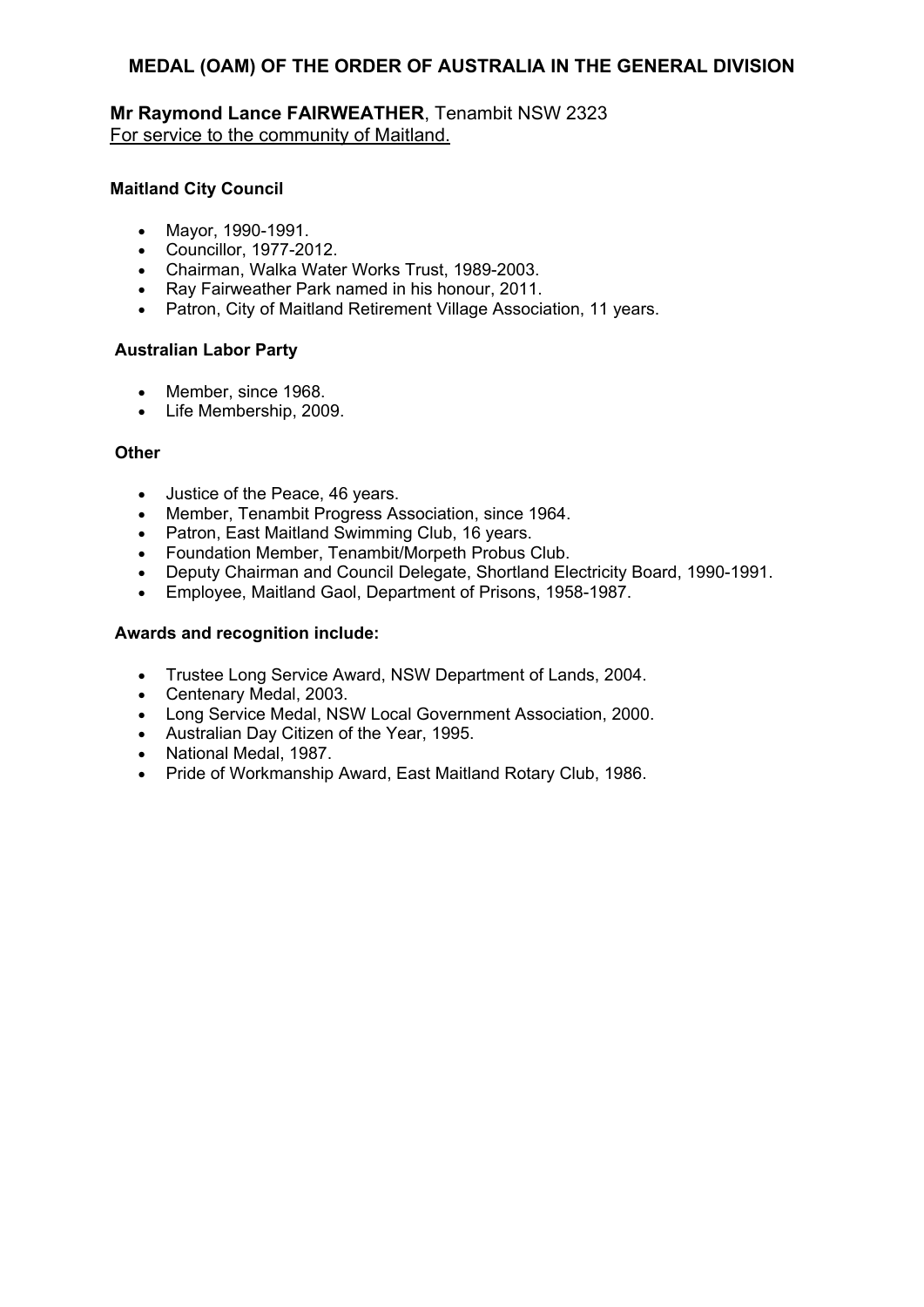# **Ms Sharon Paula FEKETE**, WA For service to dirt track karting.

## **Dirt Trackers Kart Club WA**

- Volunteer, since 1988.
- Secretary, 1989-2002.
- Treasurer, 1988.
- Motorsport Steward, 25 years.
- First Aid Officer, 8 years.
- Life Member.

# **Karting - Other**

- First Female Chief Steward, National Titles, Wagin, Western Australia.
- First Female Chief Steward, Western Australian State Titles.
- Nominations and Sign-In Official, 20 years.
- Former Tower Official.
- Former Canteen Official.
- Former Risk Assessment Official.
- Former Karting Competitor.

## **Jenna Kart Club**

- Co-Founder, 2003.
- Former Secretary.
- Life Member, 2014.

## **Zone Bowling Cannington**

- Former Manager.
- Tenpin Bowling Coach, current.

## **Scouts WA**

- Member, Archery Team, current.
- Registered Adult Helper, Cape Naturaliste Scout Group, since 2018.

- Special Service Award, as a Team Member Archery Team, Scouts WA, 2021.
- Cannington Volunteer of the Year, 2018.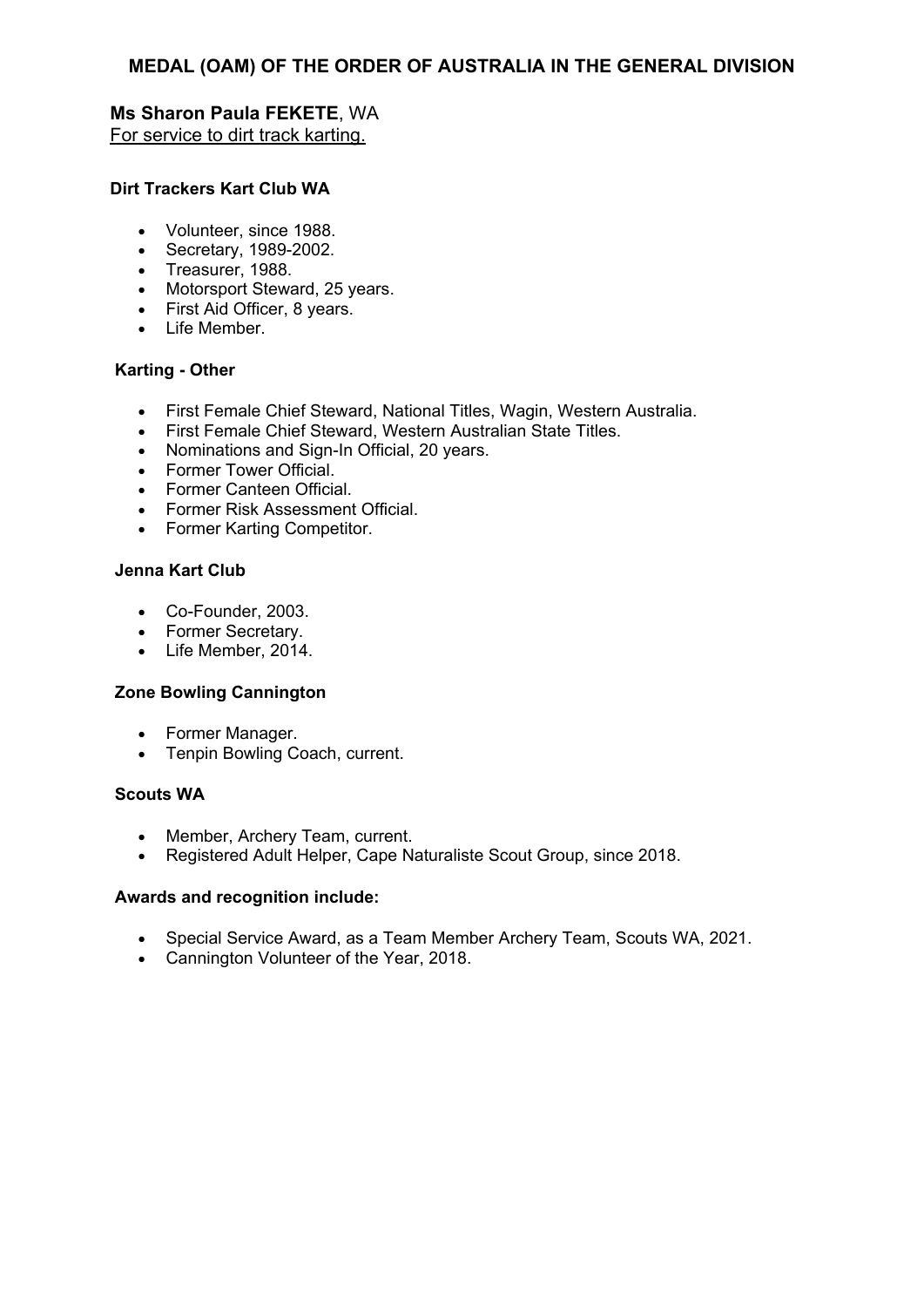# **Mrs Val FELL**, Figtree NSW 2525 For service to people with dementia.

#### **Dementia Australia**

- Founder, Corrimal Dementia Support Group, since 2013.
- Current Consumer Advocate.
- Former Representative Illawarra Regional Advisory committee.
- Member, since 2006.

## **Dementia - Other**

- Organiser, Annual Illawarra Dementia Forum, Wollongong, 2011-2021.
- Current member, Kiama Dementia Alliance.
- Former Member, Dementia Australia Program.
- Speaker, Royal Commission into Aged Care Quality and Safety Community Forum, Bankstown.

#### **Older Persons Advocacy Network**

- Ambassador, current.
- Member, National Older Persons Reference Group.

#### **Council of the Ageing New South Wales**

- Peer Educator, since 2011.
- Volunteer Ambassador, current.

#### **Council of Elders**

Member, Council of Elders, appointed December 2021.

## **Awards and recognition include:**

• Senior Citizen of the Year, City of Wollongong, 2020.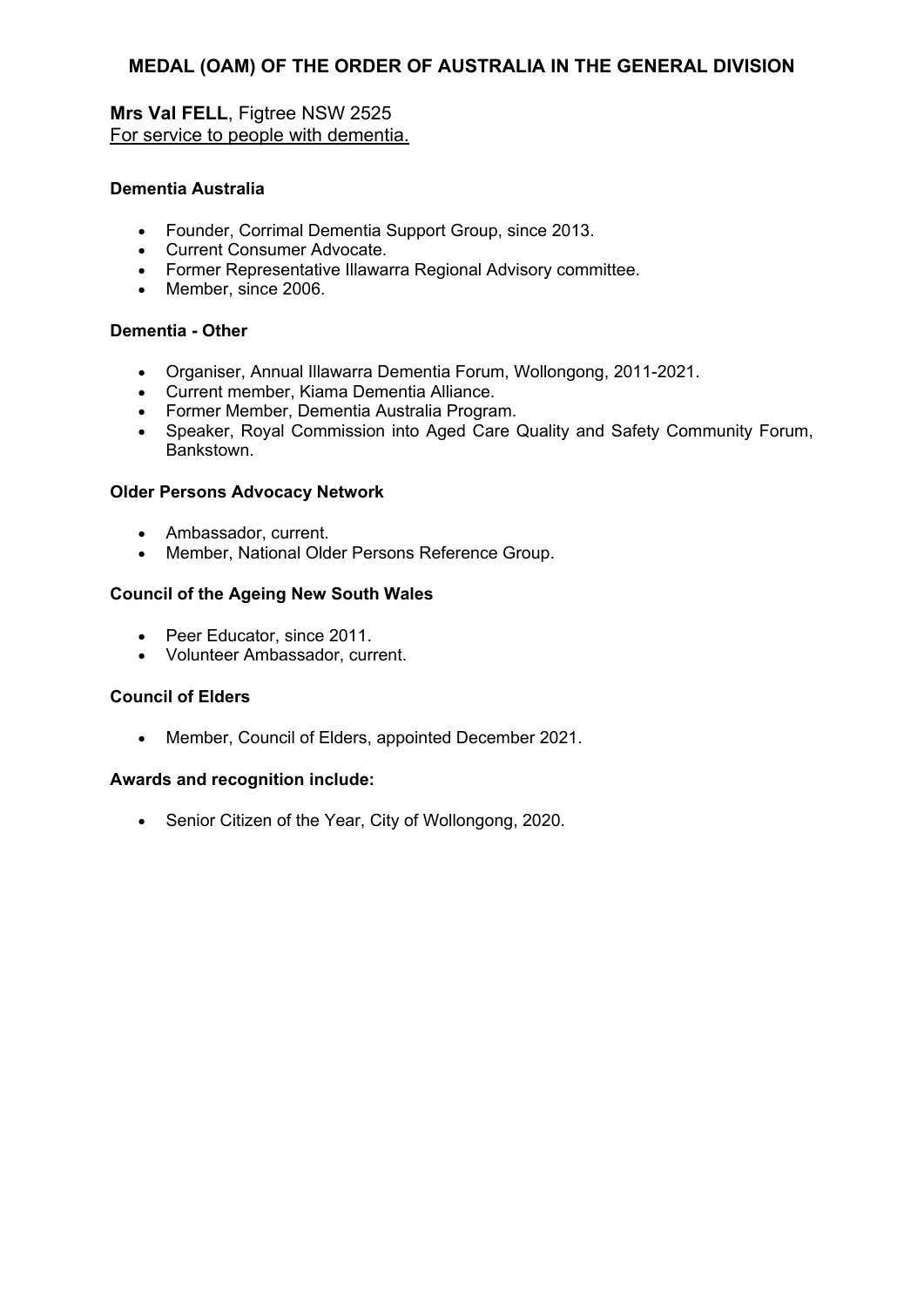## **Dr Cecile Roslyn FERGUSON**, St Ives NSW 2075 For service to people with disability, and to the community.

#### **Achieve Australia (formerly Hornsby Challenge, which merged with Crowle Foundation)**

- Non-Executive Director and/or Treasurer, 1992-2010.
- Chair, prior to 2003.
- Past Chair, Governance Committee.
- Past Board Member, Achieve Foundation.

## **St John's Uniting Church, Wahroonga**

- Pastoral Care Convenor, since 2005.
- Volunteer, The Dish, Hornsby, since 2005.
- Volunteer, PlayJays Playgroup.

# **Community - Other**

- Founding Member, Past Treasurer and Past Chair, Wafflers After Dinner Speakers Club, since 1990.
- Member, Sydney Welsh Choir, since 2002.
- Committee Member/Secretary, Eden Brae Neighbourhood Association, since 2018.
- Access Committee Member, Hornsby Shire Council, 1990s-2000s.
- Past Treasurer, Hornsby Ku-ring-gai Stroke Recovery Group.

# **TAFE NSW**

- Teacher/Consultant, Intellectual Disability, Hornsby, Meadowbank and Ryde Campuses, 1992-2002.
- Senior Education Officer, Intellectual Disability, Disabilty Unit, Head Office, 1989- 1992.

## **Education - Other**

- Board Member/Deputy Chair, Edmund Rice Special Education Services St Edmund's, Wahroonga (Secondary) and St Gabriel's, Castle Hill (K-12), 2000s.
- Council Member, Knox Grammar School, Wahroonga, 11 years.
- Council Member, Wahroonga Preparatory School, 1970s-1980s

## **Economic and Education Research**

- Research Associate and PhD Student (Special Education), Macquarie University, 1982-1988.
- Evaluator, Commonwealth Schools Commission projects, 1983-1985.
- Economic Intelligence Department, Bank of England, 1970.
- Head of International Section, National Income Forecasting Committee Member, and Graduate Economist, Research Department, Reserve Bank of Australia, 1962-1969.
- Tutor, Economics, University of Sydney, and Macquarie University, 1966-1969.

## **Awards and recognition includes:**

 Director General's Award for Excellent Service to Public Education 00Awards, Inaugural Staff Recognition Awards, Northern Sydney Institute, 2002.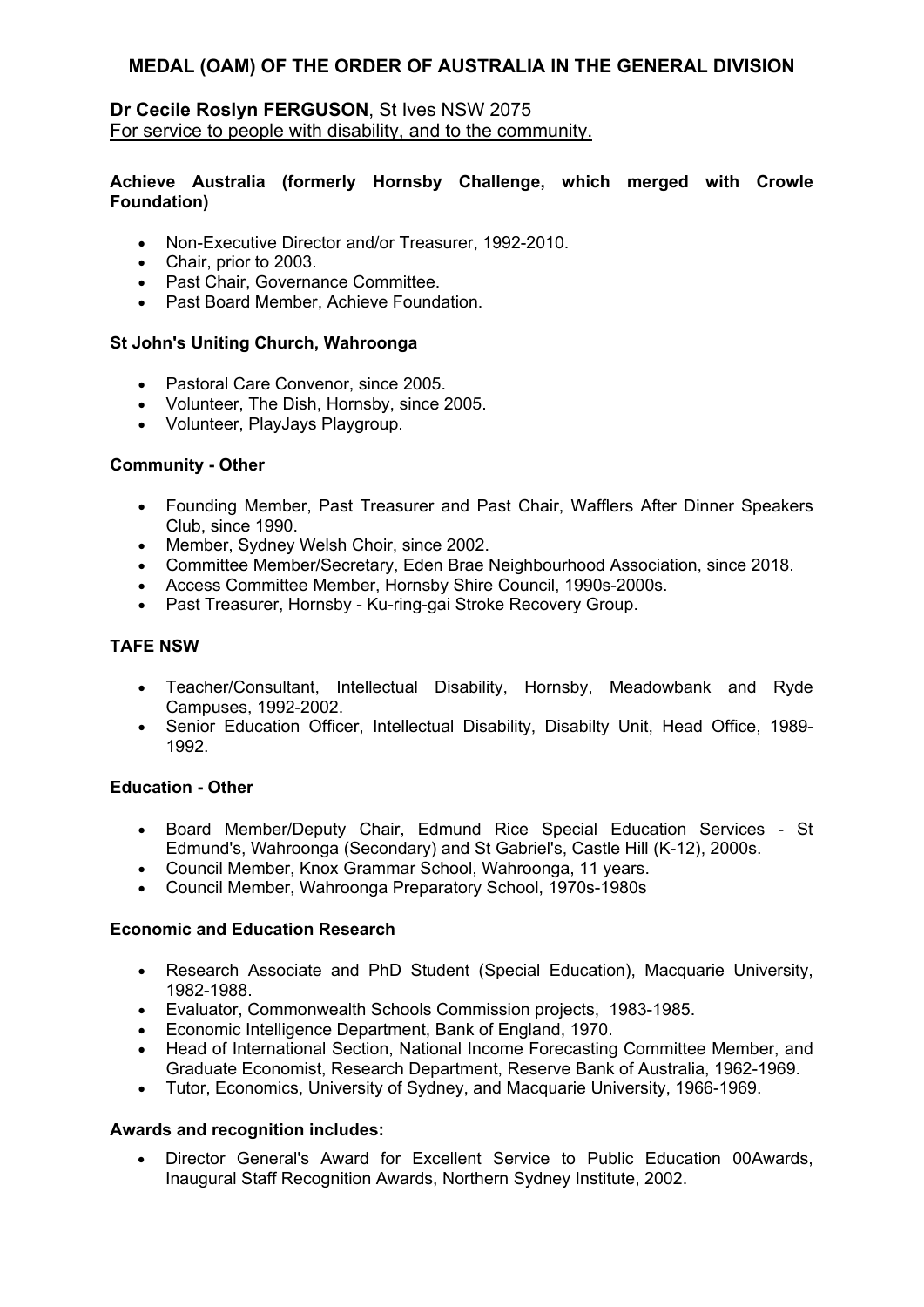**Mrs Pauline Dawn FIELDEN**, Hectorville SA 5073 For service to netball and tennis.

## **Contax Netball Club**

- President, 1997-2000, 1978, 1973-1974, 1966.
- Committee Member, since 2013, 1989-2011.
- Chair, Events and Fundraising Sub-Committee, current.
- Various roles including Player, Coach, Mentor and Team Coordinator, since 1960.
- Net Set Go Coach, 5 years.
- Former Member, Juniors and Seniors Selection Panels.
- Life Member.
- Author of Club History.
- Started up Juniors in the club in 1966.
- Coach, for 60 years.

# **East Torrens Kensington Gardens Tennis Club**

- Player, 66 years ongoing.
- President, 1994-1997.
- Junior Tennis Team Coordinator, 10 years.
- Committee Member, over 25 years.
- Member, East Torrens Kensington Gardens Lawn Tennis Club, 17 years.
- Life Member.
- Patron Eastern District Junior committee and committee member number of years.

# **Australian Seniors Tennis Championships**

- Player, current.
- South Australian Committee Member.
- Former South Australian Team Captain.

- Australian Sports Medal, 2000.
- Margaret Angove service award Contax Netball Club.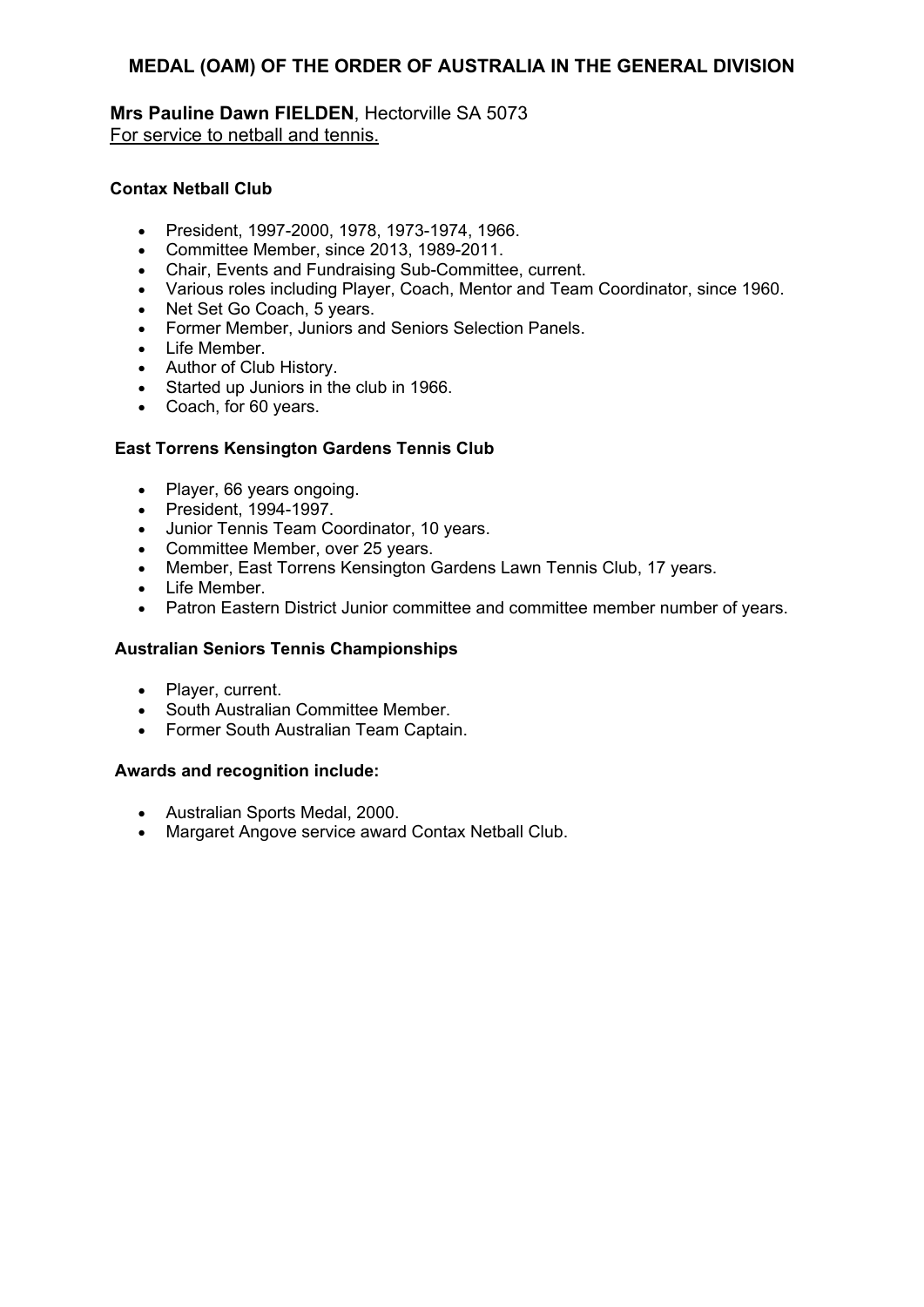# **Mr Barry FINCH**, O'Connor WA 6163 For service to at-risk youth, and to education.

# **Port School**

- Principal, since 2010.
- Workshop Teacher, 2001-2009.

## **Education - Other**

Teacher, various schools, Western Australian Department of Education, 1990-1993.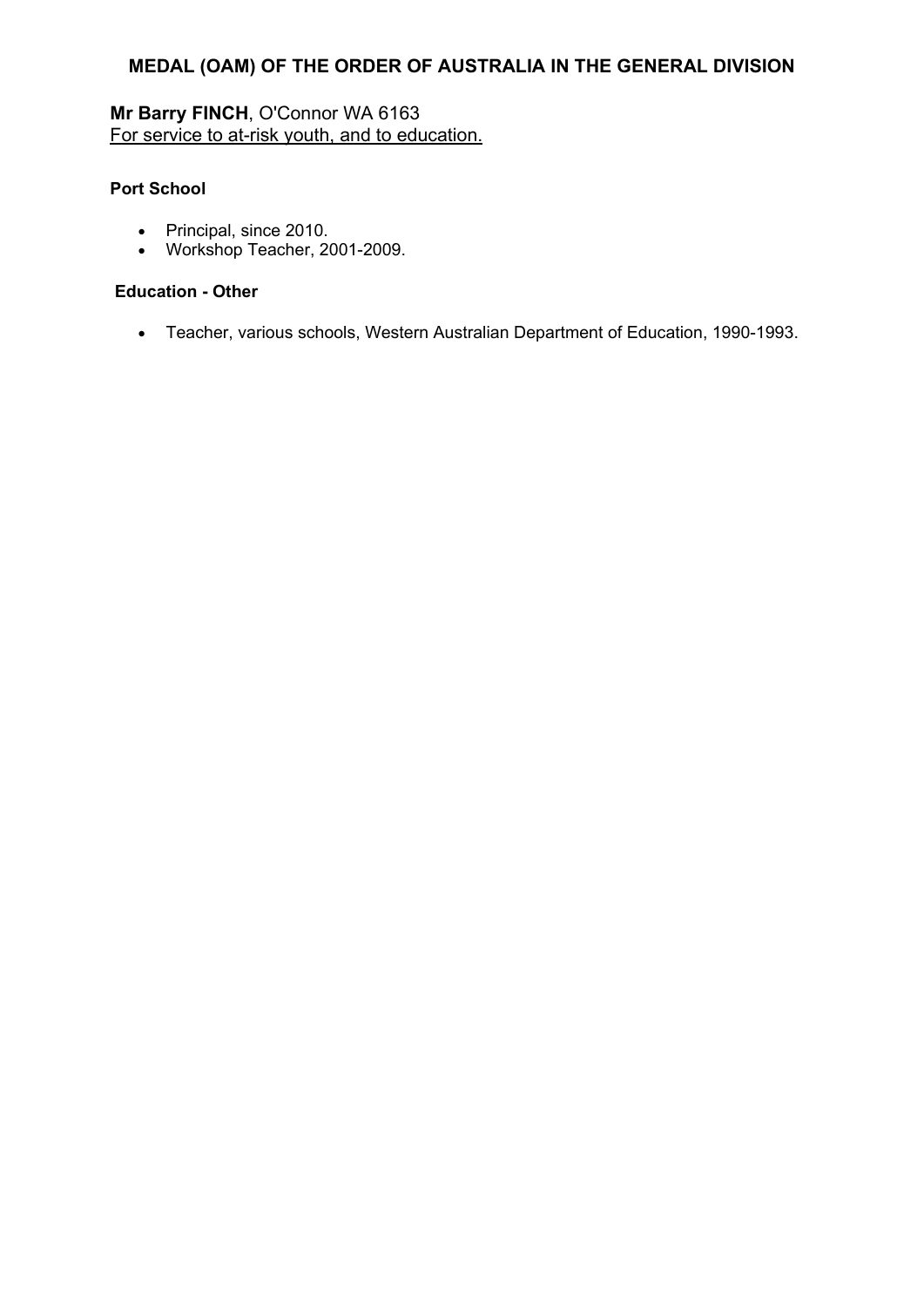**Mrs Jill Heather FINCH**, Doonside NSW 2767 For service to community history.

## **Prospect Heritage Trust Inc.**

- President, since 2014, 1996-2005 and 1993-1995.
- Vice President, 1995-1996.
- Secretary, 2005-2014.
- Member, since 1991.
- Life Member, 2013.

## **Friends of St Bartholomew's Church**

- President, 2010-2021.
- Founding Member, since 2005.

# **Community History - Other**

- Member, Blacktown and District Historical Society, current.
- Member, Combined Historical Societies Advisory Committee, Blacktown City Council, since 1991.

- Heritage Volunteer Award, Heritage Council of New South Wales, 2006.
- Centenary Medal, 2003*.*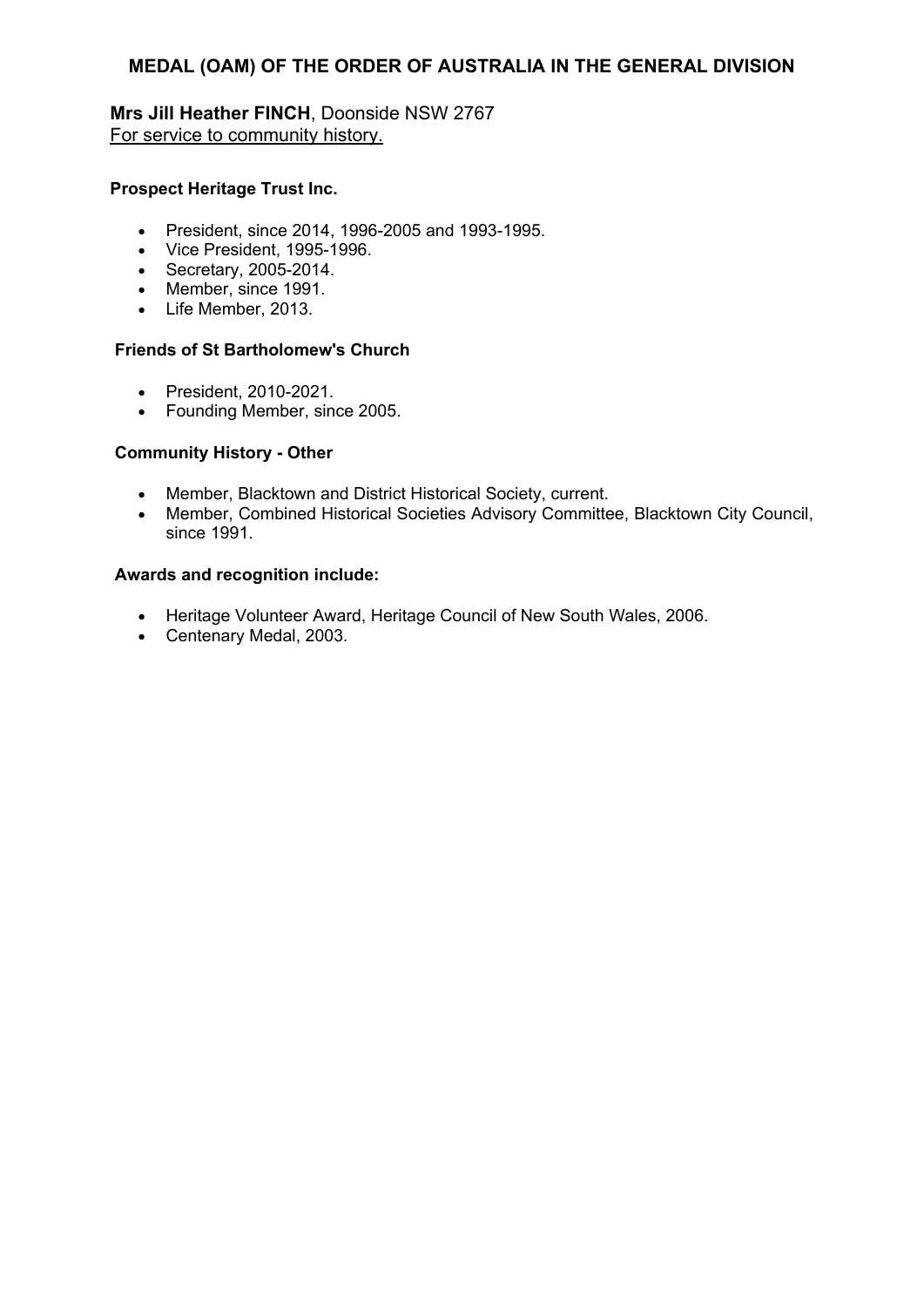# **Mr Peter John FLEMING**, Cardross VIC 3496 For service to the community of Mildura.

## **Red Cliffs-Irymple Sub-branch, Returned and Services League of Australia**

- Committee Member, current.
- President, 1996-1997.
- Vice-President, 1993-1995.
- Member, since 1975.

## **Mildura Sub-branch, Returned and Services League of Australia**

Associate Member, current.

## **Ex-service organisations - Other**

Legatee, Mildura Legacy, Legacy Australia, since 2019.

## **Mildura District Pipe Band**

- President, since 1985.
- Pipe Major, current.
- Former Treasurer.
- Tenor/bass drum/bagpipes player, since late-1950s.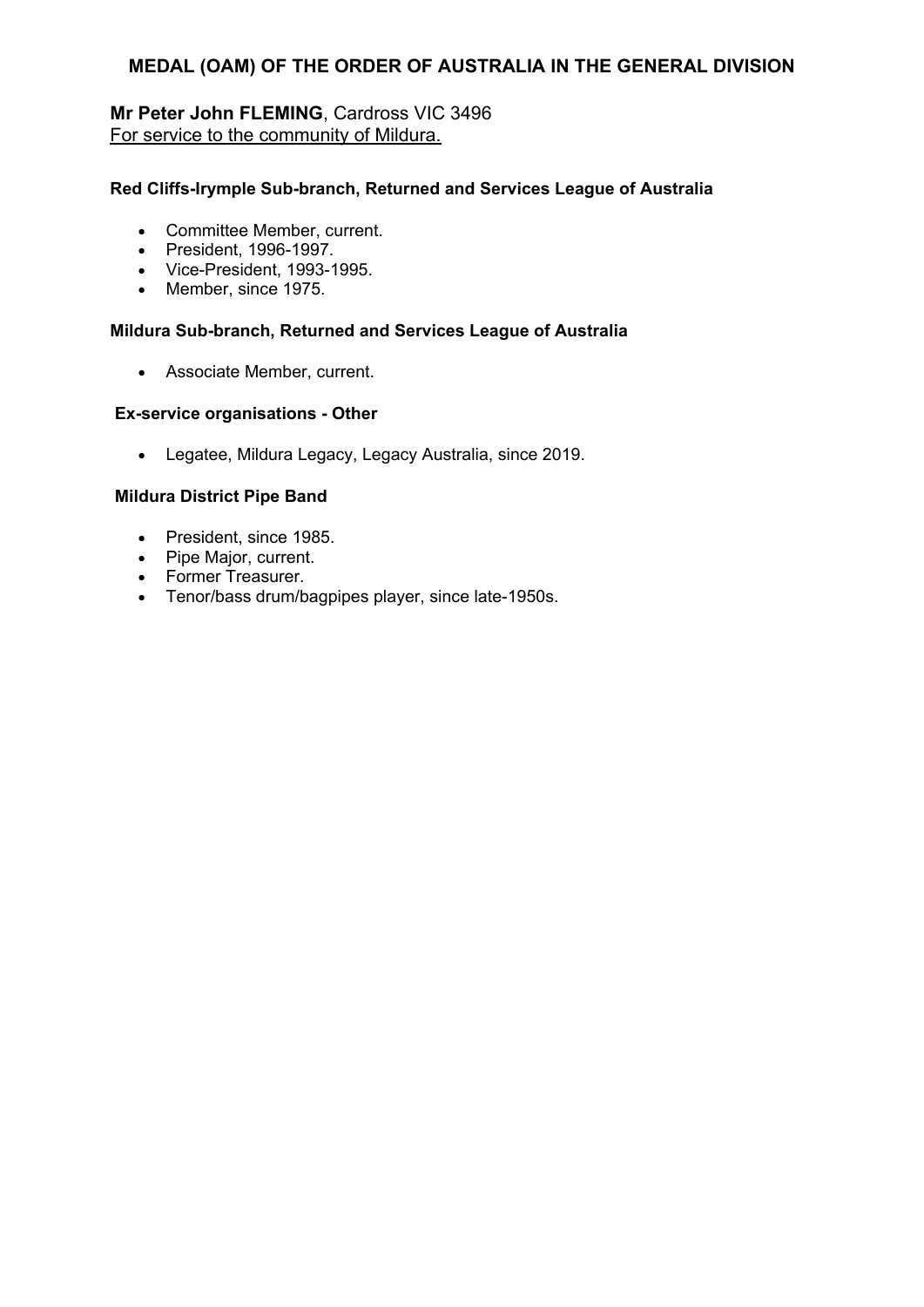**Mr Michael James FOLEY**, Noranda WA 6062 For service to local government.

## **City of Swan**

- Chief Executive Officer, 2006-2020.
- City Engineer / Executive Manager Operations, 1995-2006.
- Deputy Shire Engineer 1985-1992.
- Construction Engineer, 1981-1985.

## **Western Australian Division, Institute of Public Works Engineering Australasia**

- Former State President, 1993-1995.
- Fellow, 2009.
- Member, since 1984.

## **Committee and advisory roles**

- Member, Local Government Chief Officers Group.
- Member. Perth Airport's Municipal Group.
- Member, Outer Metropolitan Growth Council.
- Member, National Committee of Local Government Engineering 1992-1995.
- Chairman, Foundation for the Technical Advancement of Local Government Engineering 1999-2006.
- Member, National Growth Areas Alliance.
- Member, Metropolitan Regional Road Group.
- Member, Local Government Business Excellence Network.
- Member, Secondary Waste Treatment Committee.
- Member, Chief Executive Officer Advisory Committee and Technical Officers Committee, Eastern Metropolitan Regional Council.
- Member, East Metropolitan Zone, Western Australian Local Government Association.

## **Memberships**

- Member, Institute of Engineers Australia, since 1975.
- Graduate Member, Australian Institute of Company Directors, since 2014.
- Member, Local Government Professionals Australia.
- Member, Professionals Australia (Formerly Association of Professional Engineers and Managers) 1975-2021.

## **Awards and recognition include:**

Eminent Service Award, Western Australian Local Government Association, 2012.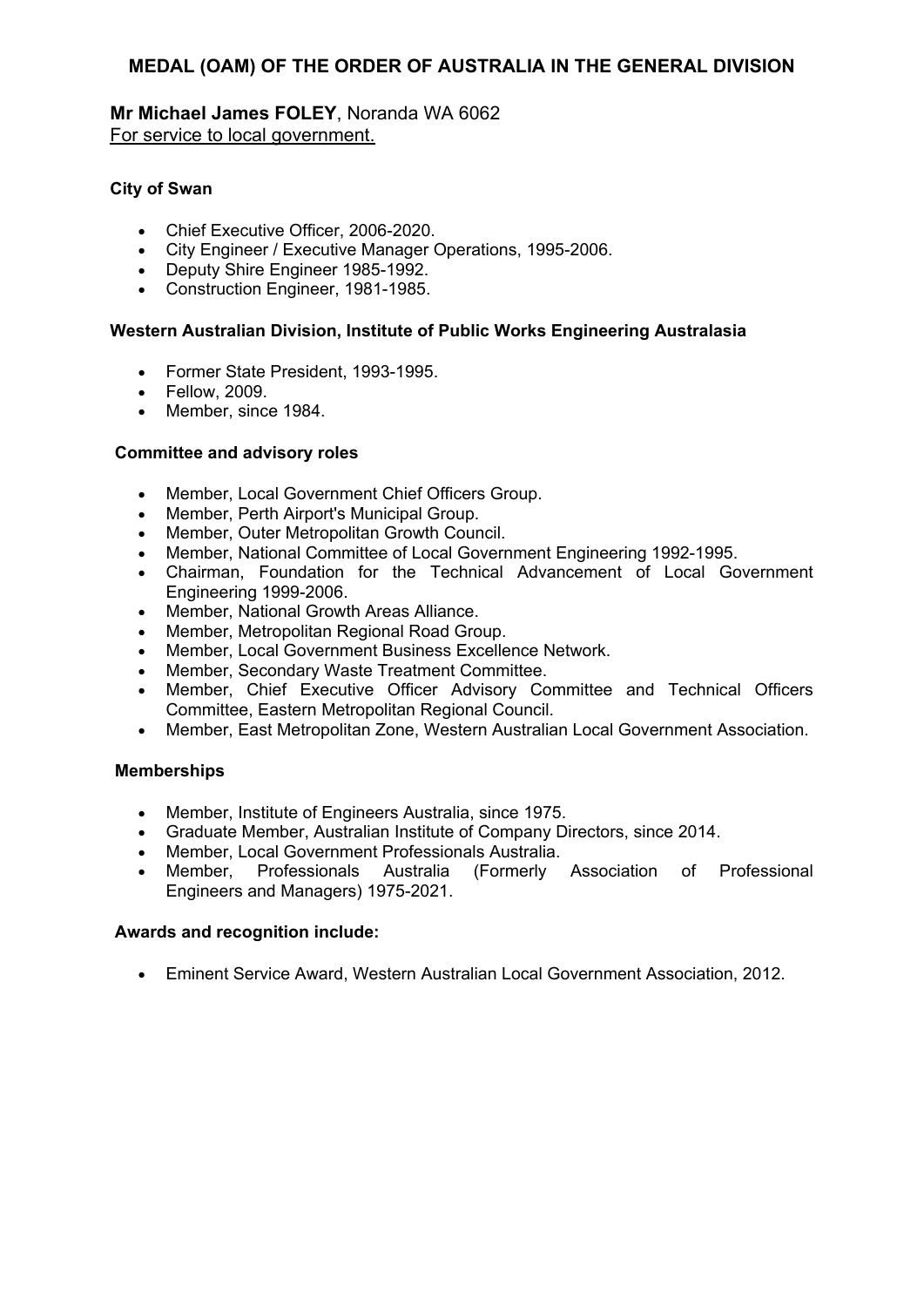# **Mrs Florence FORBES**, Bagshot VIC 3551 For service to country music, and to radio presentation.

## **Country Music**

- Musician, Tumbleweed Band, 1977-early 2000s.
- Solo Artist, since 1980s.

## **Australian Niemann Pick Foundation**

- Contributor, current.
- Co-Organiser of Fundraisers, 2014-2019.

# **106.7 Phoenix FM Community Radio**

- Presenter, since 2007.
- Life Member, 2014.
- Foundation Member, 2007.

# **Triple C FM Bendigo**

• Presenter, 1996-2007.

- Toomey Memorial Award, *For Services to Country Music,* Mal Norton Entertainment Services, 2018.
- Inductee, Australian Country Music Broadcasters Hall of Fame, 2017.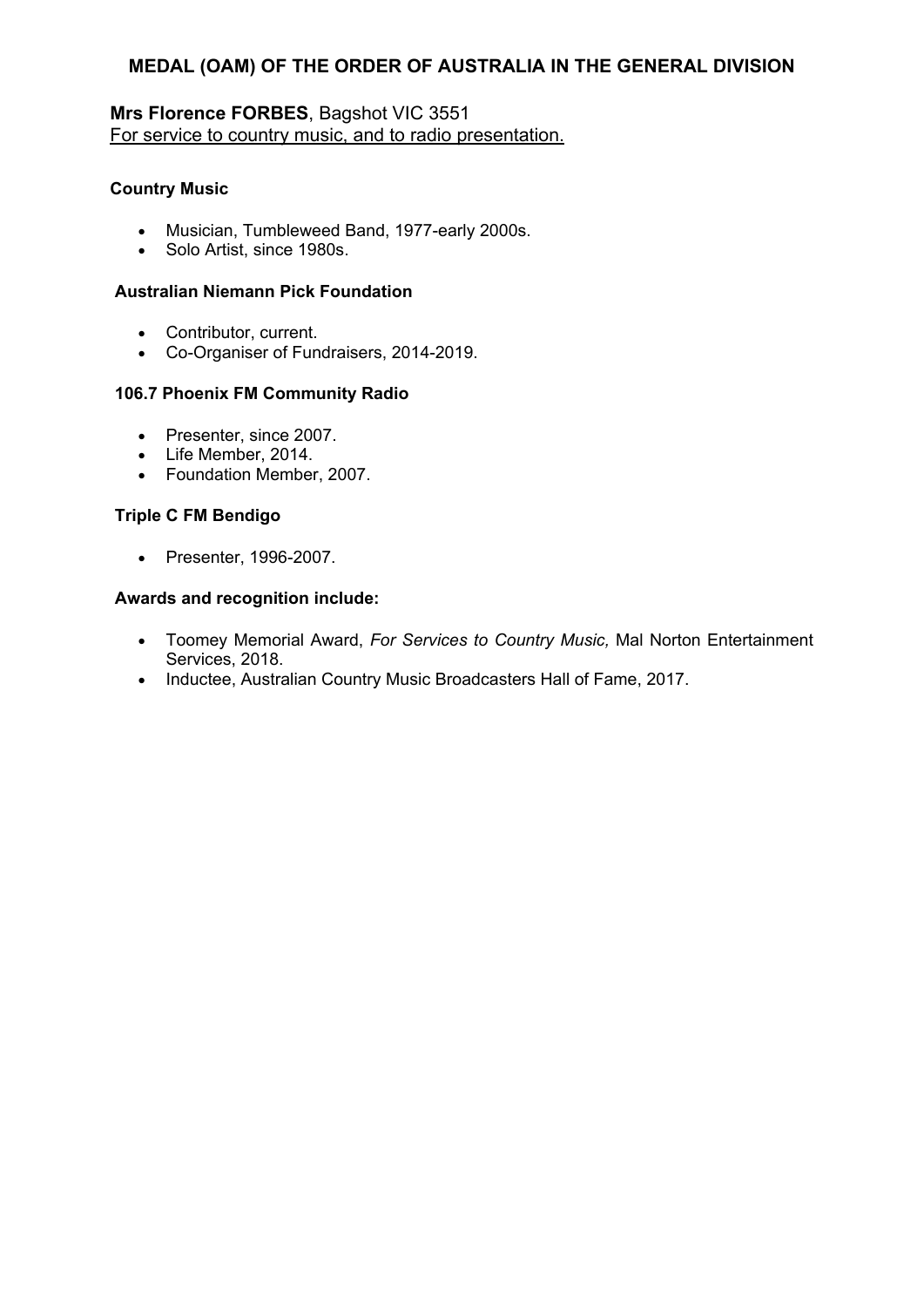# **Mr Daniel James FORD**, Oakford WA 6121 For service to the Indigenous community of Western Australia.

## **Noongar Chamber of Commerce and Industry**

Co-Founder and Inaugural board member, since 2018.

# **Wungening Aboriginal Corporation (formerly Aboriginal Alcohol and Drug Service)**

- Chair, since 2020.
- Vice Chairperson, since 2017.
- Board Member, since circa 2011.

# **Clontarf Foundation**

• Committee/Board Member, since 2001.

## **Indigenous - Other**

- Former Board Member, Polly Farmer Foundation, for approx 20 years.
- Former Member, Kalyakool Moort Research Working Group.
- Numerous Aboriginal sporting bodies and events over 40 years.
- Former Board Member, ICEA (Indigenous Communities Education and Awareness).
- Former Member, various Men's Aboriginal Advisory Groups.
- Teacher of young Aboriginal boys about Aboriginal culture and building self esteem.
- Committee Member AnglicareWA, Aboriginal Advisory Group, current.
- Advisor on cultural heritage issues, Perth Airport, current.

## **Professional**

- Director, Kambarang Services, Aboriginal owned company, Cultural Awareness Trainer, writing numerous Reconciliation Action Plans, and enabling Aboriginal engagement, since 2009.
- Chair, Yonga Solutions, Aboriginal owned printing and graphics company.
- Provide training services and advice for Auspire, current.
- Former Community Engagement Officer, BGC (Buckeridge Group of Companies).
- Former Community Education Officer, WA Office of Equal Opportunity.
- Former Director, Aboriginal Services, WA Department of Family and Children's Services (now Department of Communities).
- Former Executive Director, Aboriginal Strategy and Policy, WA Department for Community Development, circa 1998.
- Former Executive Director, Aboriginal Housing and Infrastructure, WA Department of Housing and Works.
- Various executive positions, WA Department of Indigenous Affairs, WA Mental Health Commission, WA Department Treasury and Finance.

- Grace Vaughn Award Recipient, studied in Saskatchewan, Canada, 1990.
- Inaugural WA Branch Australian Association of Social Workers, Social Worker of the Year.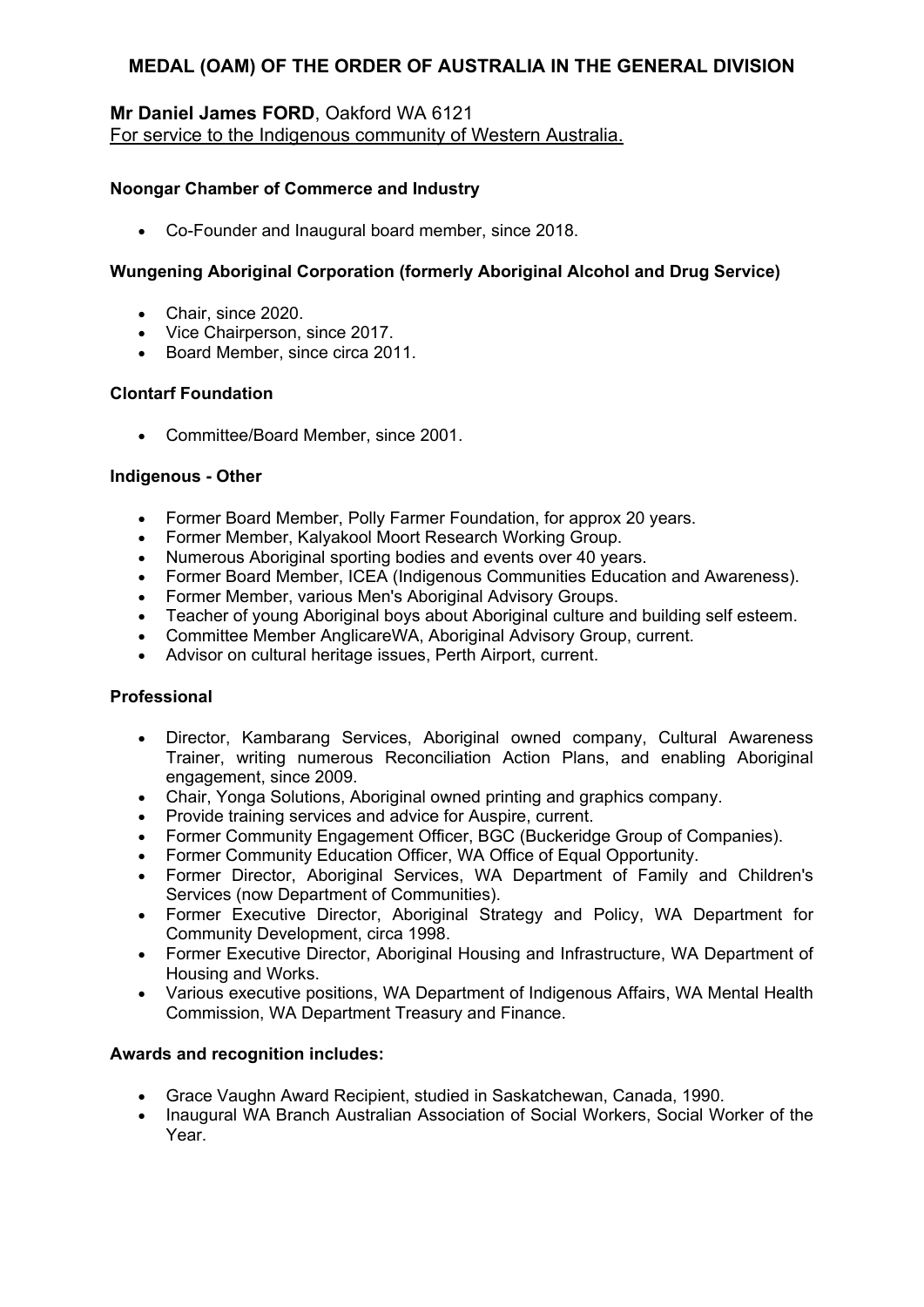# **Mrs Moira FRANKLIN**, Gleniffer NSW 2454 For service to the community of Gleniffer.

## **Gleniffer Community Church and Gleniffer Hall Community Association**

- Volunteer and Organist, current.
- Trustee, current.
- Former Secretary.

#### **Community** - **Other**

- Volunteer, Bellinger River Sub-Branch, Returned and Services League of Australia, current.
- Secretary, Coffs Harbour Vintage and Veteran Car Club, current.
- Secretary, North East NSW Hunting Club, current.
- Pianist, Royal Freemasons' Benevolent Institution Bellingen Masonic Village, current.
- Former Volunteer, Bellingen Landcare.
- Former Volunteer, Bellingen Riding Club.

#### **Australian Breastfeeding Association**

- Volunteer Breastfeeding Counsellor, Bellingen Branch, 1986-2007.
- Group Leader, Bellingen Branch, 20 years**.**

#### **Scouts New South Wales**

- Member, 1982 1997.
- Venturer Scout Leader, 15 years.
- Merit Award for Service.

#### **Balmain Teachers' College**

- Primary School Teacher, 1965-1973.
- Casual School Teacher, 1987-2011.

#### **Awards and recognition include:**

• Named on the Hidden Treasures Honour Roll, 2019.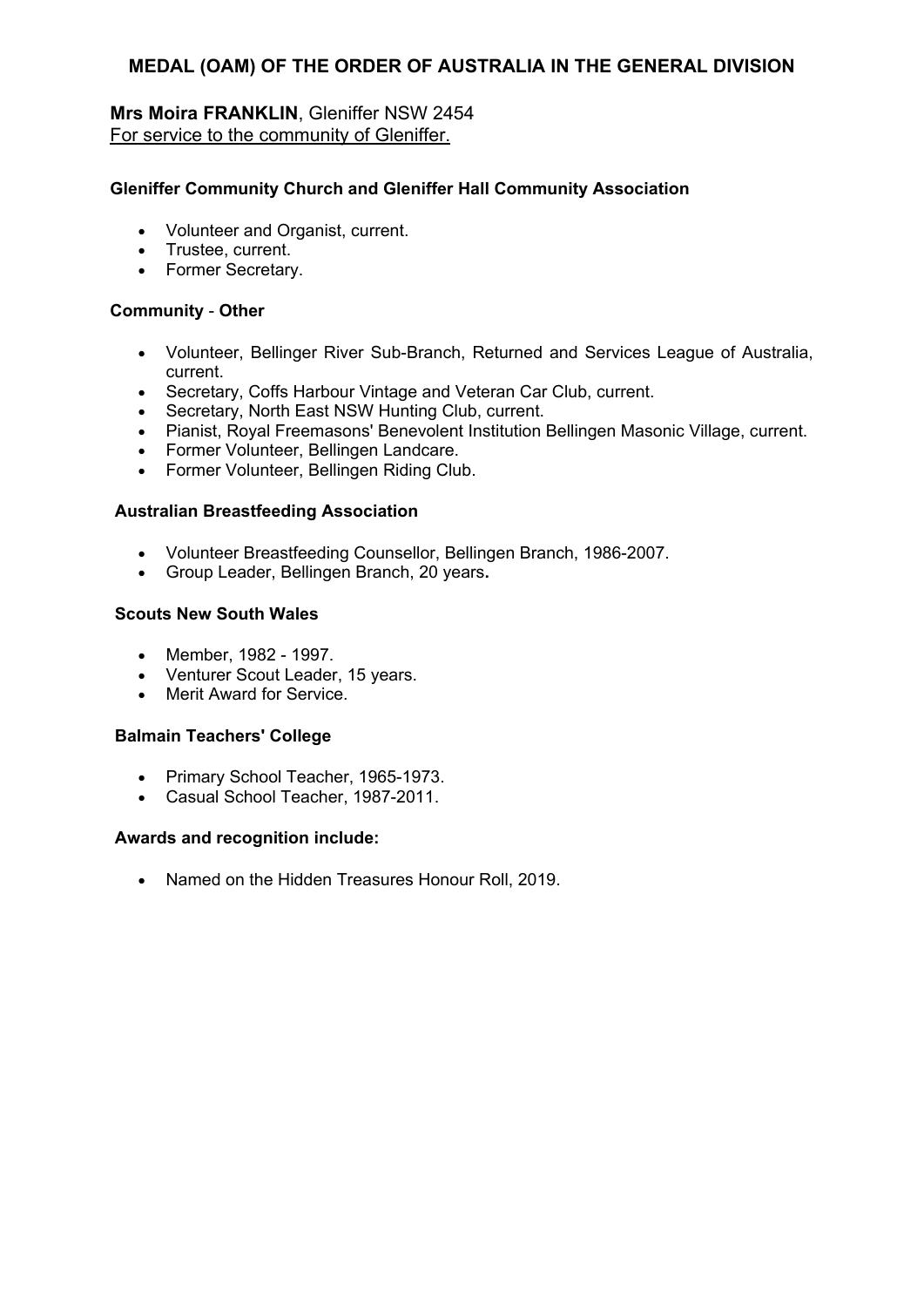**Mrs Valerie Jean FRENCH**, WA For service to the judiciary, and to the law.

## **District Court of Western Australia**

- Judge, 1994-2009.
- President, Children's Court of WA, 1999-2001.

#### **Government Appointments**

- Chair, Parole Board, (now Prisoners Review Board), 2006-2009.
- Chair, Mentally Impaired Accused Review Board, 2006-2009.

#### **Legal - Other**

- Stipendiary Magistrate, 1991-1994.
- Part-time Magistrate, Children's Court, 1983-1988.
- Member, Social Security Appeals Tribunal, 1981-1986.
- Founding Member, Women Lawyers of Western Australia Inc, 1982.

#### **Education**

- Part-time Lecturer, University of Western Australia, 1981-1982.
- Part-time Lecturer, Curtin University, 1976-1978.

- Inducted into WA Women's Hall of Fame, 2017.
- Centenary Medal, 2003 *For service to the community through the law relating to children.*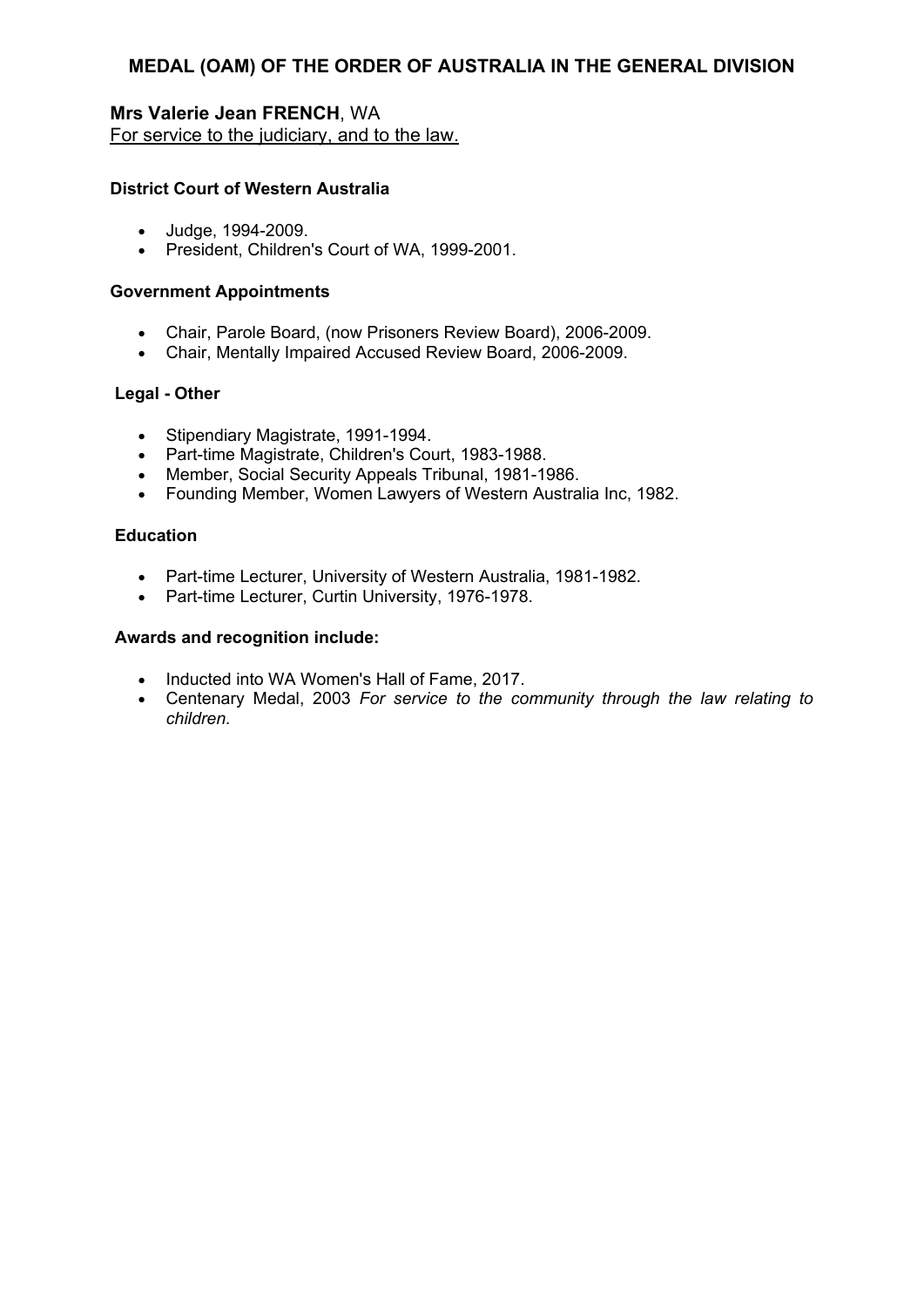**Mrs Anne Elizabeth FROST**, Stroud NSW 2425 For service to the performing arts.

## **Professional**

- Director, Performer, Producer and Writer for Theatre, 40 years.
- Founder and Head Tutor, Ann Frost School of Performing Arts, 10 years.
- Founder and Head Tutor, ENDAC Youth Theatre Newcastle, 8 years.
- Speech and Drama Tutor, Ann Fennelly School of Deportment, 4 years.
- Private Speech, Singing and Acting Tuition, 20 years.

# **Acting roles include:**

- *Flag Raising Ceremony*, Stroud Crown Choir, 2019.
- *Cinderella and the Christmas Pumpkin*, Stroud, 2016.
- *Grace*, Regional New South Wales Tour, 2010.
- *The Frog Prince*, the Hunter Wetlands, 2010.
- *Hansel and Gretel*, The Civic Theatre Newcastle, 1993.
- *Housewife a Musical*, Newcastle University, 1989.

# **Directing and Designing roles include:**

- *Stroud, Home of Champions*, by Anne Frost at Stroud, 2016.
- *The Cat Next Door*, by Anne Frost, Shakespeare et al, the Hunter Wetlands, 2011.
- *Titiana's Fairies*, by Anne Frost, Shakespeare et al, the Hunter Wetlands, 2010.
- *Wind in the Willows*, adapted and directed by Anne Frost at the Hunter Wetlands, Shortland, 2004.
- *Macbeth*, Shakespeare et al, Rothbury Estate Winery, 2000.
- *The Great South Land*, for the Clarence Town Community, the banks of the Williams River, 1997.
- *A Midsummer Nights Dream*, Hunter Valley Theatre Company, the Civic Playhouse, 1994.

# **Publications include:**

- *The Cat Next Door*, by Anne Frost, Shakespeare et al, the Hunter Wetlands, 2011.
- *Lost Property*, written by Anne Frost for the Civic Playhouse, 2006.
- *Wind in the Willows*, adapted by Anne Frost, Shortland Wetlands, 2005.

## **Awards and recognition include:**

 Outstanding Achievement Award, City of Newcastle Drama Association, 2001 and 2007.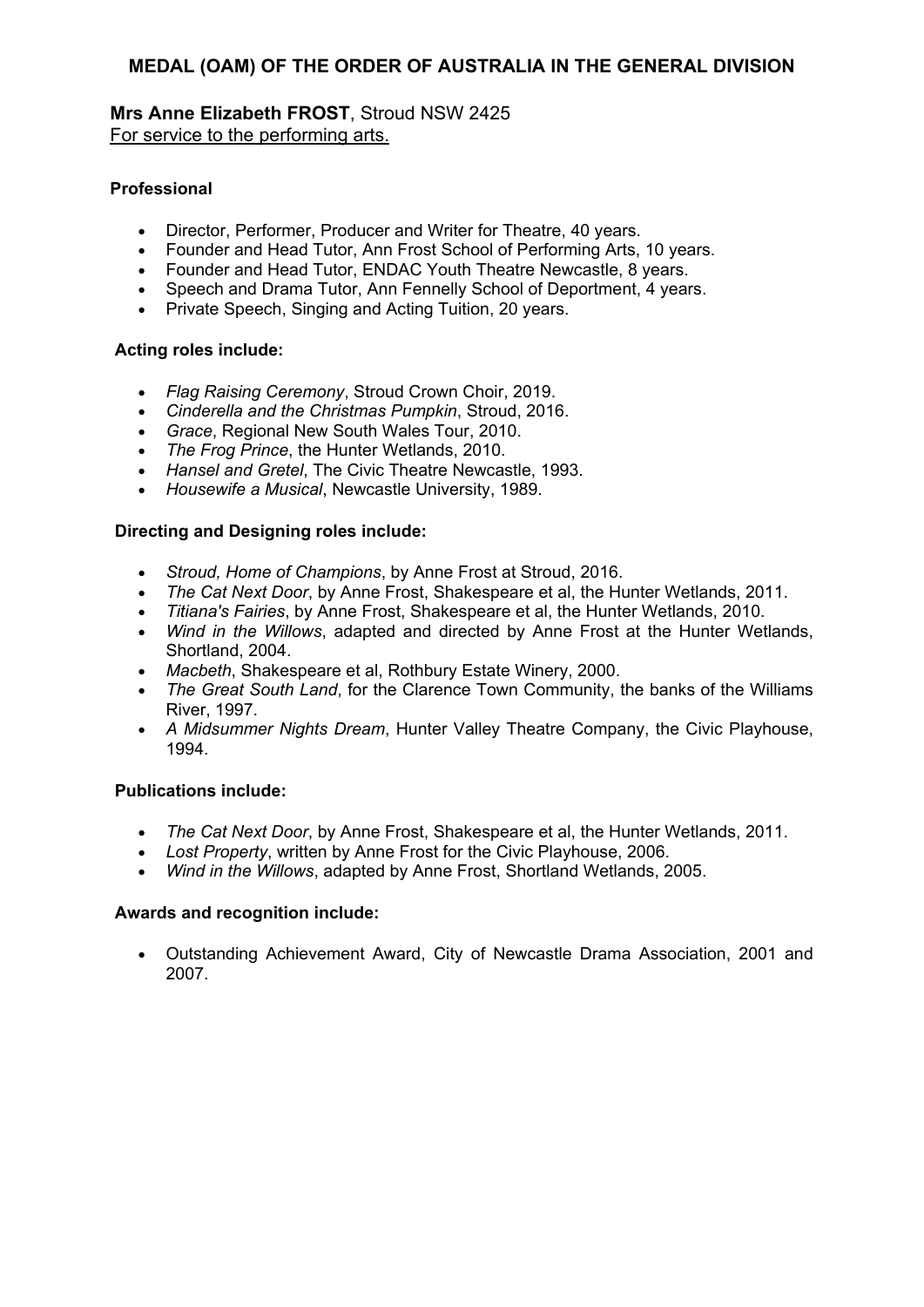# **Ms Lucie Anne GABB**, NSW

For service to the communities of Pennant Hills and Beecroft.

## **Pennant Hills Golf Club**

- President, Ladies Committee, 2006-2009.
- Honoured Veteran, 2015
- Coordinator/Mentor, Female Junior Cadet Players, 2010-2014.
- Limited Players and Cadet Helpers Trophy, 2011.
- Volunteer, Gardening Group, 16th Green Garden, current.
- Volunteer Entertainer, Ladies Christmas Dinner, since 2007.
- Organiser, Flower Roster, 2000-2003.
- Member, General Committee, 2005.
- Assistant Treasurer, 2005.
- Member, since 1990.

## **Leisure Learning Programs, Beecroft Pennant Hills Uniting Church**

- Coordinator, since 2006.
- Committee Member, since 1991.
- Initiated, Bridge Group, 1995.
- Leader, Music Appreciation Group, since 2018.

## **Rotary Club of Beecroft**

- Judge, Young at Heart Art Awards, Virtual Neighbours Project, Youth Festival, 2020.
- Paul Harris Fellowship, 2011.
- Counsellor, In-Bound Rotary Youth Exchange Students, since 2003.
- Host, Rotary Youth Exchange Students, 1970s.
- Contributor, Annual Fete, 1974-2005.

## **Carlingford Bridge Club**

- Instructor
- Former Member.

#### **Cheltenham Bridge Club**

- Australian Bridge Federation Qualified Instructor, since 2020.
- Member.

#### **Education and Community**

- Volunteer Knitter, Baby Blankets and Vests, AIDS Orphanage, Soweto, South Africa, 1994-2000.
- Day to Day Casual Teacher, Beecroft Public School, 1990-1993.
- Assistant Principal, Kellyville Public School, 1981-1989.
- Executive Teacher, Berowra Public School, 1976-1981.
- Teacher/Infants Teacher, West Pennant Hills Infants and West Pennant Hills Public School, 1965-1976.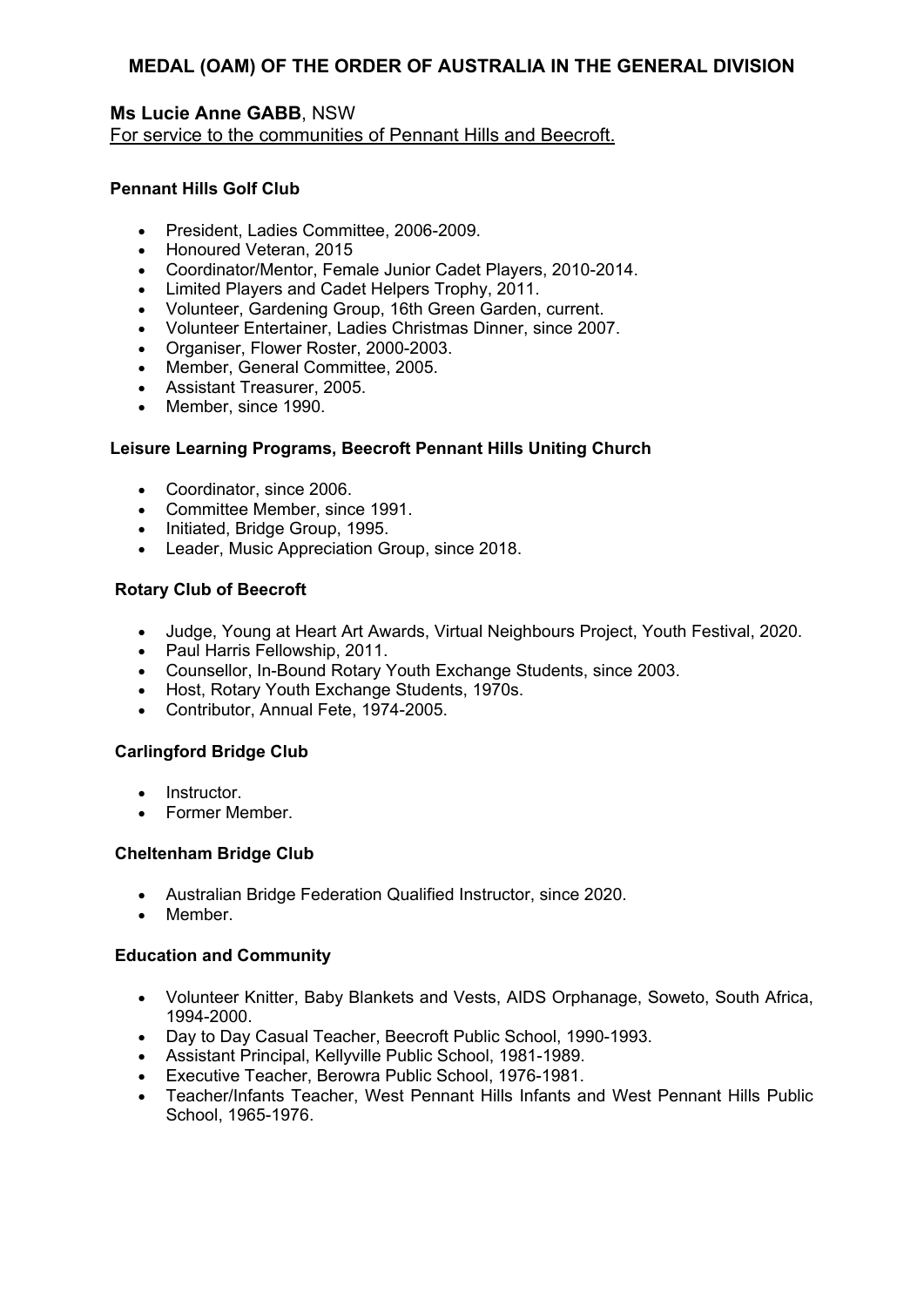# **Mr Gregory James GALLAGHER**, Jeir NSW 2582 For service to the winemaking industry.

#### **Gallagher Wines**

Owner, since 2000.

#### **Taltarni Vineyards**

- Former Production Manager.
- Former Senior Winemaker.
- Former Winemaker.
- Former Assistant Winemaker.

#### **Makers of Murrumbateman**

- Former President, 2015-2018.
- Committee Member, current.

#### **Wine - Other**

- Winemaker, Charles Sturt University Winery, 1999-2004.
- Assistant Winemaker, Seppelts Rutherglen, 1978.
- Former Member, American Society of Enologists.
- Member, Australia Society of Viticulture and Oenology, current.
- Judge, wine competitions across Australia, current.
- Member, Canberra District Wine Industry Association, current.

- Recipient, 4 Trophies, Canberra International Riesling Challenge.
- Recipient, 4 Golds, Canberra Wine Show, 2001.
- Best Cabernet Sauvignon, L.A. Times Awards, 1979.
- New York Wine Exhibition, Cabernet Sauvignon, 1982 and 1986.
- Best Rhone Style Wine, Decanter (U.K.) award for Shiraz, 1988.
- Best Cabernet Sauvignon, Master of Wines (U.K.), 1993.
- Best Red Wine, Penguin Award (Australia), 1993.
- $\bullet$  Best Sauvignon Blanc, Wines and Vines  $(U.S.),$  1996.
- **Best Sparkling Wine, Adelaide Show, 1994.**
- Best Sparkling Wine, Perth Show, 1994.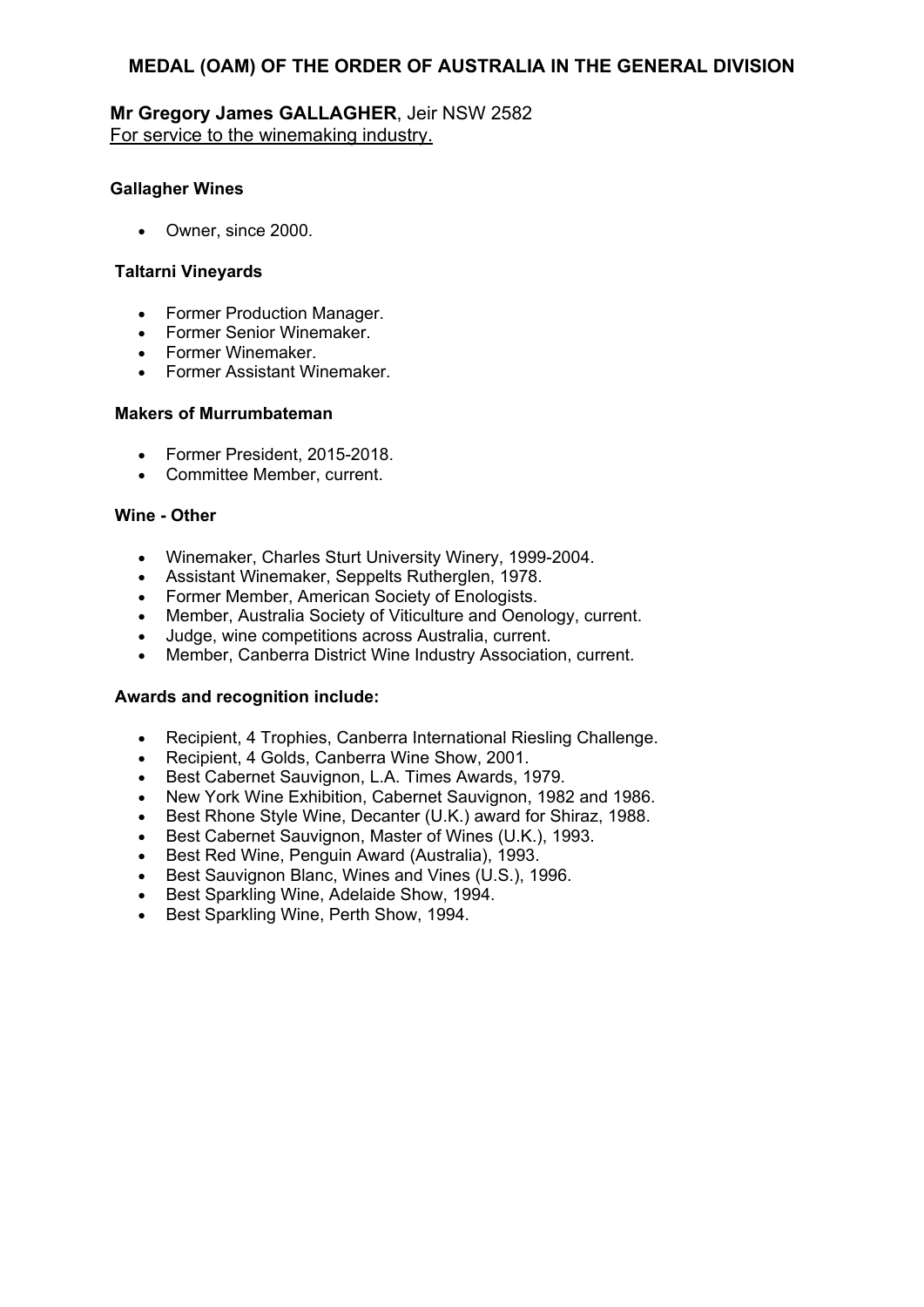# **Mr Terence Roland GALLAWAY**, Colyton NSW 2760 For service to the broadcast news media.

## **Sky News Australia**

- Chief Sub-Editor, 1999-2021.
- Senior Producer, 1997-1999.

#### **Career - Other**

- Journalist, District Star, 2KA, 2UE, 2GB, Channel 7, 2GB, Prime Television, 1975- 1999.
- Journalist, Campbelltown News, District Star, Dawson Publishing, 1969-1975.
- Journalist, Townsville Daily Bulletin, and the Canberra Courier/Gazette, 1955-1969.

- Appreciation Certificate, United States Small Ships Association, 2019.
- Appreciation Plaque, Illawarra District, NSW Police Service, 1993-1994.
- Appreciation Certificate, State Field Days, NSW Bush Fire Service, 1992.
- Appreciation Plaque, Senior Sailors Mess, HMAS Waterhen, 1989.
- Award for TV News, Thorn-EMI, '*\$20 Million Drug Bust'* Channel 7, 1989.
- PATER Award, *'Spit Bridge Siege Coverage'* 2GB, 1984.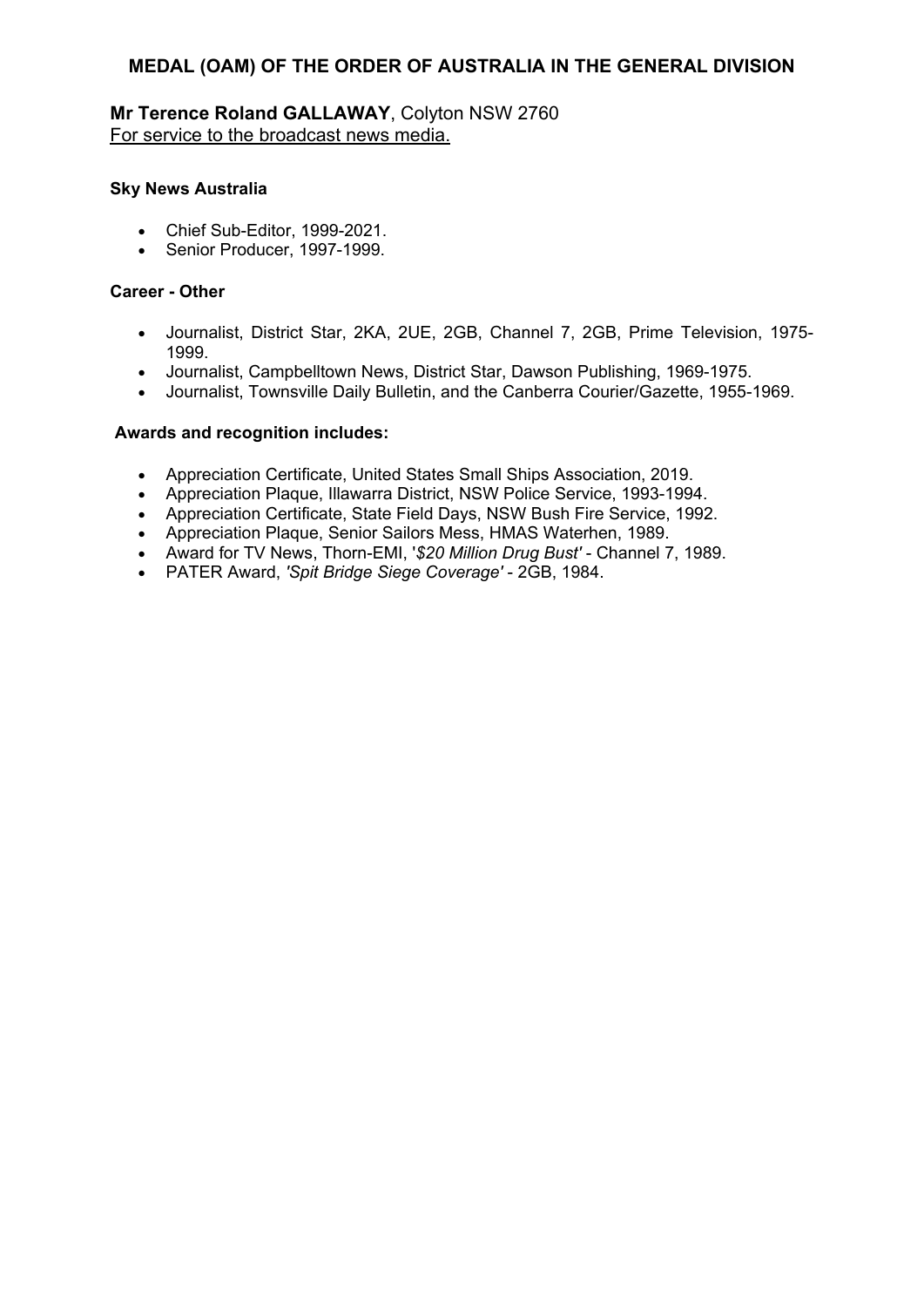# **Mr Robert Henry GARDINER**, Castle Hill NSW 2154 For service to the community through a range of roles.

## **Rotary Club of Blacktown**

- President, 1982-1983.
- Club Service Director, 2008-2009.
- International Service Director, 2004-2006.
- Vice-President and Club Service Director, 1981-1982.
- Board Director and Immediate Past President, 1983-1984.
- Second-in-Charge, Vocational Committee, current.
- Community Service Director, 1979-1980.
- International Service Director, 1980-1981.
- Acting Vice-President and Rotary District Conference Secretary, 1984-1985.
- Rotary District 969 Youth Exchange Counsellor, 1986-1990.

## **Salvation Army**

- Former Chairman, Red Shield Appeals in several areas, 25 years.
- Former Residential Appeal Area Chairman, Blue Mountains.
- Member, Western Sydney Advisory Board, current.

## **Anglican Church**

- Former member, Bathurst Parish Council.
- Deputy President, Senior's Friendship Group, St Paul's Anglican Church Castle Hill, 10 years.
- Child Sponsor, current.

## **Community**

- Volunteer Guide, Powerhouse Museum, Ultimo, and the Discovery Centre, Castle Hill, since 2012.
- Freemason, since 1956.
- Former Member and Community Service Director, Rotary Club of Singapore, 1975- 1978.
- Justice of the Peace, NSW Justices Association, since 1994.
- Member and Supporter, National Gallery of Australia.
- Principal Sponsor, *Building Bathurst VI and II The History of Bathurst Architecture*, Bathurst Regional Council, 2018.
- Member and Supporter, Rundle Foundation for Egyptian Archaeology, Macquarie University, since 1978.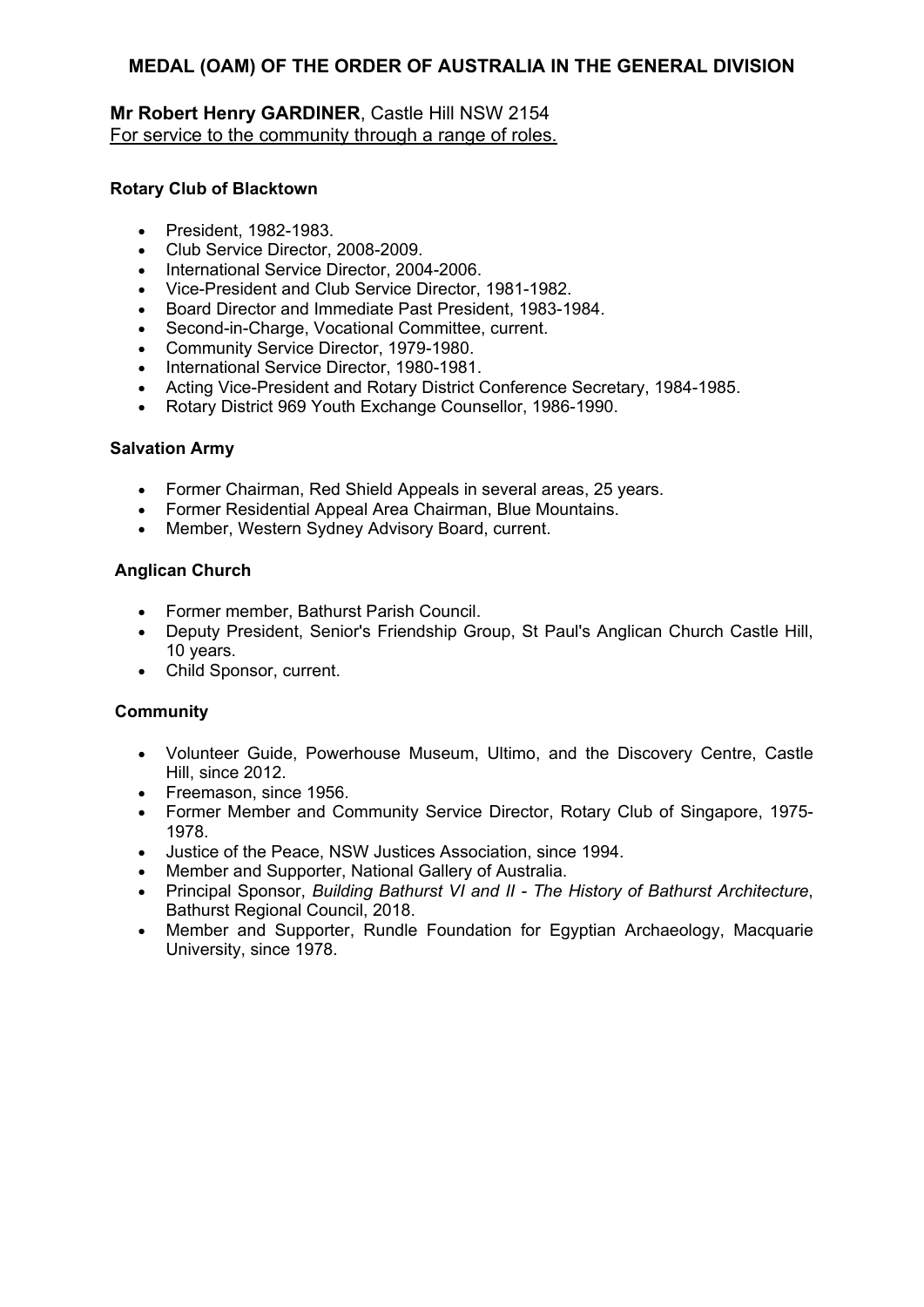# **Ms Lorraine Margaret GARDNER**, NSW For service to children's health medical research.

## **Hunter Children's Research Foundation**

- Co-Founder, since 1996.
- Secretary/Treasurer, since 1996.

## **Awards and recognition include:**

Volunteer Service Award, Federal Electorate of Newcastle, 2019.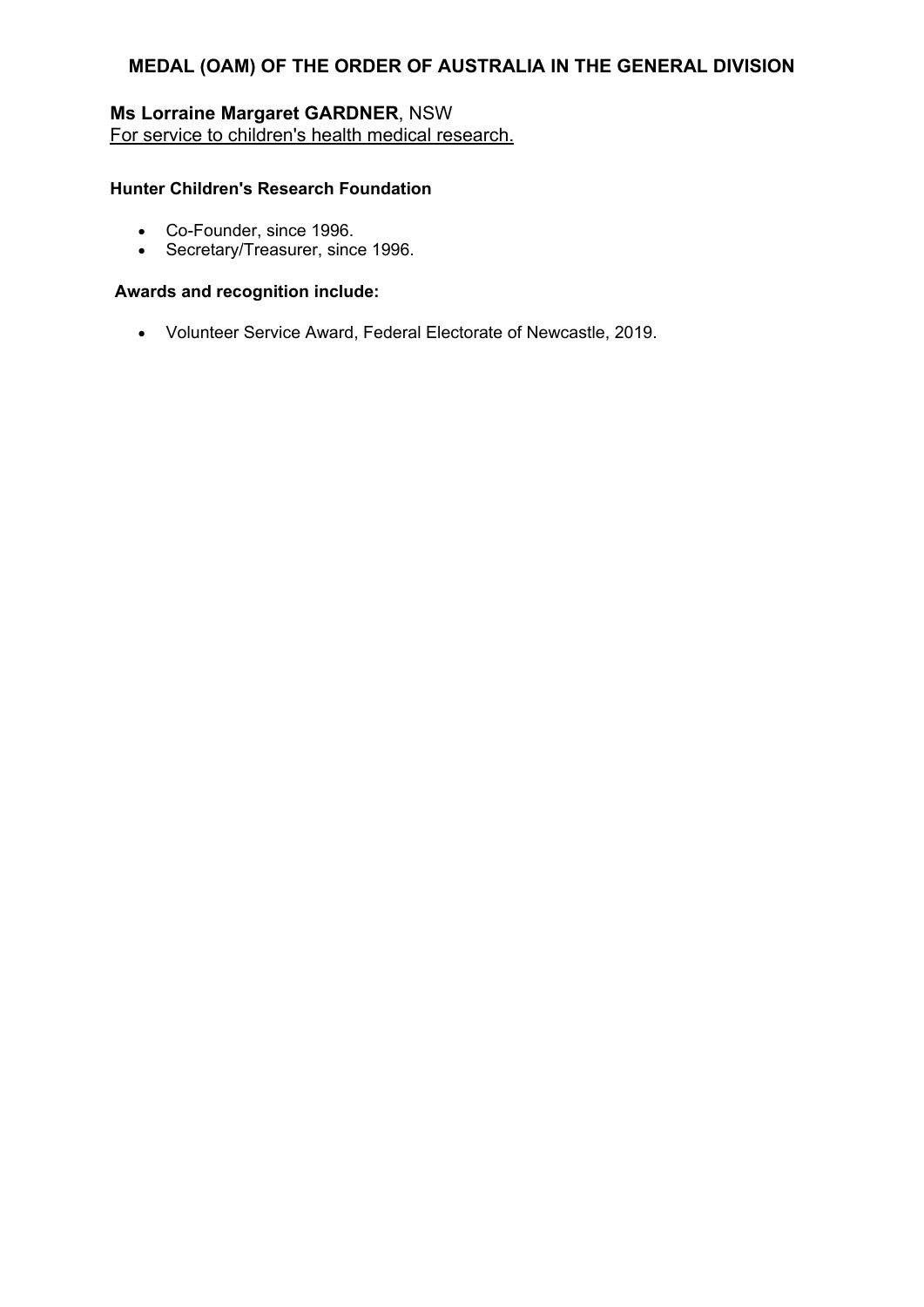# **Mr John Christopher GATFIELD**, Lindfield NSW 2070 For service to veterans, and to broadcast media.

#### **New South Wales Branch, Returned and Services League of Australia**

- Master of Ceremonies, 1995-2017.
- Past Media and Communications Advisor.
- Editor, *Reveille Newsletter*, c2016-2017, and Contributor, since 1995.
- Editor, *Great Australian World War II Stories*, 2018, and *The RSL Book of World War I*, 2016.

#### **Kokoda Track Memorial Walkway, Concord West**

- Founding Member, since 1996.
- Master of Ceremonies, including, ANZAC Day, VP Day and Kokoda Day, since 2000.
- Editor/Publisher, *Newsletter*, and Administrator, Facebook page, current.

#### **Concord Hospital, Sydney Local Health District**

- Master of Ceremonies, since c2008.
- Editor, *Discovery Newsletter*, ANZAC Research Institute, current.
- Volunteer, Rivendell Garden and Flower Show, since 2017.
- Volunteer and Fundraiser, Opera Night at Rivendell Concerts, prior to 2013.

#### **Australian Olympic Committee**

- Media Liaison Officer, Equestrian and Shooting Teams, Olympic Games, Beijing, China, 2008, Athens, Greece, 2004, and Sydney, Australia, 2000.
- Volunteer, Australian Team, Olympic Games, Atlanta, USA, 1996.

#### **Sports Media - Other**

- Deputy Media Director, Australian Team, Commonwealth Games, Delhi, India, 2010.
- Media Director, Australian Team, Commonwealth Games, Melbourne, 2006, and Manchester, UK, 2002.
- Media Officer, East Asian Games Australian Team, Osaka, Japan, 2001.

#### **Sky Network**

- Studio Host, Sky Racing Sky 1, Sky 2 and Sky Thoroughbred Central, since 2012.
- Journalist/Anchor, Sky News Australia, 1996-2009.

#### **Racing NSW**

- Executive Officer, Breeder Owner Bonus Scheme, 2009-2012.
- Thoroughbred Racehorse Owner and Breeder, current.

#### **Journalism - Other**

- Presenter, Ten Weekend News, 10 News First, Network Ten, 1990s.
- Presenter, National Nine News, Nine Network, c1985-1988.
- Political Reporter, Willesee, Nine Network, 1984.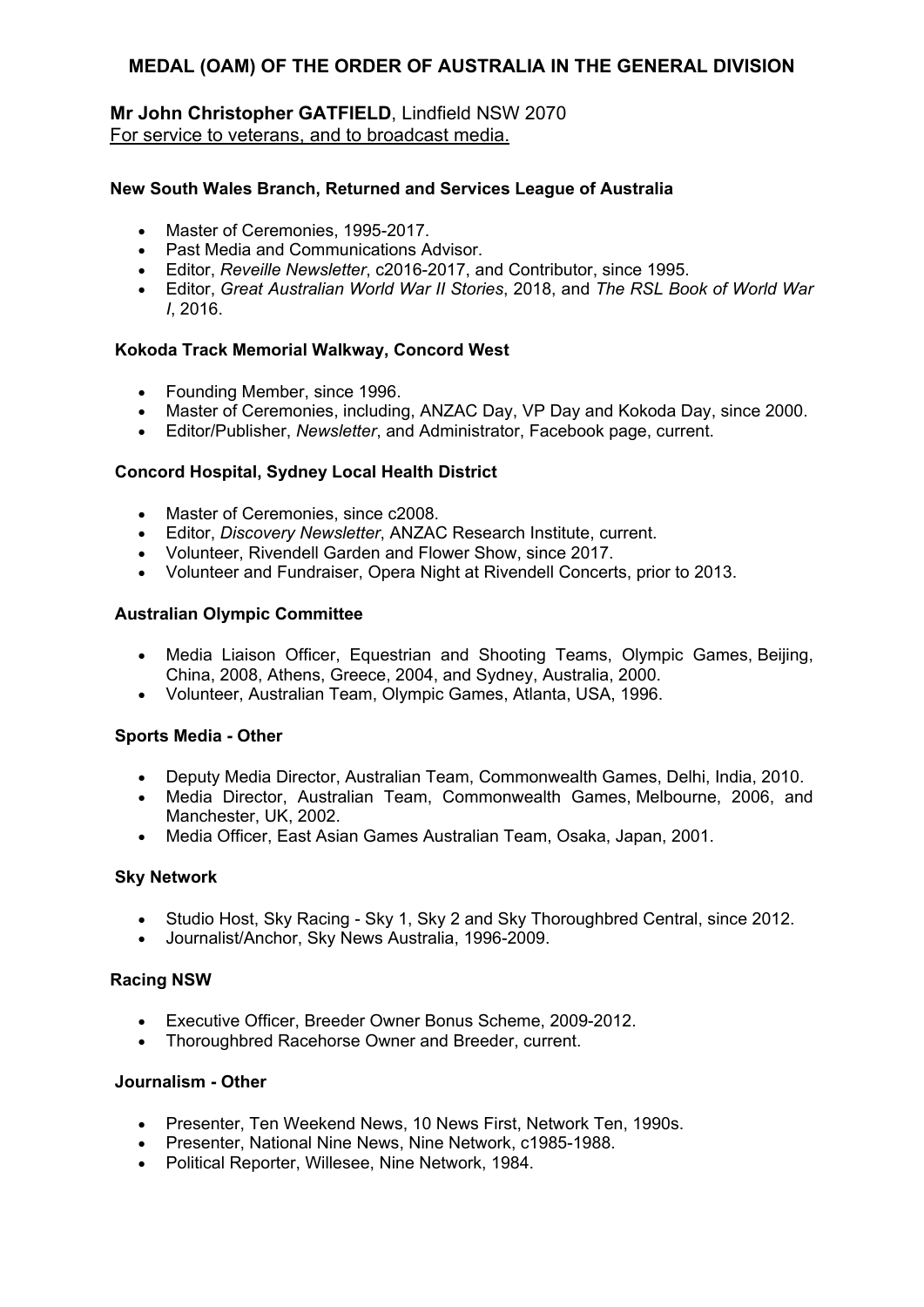# **Awards and recognition includes:**

Co-recipient, Astra Award, Sky News, 2007.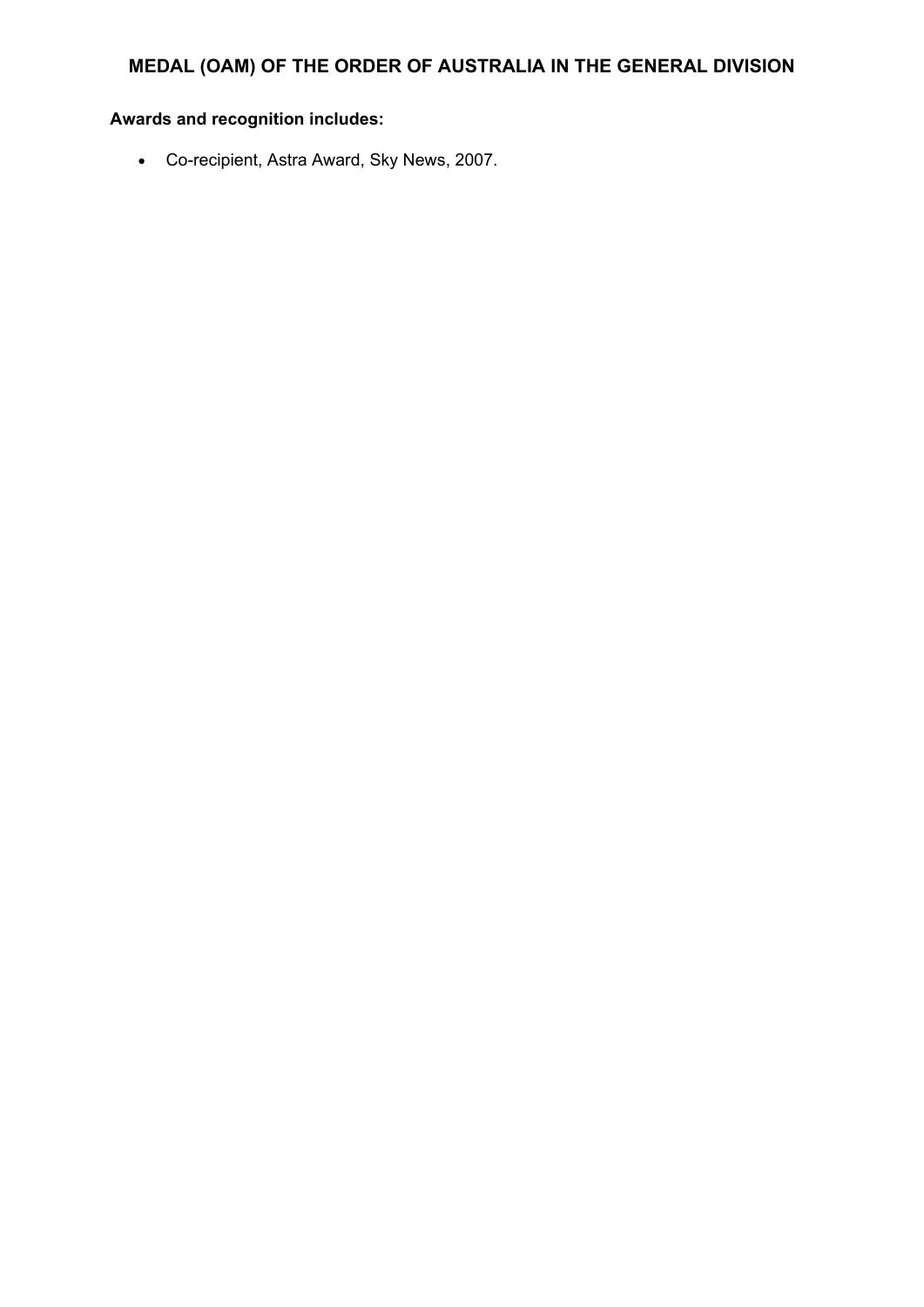# **Mr Eric Douglas GELDARD**, Miles QLD 4415 For service to the community of the Murilla Shire.

## **Murilla Shire Council**

- Deputy Chairman, 6 years.
- Former Chairman, Plant Committee.
- Member, 16 years.

#### **Murilla Masonic Lodge**

- Former Master, 2 terms.
- Member, over 30 years.

#### **Grand Lodge, Freemasons Queensland**

- Former District Representative, 4 years.
- Former Assistant Grand Master.

#### **Miles District Show Society**

- Former President, 1950's.
- Former Member.

## **Miles Historical Village Museum**

- Former Vice-President.
- Patron, 20 years.
- Foundation Member, since 1971.
- Life Member

## **Community**

- President, Miles Centenary Committee, 1978.
- First Officer, Dogwood Fire Brigade, 30 years.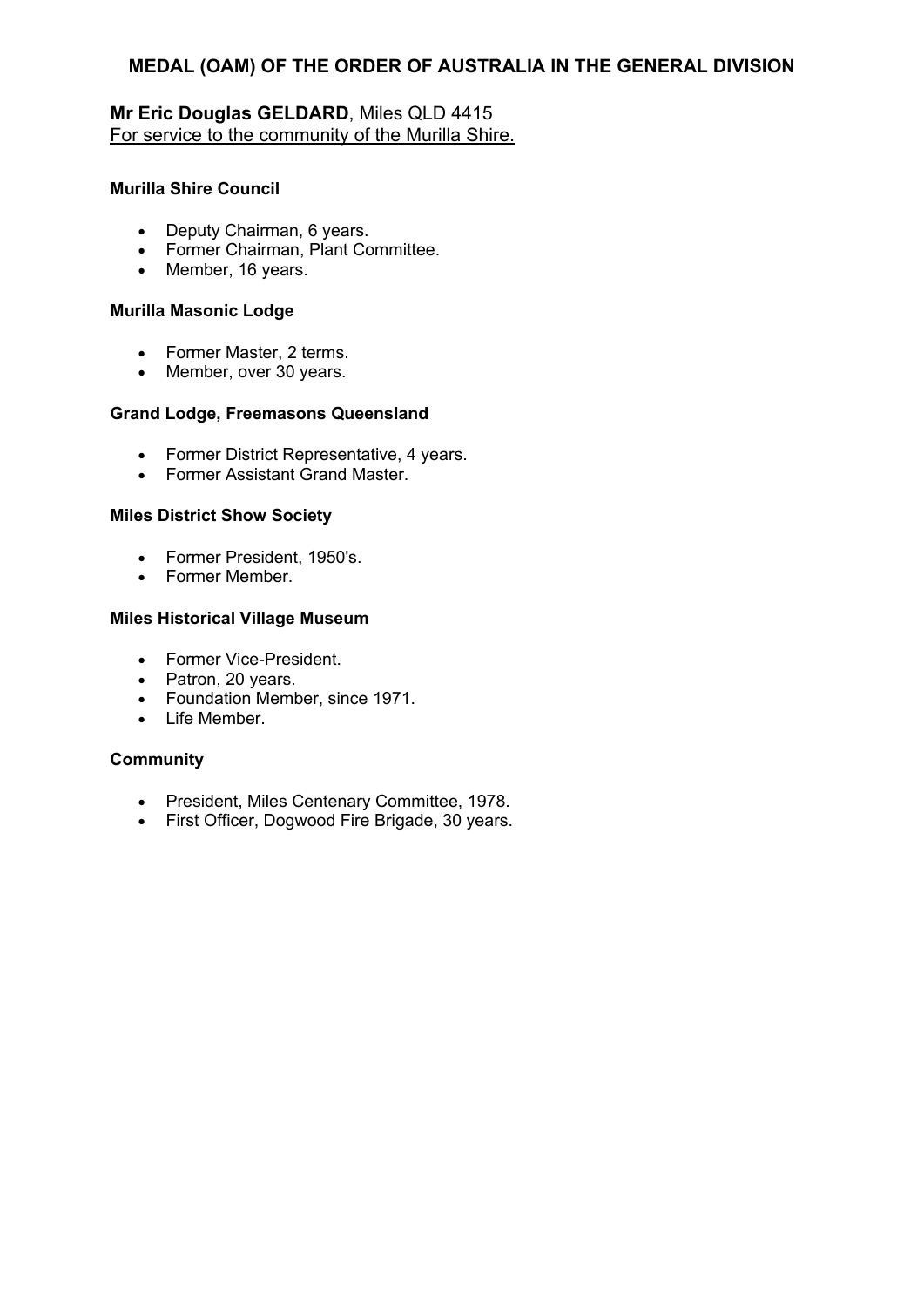# **Dr Jacob GEORGE**, Battery Point TAS 7004 For service to the community of Tasmania.

## **Howrah Men's Shed**

- Inaugural Member, 2013.
- Inaugural Committee Member.

#### **Rotary Club of Howrah**

- President, 1992-1993 and 2012-2013.
- Member, 42 years.
- Organised weekend camp for underprevilaged children.

#### **Community**

Parish Councillor, Anglican Parish of Clarence South, 2012-2019.

## **The Indian Cultural Society of Tasmania**

- President, 1977.
- Member, since 1974.

#### **Professional**

- Former Consultant Psychiatrist, Royal Derwent Hospital.
- Former Director, Alcohol and Drug Service of Tasmania.
- Former Advisor to Health Minister on Alcohol and Drug issues.
- Former Senior Lecturer, Alcohol and Drug Studies in University of Tasmania.

- Fellow, Royal Australian and New Zealand College of Psychiatrists, 2003.
- Paul Harris Fellow, Rotary Club of Tasmania, 1996.
- Fellow, Australasian Chapter of Addiction Medicine.
- Fellow, Australian Faculty of Public Health Medicine.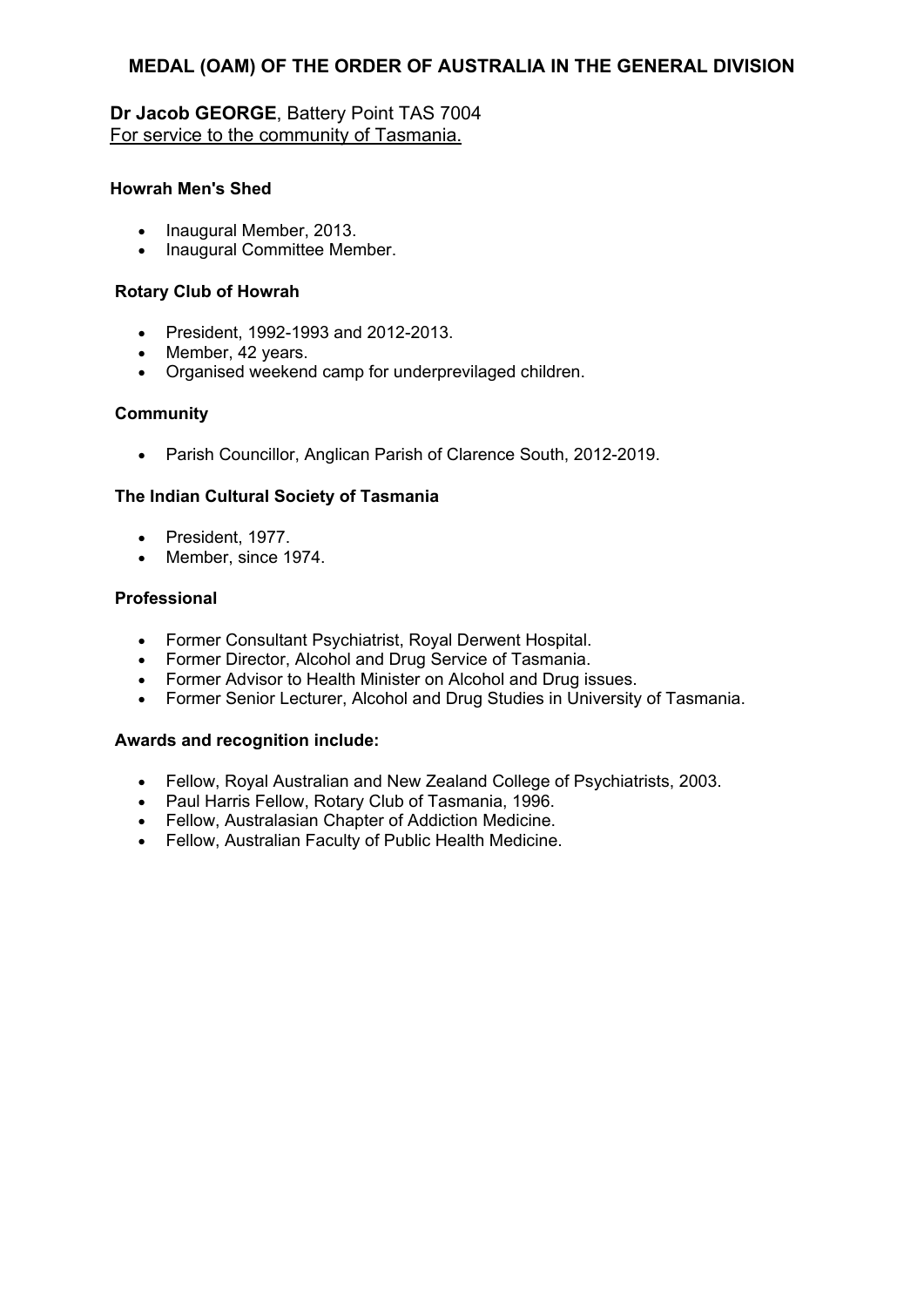# **Mrs Sandra GEORGE**, Cheltenham VIC 3192 For service to manufacturing, and to the community.

## **City of Greater Dandenong**

- Manager, South East Business Networks, since 1998.
- Chair, Greater Dandenong Community Safety Committee, c1995-2005.
- Chair, Greater Dandenong Regional Employment Taskforce, since 2014.
- Member, Southern Metropolitan Adult, Community and Further Education Board Regional Committee, since 2013.

## **Manufacturing**

- Secretary, South East Melbourne Manufacturing Alliance, since 2003.
- Chair, South East Taskforce, 1992-1998.
- Inaugural Chair, Dandenong Hand Brake Turn program.
- Former Judge, Victorian Manufacturing Hall of Fame Awards.

#### **Community - General**

- Chief Judge, Premier Regional Business Awards, Dandenong Chamber of Commerce, 1992-2017.
- Life Governor, Dandenong District Hospital.
- Life Member, Oakwood Park Little Athletics.
- Paul Harris Fellowship, Rotary International, 2005.
- External Member Victoria Police Operations Committee 2009-2011.

- Hall of Fame, Premier Regional Business Awards, Greater Dandenong Chamber of Commerce, 2012.
- Jim Watkins Award, Association of Manufacturing Excellence, 2009.
- Sandra George Manufacturing Award named in her honour, Caroline Chisholm Education Foundation, 2009.
- Victorian Honour Roll of Women, 2005.
- Finalist, Telstra Business Women's Awards 2007.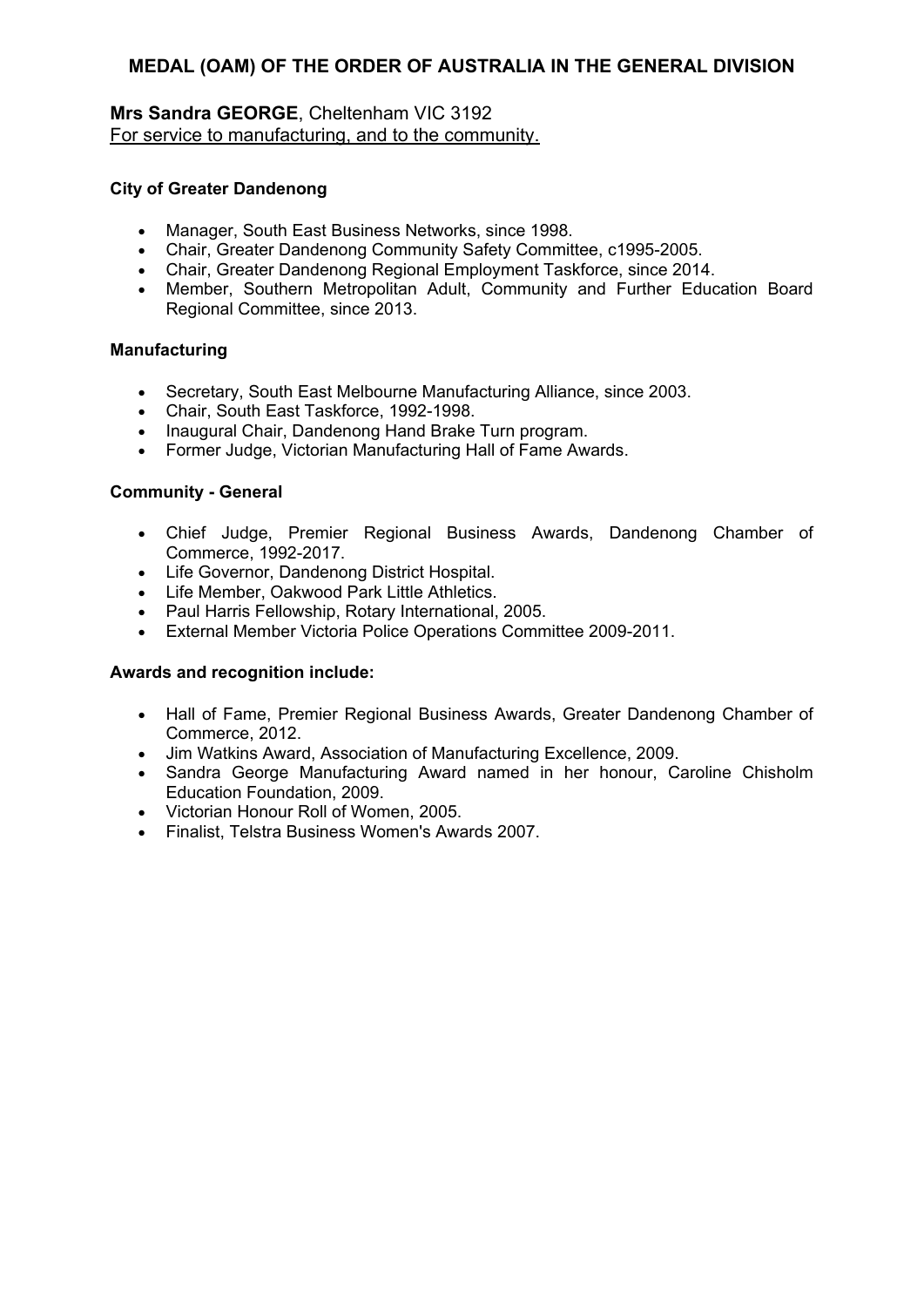# **The late Mr Brian Francis GIRLING**

Formerly of Hawthorn East VIC 3123

For service to people with a disability, and to sailing.

#### **Sailability Victoria**

- President, 2017-2019.
- Vice-President, 2011-2017.
- Executive Committee Member, since 2005.

## **Lysterfield Sailing Club**

- Rear Commodore, current.
- Commodore, two occasions.
- Foundation Member, 1976-2021.

#### **St John Vianney's Parish, Mulgrave**

- Chairman, Art Show Committee, 8 years.
- Foundation Member, Art Show Committee, 1980.
- Fundraiser, John R Hannah Hostel Construction.
- Foundation Member, since 1964.

#### **Marillac House**

- Chairman, Art Show Committee, 1967-1977.
- Former Support Committee Member.

#### **Community**

- Former Volunteer, Little League, (now known as Auskick), St John Vianney's Primary School.
- Former Volunteer Manager, Cricket Teams, Mazenod College.

## **Awards and recognition include:**

Sir John Monash Award, for service to people with disabilities, City of Monash, 2016.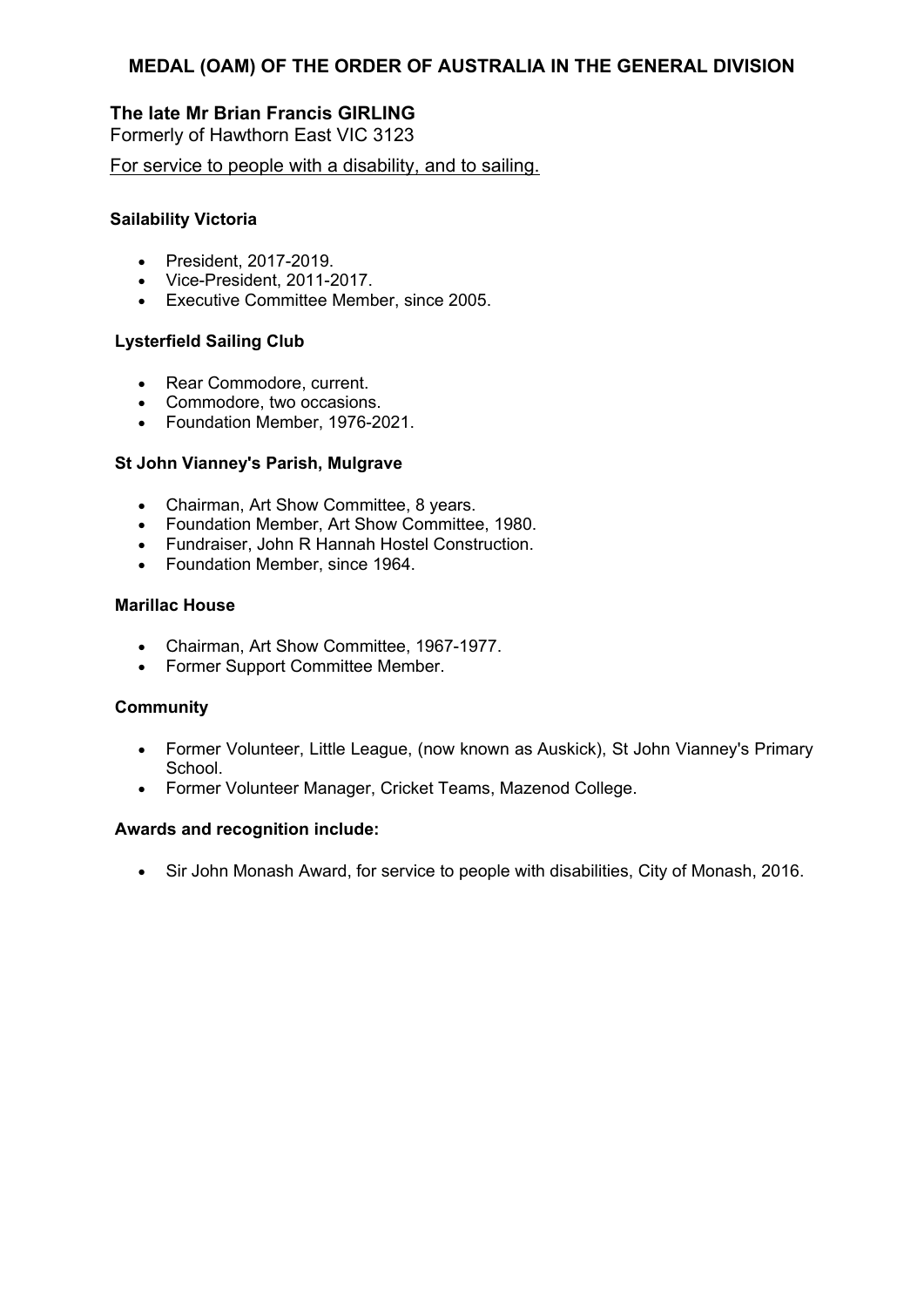## **Mrs Fay Ellen GLEAVE**, NSW For service to emergency response organisations.

## **St John Ambulance New South Wales**

- Former Member, State Council.
- Former State Officer.
- Life Member, since 1983.

#### **St John Ambulance Kingscliff Division**

- Officer Grade IV, since 2003.
- Volunteer Trainer, over 47 years.
- Former Northern Region Operations Officer.
- Former Divisional Superintendent.
- Former Regional Superintendent.
- Former Lecturer and Examiner.
- Foundation Member, 1974.

#### **First Aid Education**

- Volunteer, First Aid Trainer, St Anthony's Catholic School.
- Volunteer, First Aid Trainer, Mt St Patrick College Murwillumbah.

- Silver Commendation, St John Ambulance New South Wales, 2020.
- Centenary Medal, 2001.
- Trainer of the Year, St John First Aid, 1992 and 2018.
- Tweed Shire Citizen of the Year, 1993 and 2016.
- Commander, Most Venerable Order of the Hospital of St John of Jerusalem, 2005.
- Officer, Most Venerable Order of the Hospital of St John of Jerusalem, 1998.
- State Premier's Award for Community Service, 1992.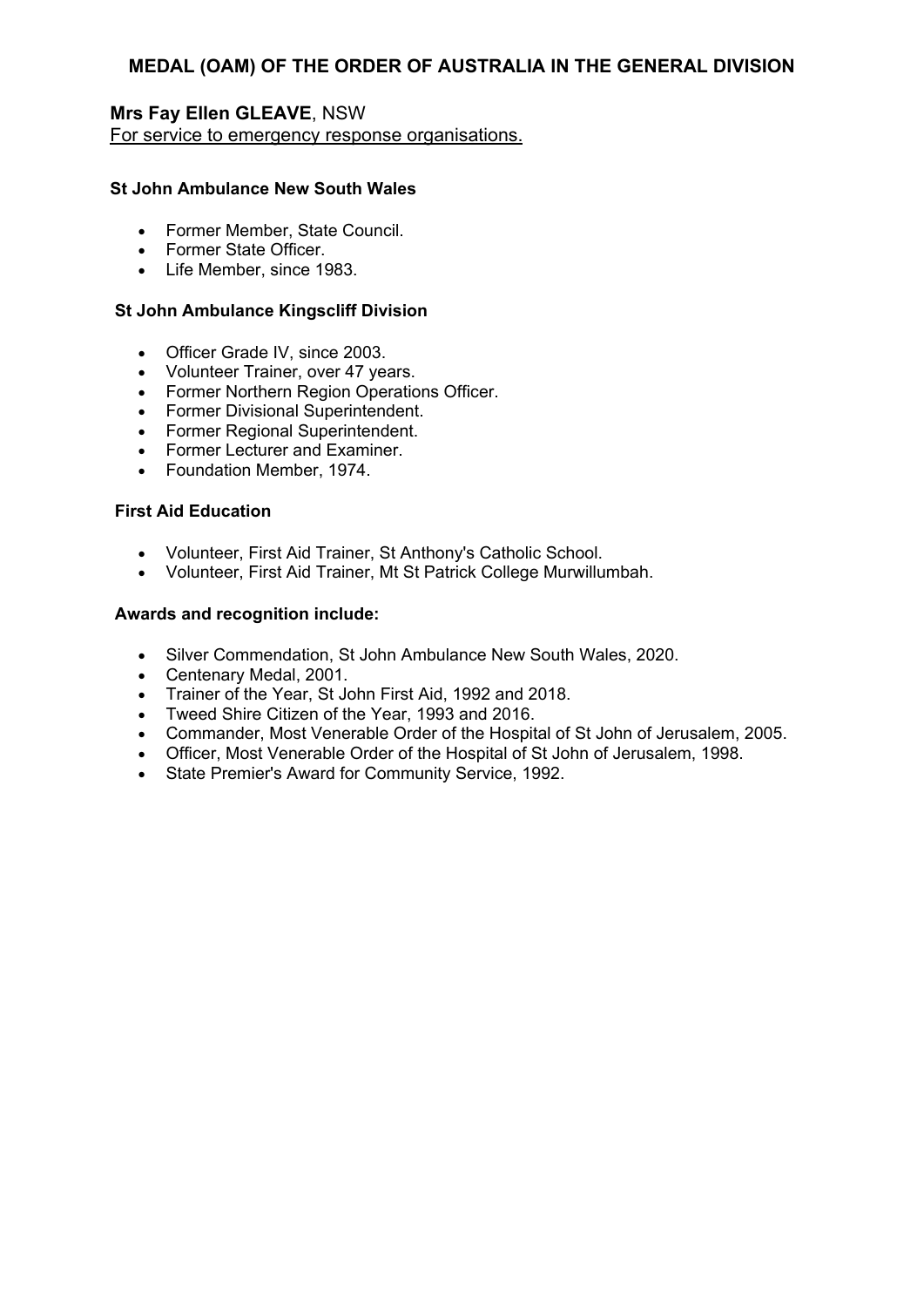# **The late Mr Eric Ayre GORDON**

Formerly of Caulfield VIC 3162

For service to the Jewish community of Melbourne.

## **Blake Street Shul**

- Founding Committee Member, Bridge at Blake, 20 years.
- Founding Member, Hebrew Congregation, current.

## **Jewish Community - Other**

Voluntary Guide, Jewish Museum, 20 years.

# **Community**

Honorary Life Governor, Melbourne Royal Children's Hospital.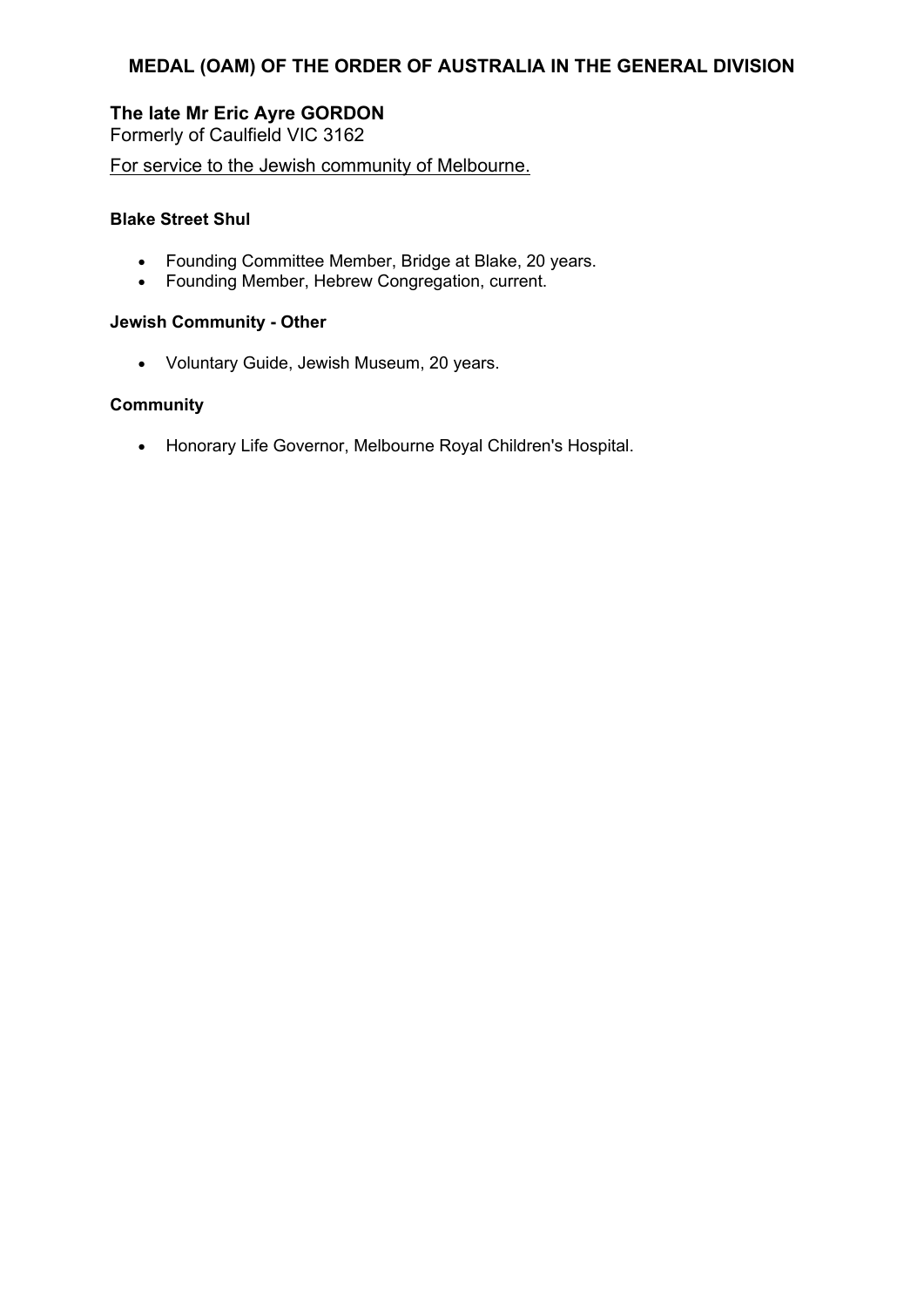# **Mrs Elena GOSSE**, Mackenzie QLD 4156 For service to manufacturing, and to the community.

## **Australian Innovative Systems Chlorine Generators**

- Chief Executive Officer, since 2012.
- Company Director, since 1995

#### **Swimming Pool and Spa Association of Australia (SPASA)**

- Board Member, since 2018-2019.
- Member, Australia Regional Advisory Committee, 2018-2019.

#### **HerBusiness**

- Chair, Queensland Committee, 2005-2008.
- Member, National Advisory Board, 2005-2008.

#### **Small Business Association of Australia**

- Guest Speaker, International Small Business Association Summit, 2021.
- Member, current.

#### **Queensland Russian Community Centre**

- President, 2009-2011.
- Member, 2008-2015.

## **Community - Other**

- Board Member, Access Community Services, 2015-2018.
- Member, Red Tape Reduction Advisory Council, Queensland Government, 2015- 2016.
- **Benefactor, Women's Legal Service Queensland, since 2016.**
- Past Member, Rotary Club of Brisbane High-Rise.
- Justice of the Peace in Queensland, since 2010.

- South East QLD 50 Most Inspirational Women, 2022 Mega list, The Courier-Mail.
- Queensland Embracing Innovation Award, 2022 Telstra Best of Business Awards.
- 2021 Outstanding Alumni Awards, Queensland University of Technology.
- The Courier-Mail Award for Businessperson of the Year 2021. Finalist, Lord Mayor Brisbane City Council.
- CEO of the Year 2021 -A\$0-\$100m. Finalist, 10th Executive of the Year Awards, The CEO Magazine.
- Acknowledgement of Industry Service, Awards of Excellence, SPASA, 2021.
- Gold Winner, Stevie Awards for Women in Business, 2020*.*
- Westfield Local Hero, Carindale, 2020.
- Ausmumpreneur Business Excellence Award, Queensland and Northern Territory, 2020.
- Domestic and Family Violence Prevention Honour Roll, 2020.
- Gold Winner, The Disruptor Award, 2019.
- Allstars Judge's Choice Champion, Dancing CEOs, 2019.
- Record Allstars Fundraising Champion, 2019.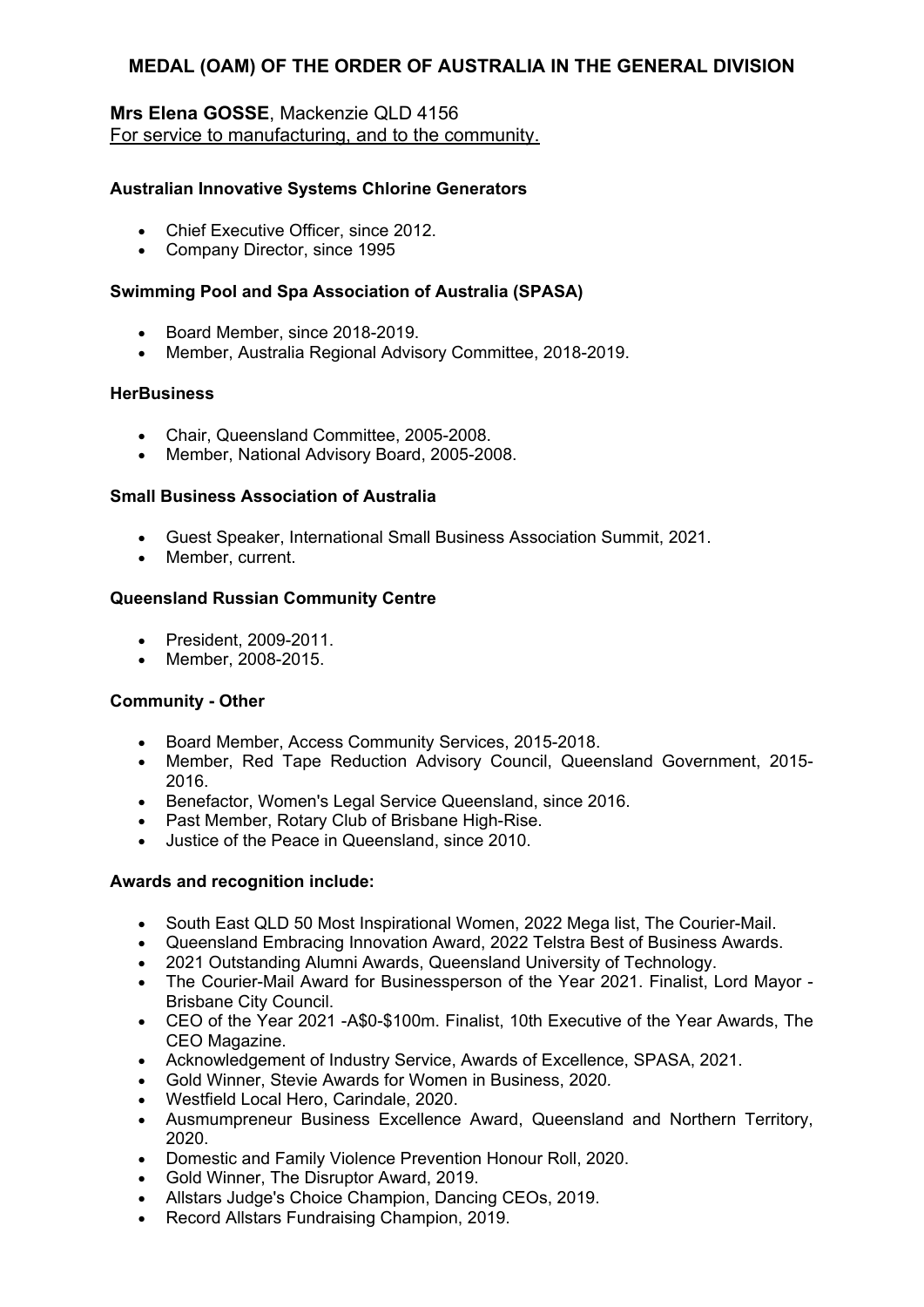- Top 50 Business Leaders, 2019.
- Industry Advocacy Award, 2018.
- Innovation and Technology Award, Greater Brisbane Women in Business Awards, 2017.
- Gold Stevie for Executive of the Year, (Manufacturing), International Business Awards, 2017.
- Community Awareness Champion, Women's Legal Service Queensland, 2016.
- SMART 100, Anthill Online Innovation, 2015.
- BRW's 50 Most Innovative Companies, Best Innovation Culture, 2015.
- Manufacturing Category, Australian Small Business Champion Awards, 2015.
- 100 Women of Influence Awards, 2014.
- Lord Mayor's Multicultural Awards for Business, City of Brisbane, 2011.
- Australian Technology Showcase Business Pitch, 2010.
- Woman of the Year, Queensland Business Review, 2009.
- Best Achievement Award, Australian Businesswomen Network's Member Awards, 2005.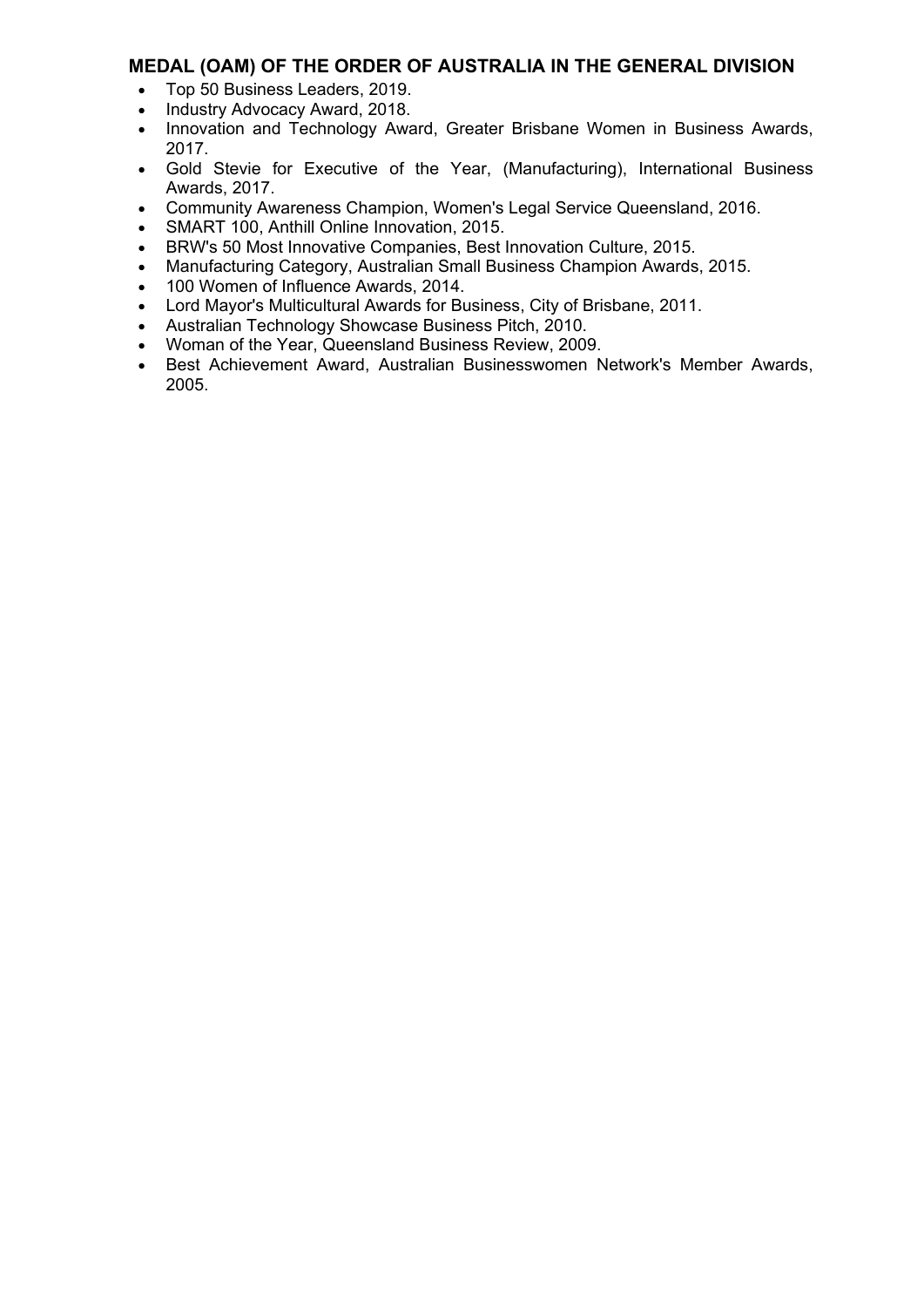# **Mrs Helen GRANEK**, Caulfield North VIC 3161 For service to the Jewish community, and to women.

## **WIZO (Women's International Zionist Organisation) Australia**

- Committee Member, c2010-2020.
- Secretary, 2004-2010.
- Vice-President, 1997-2002.
- Life Member, since 2010.

# **WIZO Victoria**

- Co-President, 2019-2020.
- President, 2017-2020, and 1997-2002.
- Vice-President, 1996.
- Delegate or Deputy Delegate, Jewish Community Council of Victoria, and Zionism Victoria, c1997-2015.
- Holocaust Education Presenter, since 1984.
- Executive Member/Councillor, since 1970s.
- Founder, HeIen Granek Veterans Award, 2017.
- The Helen Granek Room, named in her honour at Ahusat Yeladim, residential boarding school, Haifa, Israel, 2002.

# **Department of Education and Early Childhood Development, Victoria**

• Leading Teacher, c1975 - 2010.

- Community Recognition Award, Jewish Community Council of Victoria, 2012.
- Rebecca Sieff Award, Women's International Zionist Organisation, 2002.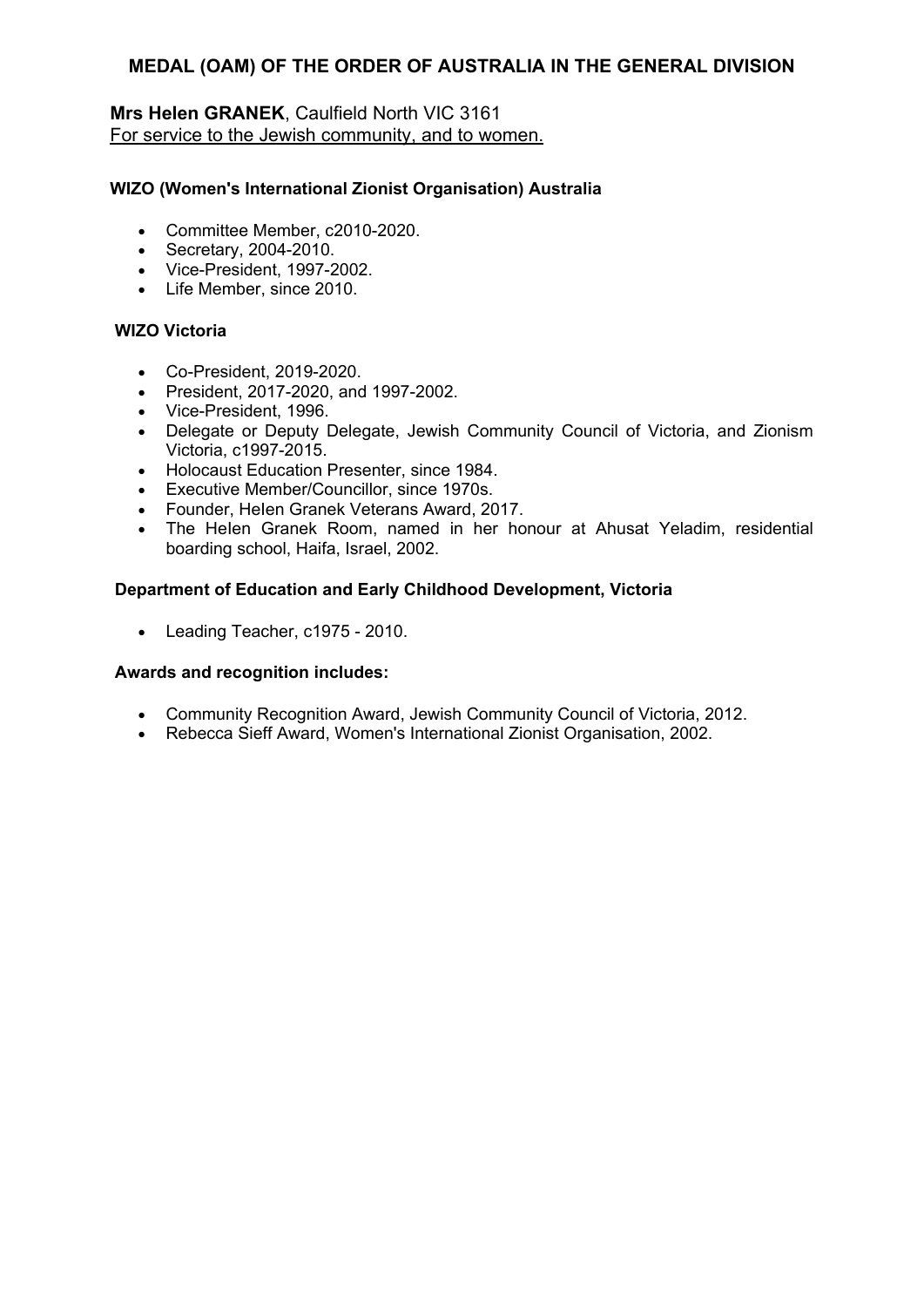# **Mr Malcolm Clive GRANT**, Gisborne VIC 3437 For service to the community of the Gisborne region.

## **Gisborne Ambulance Auxiliary**

- Founding Committee Member.
- Former Vice-President.
- Member, Fundraising Committee, Gisborne Ambulance Station, 10 years.

#### **Gisborne Vintage Machinery Society** *(formerly the Gisborne Steam Club)*

- Inaugural President, 1970s
- Member, since 1970s.
- Involved in establishment, Gisborne Steam Rally.

#### **Other Community Activities**

- Established, Gisborne Olde Time Market, 1970s.
- Former Secretary/Member, Gisborne and Mount Macedon Districts Historical Society.
- Research Assistant, Victoria Police Museum, 2005-2019.
- Involved in establishment, Gisborne Swap Day, 1970s.
- Paul Harris Fellow, Rotary Club of Gisborne.

#### **Publications**

- Co-Author, *Motor volunteers and the Australian Volunteer Automobile Corps*, 2016.
- Author, *They served in blue, khaki and blue: Victoria Police in the military forces during World War One*, 2005.
- Author, *Motographs and motors 1901-1919*, Veteran Car Club of Australia (Victoria), 1996.
- Editor, *Celebrating 25 years: silver anniversary*, Federation of Veteran Vintage and Classic Vehicle Clubs, 1995.
- Co-Author, *A walk through old Gisborne*, Gisborne Promotions, 1993.
- Editor and Contributor, *Fed News*, Federation of Veteran Vintage and Classic Vehicle Clubs.
- Co-Editor, *Wheels in Victoria, 1824-1984: a record of wheeled transport through a century and a half of technological change*, Victorian Automobile Chamber of Commerce, 1988.
- Co-Editor, *Motoring memories*, Victorian Automobile Chamber of Commerce, 1987.
- Co-Editor, *Victoria illustrated 1834-1984*, James Flood-Harold Paynting Charity Trust, 1985.
- Author, *Veteran and Vintage cars of Australia*, Reed Books, 1984 and 1972.
- Co-Editor, *The James Flood Book of motorcycling in Australia, 1899-1980*, James Flood Charity Trust, 1982.

## **Victorian Police Force**

- Member, 1957-1980.
- Officer in Charge, Gisborne Police Station, 1980.
- Peacekeeper, Cyprus, 1966.
- Fundraising and establishment, Caulfield Memorial Youth Centre.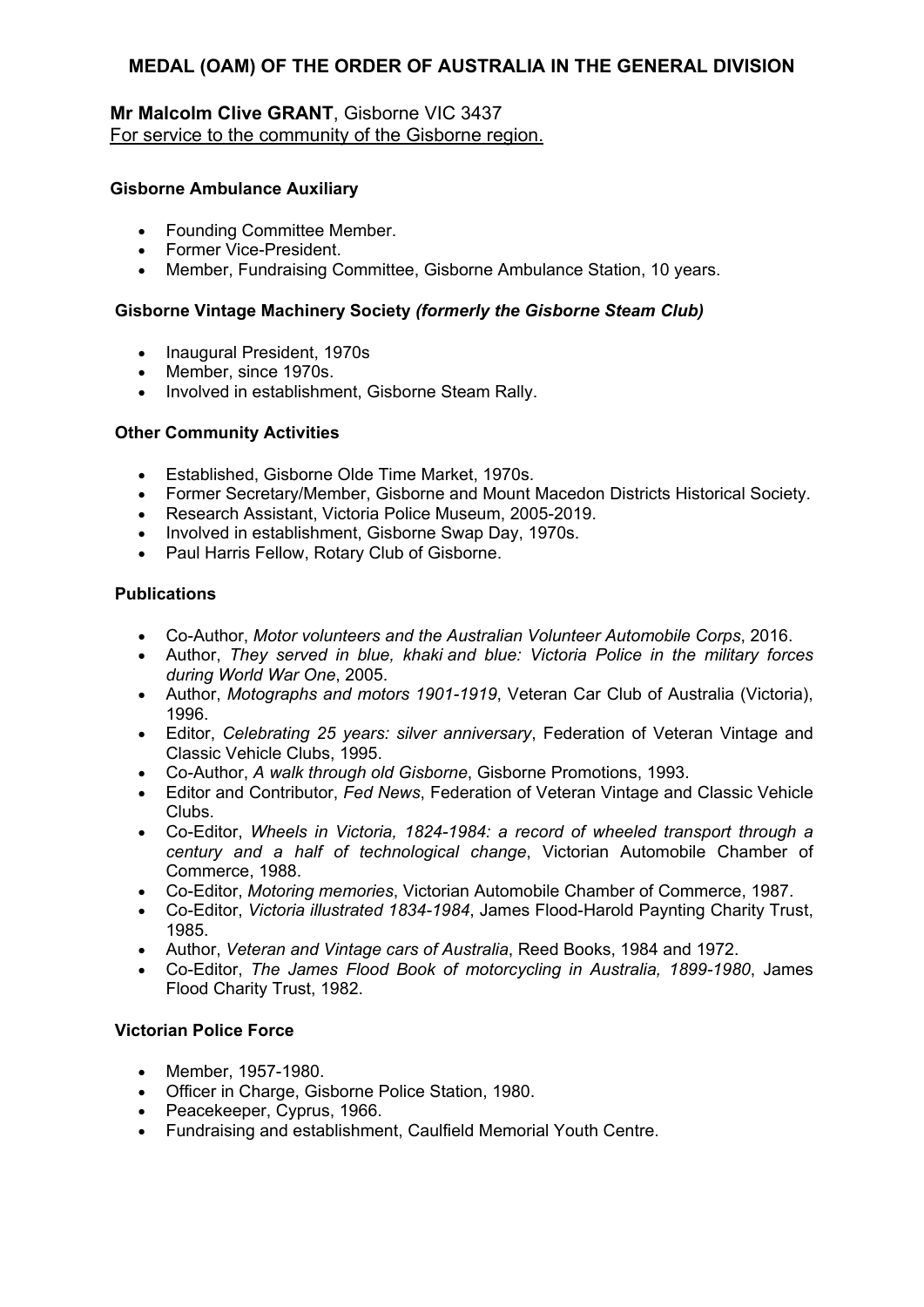# **Ms Celia Mary GRAY**, North Perth WA 6006 For service to conservation and the environment.

## **Urban Bushland Council of Western Australia Inc.**

- Committee member, since 1993.
- Chair/President, 19 years.
- Vice President, 6 years.
- Delegate, Conservation Council of Western Australia, since 1993.
- Representative, Naturelink Perth, current.

#### **Wildflower Society of Western Australia Inc.**

- Vice President, 2003.
- Member, Management Committee, 2003-2008, 1970s-1980s.
- Member, since late 1970s.
- Life Member, 2013.
- Member of Conservation Sub Committee, for many years.

- Bessie Rischbieth Conservation Award, Conservation Council of Western Australia, 2014.
- Honorary Life Membership of Urban Bushland Council WA Inc., March 2022.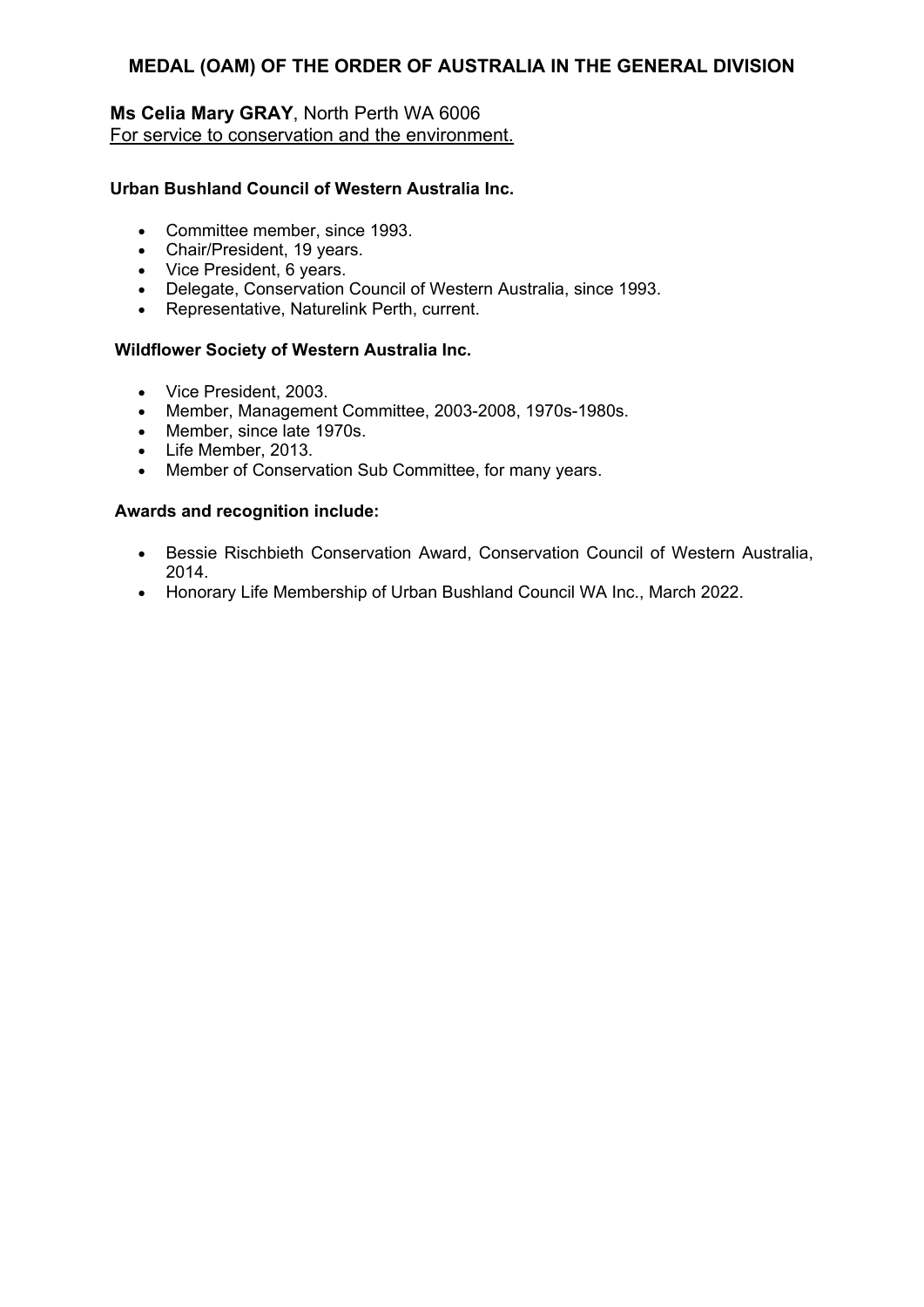**Mrs Lynleigh Dawn GREIG**, Elanora Heights NSW 2101 For service to wildlife conservation.

## **Sydney Metropolitan Wildlife Services**

- Reptile Coordinator, Northern Beaches Branch, since 2011.
- Volunteer, since 2011.
- Fundraiser, assisting with establishment, Wildlife Rescue Van/Mobile Care Unit.

## **Waratah Park**

Volunteer, since 2013.

# **Northern Beaches Council**

- Fundraiser of Year, Volunteer of Year Award.
- Pittwater Woman of the Year, 2021.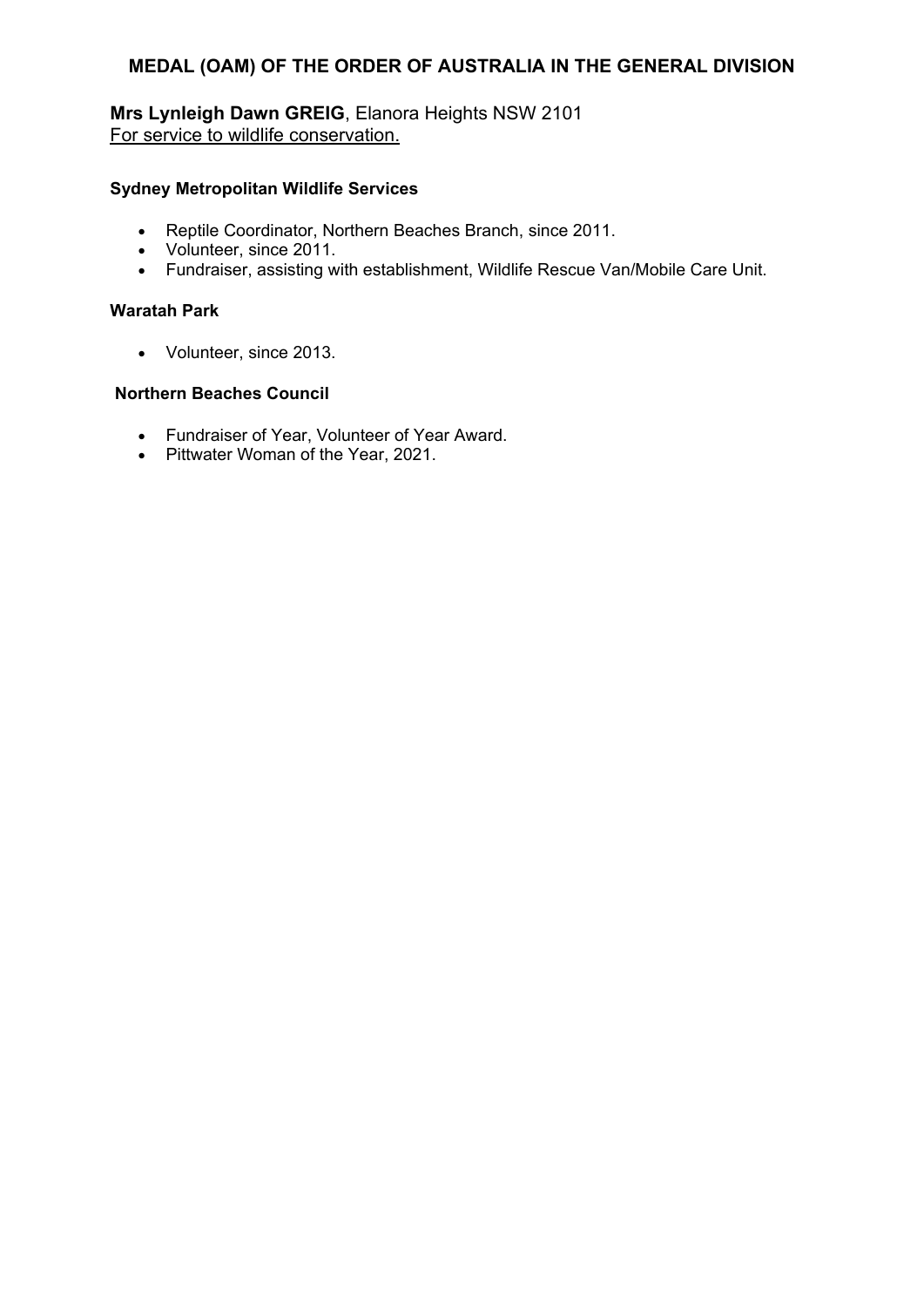**Ms Lenore GRICE**, Sunshine Beach QLD 4567 For service to surf lifesaving.

#### **Surf Life Saving Australia**

- Competition Official, 1989-2020.
- Competition Official, Sunshine Coast Branch.

#### **Noosa Heads Surf Life Saving Club**

- First Aid Competition Coach, 1984-1997, 2007-2009, 2015-2020.
- First Aid Trainer and Assessor, 1980-2003.
- Honorary Secretary, 1987-1989, 1995-1997.
- President, Ladies Auxiliary, 1973-1978.
- Member, since 1972.

#### **Maroochydore Surf Life Saving Club**

- First Aid Coach, 1998-2020.
- First Aid Officer, 1999-2003.
- Member, since 1999.

- Life Member, Surf Life Saving Australia, 2019.
- Hall of Fame, Surf Life Saving Australia, 2014.
- Life Member, Noosa Heads Surf Life Saving Club, 1990.
- Life Member, Maroochydore Surf Life Saving Club.
- Life Member, Sunshine Coast Branch, Surf Life Saving Australia.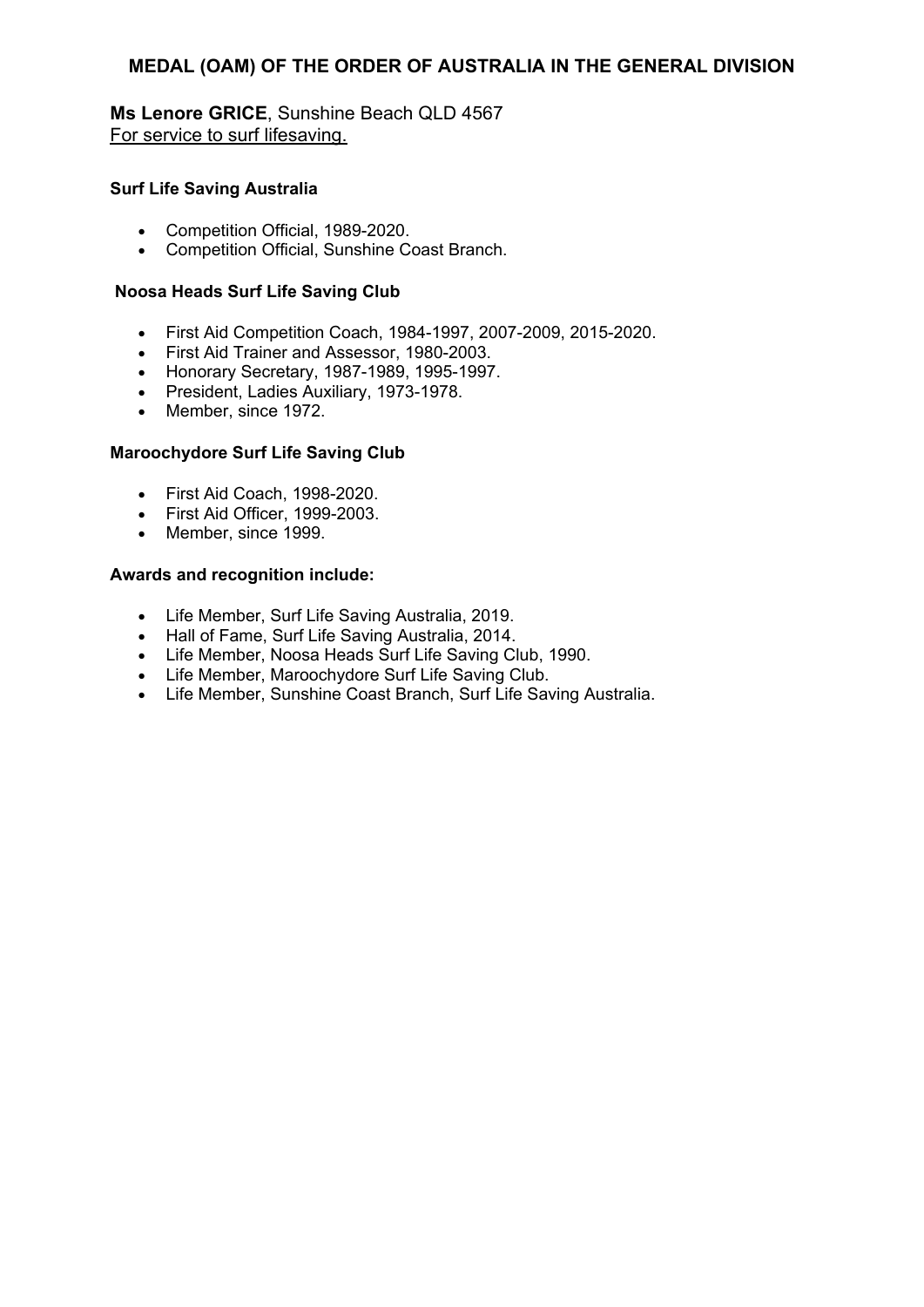**Mrs Pamela Ann GRIFFITH**, Bardwell Park NSW 2207 For service to the visual arts.

## **Griffith Studio and Graphic Workshop**

- Founder and Director, since 1976.
- **Artist**

# **Author**

- *Pamela Griffith, Australia: An Artist's Journey through the Landscape*, International Artist Press, 2003.
- *The Roadmakers: A History of Main Roads in NSW*, Department of Main Roads, Sydney, 1976.

# **Commissions include:**

- Bicentennial Toile and Macquarie Toile, Royal Australian Historical Society, 1987.
- Mary MacKillop Toile, Sisters of Saint Joseph of the Sacred Heart, Sydney, NSW, 1993.
- Asia-Pacific Economic Cooperation Heads of State Collection, Department of Prime Minister and Cabinet, 2006.
- *Field Guide to Royal National Park*, donated the rights to reproduce seven paintings, 2013.
- Poster, Australian Nuclear Science and Technology Organisation and Centre for Ecosystem Science University of New South Wales Sydney, 2016.
- Resonances of Inspiration A Centenary of Federation Project, 2001.
- Animals of the Asian Zodiac, National Trust of Australia NSW, 2008.
- NSW Driver's Licence Design, Olivetti S.p.A on behalf of Roads and Transport Authority of New South Wales, 1995.
- Commissioned Portraits include Sir William Deane AC KBE, Dame Joan Sutherland OM AC DBE, Mr Richard Bonynge AC CBE, and Ms Elena Kats-Chernin AO.

## **Exhibitions and Collections**

- Over 70 solo exhibitions in Australia and abroad.
- Her work is displayed in museums in Australia and internationally including Metropolitan Museum of Art New York USA, National Gallery of Australia, Powerhouse Museum, Bathurst Art Gallery, Bundaberg Art Gallery, Joan Sutherland Performing Arts Centre, and Wagga Wagga Art Gallery.

# **Art Organisations**

- Fellow, Royal Society of New South Wales, since 2017.
- Member, Australian Watercolour Institute, since 2017.
- Life Member, Royal Zoological Society of South Australia, since 2004.
- Member, Print Council of Australia, since 1966.
- Member, La Perouse Museum Society, since 1988.
- Founding Vice-President, Southern Printmakers Association, 1978.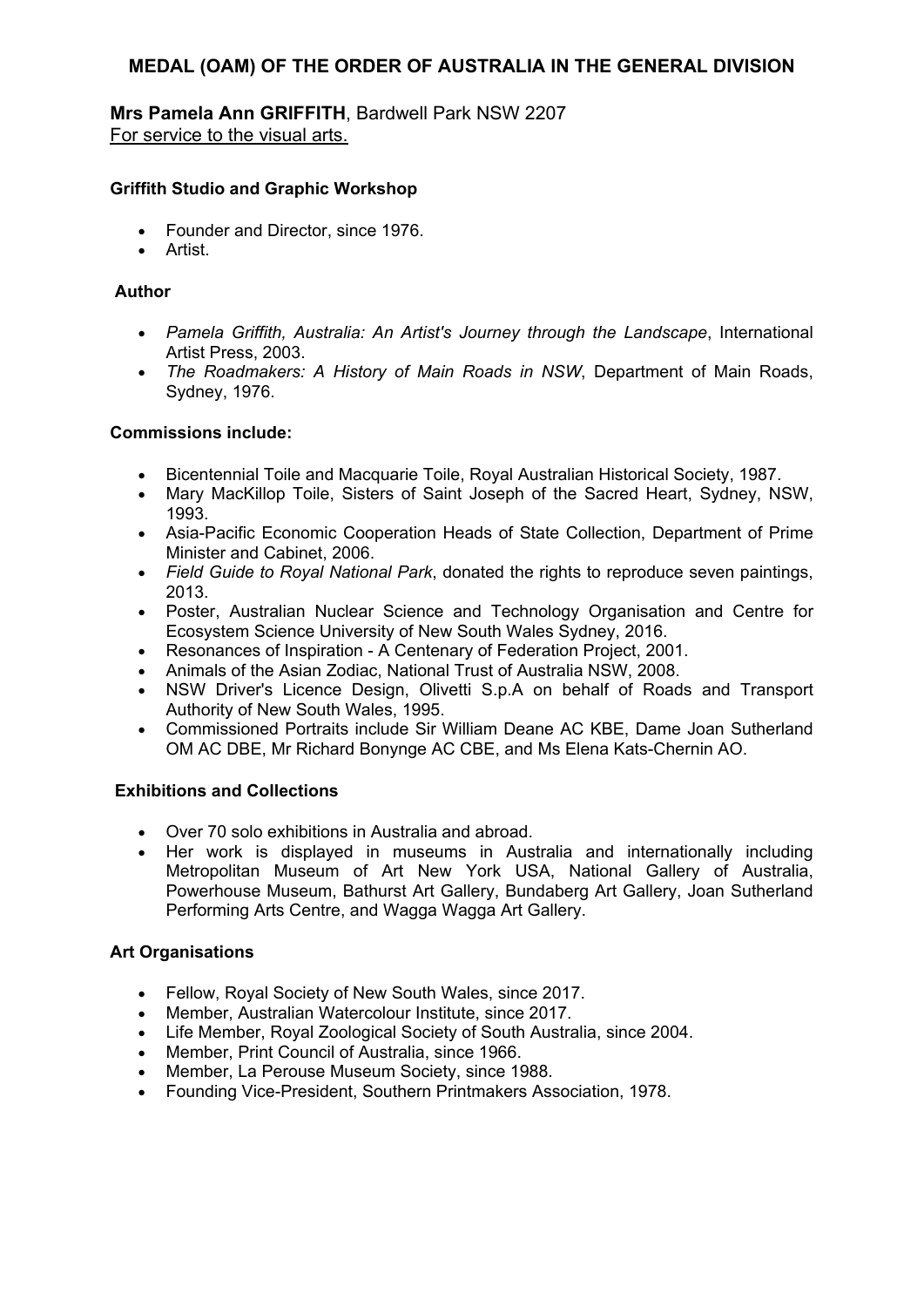# **Dr John Darrien GRIFFITHS**, Toorak VIC 3142 For service to orthopaedic medicine.

### **Cabrini Medical Centre, Malvern**

- Orthopaedic Surgeon, since 1991.
- Chairman, Orthopaedic Department, 2004-2005 and 2016.
- Chairman, Department of Surgery, 2005.

#### **Cabrini Outreach**

- Leader, Orthopaedic Service Program, Modilon General Hospital, Papua New Guinea, since 2000.
- Volunteer, Papua New Guinea, since 1998.

#### **Australian Orthopaedic Association**

- Convenor, Annual Scientific Meeting, 2002.
- Member, Victorian Branch Training Committee, 2000-2001.
- Member, Victorian Orthopaedic Trust, 1999-2000.
- Fellow, current.

#### **Monash Medical Centre**

- Head, Orthopaedic Unit, 2000-2008.
- Orthopaedic Surgeon, Visiting Medical Officer, 1989-2015.

#### **Orthopaedics - Other**

- Orthopaedic Surgeon, Dandenong Hospital, 1989-1994.
- Orthopaedic Registrar, St Vincent's Hospital Melbourne, 1986-1988.
- Orthopaedic Registrar, Royal Children's Hospital Melbourne, 1985.
- Orthopaedic Registrar, Austin Hospital Melbourne, 1985.
- Orthopaedic Registrar, Royal Melbourne Hospital, 1984.
- Orthopaedic Registrar, Alfred Hospital Melbourne, 1983.

#### **Orthopaedics International**

- Senior Orthopaedic Registrar, Royal Sussex Country Hospital, Brighton, United Kingdom, 1988.
- Locum Orthopaedic Registrar, Hospital for Sick Children, London, United Kingdom, 1988.
- Orthopaedic Fellow, Orthopaedic and Arthritic Hospital, Toronto Canada, 1988.

#### **Prince Henry's Hospital Melbourne**

- General Surgical Registrar, 1982.
- Senior Resident Surgical Officer, 1981.

### **Boards and Appointments**

- Member, Australian Paediatric Orthopaedic Society.
- Member, Arthroplasty Society of Australia.
- Member, Australian Institute of Company Directors, 2017-2020.
- Member, Medical Panels Victoria, since 2015.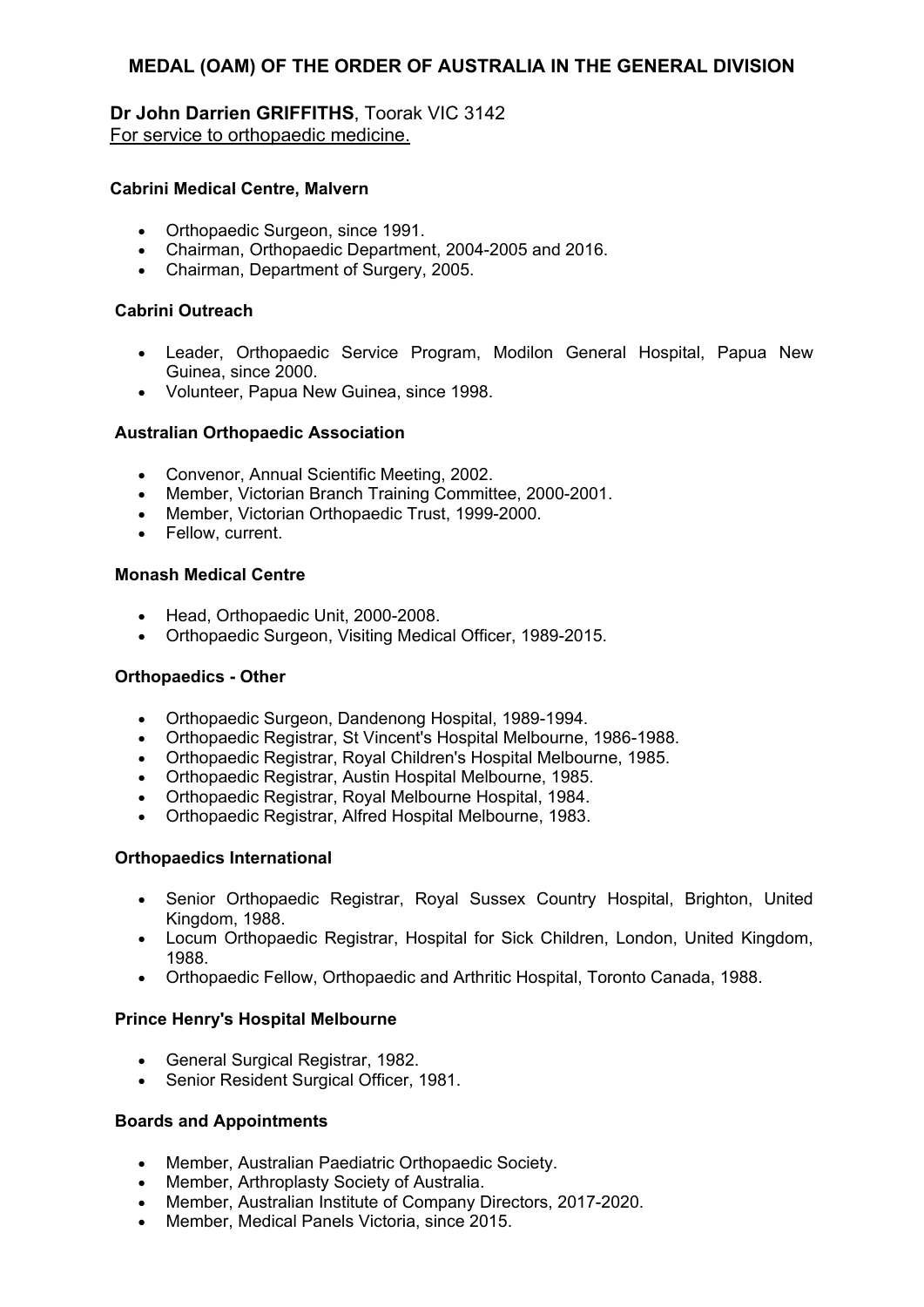- Member, Victorian Branch Training Committee, 2000-2001.
- Member, Victorian Orthopaedic Research Trust, 1999-2000.
- Chairman, Medical Advisory Board, South Eastern Private Hospital, 1998-2000.

### **Publications**

- *Complications of Internal Fixation in Paediatric Fractures*, Australia and New Zealand Journal of Surgery, 2007.
- Book Chapter, *Hip, Buttock and Groin Pain,* First Edition, 1994.
- *Torsion of the Spleen in the Polysplenia Syndrome*, Australia and New Zealand Journal, 1984.

### **Royal Australian College of Surgeons**

- Examiner of Orthopaedic Surgery, since 2011.
- Fellow, current.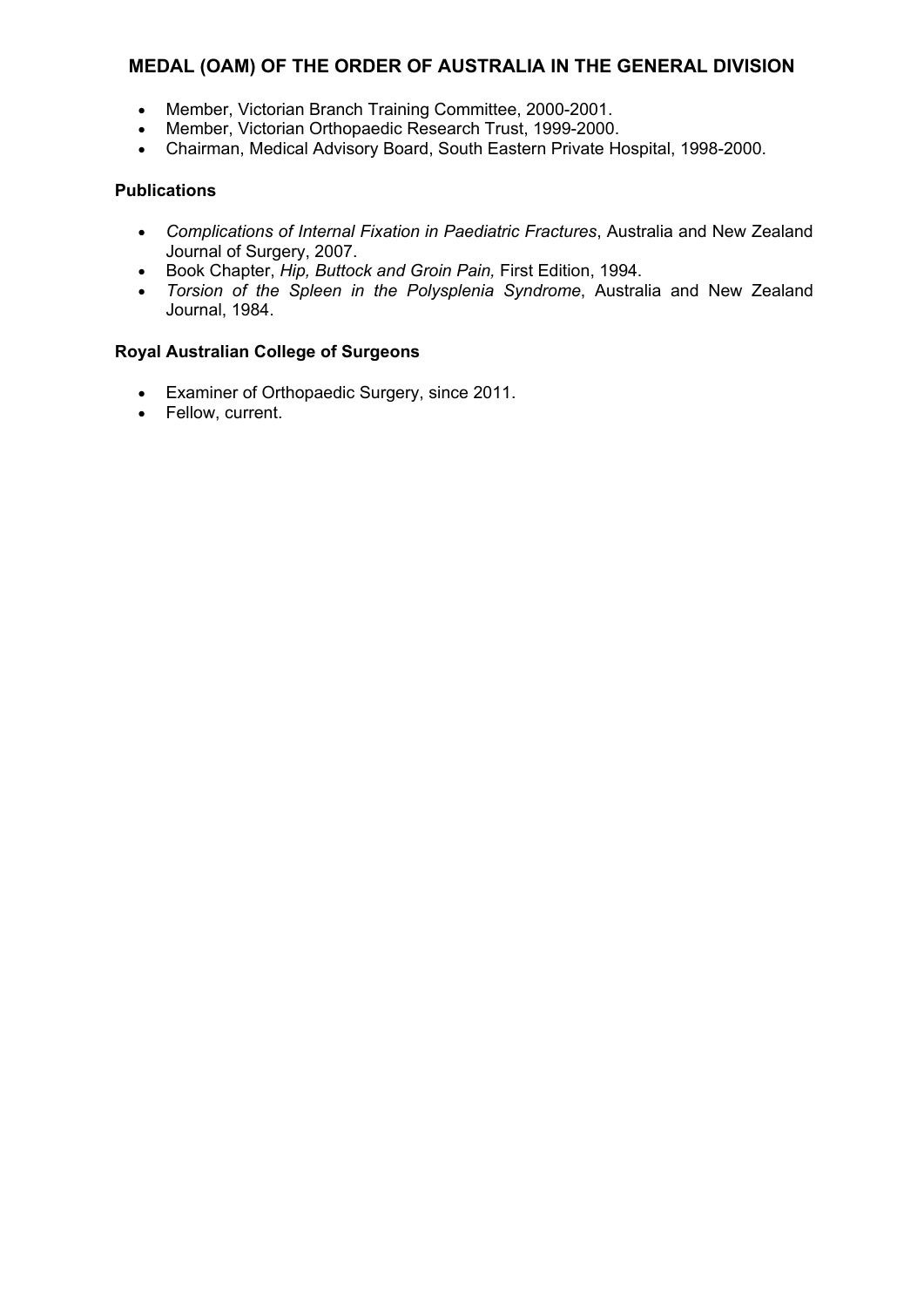# **The late Mr Bruce Noel GRIMLEY**

Formerly of Miranda NSW 2228

For service to veterans, and to the community.

### **Miranda Sub-Branch, Returned and Services League of Australia**

- President, 2012-2016.
- Chair, Sub-Branch Memorial Committee, 2008-2014.
- Welfare Officer, 2004-2013.
- Entertainment Officer, 2001-2004.
- Member, 1985-2021.

### **Community**

- Member, Gymea Community Aid and Information Service, 1985-2021.
- Former Organiser, Gymea Village Fair, early-2000s.
- Volunteer, Sydney 2000, 2000.
- Honorary Treasury, Gymea Neighbourhood Watch, 1970s.

- 25 Year Service Award, Gymea Community Aid and Information Service, 2019.
- Senior of the Year, Miranda, 2017.
- NSW Local Achievement Award, 2015.
- Life Member, New South Wales Branch, Returned and Services League of Australia, 2014.
- Cook Community Award, 2009.
- Anniversary of National Service 1951-1972 Medal.
- Australian Defence Medal.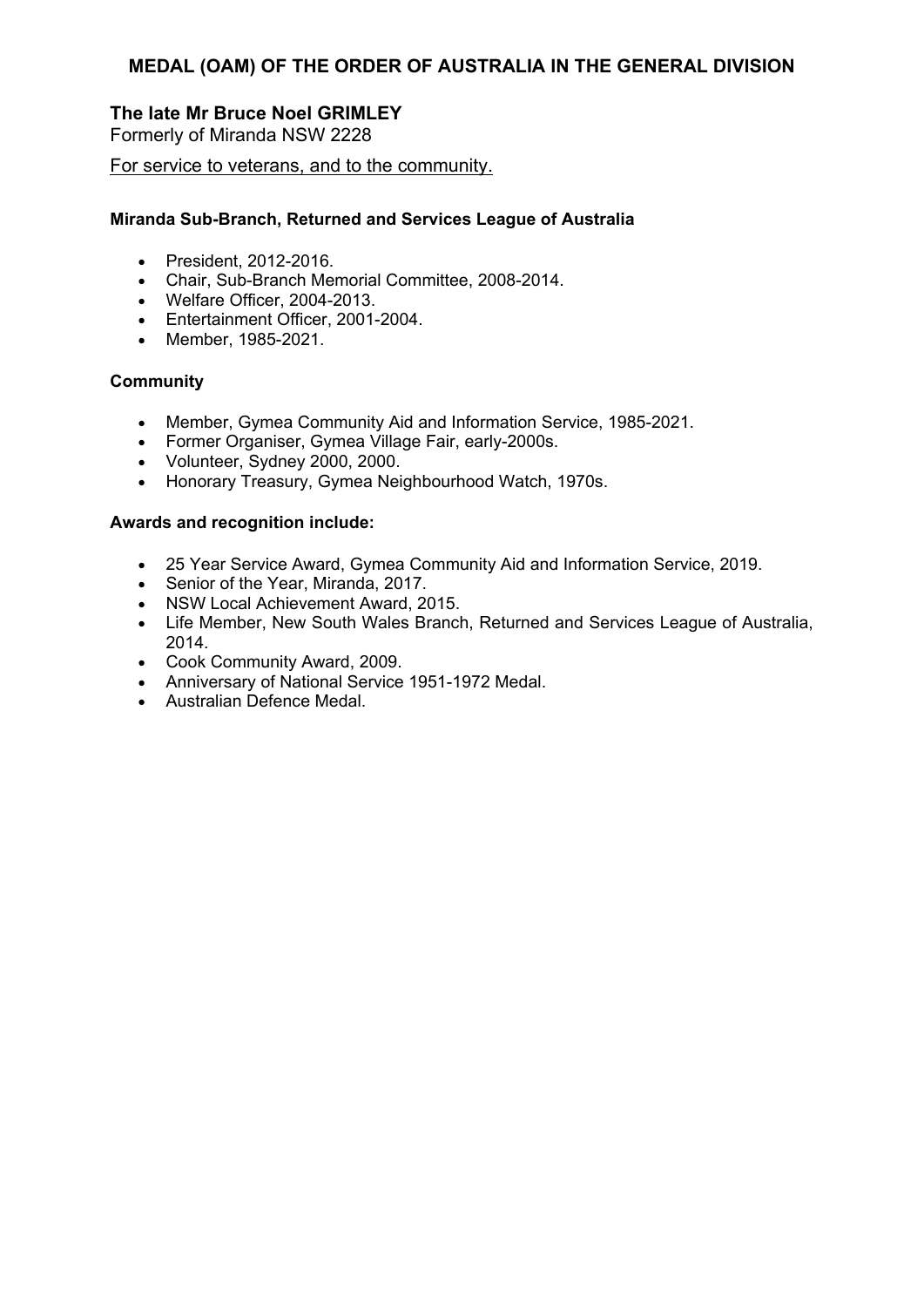### **The late Mrs Maria GROSMAN**

Formerly of NSW

For service to the Slovenian community of New South Wales.

#### **Slovenian Community**

- President, Slovenian Association of Newcastle, late 1990s-2020.
- Founding Member and Secretary, Historical Archives of Slovenians in Australia HASA-NSW, 2004-2020.

- Special Recognition for her work in the Slovenian Community, Office for Slovenians Abroad, Slovenian Government, 2019.
- Slovenian Community Annual Award, 2004.
- NSW Premier's Award, 1999.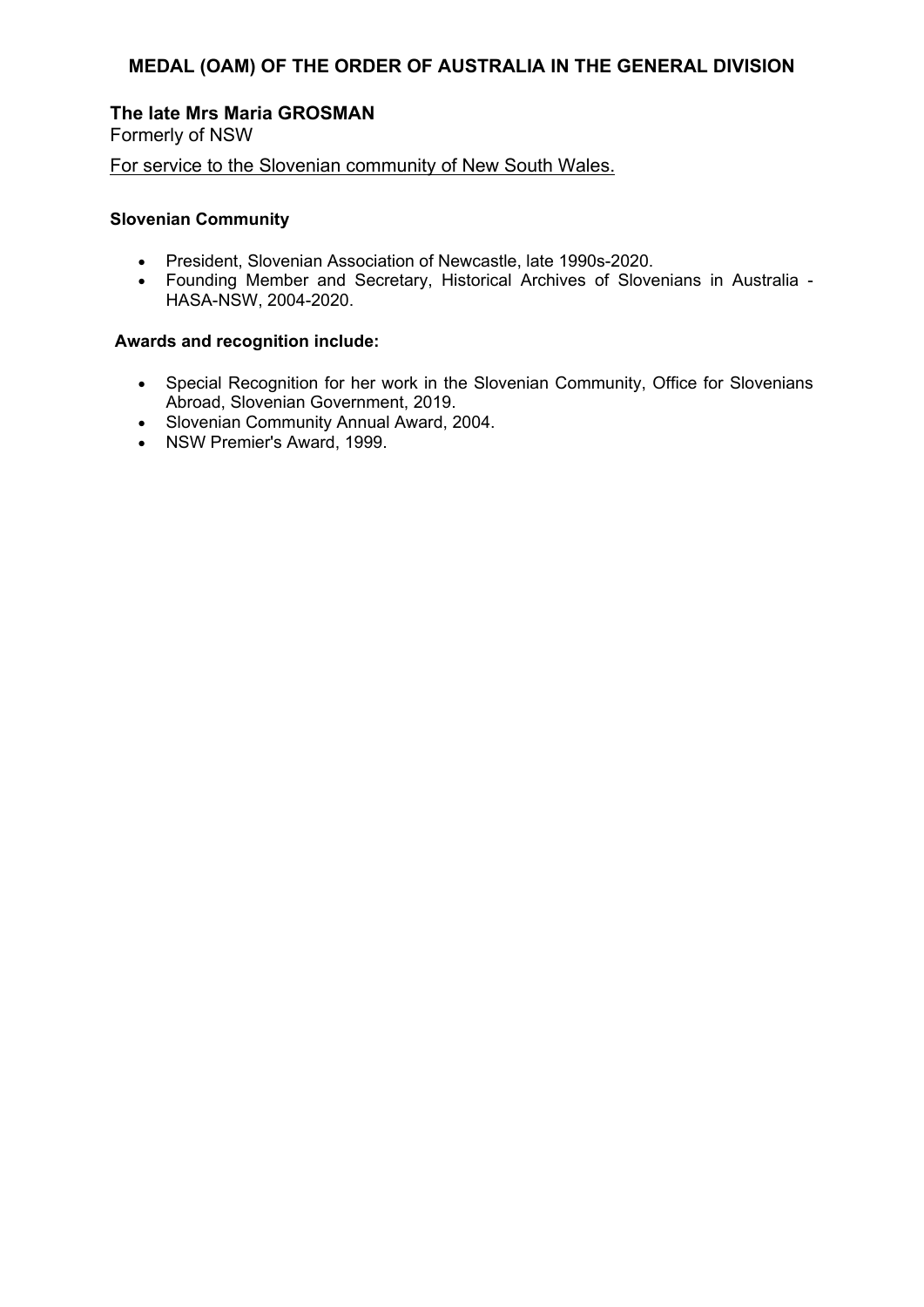### **Mr Stanley Arthur GYLES**, South Melbourne VIC 3205 For service to rugby union.

### **Media**

- Rugby union contributor, News Corp. Herald Sun and Sunday Herald Sun, 1982- 2000.
- Victorian stringer, The Australian newspaper, 1986-1998.
- Victorian ABC Radio rugby commentator, 1980-1998.
- Instigator, Victorian ABC Rugby Player of the Year award, 18 years.
- Rugby Union Presenter, World of Sport Channel 7.
- Rugby Presenter, Channel 10 Sunday morning sports show (when World of Sport ceased programming).
- Covered rugby 7's in Hong Kong 1981-1994, for various media organisations
- Rugby writer, Rugby Review, Rugby News and other rugby magazines promoting and covering all aspects of Victorian rugby.
- Victorian rugby Facebook streaming commentator, 2018.

### **Victorian Rugby Union (VRU)**

- Chairman, Competition Restructure Committee, 1983, 1985, and 1997.
- **Board Member, 1989.**
- Vice President, 1984-1997 and 2001.
- Member, Judiciary Appeals Tribunal, 2004 and 2005.
- Member, Judiciary Tribunal, 2006,-2010.
- Club representative to council meetings, c1977-2002.
- Involved on voluntary basis with publicity and promotional campaigns, for many years.
- Writer and Producer, Victorian Rugby Union Year Books, 1981 and 1982.
- Life Member.
- Original architect of the Victorian 10's rugby competition, structure and format.
- Instigated and donated the perpetual medal for the best under 16 player in Victoria emanating from the National Under 16 rugby Championships, 2003.
- Ground announcer, Olympic Park, for International and grand final matches.

### **Harlequin RUFC**

- President 1982-1983 and 2007.
- Vice President, 2006-2013.
- Committee Member, 1975-2012.
- Juniors Coach, U12s to U16s, 1995-2004.
- Secretary 1976 -1979.
- Chairman and coordinator, Harlequin clubrooms building committee, 1985-1986.
- Sponsorship Coordinator.
- Benefactor, Philippe Gyles Memorial Floodlights, 2004.
- Chair and Founding Trustee, Player Benefit Fund, since 1989.
- Convenor, Lunch Club (fundraising), c1989-2005.
- Chair, Premises Committee, c1984-1988.
- Chair, Bingo Committee, c1978-1982.
- Chair, Social Committee 1970-1976.
- Life Member, since 2014.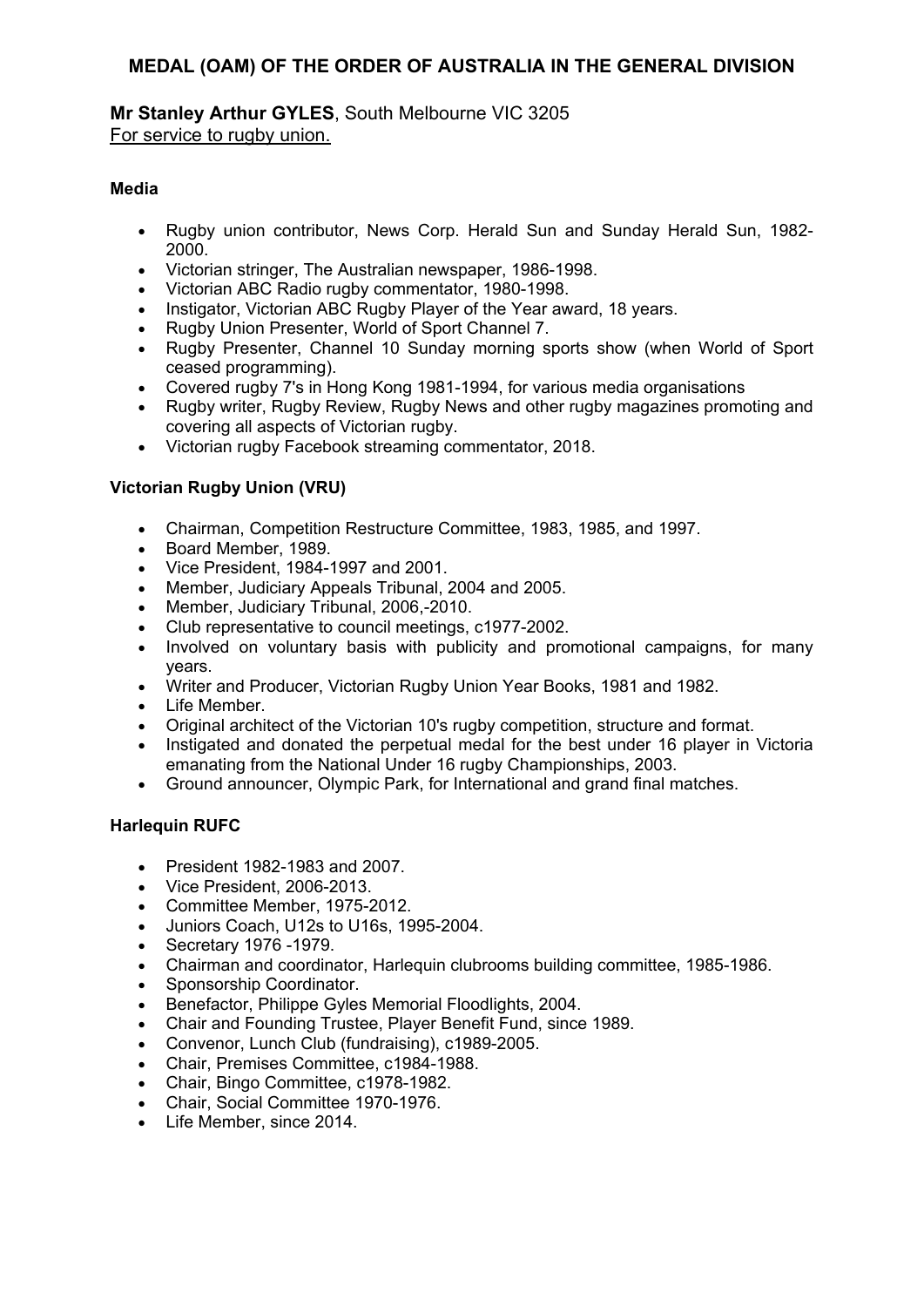### **Rugby Union - Referee**

- Officiator at matches, 2001-2022.
- Referee level 1 compliant, 2005-2022.
- Assistant Referee level 2, 2013-2017.
- Coach and referee, 1995-2004.
- Officially recognition, Victorian Referees Association, as reaching 100 games as a referee, 2018.

#### **Rugby Union - Coaching**

- Coach level 2, 2001-2017.
- Smart rugby compliant, 2007-2022.

#### **Brighton Grammar School**

Coach, 1st XV, 2002.

#### **Melbourne Grammar School**

Coach, 1st XV, 2003-2004.

#### **Scotch College**

- Associated with Scotch rugby 1995-2001 and 2004-2006.
- Skills development, for 4 years.
- Coach Under 15's, 2005-2006.
- Committee Member, SCRUM Club, 1999-2001.
- Instigated and donated a Perpetual Shield for the most outstanding junior player, 2004.
- Life Member, SCRUM Club, 2006.

### **Xavier College**

- Coach Under 16's. 2007, 2009, and 2010.
- Coach, Under 15's, 2008.
- Coach, 2nd XV, 2011.

#### **Rugby Union - Other**

- Player, New Zealand, Australia and United Kingdom, 1952-1971.
- Committee Member, Hampstead Rugby Union Club, United Kingdom, 1971-1973.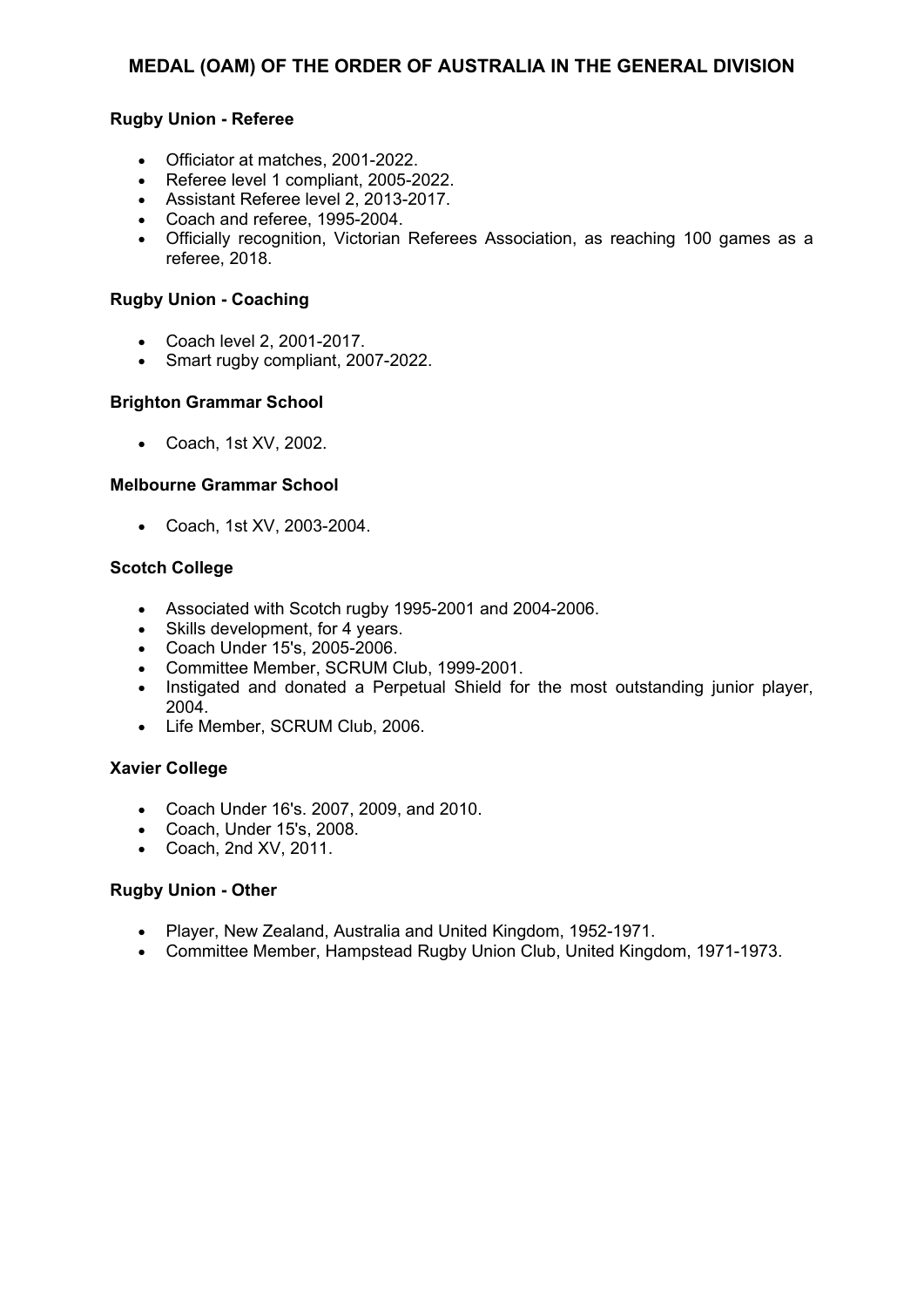# **Mr Mohamed HAGE**, Kyle Bay NSW 2221 For service to Australia-Arab business, trade and investment relations.

### **Australian Arab Chamber of Commerce and Industry**

- Vice National Chair and National Director, current.
- Chairman, New South Wales, 2014-2021.
- Member, Management Committee, since 2012.

### **Awards and recognition includes:**

Multicultural Award for Economic Participation, Premier's Harmony Dinner, 2017.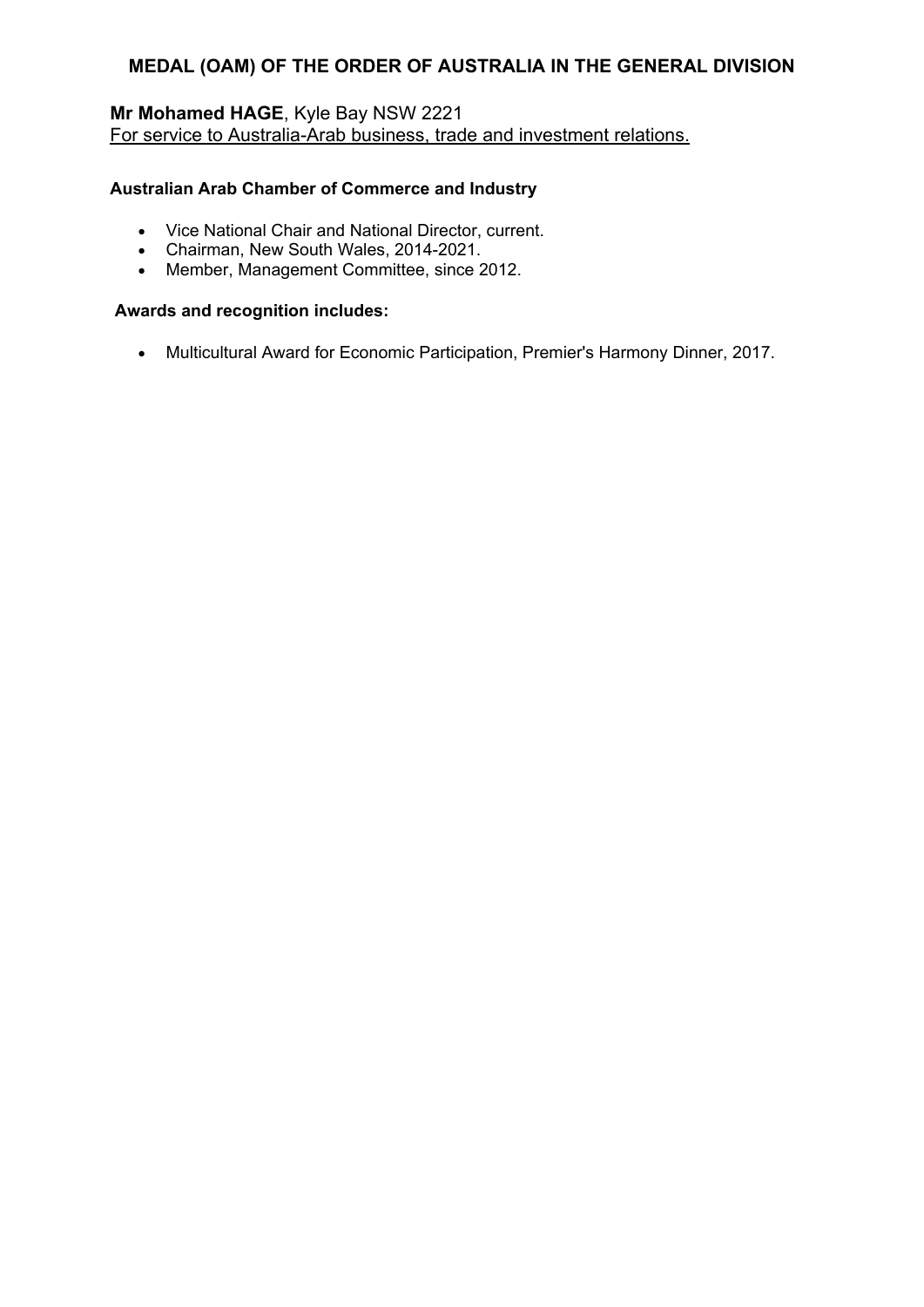### **Dr David James HAMMILL**, NSW For service to medicine, and to the community.

#### **Medicine**

- Consultant Physician, Specialist Medical Rooms, Brisbane Street, Dubbo, 1973-2007.
- Consultant Physician, Dubbo Base Hospital, 1973-2007.
- Visiting Medical Officer, Katoomba Hospital, 2008-2017.
- Visiting Medical Officer and Consultant, Wellington Hospital, 1973-2000.

#### **Medicine - Other**

- Adjunct Associate Professor, Dubbo Clinical School, College of Health Sciences, University of Sydney, 2004-2007.
- Fellow, Royal Australasian College of Physicians, 1975 and Life Member.

#### **Dubbo Field Naturalist and Conservation Society**

- Founding Member, 1977-2007.
- Former Patron.

### **Rotary Club of Dubbo**

- Member, 1973-2007.
- Former President.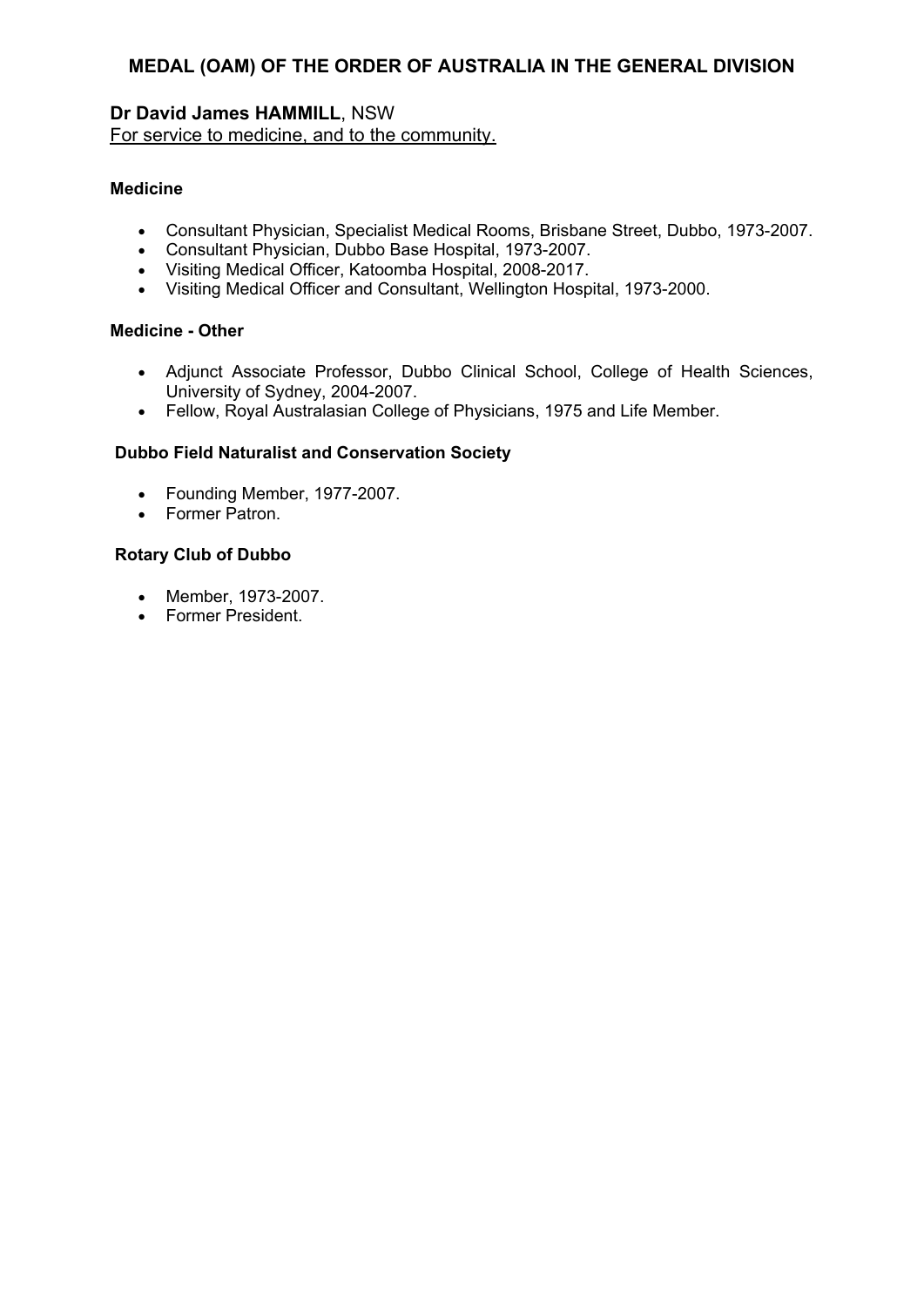**Mr Jon Robin HARMER**, North Adelaide SA 5006 For service to water polo.

### **Water Polo Australia**

- Manager, Australian Men's Water Polo Team, Olympic Games London, 2012.
- Chairman, Organising Committee, World League International Water Polo Tournament, Adelaide, 2009.
- Manager, Australian Junior Men's Water Polo, FINA World Championships, Mar Del Plata and Long Beach, 2005 and 2007.
- Manager, Australian Men's Water Polo, FINA World Championships, Rome and Shanghai, 2009 and 2011.

### **Water Polo South Australia**

- Board Member, 1975-2022.
- Chief Executive Officer, 2006-2013.
- Member, Technical Committee, 2017-2018.
- Development Officer, 1999-2013.
- Life Member, since 2001.
- Involvement as a player, coach and administrator since 1973.

#### **Adelaide Jets Water Polo - National Water Polo League.**

- Manager, Men's National League Team, 2017-2022.
- Head Coach, Men's National League Team, 2010.
- Head Coach, Inaugural Women's National League Team, 2005.
- Assistant Coach, Inaugural Men's National League Team, 1990.

### **Adelaide Vikings Water Polo Club**

- President, current.
- Junior Coach, current
- Life Member.

### **Sports Association for Adelaide Schools**

- Coordinator, Water Polo, since 1980.
- Life Member, Independent Schools Sporting Association.

#### **Blackfriars Priory School**

- Development Officer, Old Scholars and Community, current.
- Head Water Polo Coach, 1980-2022.
- Formerly Head of Physical Education, Teacher of PE, Health Education and English.

- Lord Mayor's Sports Volunteer of the Year Award, Adelaide City Council, 2017.
- Citizen of the Year, City of Prospect, 2007.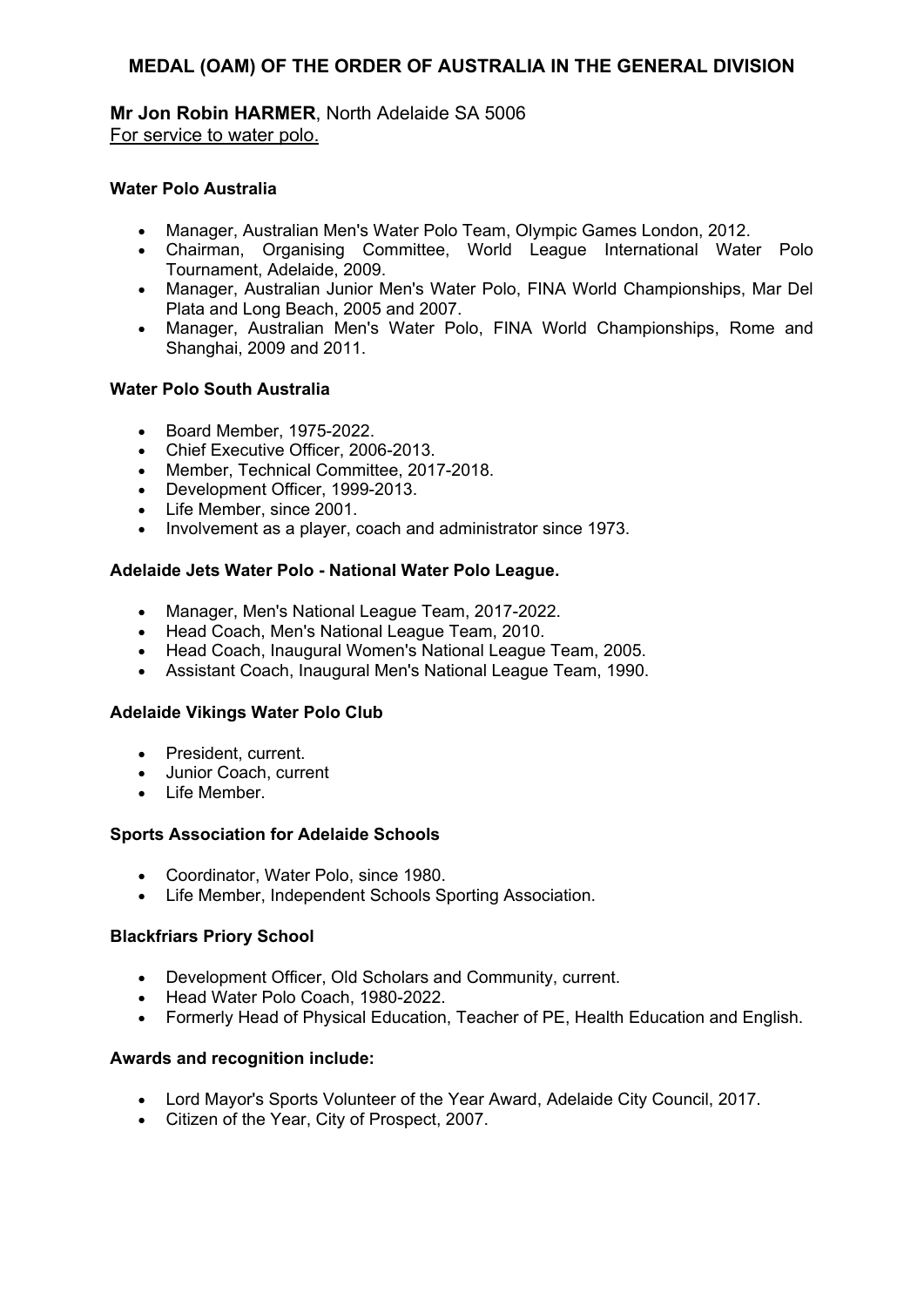### **Mrs Janet Robin HARRISON**, Strathfield NSW 2135 For service to the Anglican Church of Australia, and to women.

### **Anglican Parish Churches**

- Volunteer, laundering, cleaning and catering, home visiting, St Phillip's Church, Sydney, 2001-2020.
- Leadership, Church youth groups and teaching Sunday School, since 1960.
- Leadership, Women's Groups, since 1966.

### **Australian Church Women**

- National Vice-President, 2003-2005.
- NSW President, 2000-2002.
- NSW Life Vice-President.
- President, Burwood/Concord Branch, 2015.
- Member, since 1975.

#### **Mothers Union Australia, Sydney**

- Head, Australian Prayer Department, 1986-1992.
- Former Executive Committee Member.
- Former President, Enfield Branch.
- Former Vice-President, Inner West Region.
- Volunteer Visitor, Yasmar, Ashfield and Parramatta Children's Courts, 1979-2020.
- Volunteer, MU Sydney Shop, 40 years.
- Representative to Australian Church Women.
- Member, since 1975.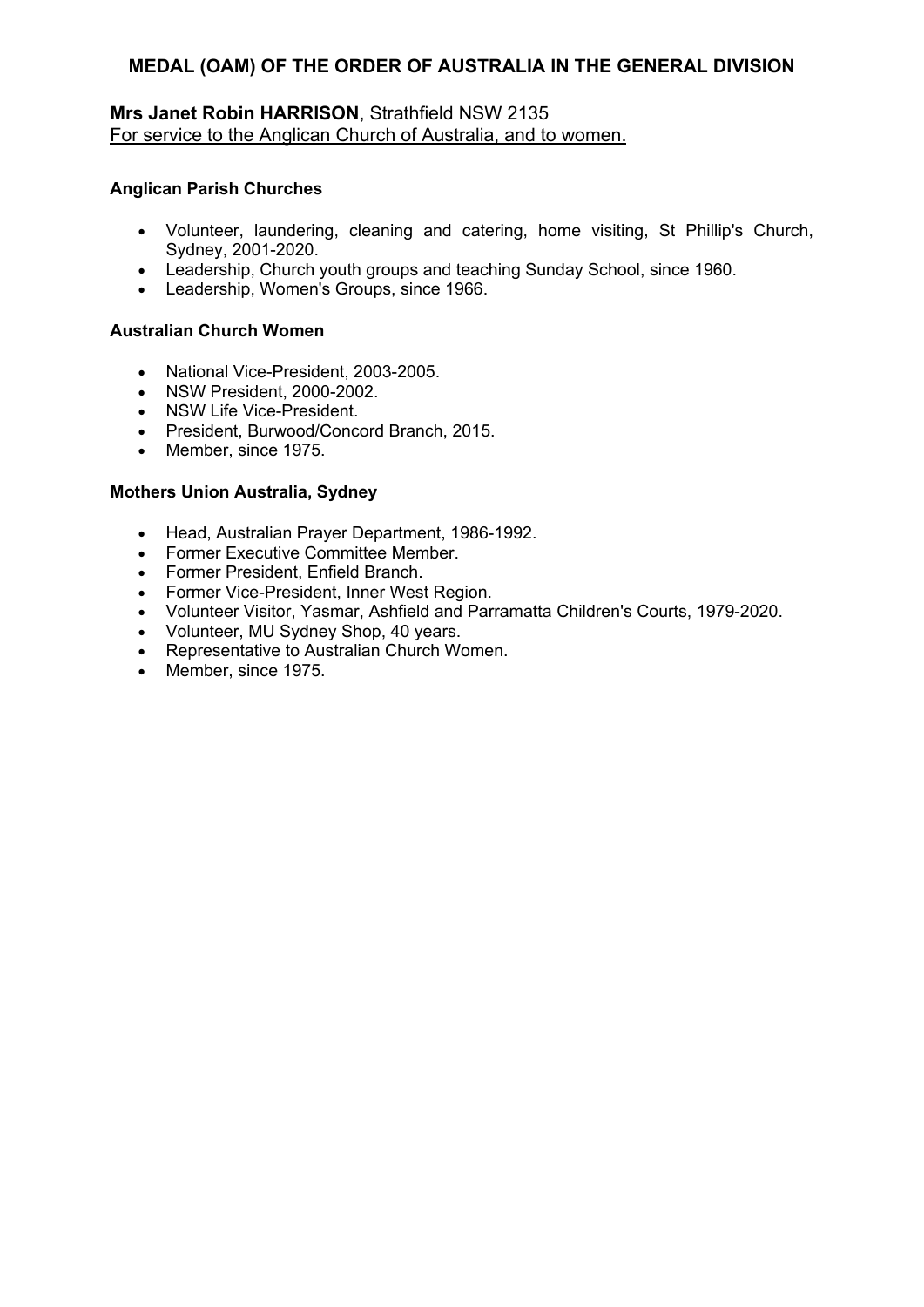### **Mr Lyndon Charles HART**, Yarrawonga VIC 3730 For service to the community through a range of roles.

### **Yarrawonga Group, Country Fire Authority**

- 1st Deputy Group Officer, since 2018.
- Group Training Officer, 2014-2021.
- Group Communications Safety Officer, since 2018.
- 2nd Deputy Group Officer, 2014-2018.
- 3rd Deputy Group Officer, 2012-2014.
- 4th Deputy Group Officer, 2010-2012.

#### **Wilby Brigade, Country Fire Authority**

- Captain, since 2016.
- State and Group Delegate, since 2010.
- Treasurer, 2008-2016.
- Secretary, 2008-2016.
- Firefighter, since 2004.

#### **Yarrawonga Mulwala Swimming Club**

- Head Coach, since 2005.
- Member, since 2004.
- Level 1 National Swimming Coach, since 1992.

#### **Yarrawonga Football and Netball Clubs**

- Coach, Yarra Blue Team, Wangaratta Netball Competition, 2019-2021.
- Physiotherapist, 2004-2007.

#### **Donald, Victoria**

- Chairman, Donald Swimming Pool Committee of Management, Buloke Shire Council, 2002-2003.
- Head Coach, Donald Hockey Club, 2003.
- Head Coach, Donald Swimming Club, 2000-2003.
- Member, Donald 2000 Committee, 2001-2003.

### **Victorian Young Farmers**

- Immediate Past President, 2001-2002.
- President, 2000-2001.
- Vice-President, 1999-2000.
- Chairperson, Review Committee, 1998-2000.
- Treasurer, Westernport/Dandenong District Council, 1994-1999.

#### **Professional**

- Director, Yarrawonga Mulwala Physiotherapy, since 2003.
- Director, Body Tech Physiotherapy, 2000-2003.
- Swimming Coach, Fastlane Aquatics, 1996-1999.
- Former Head Masseur, Mars Murray Marathon, 1995-1998.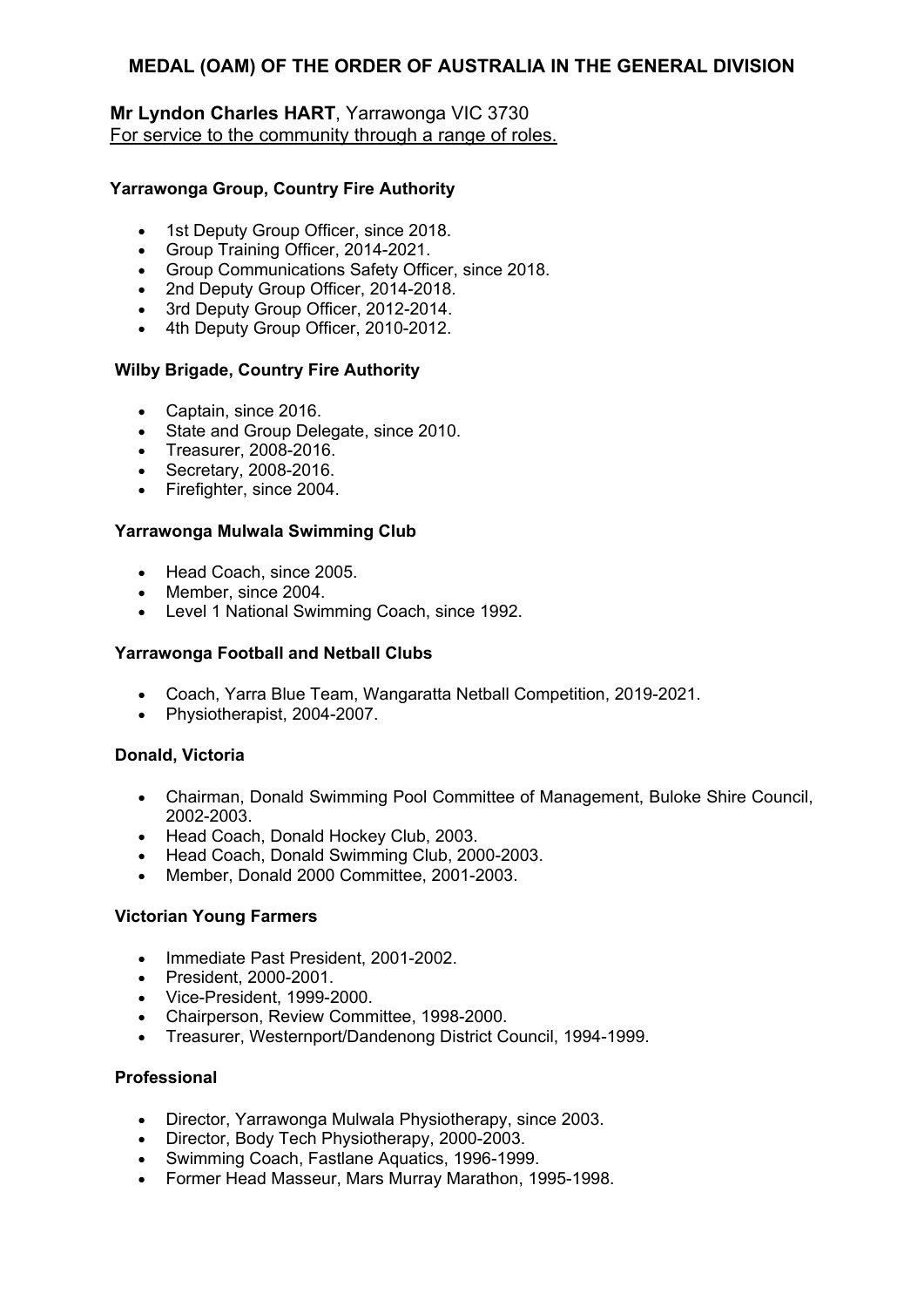# **Awards and recognition includes:**

Godfather of the Year, Yarrawonga Godfathers, 2018.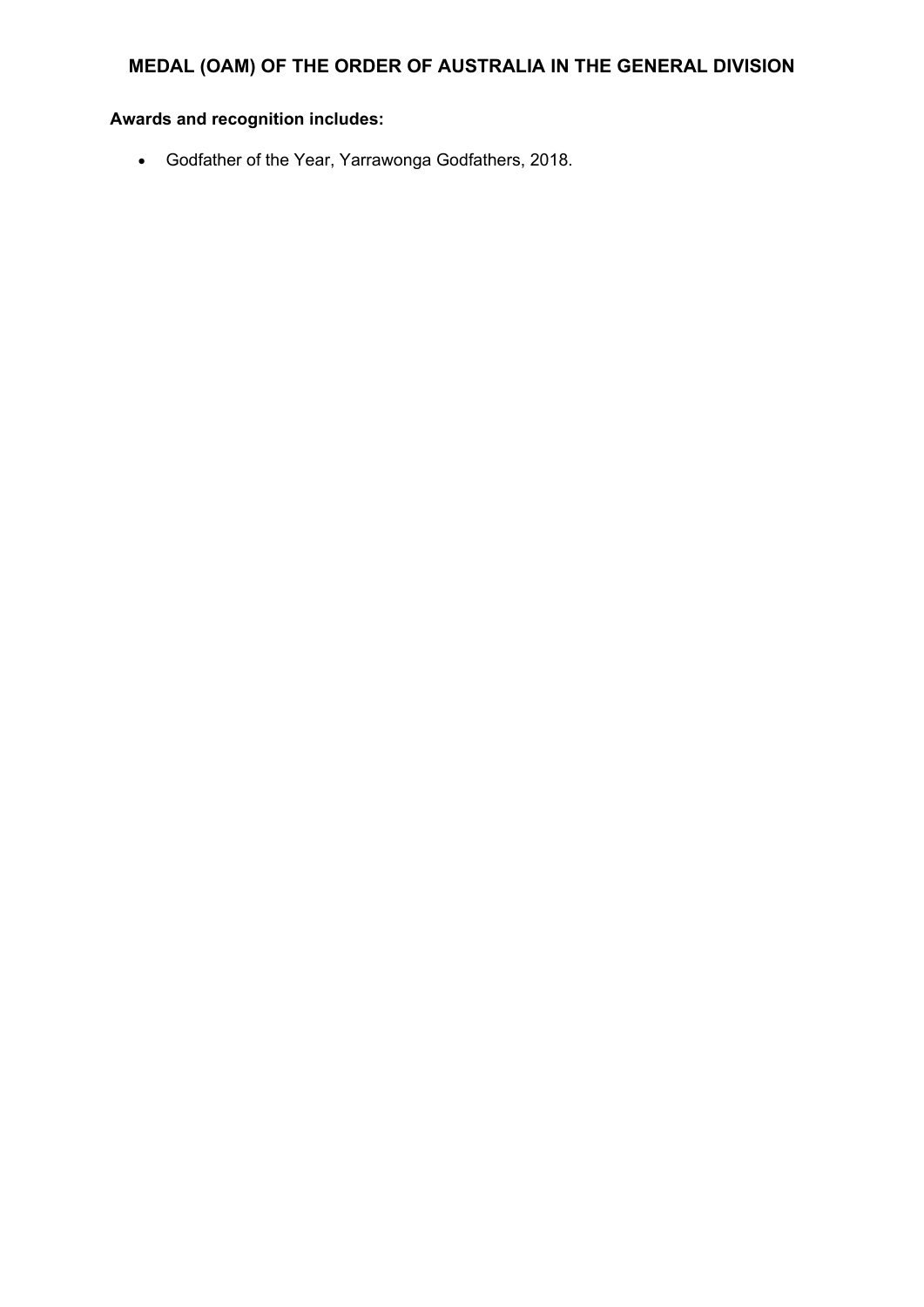**Ms Amber HASLER**, WA For service to performing arts administration.

### **FRINGE WORLD**

- Festival Director, 2013-2021.
- Acting Chief Executive Officer, 2019.
- Associate Director, 2011-2013.

#### **Other Arts Roles**

- Board Member, Chamber of Arts and Culture Western Australia, 2012-2018.
- Program Manager, ARTRAGE, 2006-2012.
- Former FRINGE WORLD Representative, World Fringe Alliance.
- Communications and Membership Officer, The Blue Room Theatre, 2001-2006.
- Judge, Miss Burlesque Australia Grand Final, 2018.
- Panellist, Helpmann Awards.
- Board Member, WA Youth Theatre Company 2021.

- Winner, 40 under 40 Award, Business News, 2016.
- Finalist, West Australian of the Year 2016.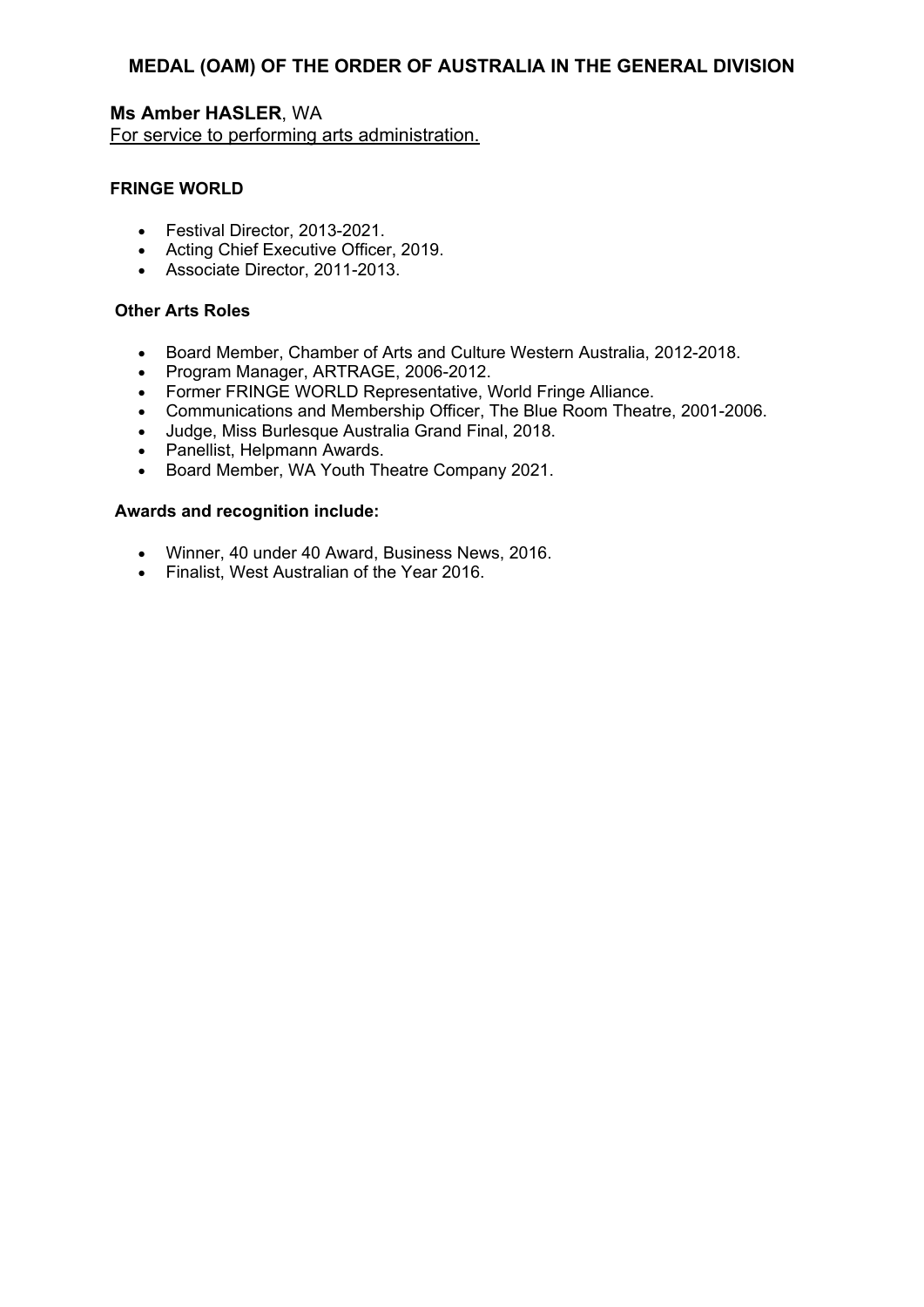# **Mr Charles HASWELL**, Margate QLD 4019 For service to social welfare organisations.

### **St Vincent de Paul Society, Queensland**

- President, Margate Conference, 1992-1996
- Treasurer, Margate Conference, 1996-2021.
- Inaugural Treasurer, Give A Child A Chance Program, 2009-2018.
- Member, Our Lady of the Miraculous Medal Woody Point Conference, since 1993.

### **Catholic Church**

Parishioner, Holy Cross Church, Redcliffe Catholic Parish, current.

### **Department of Education Queensland**

- Past Principal, Humpybong State School.
- Past Principal, Scarborough State School.
- Past Principal, Proserpine State School,
- Past Principal, Canungra State School.
- Past Teacher, various Qld State Schools.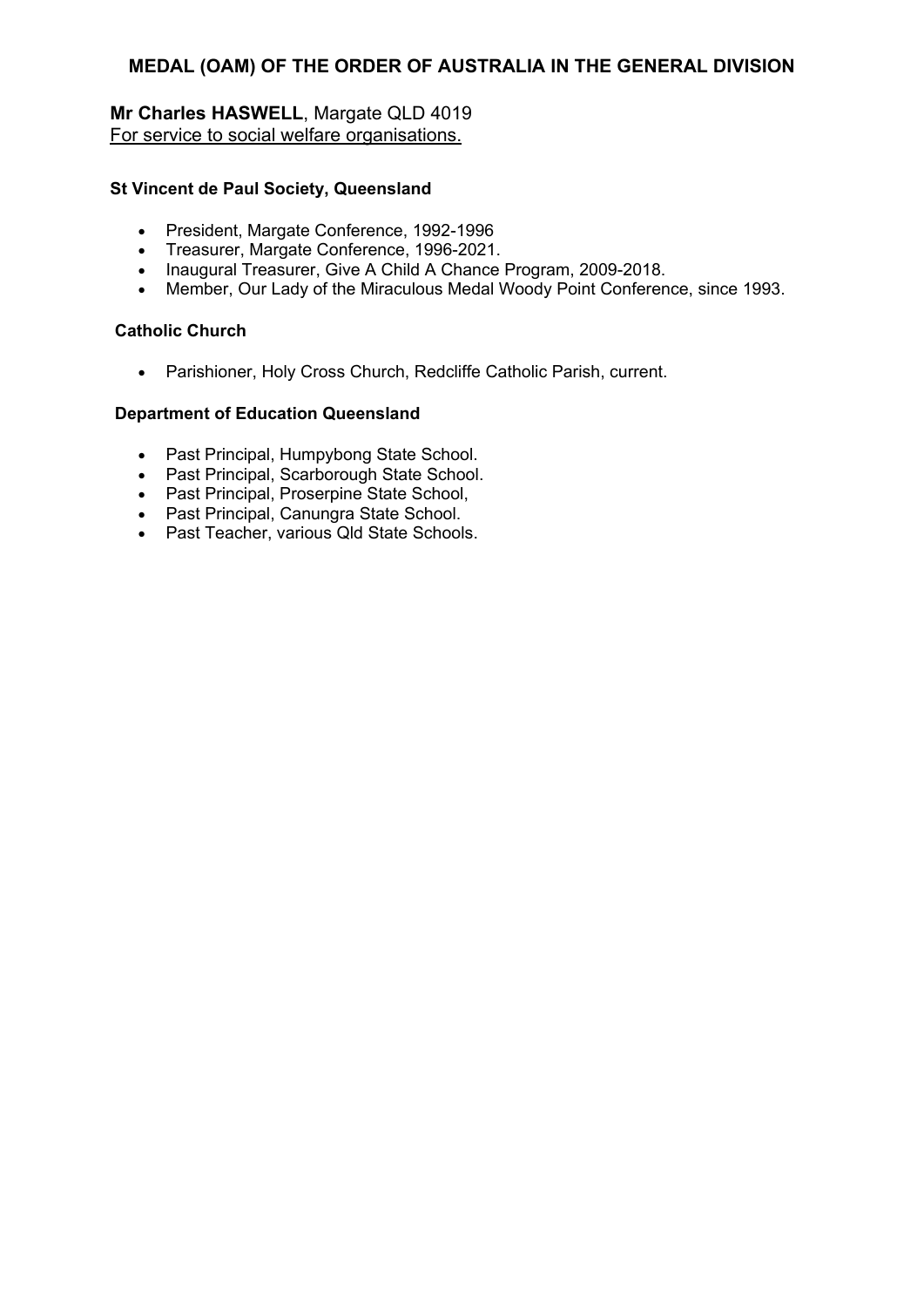### **Mr Jack HAWKINS**, Woolooware NSW 2230 For service to the community through a range of roles.

### **New South Wales Ambulance**

- Chief Superintendent and State Director of Operations, 1991-1992.
- Sydney Metropolitan Superintendent, 1983-1991.
- New England Regional Superintendent, 1975-1983.
- Employee, 1955-1992.
- Co-Founder, Special Casualty Access Team, 1986.
- Established, Ambulance Games, 1985.
- Involved Establishment, Public Relations/Media Unit, Sydney, 1984.
- **Established, Ambulance Provident Fund, 1981.**
- Introduced, Staff Counselling and Peer Support Program.
- Introduced, Stop Smoking Programs, Access to Gym Equipment and Fitness Instructors.

### **Professional Associations**

- Founding Member, Institute of Ambulance Officers Australia. *(now Australasian College of Paramedicine)*
- Member, Australian Institute of Management.
- Member, Australian Institute of Risk Management.
- New South Wales Director, International Rescue and Primary Care Association.

### **St John Ambulance**

- Instructor/Examiner, for 20 years.
- Life Member.
- Admitted, Serving Brother, Most Venerable Order of the Hospital of St John of Jerusalem, 1988.

### **Bowls New South Wales**

- State Bowls Representative.
- Member, State Coaching Committee.
- Member, National Coaching Committee.
- State Juniors Coach.
- Zone 13 Coaching Director.
- New South Wales Coach of the Year, 2011.
- Australian Coach of the Year, 2012.
- Advanced Coach.
- Coach Educator.
- High Performance Coach.
- Member, 1996-2013.

### **Cronulla RSL Memorial Bowing Club**

- President, 1995-1996.
- Member, until 2000s.
- State Lawn Bowls Representative.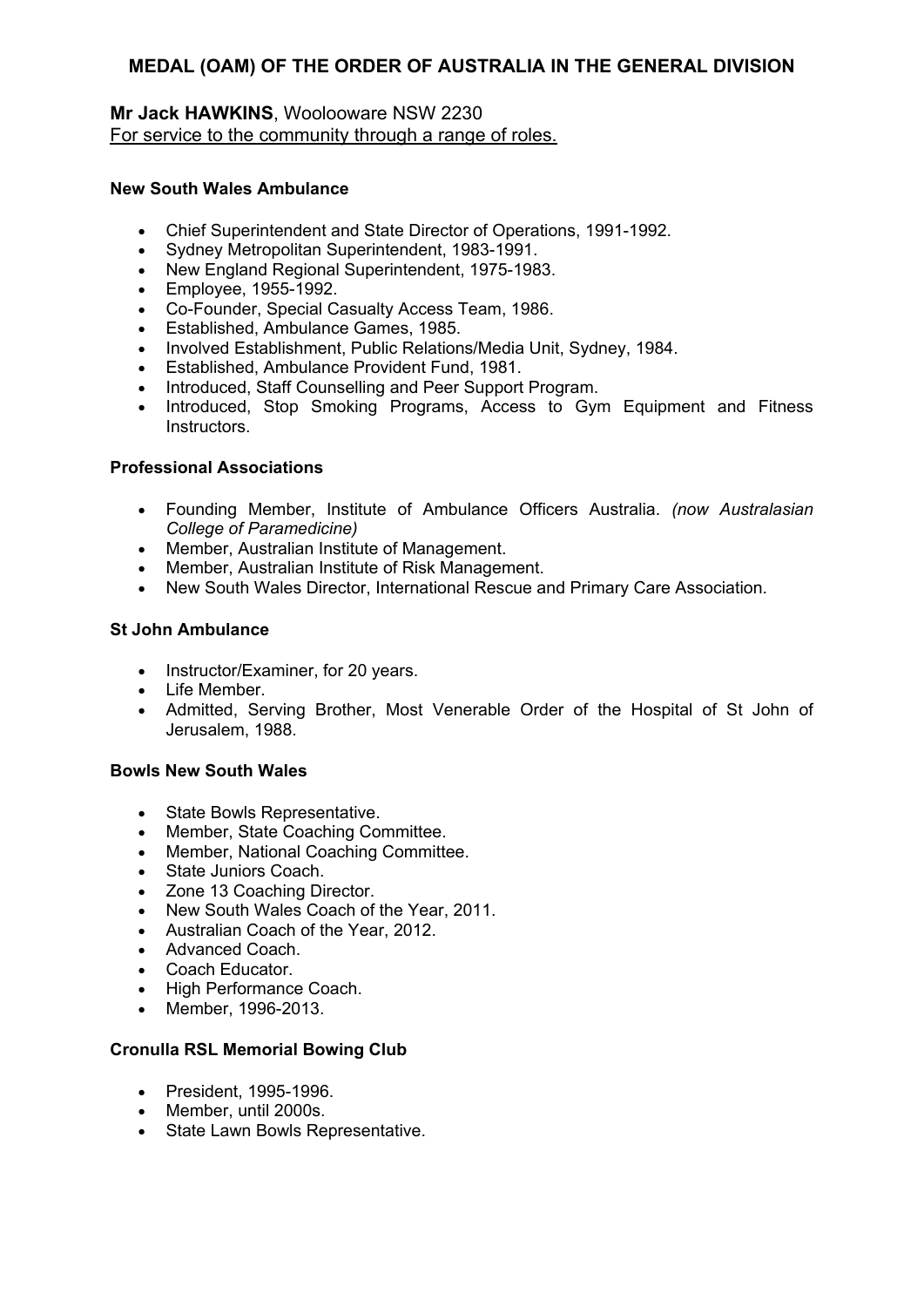### **Community - Other**

- Founding/Executive Member, Holbrook Jaycees.
- Former Member, Dungog Rotary Club.
- Former Member, Armidale Lions Club.
- Past Director, Tamworth City Bowling Club.
- Sectional Leader, Medical and Health Services, New South Wales State Emergency Service.
- Justice of the Peace, New South Wales, for 40 years.
- Honorary Ambulance Officer, 1953-1955.
- Surgical Nurse, Concord Repatriation General Hospital, 1953-1955.
- Optician/Trainee, OPSM, 1948-1953.

- Long Service and Good Conduct Medal, New South Wales Ambulance.
- National Medal and Clasp.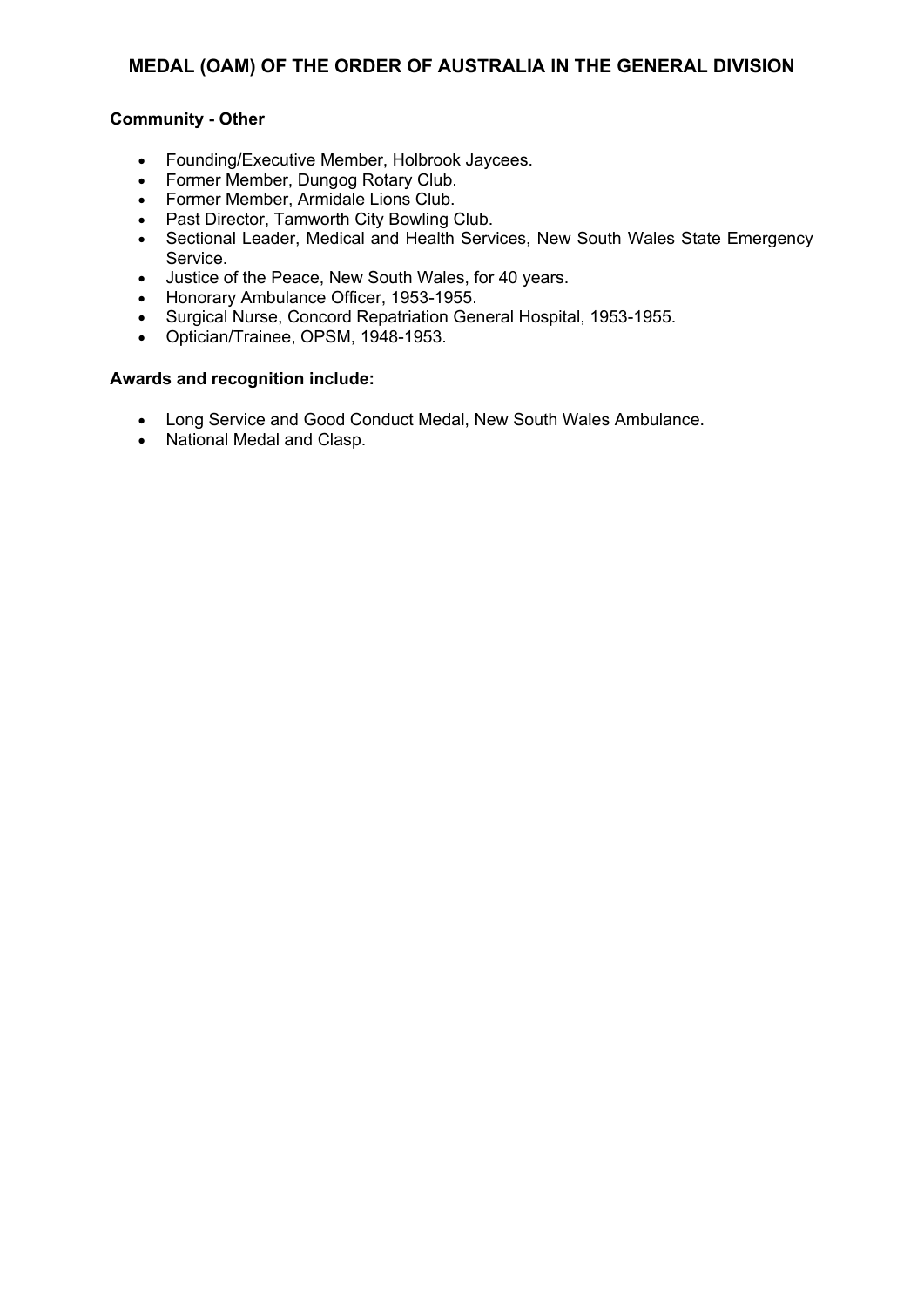### **Ms Donna HAY**, NSW For service to the food and hospitality sector as a cook and author.

#### **Editorial Positions**

- Editor In Chief, Donna Hay Magazine, 2001-2018.
- Former Food Editor, The Age and Sydney Morning Herald Newspapers.
- Former Food Editor, Marie Claire Magazine.

#### **Publications**

Author of 28 cookbooks including:

- *One Pan Perfect.*
- *Everyday Fresh: Meals in Minutes.*
- *Weeklight.*
- *Modern Baking.*
- *Basics to Brilliance.*
- *Basics to Brilliance Kids.*
- *The New Classics.*
- *The Instant Cook.*
- *Off the Shelf cooking from the Pantry.*
- *Modern Classics.*

### **Television credits include:**

- Basics to Brilliance Kids, Foxtel, 2018.
- Basics to Brilliance*,* Foxtel, 2016*.*
- Fast, Fresh and Simple, Foxtel, 2011.

#### **Other**

Donna Hay Online General Store**,** since 2011.

- Australian Magazine Hall of Fame, 2015.
- Magnificent Seven Cookbook Authors, International Gourmand Awards, 2007.
- Astra Award *for Best New Female Personality*, 2012.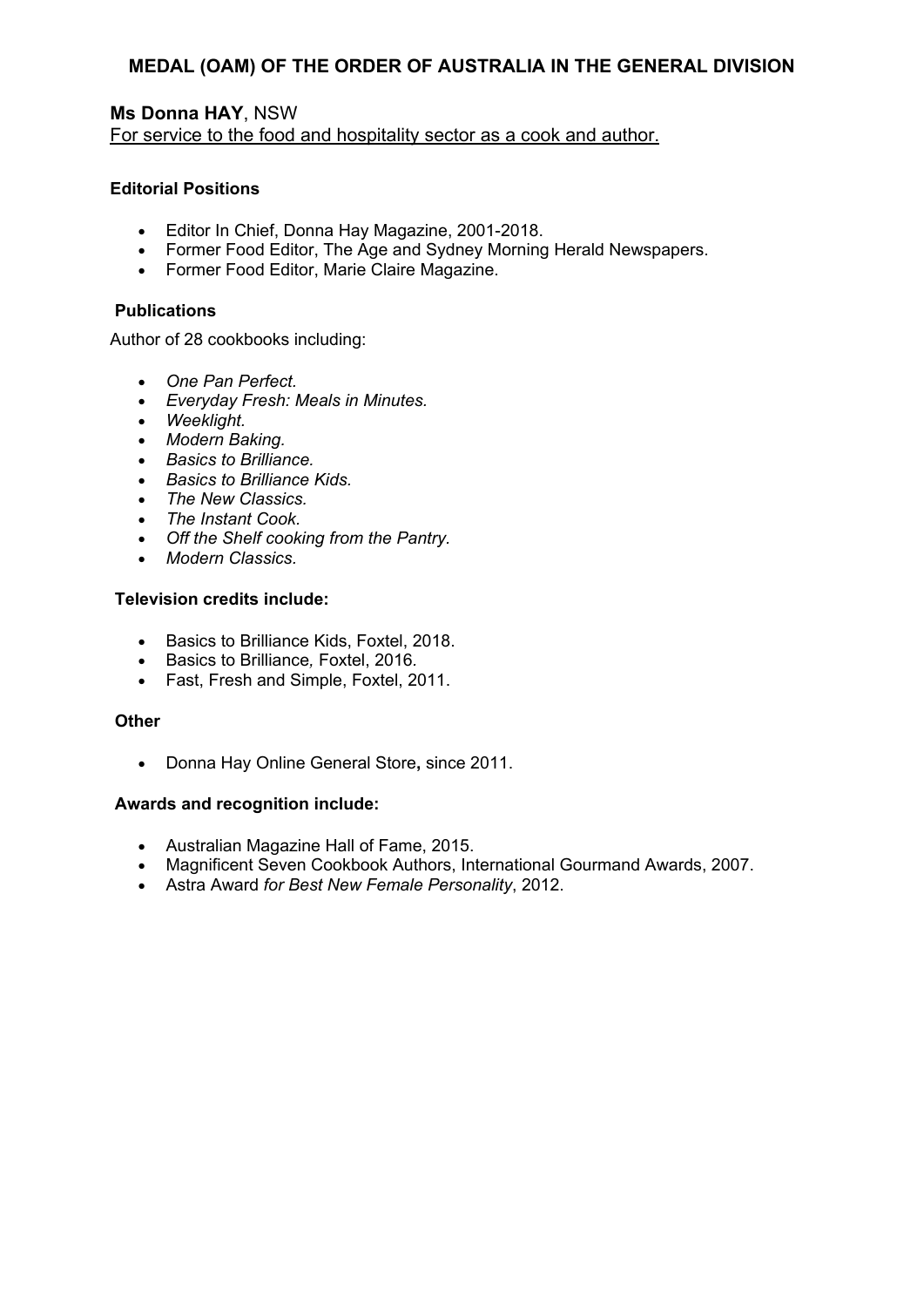**Mr Philip David HAY**, Bracken Ridge QLD 4017 For service to veterans and their families.

### **Redcliffe Sub-Branch, Totally and Permanently Incapacitated Ex-Servicemen and Women Association**

- President, since 2013.
- Former, Vice President.

### **2 Field Ambulance Past Members Association**

- Former Secretary, 2007-2017.
- Former Vampire Editor and Designer, 2007-2017.

### **Other**

- Former Justice of the Peace, Queensland Justices Association.
- Associate Fellow, Australian Institute of Management.
- Serving Member, Australian Army, 1964-1973.

- Australian Active Service Medal.
- Vietnam Medal.
- Malaya Medal.
- Australia Defence Force Medal.
- Unit Citation 8RAR.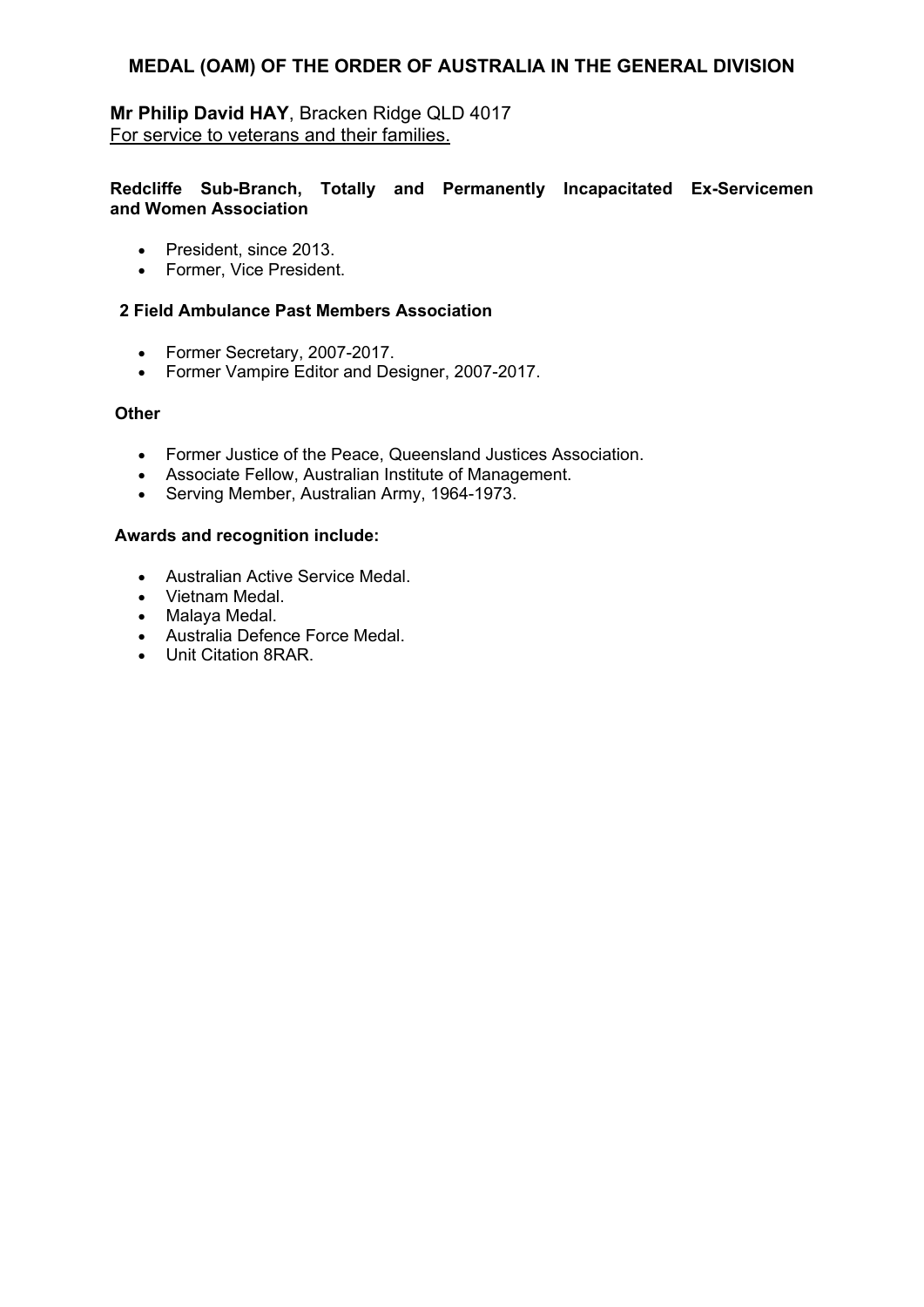**Mr Douglas James HEAZLEWOOD**, Warrnambool VIC 3280 For service to veterans and their families.

### **Returned and Services League of Australia (RSL)**

- Committee Member, Warrnambool Sub-Branch, since 2013.
- Member, Heritage and Commemorations Committee, Victorian State Branch, since 2014.
- Organiser, Manager and Chaperone, School Students Tour of Gallipoli, 2014.
- Helped organise The Belgians Have Not Forgotten exhibition shown in Warrnambool, 2016.
- Gold Life Membership, RSL Victoria, 2021.

### **Legacy Australia**

- Various roles including President, Vice-President, Secretary, Treasurer and Welfare Chair, Warrnambool Branch, 1993-2016.
- Various roles including President, Secretary and Treasurer, Committee of Legacy Foundation of Victoria, since 1994.
- Member, National Legacy Coordinating Committee, 1996-2007.
- Chair, Legacy National Conference, 2005.

### **Military Service**

Army Officer, 1962-1988.

### **Warrnambool Family History Group**

- Member, over 20 years.
- Treasurer, 2001-2013.
- Various other roles.
- Military History Seminar speaker, 2011-2015.
- Prepares and presents annual Cemetery Walks.

### **Professional**

General Manager, Australian Defence Industries, 1988-1993.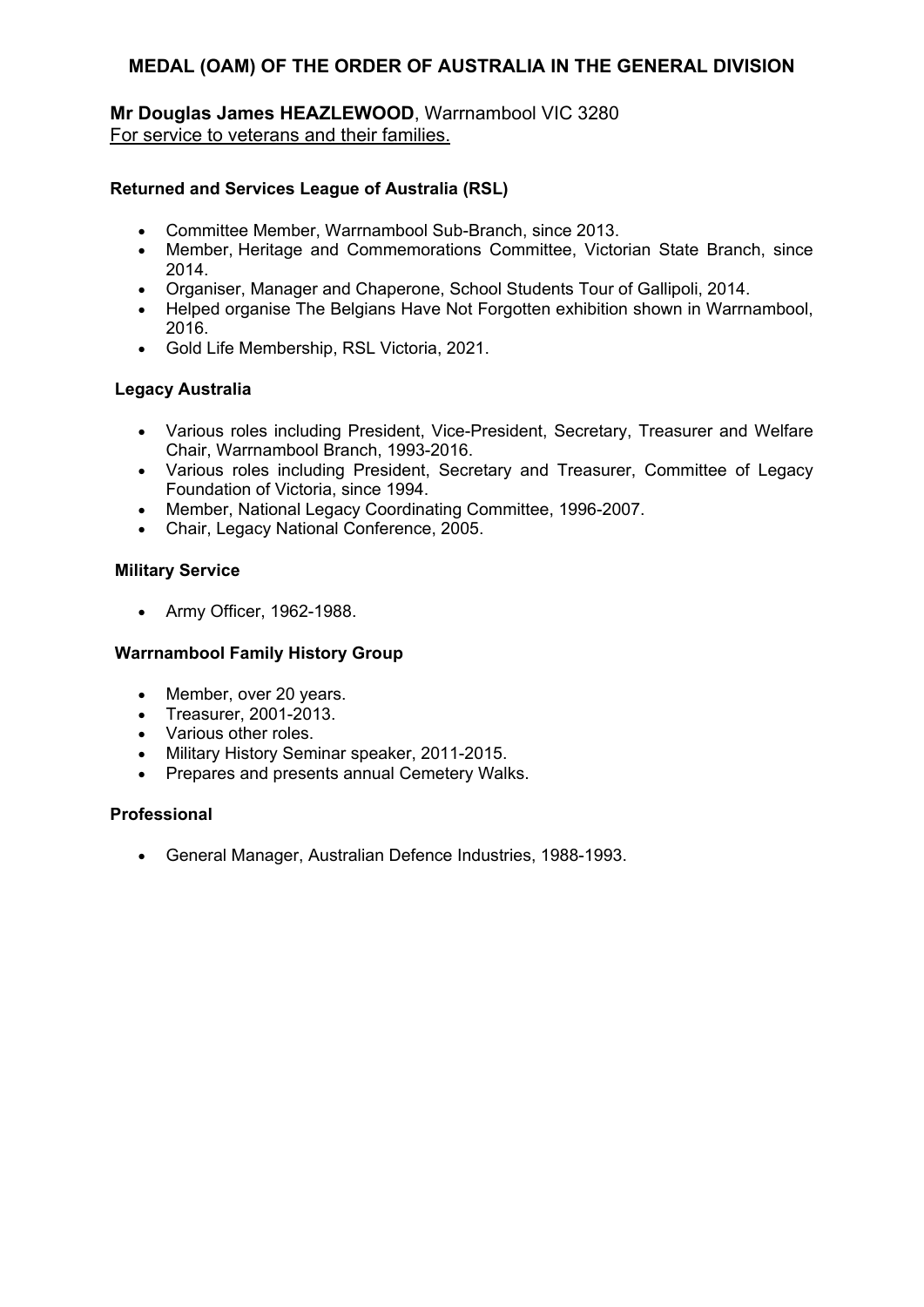# **Mrs Wendy Leeanne HELLEBRAND**, VIC

For service to the community through a range of roles.

### **Lions V Districts Cancer Foundation, Lions Australia**

Skin Check and Dermoscopy Coordinator, Mobile Skin Check Project, since 2019.

### **District 201V2, Lions Australia**

- Chairman, Zone 3, since 2002.
- Chairperson, Family Welfare and Children's Mobility, current.
- Past Region Chairperson.
- Past Chairperson, Drug Awareness Program.
- Past Chair, Independent Third Person Program.
- Past Chairperson, Youth of the Year, Young People in Service and Youth Exchange Program.

### **Inverleigh Leigh Valley Lions Club**

- Past President.
- Past Vice President.
- Past Treasurer
- Past Secretary.
- Liaison Officer, Campaign Sight First Program, 2007-2008.
- Community Health and Welfare Officer, since 1999.
- Member, since 1995.

### **Community**

 Council Member, Royal Geelong Agricultural and Pastoral Society, since approx 2000.

### **Professional**

- Practice Nurse, Bannockburn Surgery, current.
- Past Sexual Health Nurse and Counsellor, (then) Headspace Geelong.

- Rural Nurse Award, Rural Workforce Agency Victoria, 2015.
- District Governor's Star Award, District 201V2, Lions Australia, 2012.
- Melvin Jones Fellow Award, Inverleigh Leigh Valley Lions Club.
- Leo Tyquin Award, Victorian Lions Foundation, 2009.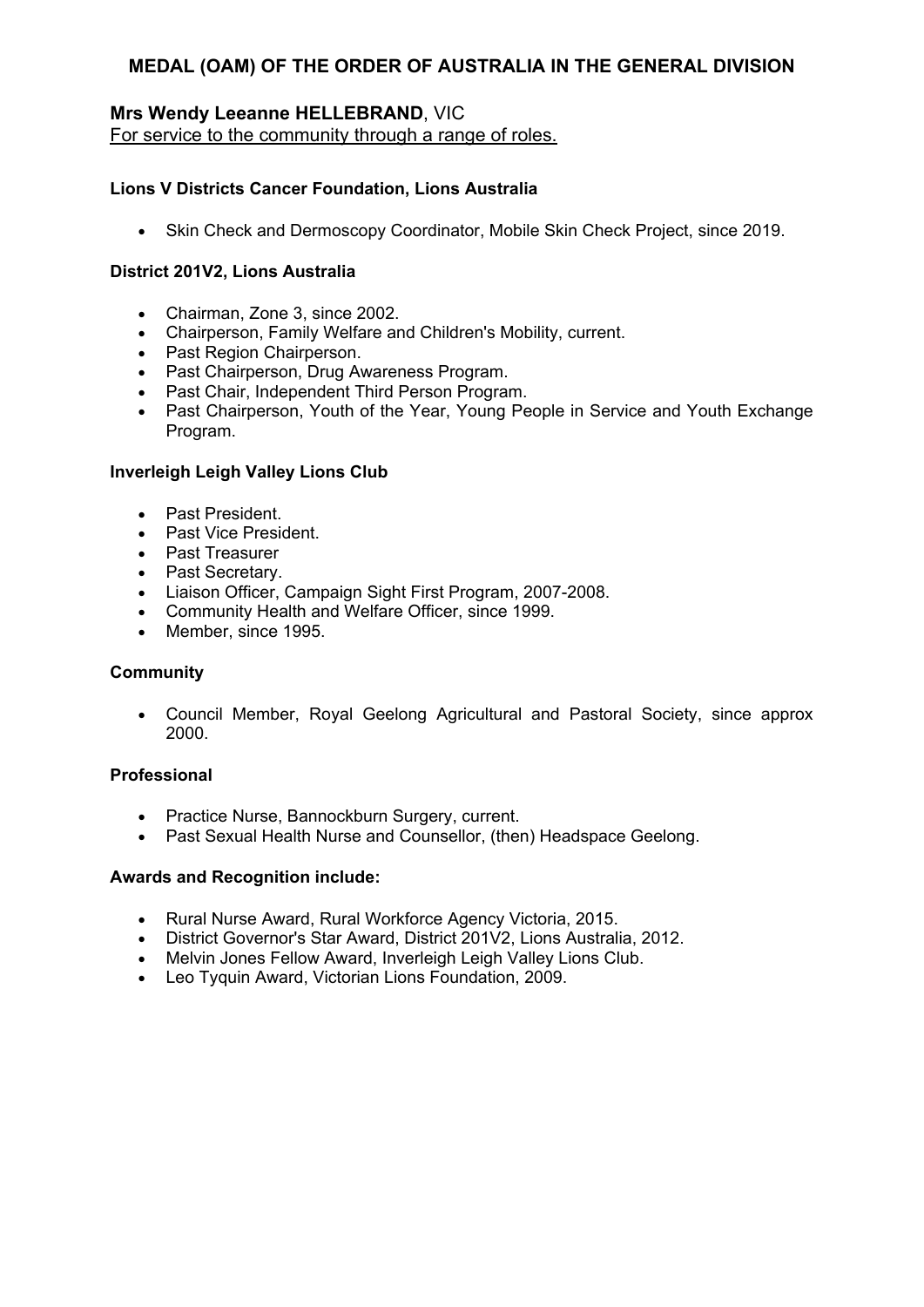### **Mr Brian Robert HENRY**, Goonellabah NSW 2480 For service to the community through a range of roles.

### **The Rotary Club of Goonellabah**

- Immediate Past President, since 2020.
- President, 1988-1989, 2002-2003, 2014-2015.
- President, Kadina Park Upgrade Project, 2018-2019, Advocate, since 1996.
- Team Leader, Group Study Program to Finland, Rotary District 9640, 1990.
- Chairman, Lismore Bicentennial Heritage Centre Project, 1988.
- Paul Harris Fellow, since 1988.
- Member, since 1984.

### **Northern Rivers Community Cancer Foundation (NRCCF)**

• Treasurer, 2005-2020.

### **Our House (NRCCF and Our Kids)**

- Founding Board Member, since 2012.
- Volunteer Manager, c2012-2014.
- Convener and Facilitator, NSW Not For Profit Accommodation Providers Conference, since 2014.

### **Lismore Regional Gallery**

- Co-Lead and Committee Member, raised funds to purchase a work of Geoff Hannah, *'The Hannah Cabinet',* 2016-2021.
- Co-Producer, '*The Hannah Cabinet Video'*, 30 minute video, 2018.

### **Lismore City Council**

- Councillor, 2004-2008.
- Chair, Lismore Economic Development Advisory Board (LEDAB), c1999-2008.
- Chairman, Wilsons River Redevelopment Steering Committee, 1999-2008.
- Former Steering Committee Member, Senior Citizens Centre, Goonellabah.

### **Professional/business**

- Managing Director, Brian Henry Business Consultants Pty Ltd, current.
- Managing Director, Karjo Pty Ltd Property Development, current.
- Past Chairman and Delegate to LEDAB Lismore Business Enterprise Centre, 1990- 1999.
- Managing Director, SMC Auto Centre Lismore and Ballina, 1982-2000.
- Board Member, Northern Rivers Area Consultative Committee, 2001-2012.
- Chairman, Motor Traders Association of NSW Northern Rivers, 1985-1988.
- Board Member, Cellulose Valley Project, Southern Cross University, 2000-2001.
- Executive Committee, Mazda Dealer Association of Queensland, 1990-1996.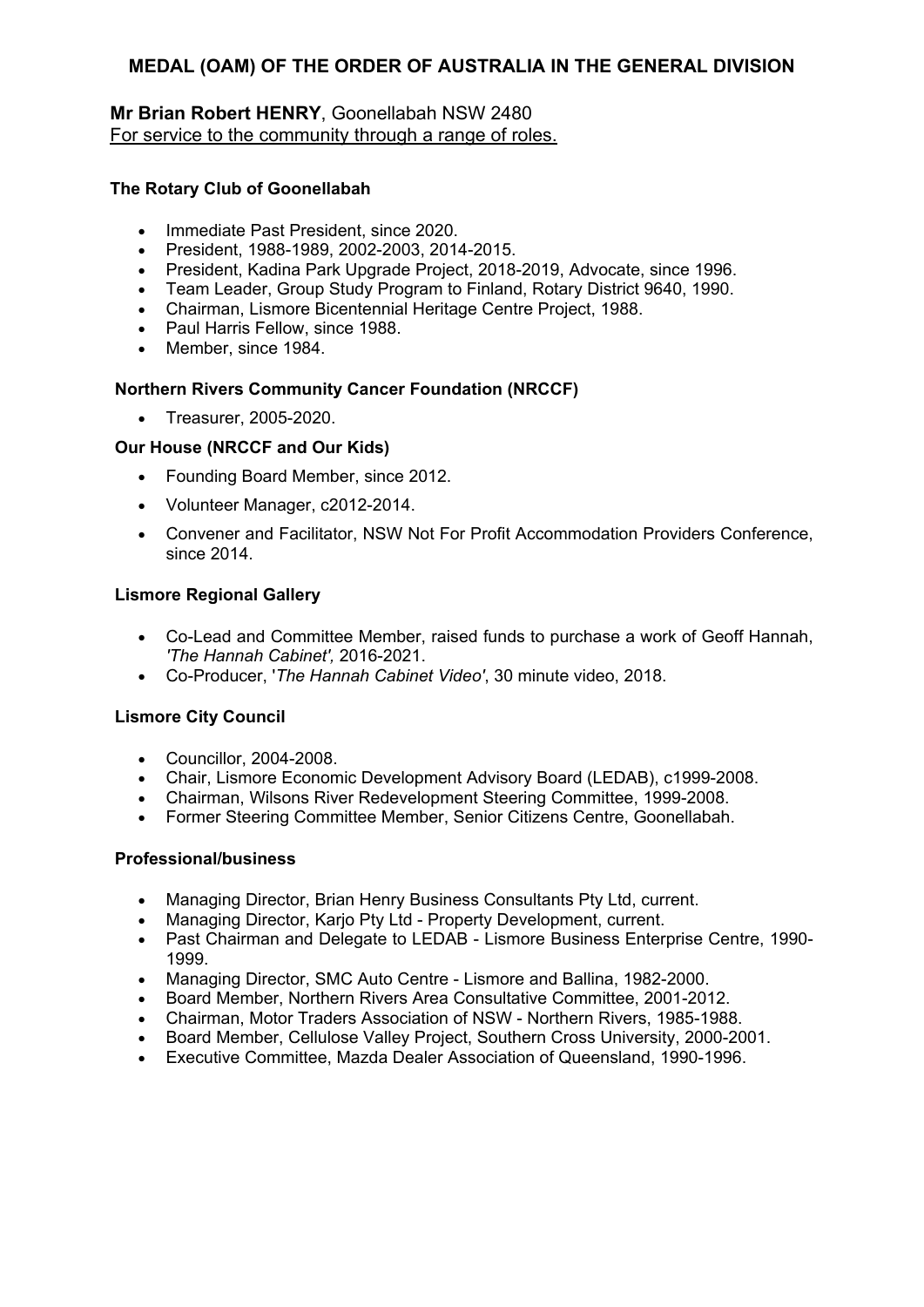# **Mrs Judith Robyn HENSCHKE**, NT For service to people with disability.

### **Total Recreation Northern Territory**

- **Board Member, since 2019.**
- Volunteer, since 2010s.

# **Down Syndrome Association of the Northern Territory**

Volunteer, since 2000s.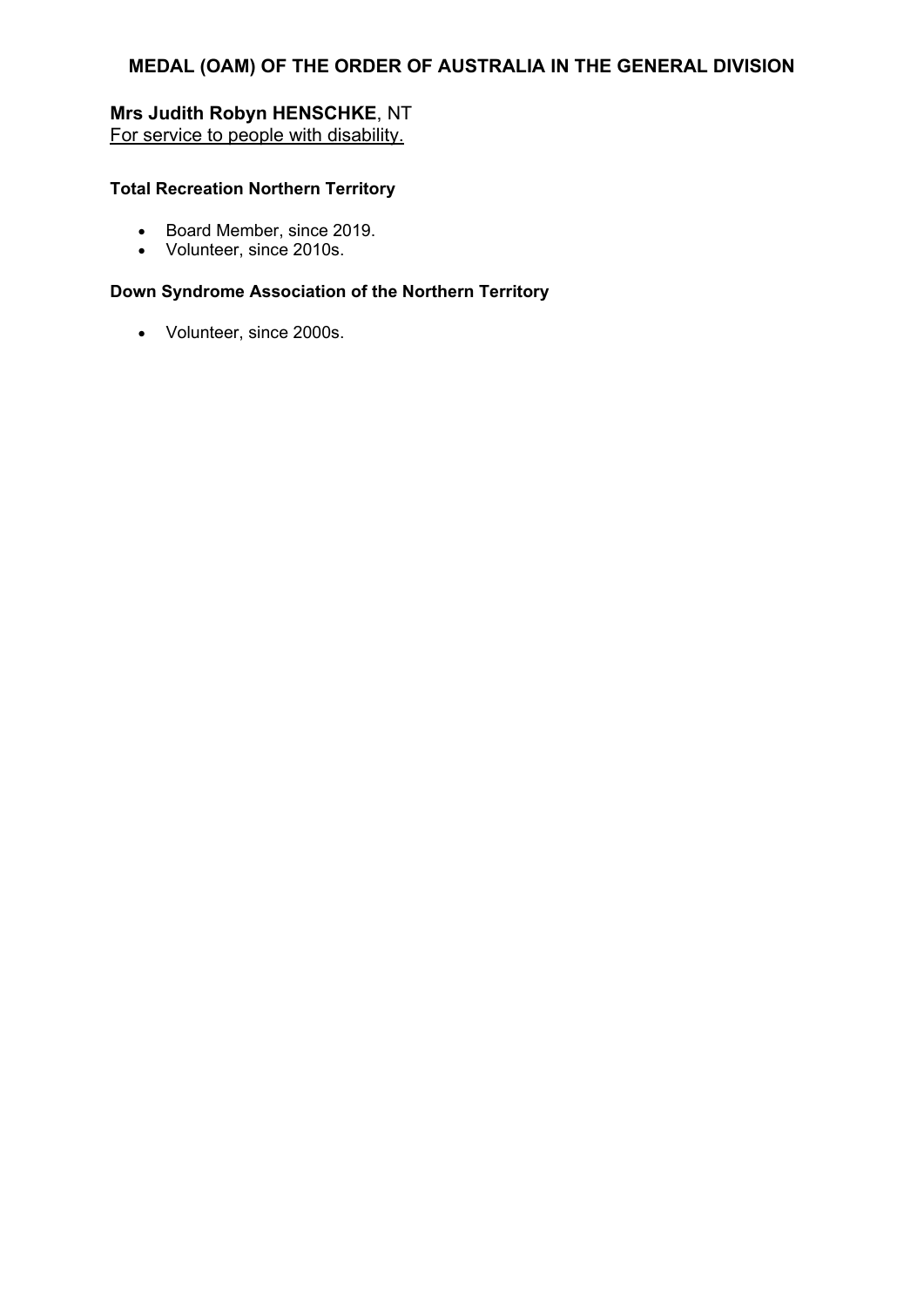# **Dr Stephanos HERODOTOU**, Bulleen VIC 3105 For service to medicine, and to the Cypriot community of Victoria.

### **The Northern Hospital**

- Consultant Emergency Physician, since 1981.
- Staff Training Coordinator, since 2001.

#### **Medical - Other**

General Practitioner, Lalor, current.

#### **University of Melbourne Medical School**

- Honorary Senior Lecturer, Northern Hospital, since 2002.
- Fellow, Academy of Clinical Teachers, since 2013.

#### **Cypriot Community of Melbourne and Victoria**

- Vice President, 1980-1992.
- Chair, Cultural Events Committee, 1980-1992.
- Life Member, current.

#### **Awards and recognition include:**

MD2 Teacher of the Year, Northern Clinical School, University of Melbourne, 2019.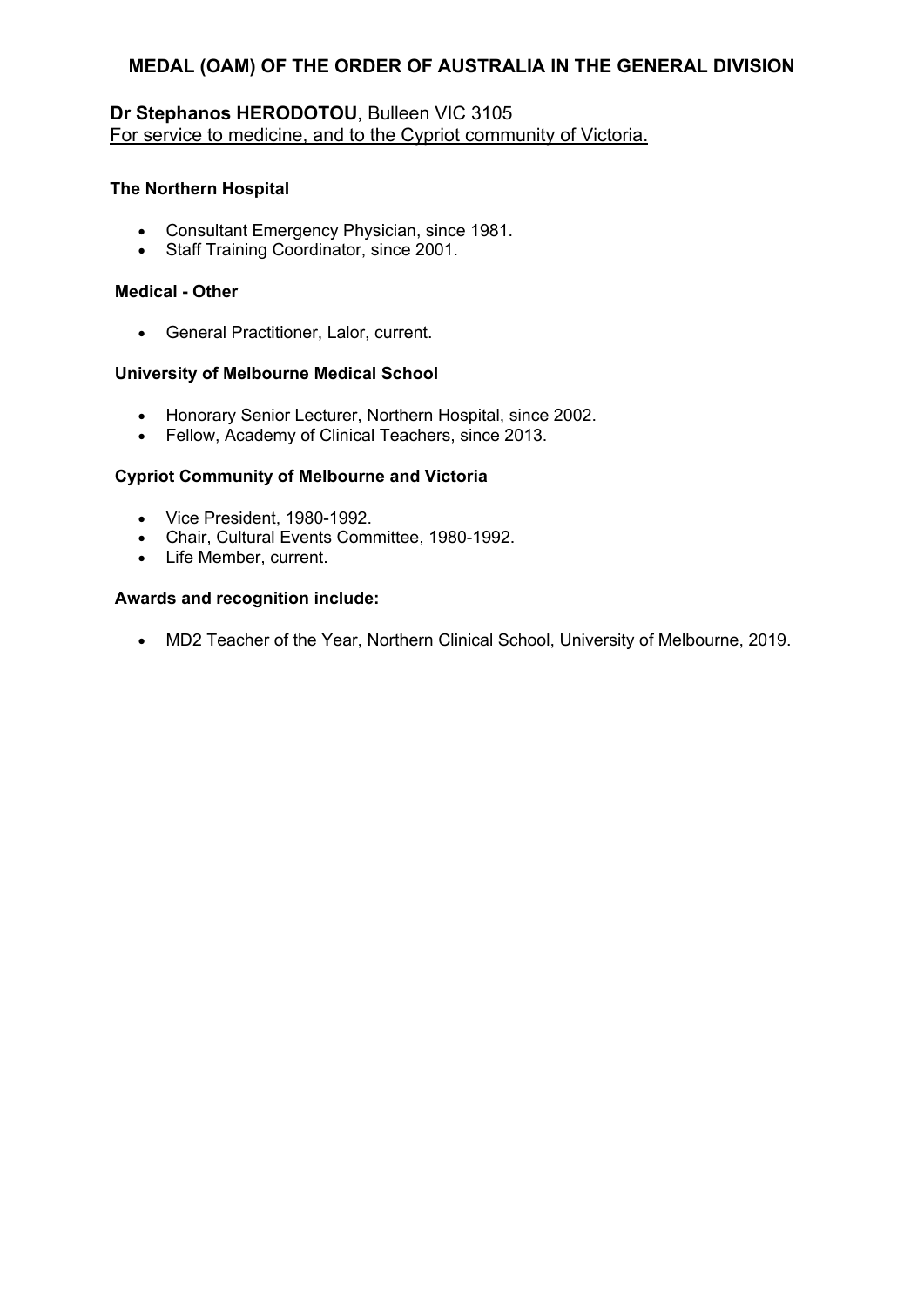# **Mrs Mabel HIBBERT**, Oakleigh VIC 3166 For service to the Anglican Church of Australia.

### **Anglican Mothers' Union**

- Former President.
- Former Secretary.
- Former Treasurer.
- Former Committee Member.
- Member, since 1957.

# **Community**

- Volunteer, Mainly Music, Oakleigh Anglican Church, since 2012.
- Volunteer, Ashwood, Cabrini Residential Aged Care, since 2012.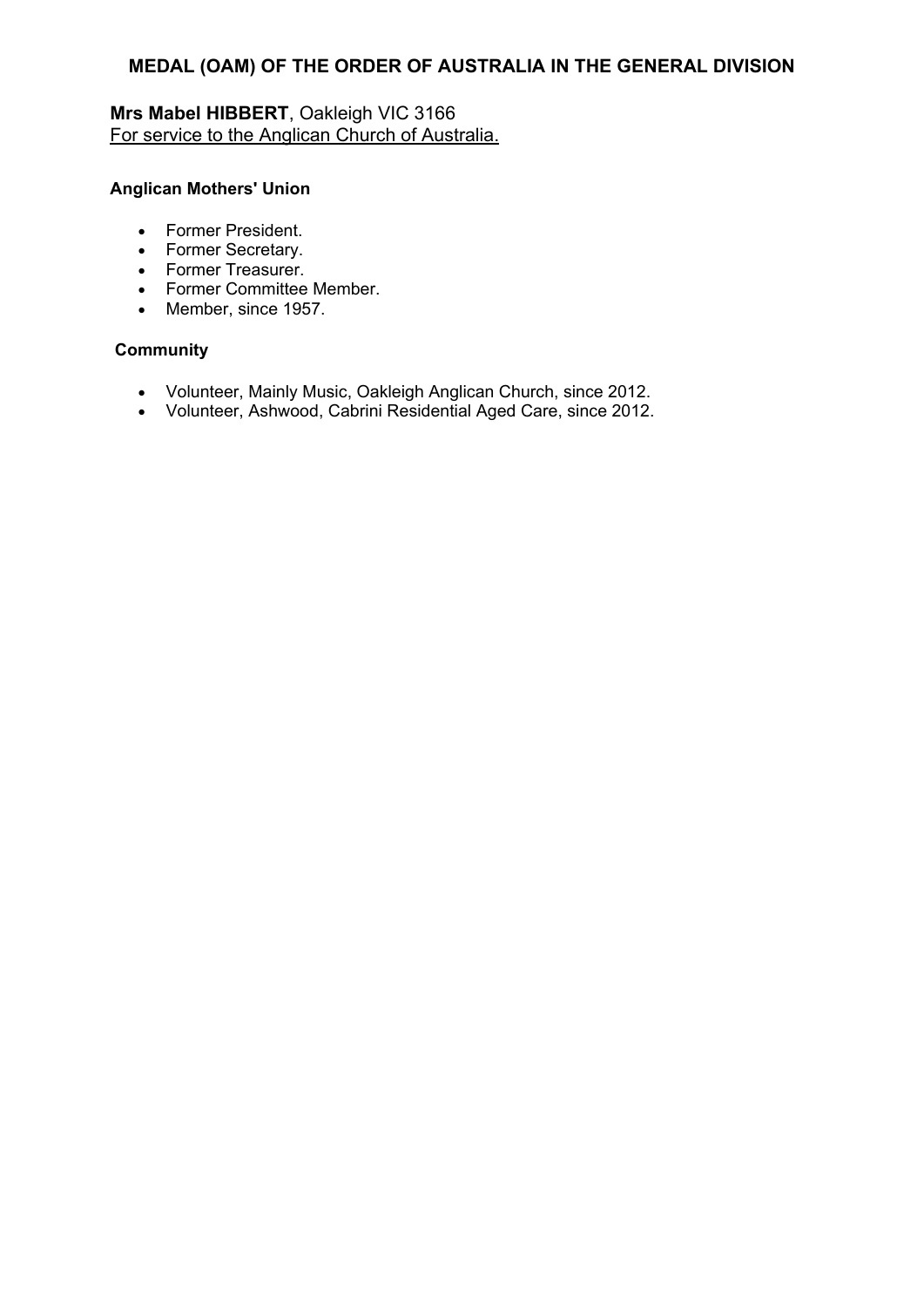### **Mrs Maureen Louise HICKMAN**, Mawson ACT 2607 For service to the community of the Australian Capital Territory.

### **Royal Commonwealth Society (ACT)**

- President, 2020.
- Vice-President, 2017-2019.
- Secretary, 2015-2017.
- Assistant Secretary, 2006-2015.
- Editor, RCS Newsletter and e-news, since 2007.
- Administrator, Phyllis Montgomerie Award, 2015-2021.
- Honorary Life Member.
- Member, since 2003.

### **Canberra Schizophrenia Fellowship (***later the Canberra Mental Illness Fellowship***)**

- Former Vice-President.
- Member, Management Committee, 1986-2010.
- Newsletter Editor, 12 years.
- Foundation Member, 1981.
- Helpline Volunteer.

### **Public Relations Institute of Australia (ACT)**

- President, 1986-1988.
- Vice-President, 1984-1986.
- Foundation Member and Councillor.

## **Community - Other**

- Council Member, RSPCA Canberra, 2008-2012.
- Member, Management Committee, Woden Seniors Club, 2004-2010.
- Member, National Press Club, University House, RSPCA, Canberra Archaeological Society, and the Friends of the Australian Archaeological Institute in Athens.

### **Journalism**

- Journalist, various outlets including the News Chronicle, London, and Agence France-Presse, Paris.
- Director Public Relations, Commonwealth Department of Aboriginal Affairs, 1974- 1981.
- Coordinator University Information/Director Public Relations, Australian National University, 1981-1993.
- Editor, *VetAffairs* and *Veterans' Health*, Department of Veterans' Affairs, 1994-1998.
- Canberra Correspondent, *Medical Observer*, 1990-1998.
- Honorary Life Member, Media and Arts Alliance (AJA).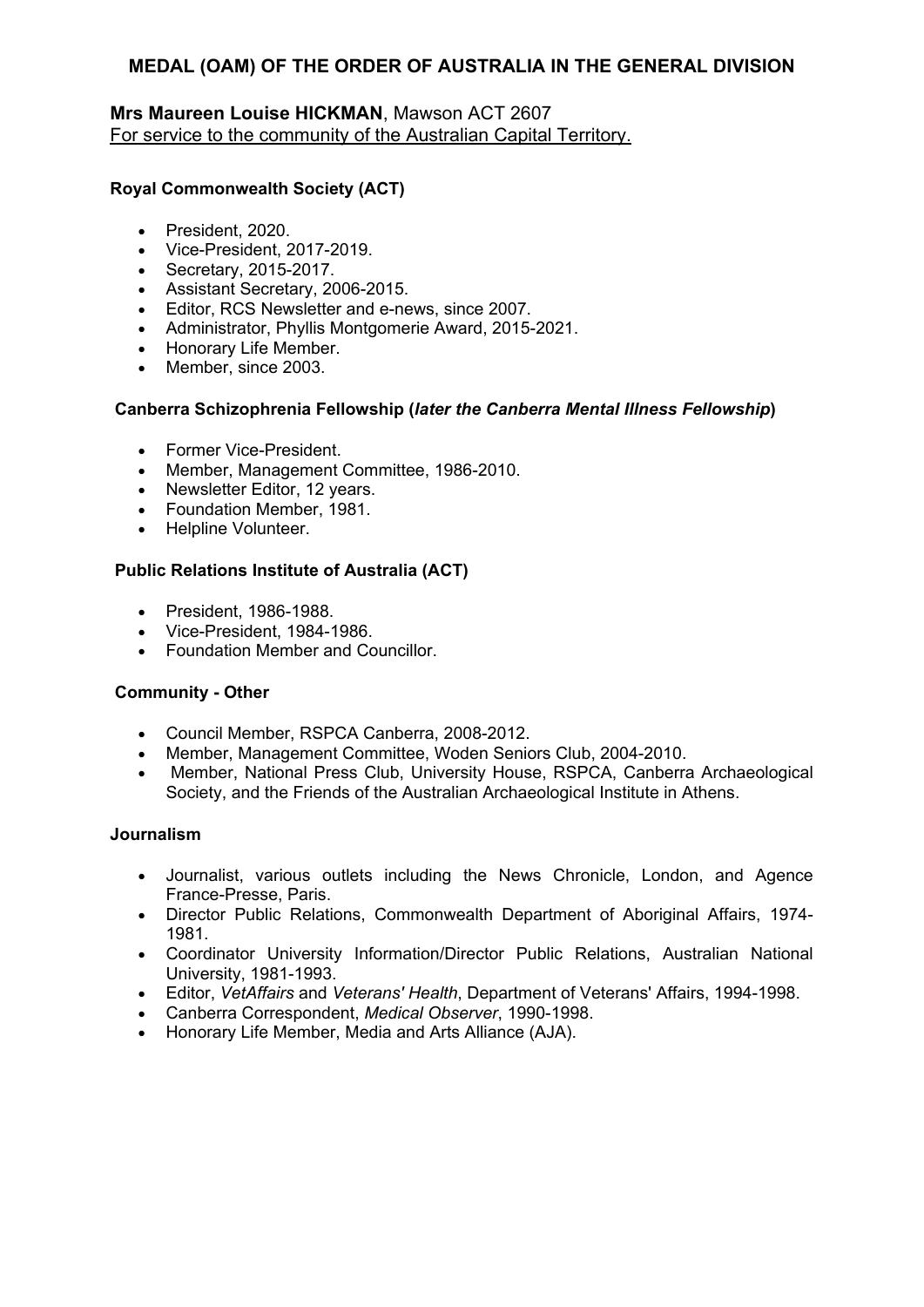# **The late Mrs Betty HOBBS**

Formerly of Silverwater NSW 2128

For service to the community of Sawtell.

### **Sawtell Sub-Branch, Returned and Services League of Australia**

- President, 1979-1982 and 1985-1990.
- Treasurer, 1963.
- Secretary, 1962.
- Foundation Member.
- Life Member.
- Appreciation Certificate, 50 Years' Service, Central Women's Auxiliary, 2017.

## **Torchbearers for Legacy in Sawtell** (*now Coffs Coast Legacy*)

- President, 1967-1973.
- Founding Member.
- Former Fundraiser.
- Life Member, 1980.

### **Sawtell Surf Life Saving Club**

- President, 1950-1960.
- Committee Member, 25 years.
- Former Fundraiser.
- Founding Member, Ladies Club, 1950.
- Life Member.

### **Sawtell (Recreation) Reserve**

- Committee Member, several years, 1950s.
- Former Fundraiser.

### **Community**

- Volunteer, Meals on Wheels, 1982-1986.
- Facilitator, Back to Sawtell Week, 1981.
- Committee Member, Sawtell Bowling Club, 1977-1981.
- Member, Coffs Harbour Musical Society, 1953-1960.

### **Awards and recognition include:**

• Sawtellian of the Year Award, 1989.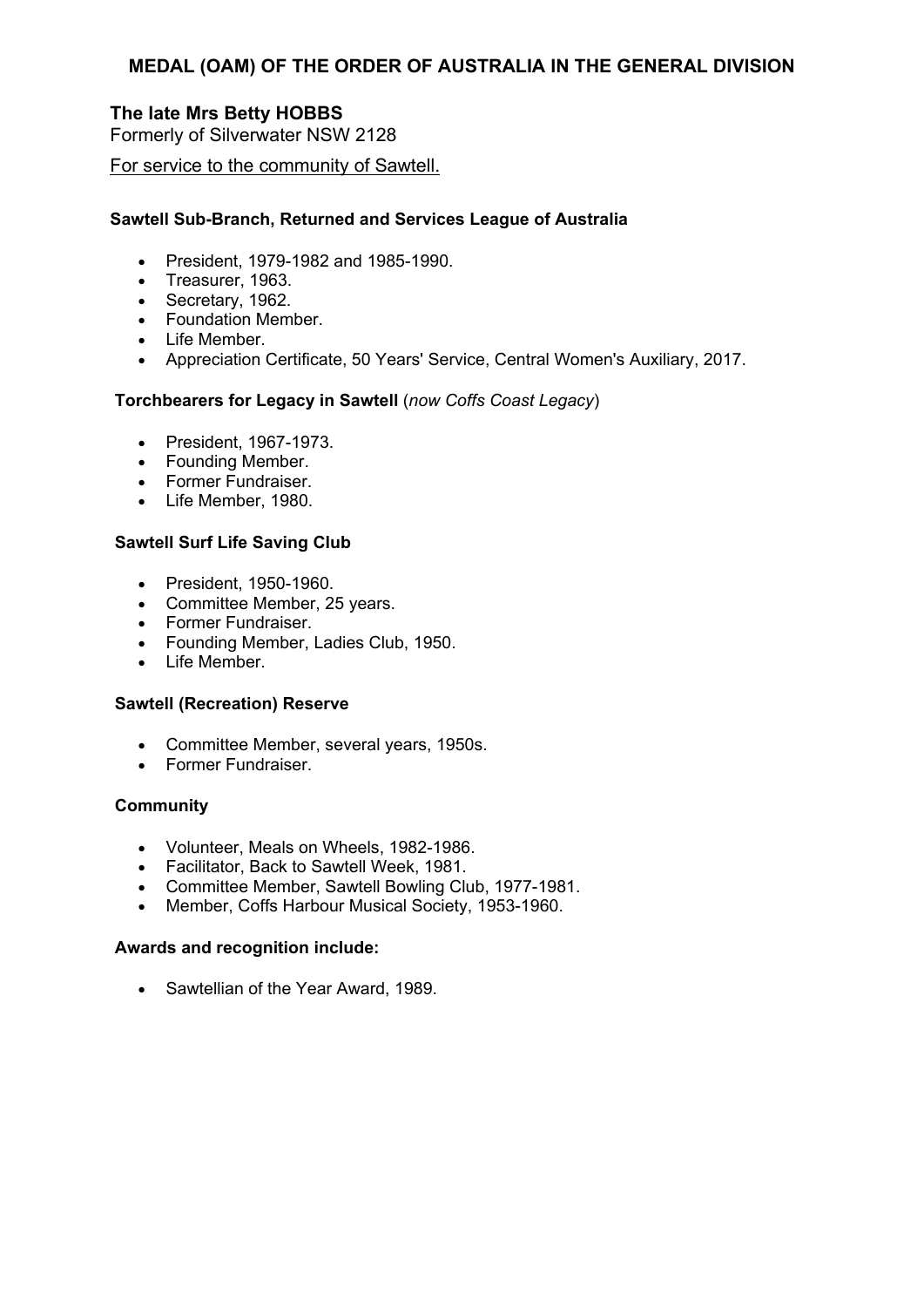### **Clinical Associate Professor Christopher David HOGAN**, Sunbury VIC 3429 For service to medicine.

### **Medicine**

- General Practitioner, Sunbury, 1979-2016.
- Chair, Central Highlands Division of General Practice, 2007-2009.

### **Royal Australian College of General Practitioners (RACGP)**

- Deputy Chair, RACGP History Committee, since 2018.
- Representative, Australian Resuscitation Council, 2003-2008, and Australian Anti-Cancer Council, 2003-2008.
- Member, since 1979.
- $\bullet$  Life Member
- Fellow, since 1982.

### **RACGP Victorian Faculty**

- Chairman, 1997-1999.
- Provost, 2006-2010.
- Board Member, since 2006.
- Historian, since 2016.
- Member, Faculty Council, 1992-2003.
- Director, Faculty Research and Health Promotion Unit, 1996-2002.

### **Research and Advisory Committees**

- Foundation Member, Medical Advisory Committee, Coeliac Australia, current.
- Member, eCanCare Steering Committee, Peter MacCallum Cancer Institute, 2010- 2011.
- Member, Asthma and Wheezy Kids Expert Panel and Pregnancy and Asthma Working Group, National Asthma Council Australia, 2012-2013.
- Consultant, CRC Asthma, 2001-2005.

### **University of Melbourne**

- Honorary Clinical Associate Professor, Department of General Practice, since 2010.
- Tutor for medical students, Primary Care Community Base, 2012.
- Inaugural Member, Victorian Research Network (VicReN), since 2007.
- Clinical Lecturer, 1985-2000s.

### **Victorian Department of Human Services**

- Quality and Safety Signals Committee 2022.
- Member, Medical Workforce Planning Advisory Group, since 2017.
- Member, Anaphylaxis Working Group, 2010-2012.
- Chairman, Ministerial Asthma Working Party, 1996-2010.

### **Community**

- Volunteer, Sunbury SES, 1980-1992.
- Medical Coordinator, Victorian State Disaster Plan (Displan), 1992-2006.
- Executive Member, Sunbury Chamber of Commerce, 1985-1987.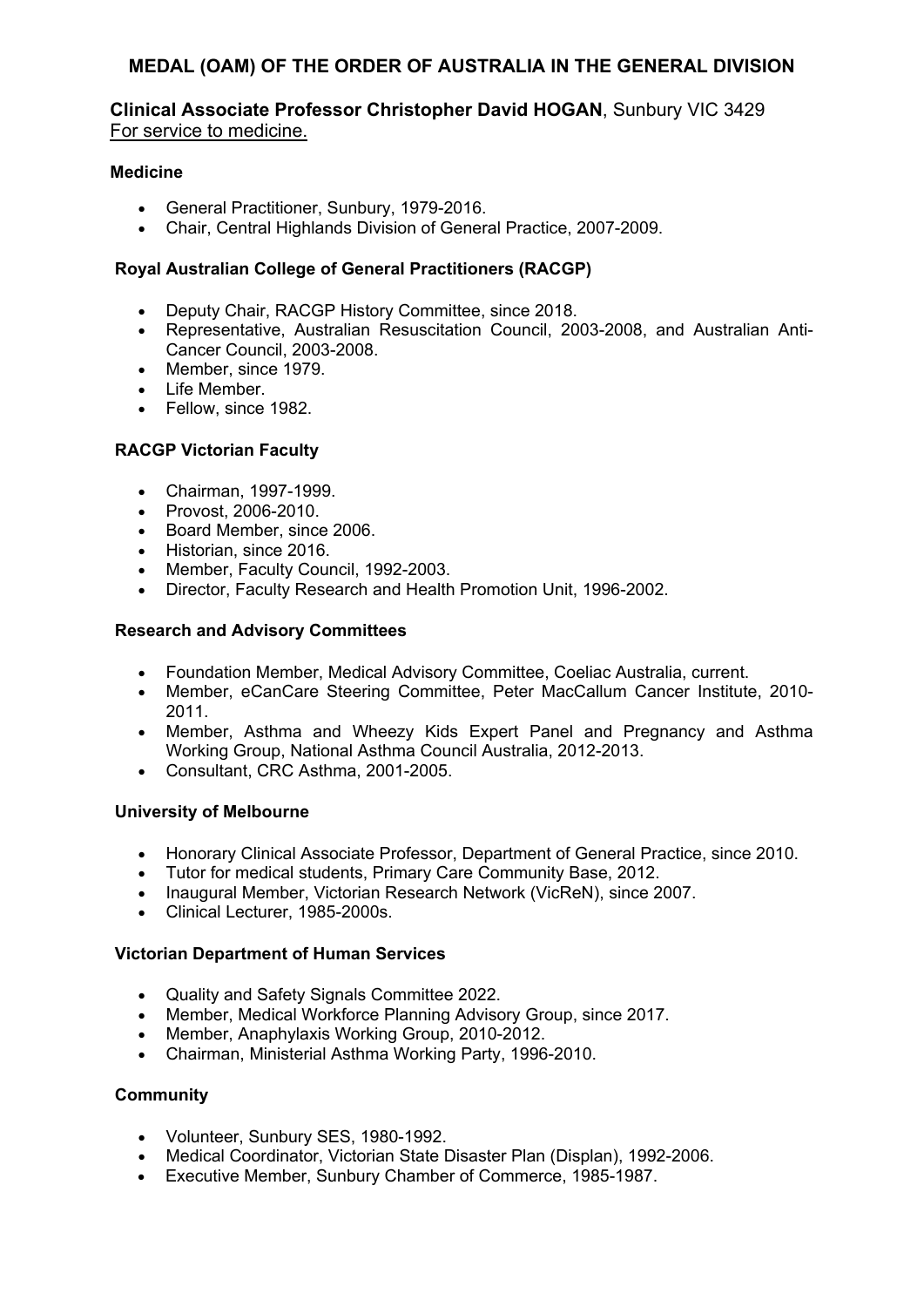# **Mr Michael Ernest HORNBY**, QLD

For service to the community through a range of roles.

### **The Prince Charles Hospital Foundation**

- Chief Executive Officer, since 2013.
- Chief Executive Officer, The Common Good, current.

### **Surf Life Saving Australia**

- Group General Manager, 2007-2011.
- Leader, national "Year of the Surf Lifesaver" campaign, 2007.
- National Marketing Manager, 1998-2005.

### **RSPCA**

Executive Manager, 2011-2013.

### **Australia Zoo Wildlife Warriors Worldwide**

Chief Executive Officer, 2005-2007.

### **The Smith Family**

- Queensland General Manager, 1992-1998.
- Founder, Learning for Life Welfare Program, 1990s.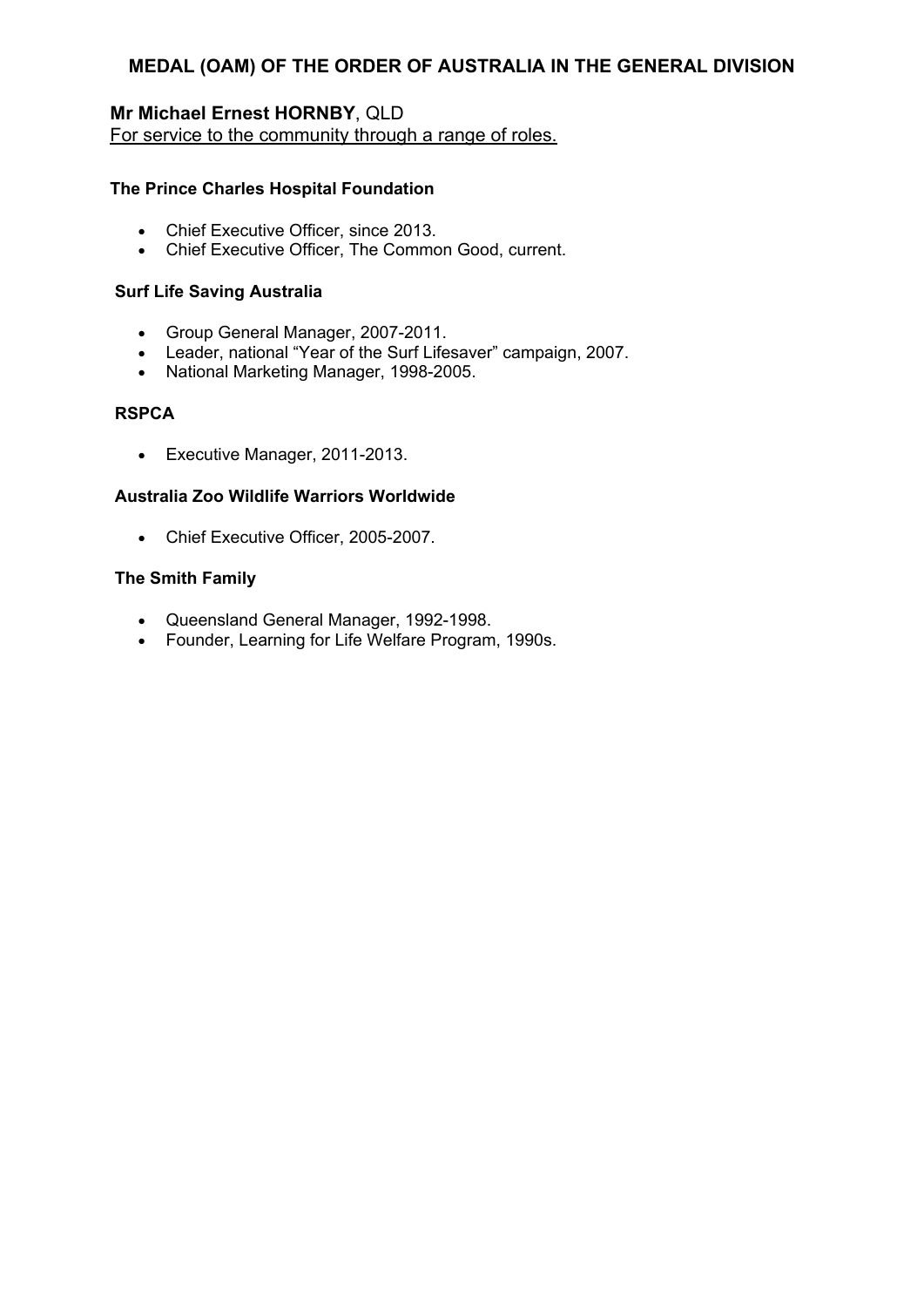### **Mr Gary Michael HOWARD**, Sale VIC 3850 For service to conservation and the environment.

### **Wetlands Environmental Taskforce (WET Trust)**

- Member, Committee of Management, Heart Morass Restoration Project, since 2006.
- Marshall, Heart Morass, since 2006.

### **Field and Game Australia**

- National President, 1982 and 1984-1987.
- $\bullet$  Life Member
- Member, Sale Branch, over 50 years.

### **Conservation**

- Member, Working Group, Sustainable Hunting Action Plan for Dowd Morass, Parks Victoria, 2019-2020.
- Member, Advisory Group, Environmental Study into Poly-fluoroalkyl Substances (PFAS), RAAF Base East Sale, 2018.
- Organiser and Workshop Facilitator, various environmental field programs for school students, current.

### **Professional**

- Partner, Howard & Schuback Mega Sports, 1976-2012.
- Founder, PowerSport.
- Member, Products Committee, SportsPower, circa 1990-2000.
- Former Committee Member (Mildura Region), Independent Sports Group.

### **Awards and recognition include:**

Lyrebird Award, West Gippsland Catchment Management Authority, 2017.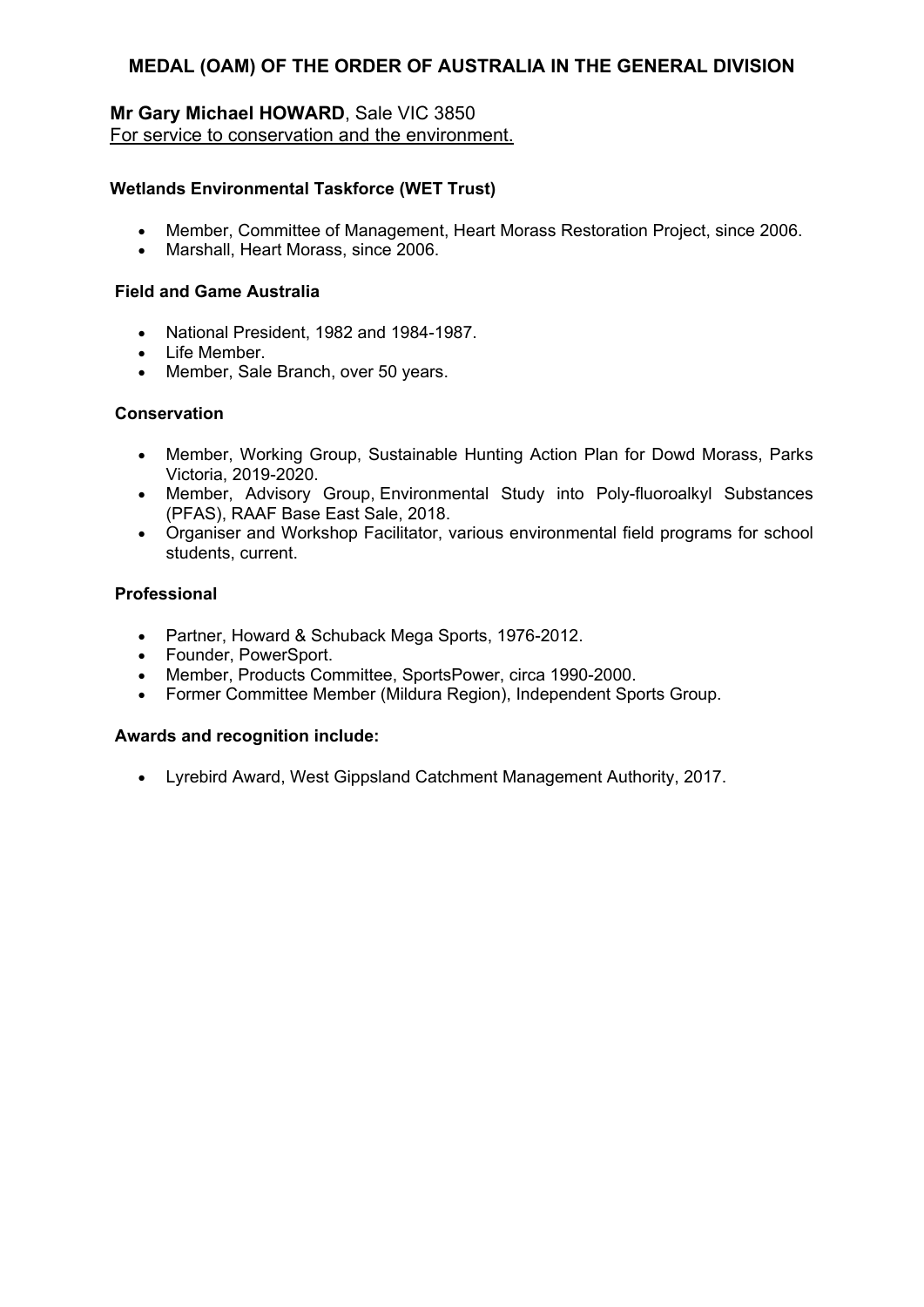# **Mrs Rosemary Margaret HYDE**, Stirling ACT 2611 For service to the performing arts.

# **Canberra Repertory Society**

- Director, Old Time Music Hall, 1974-2008.
- Member, since 1969.
- Life Member, current.

### **School of Arts Cafe, Queanbeyan**

Performer, 1986-2000.

### **Awards and recognition include:**

 Kate Peters Award, Canberra Repertory Society, 1998 *for outstanding contribution to theatrical appreciation in the community through her work on The Old Time Music Hall.*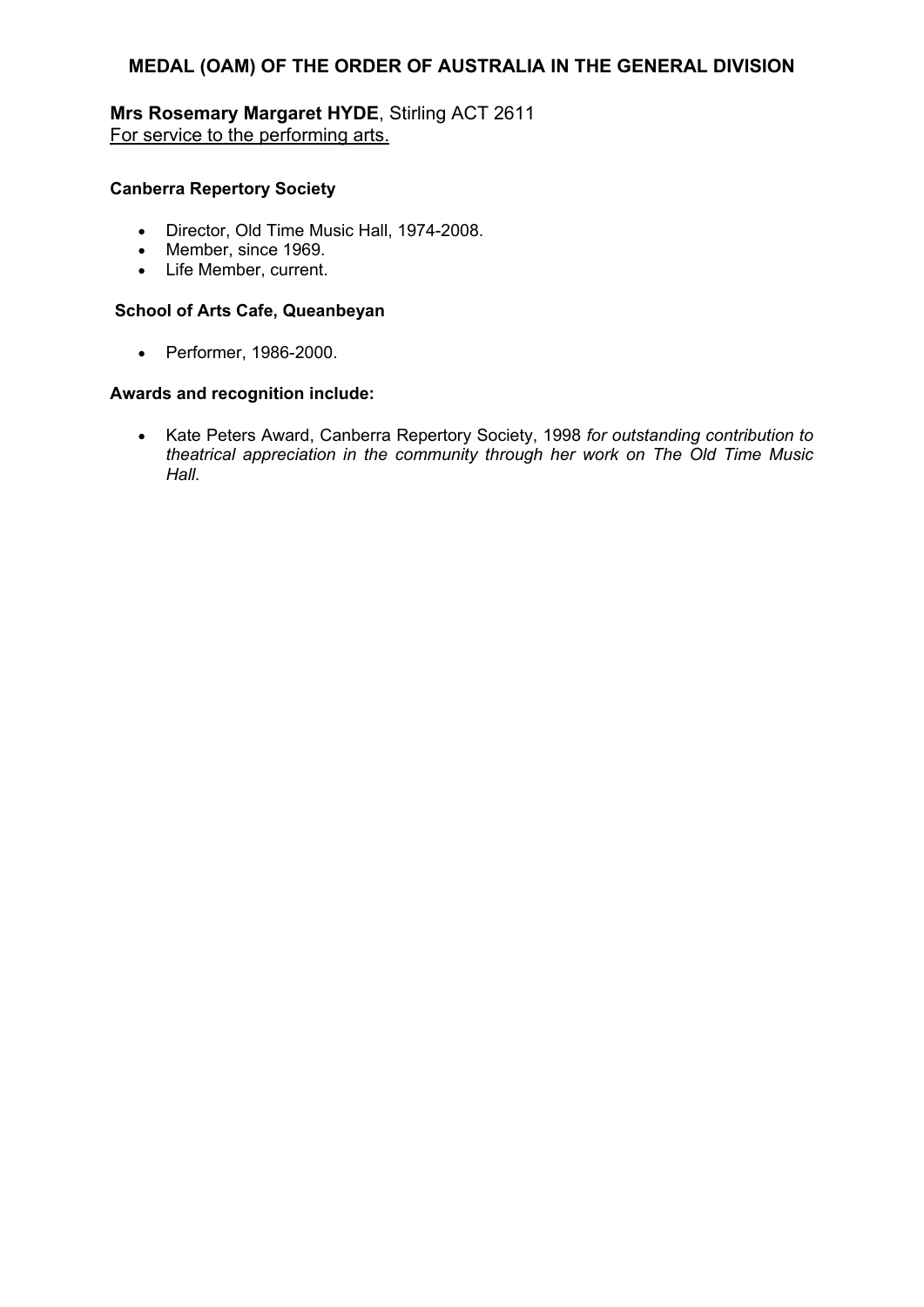# **Mr William IVORY**

For service to boxing, and to youth.

### **Western Australian Police and Community Youth Centres, Bunbury**

- **Boxing Coach, 1951-2011.**
- Founder and Former Coach, women's fitness club, 25 years.
- Life Member, 1958.

#### **Boxing**

- Former Member, WA Boxing Commission (*later WA Professional Combat Sports Commission*).
- Professional Boxer, Subiaco Police Boys Club, c1939-1946.
- Former Boxing Referee and Judge.

#### **Awards and recognition include:**

 Bill Ivory Recreation Room named in his honour, Western Australian Police and Community Youth Centres, Bunbury, 2009.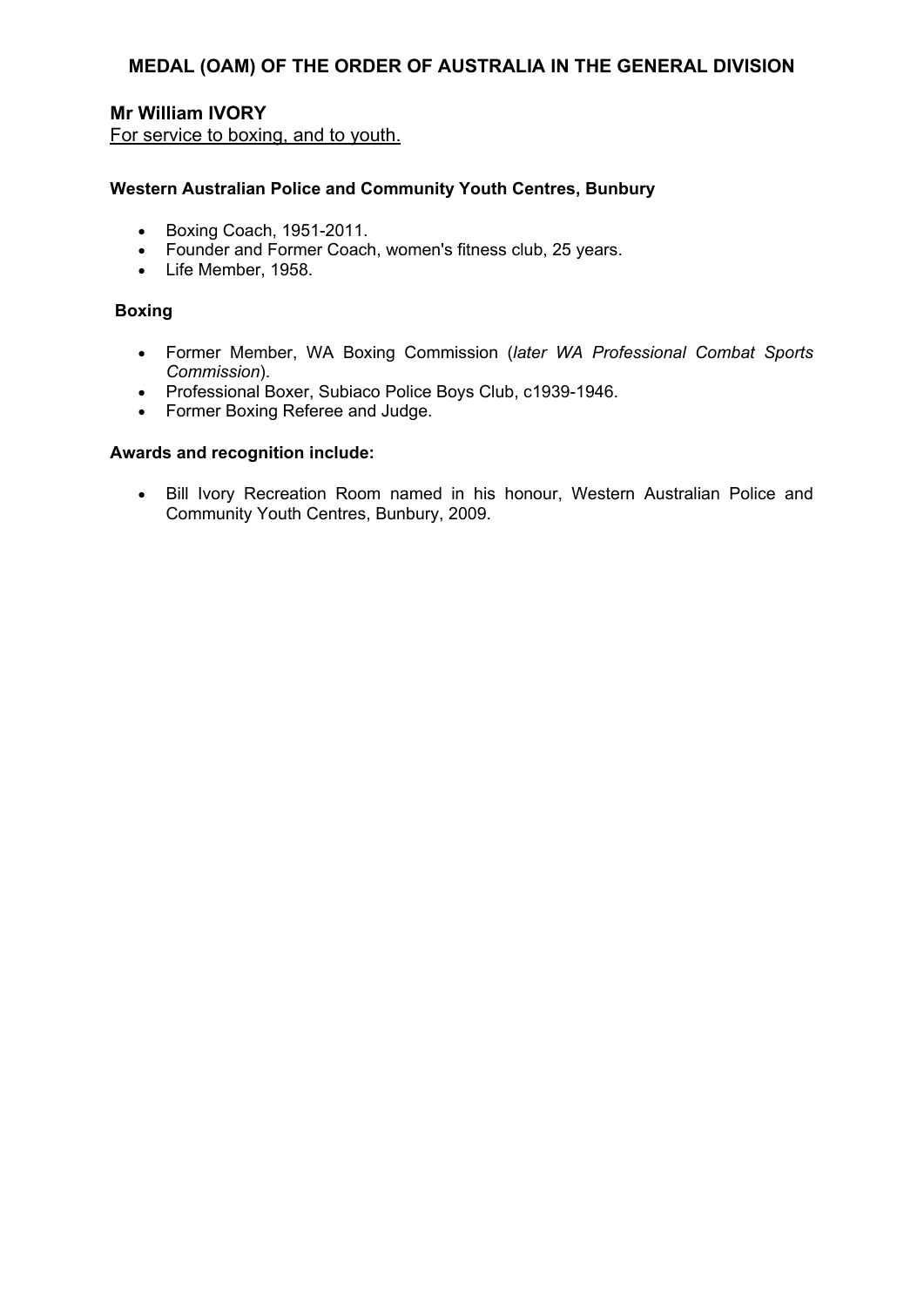# **The late Ms Judith Mary JACKA**

Formerly of VIC

For service to community health through natural therapy.

### **Natural Therapies**

- Founder, Jacka Foundation of Natural Therapies, 2010.
- Author, several books and articles.

### **Southern School of Natural Therapies**

- Principal, 1974-1985.
- Chair, 1986-1996.
- Director, 1972-1973.

- Lady Cilento Award, Complementary Medicines Australia, 2017.
- Honorary Fellow, Western Sydney University, 2016.
- Appreciation Award, Complementary Health Care Council of Australia, 2012.
- Life Member, Australian Natural Therapists Association, 1999.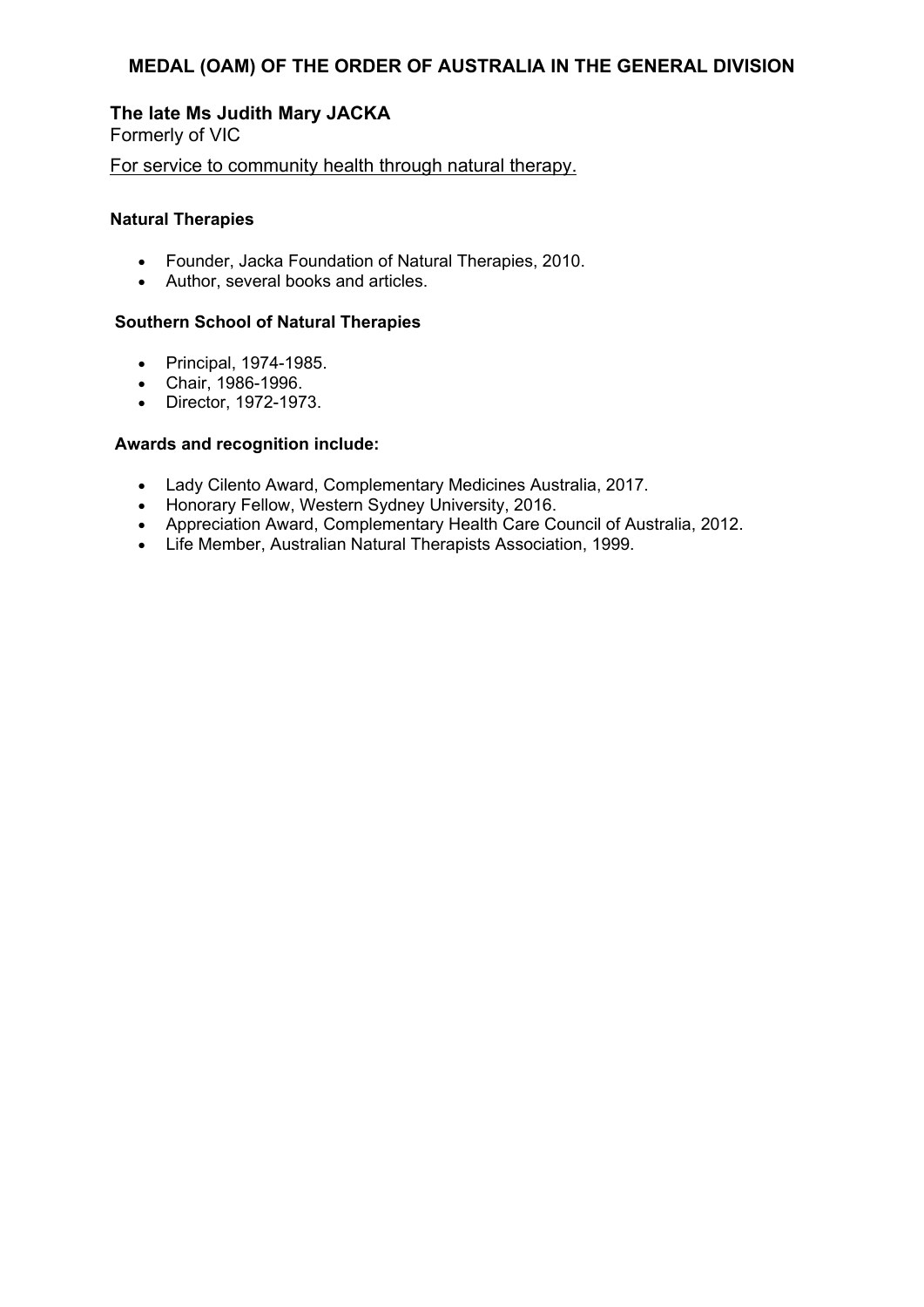### **Mrs Penelope Jane JAKOBOVITS**, VIC For service to the Jewish community.

### **World Union for Progressive Judaism**

Executive Board Member, 2000-2005.

### **Union for Progressive Judaism, Australia, New Zealand and Asia**

- Executive Member, c2001-2005.
- President, Union for Progressive Judaism, c2000-2005.
- Member or supporter, Progressive Trust, Victoria, 1994-2012.
- Past Member or supporter, Council of Christians and Jews Victoria.

### **Temple Beth Israel, St Kilda**

- Board Member Community Care, c1990s-2000s.
- Past Honorary Secretary, and Executive Board Committee.
- Volunteer, since c1980s.

#### **Court Network**

- Board Member, 3 years.
- Volunteer, 12 years.

#### **Awards and recognition include:**

 Co-Recipient, President's Awards for Outstanding Service, Union for Progressive Judaism, Australia, New Zealand and Asia, 2011.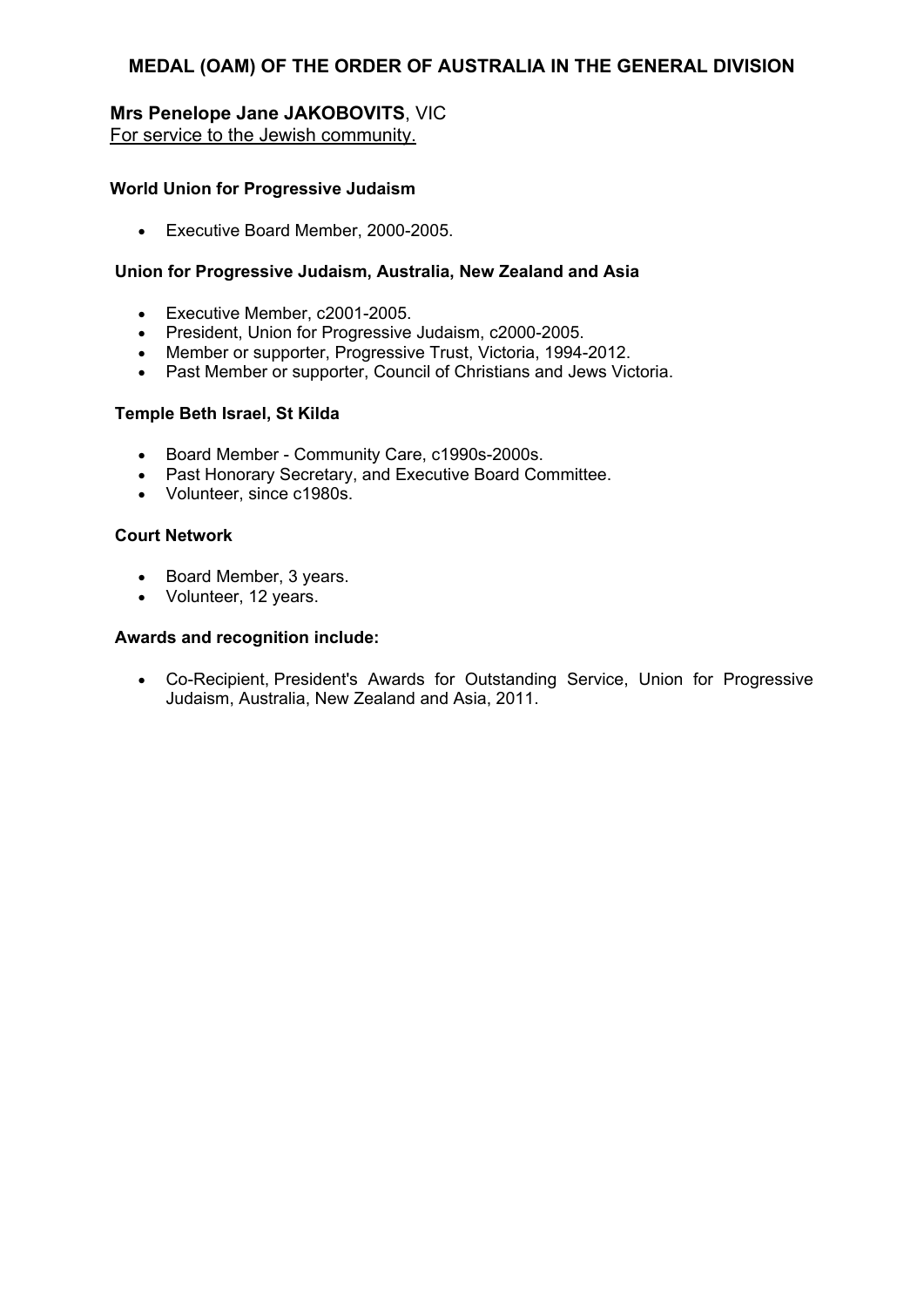# **Dr Ann JARDINE**, NSW For service to tertiary education.

### **The University of New South Wales (UNSW)**

- Director, AimHigh, 2015-2019.
- Director, ASPIRE Outreach Program, 2008-2017.
- Director, Student Equity and Disabilities Unit, 2007-2015.
- Manager, Student Equity, 2005-2006.

#### **Western Sydney University**

Various Positions, 1998-2005.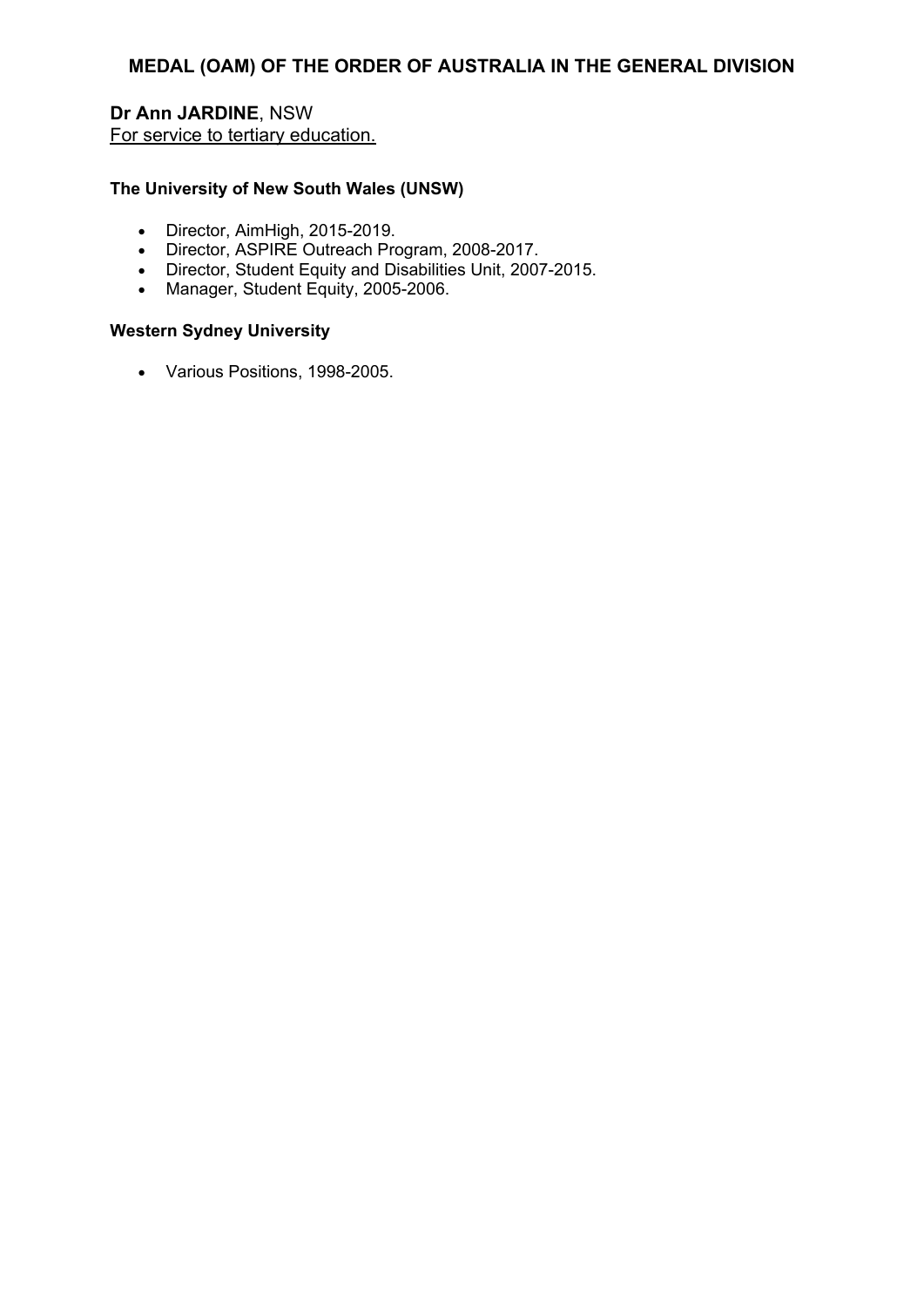# **Mr Robert Martin JAY**, Newcastle NSW 2300 For service to aged persons, and to education.

### **Combined Pensioners and Superannuants Association of New South Wales**

- Secretary, since 2005.
- Assistant Secretary, 2003-2005.
- Branch Secretary, Morisset Senior Citizens and Pensioners Association, since c2005.
- Founding Member, Manning Valley Branch, c2000-2005.

#### **New South Wales Department of Education**

- Principal, Wingham High School, c1990-1999.
- Principal, Bombala High School, 1984 c1990.
- Deputy Principal, RAAF School, Penang, Malaysia, 1981-1983.
- Deputy Principal, Barraba Central School, 1976-1980.
- Full-Time Teacher, 1961-1976.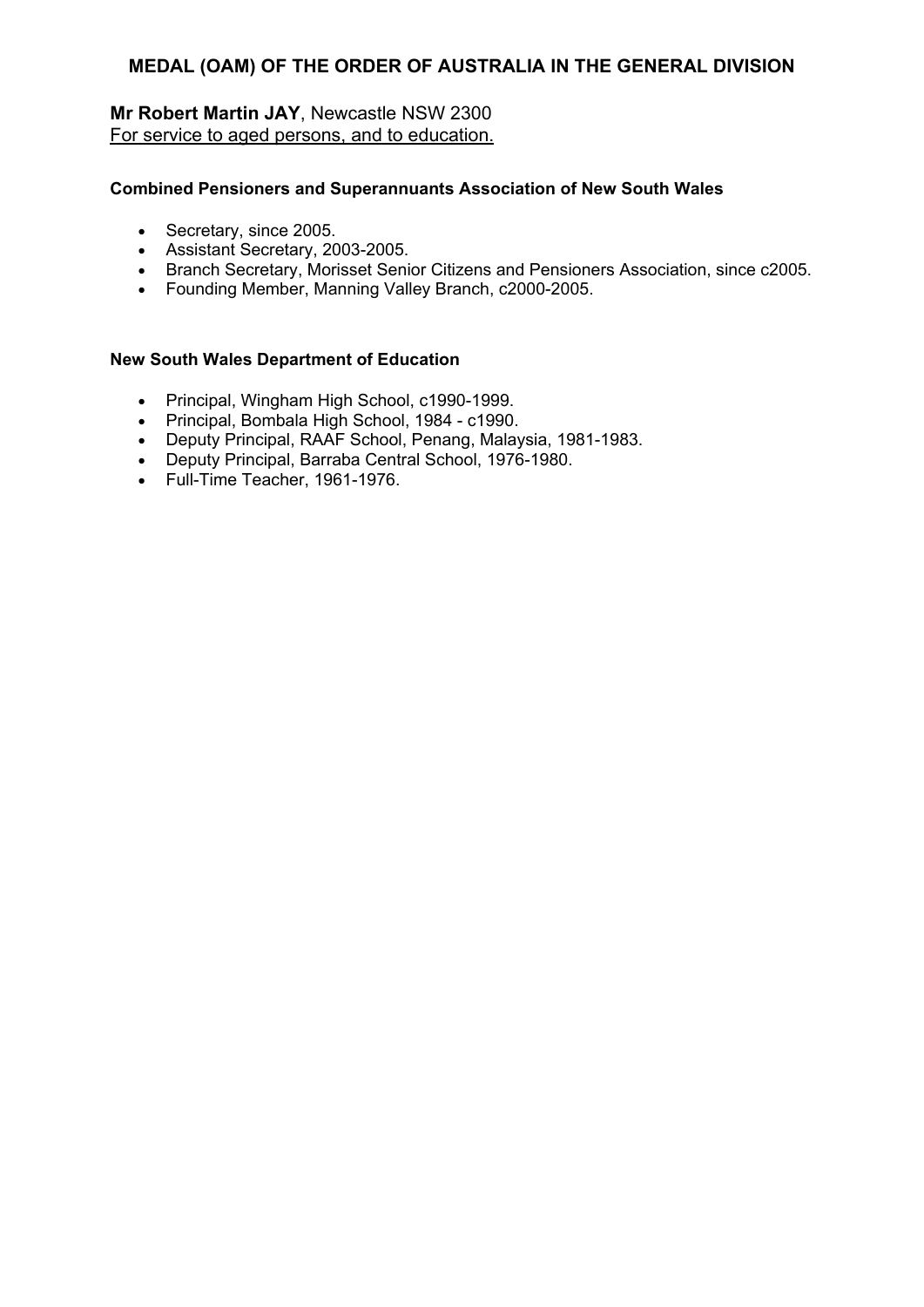# **Mrs Wendy Jane JENKINS**, VIC

For service to community health, particularly lung transplant research.

### **Lung Transplant Research Australia Inc (t/a Lungitude Foundation)**

- Secretary and Board Member, since 2016.
- Chair, Fundraising Committee, since 2016.

### **The Margaret Pratt Foundation Heart Lung Transplant Trust**

- Co-Chair, Fundraising Committee, 2011-2017.
- Committee Member, 2008-2017.

### **Other**

Founder, Ready Resilience, since 2019.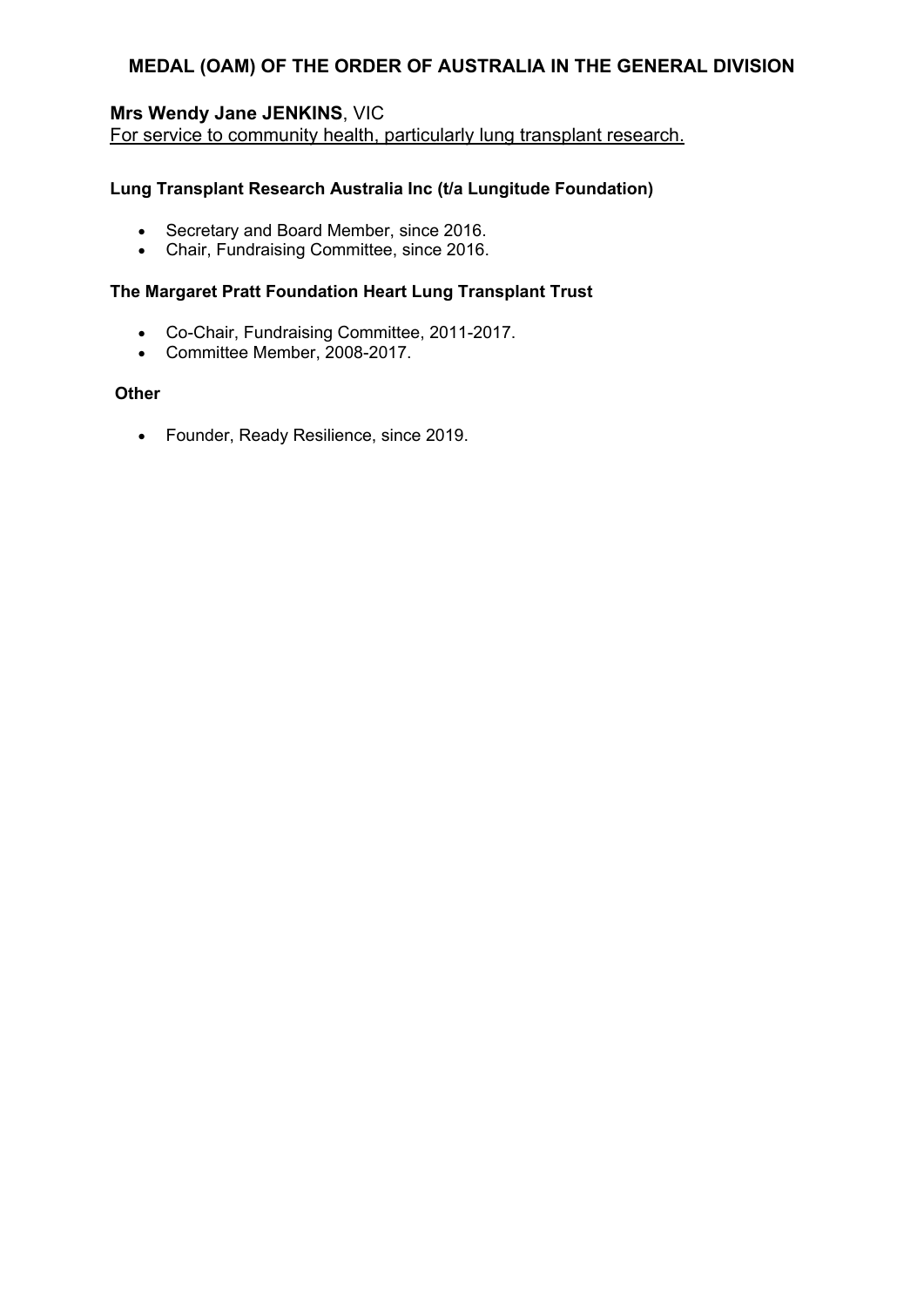# **Major Neil McArthur (Mac) JENSEN RFD (Retd)**, Kalgoorlie WA 6430 For service to the Indigenous community of Western Australia.

# **Laverton Training Centre (Australian Potash)**

General Manager and Training Coordinator, Laverton Training Centre, since 2021.

## **Martu-ku Yiwarra Training Centre, Wiluna**

- Manager and Training Coordinator, 2017-2021.
- Coordinator of remote Indigenous training and employment, Goldfields Highway Wiluna to Meekatharra Sealing Project.

## **Department of Agriculture and Food - Western Australia**

- Southern Rangelands Biosecurity and Remote Indigenous Projects Manager, Kalgoorlie, 2014-2016.
- WA Field Coordinator, Australian Feral Camel Management Project, Kalgoorlie and the Western Deserts, 2010-2013.
- Project Manager, Indigenous Pastoral Projects, Indigenous Landholder Service, 2009-2010.
- Project Manager, Southern Rangelands Invasive Species Project, Geraldton, 2008.

## **Commonwealth Department of Agriculture**

 Kimberley Remote Area Coordinator/Indigenous Liaison Officer/Remote Indigenous Ranger Trainer, Northern Australia Quarantine Strategy (NAQS) Program, Australian Quarantine and Inspection Service, 2004-2007.

# **Training**

- Lecturer, Indigenous Ranger and Indigenous Tourism (East Kimberley), Kimberley TAFE, 2002-2003.
- Team Leader, Remote Area Field Service (East Kimberley), Department of Employment, Education and Training, 1994-1996.
- Coordinator/Trainer, Cape York Indigenous Ranger Program, Far North Queensland TAFE, 1996-1998.

### **Consolidated Pastoral Company**

- Caretaker/Manager, Ivanhoe Station, East Kimberley, 2002-2003 and 1994-1996.
- Stockman, Northern Territory cattle stations, 1986-1989.

### **Other**

- Regional Leader, Goldfield Region, Parks and Visitor Services/Indigenous Engagement, WA Department of Biodiversity, Conservation and Attractions, 2016- 2017.
- Indigenous Relations Manager and Indigenous Ranger Coordinator, Skardon River Mine, Australian Kaolin Limited, Cape York, QLD, 1998-1999.

# **Kalgoorlie Boulder Urban Landcare Group**

• Volunteer, since 2013.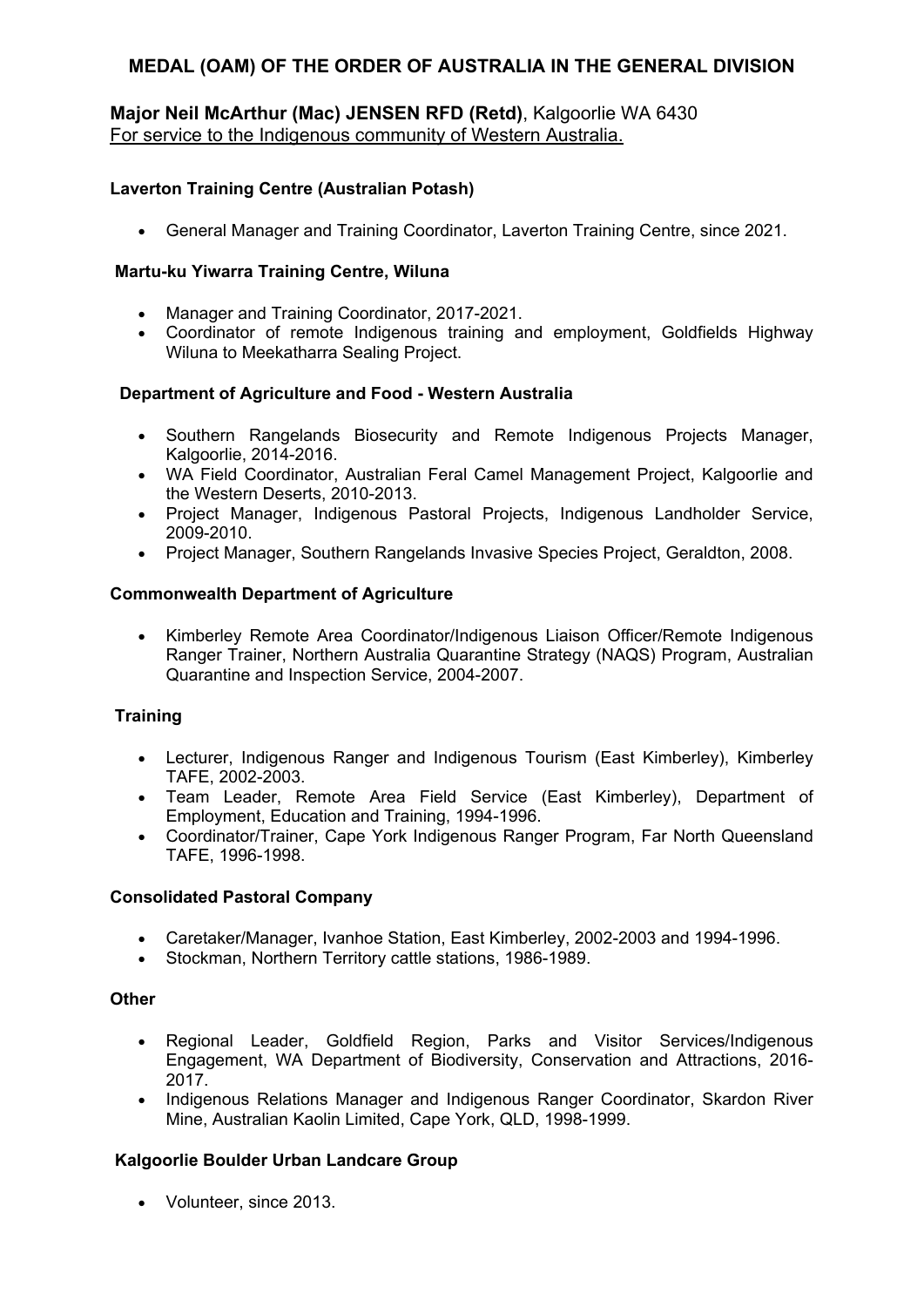### **Australian Army**

- Major/Officer Commanding, Kimberley Squadron, NORFORCE, Broome, 2000-2001.
- Captain/Troop and Patrol Commander, Kimberley Squadron, NORFORCE, Kununurra, 1990-1994.

### **Australian Army Reserve**

- Captain/Operations Officer, Second in Command and Troop Commander, Kimberley Squadron, NORFORCE, Kununurra, 1994-1996.
- Captain/Operations Officer and Second in Command, B Company (Cape York), and Cape York Indigenous Liaison Officer, 51st Battalion, Far North Queensland Regiment (51FNQR), 1996-1999.
- Lieutenant/Troop and Patrol Commander, NORFORCE, Darwin and West Arnhem Land, 1986-1989.
- Lieutenant/Officer Training and Infantry Platoon Commander, 1981-1985.

- Reserve Forces Decoration, 1999.
- Australian Operational Service Medal (Border Protection).
- Australian Defence Medal.
- Prince of Wales Award Recipient 1996 (Attached to Indigenous Canadian Rangers (Canadian Army) Arctic Circle for 2 months mid-winter).
- Attached to British Army Special Forces (23SAS UK), US Rangers (Fort Benning, Georgia, USA) and NATO Long Range Reconnaissance Patrol (LRRP) School, Germany, 1991.
- Queensland Justice of the Peace (Qualified), 1998.
- WA Premiers Award for Excellence in Indigenous Education (Martu-ku Yiwarra Training Centre and Wiluna Remote Community School), 2018.
- CSIRO Indigenous STEM in Schools Award (Martu-ku Yiwarra Training Centre and Wiluna Remote Community School), 2017.
- CRC Innovation Award for Education, Training and Public Outreach (Australian Feral Camel Management Project), 2013.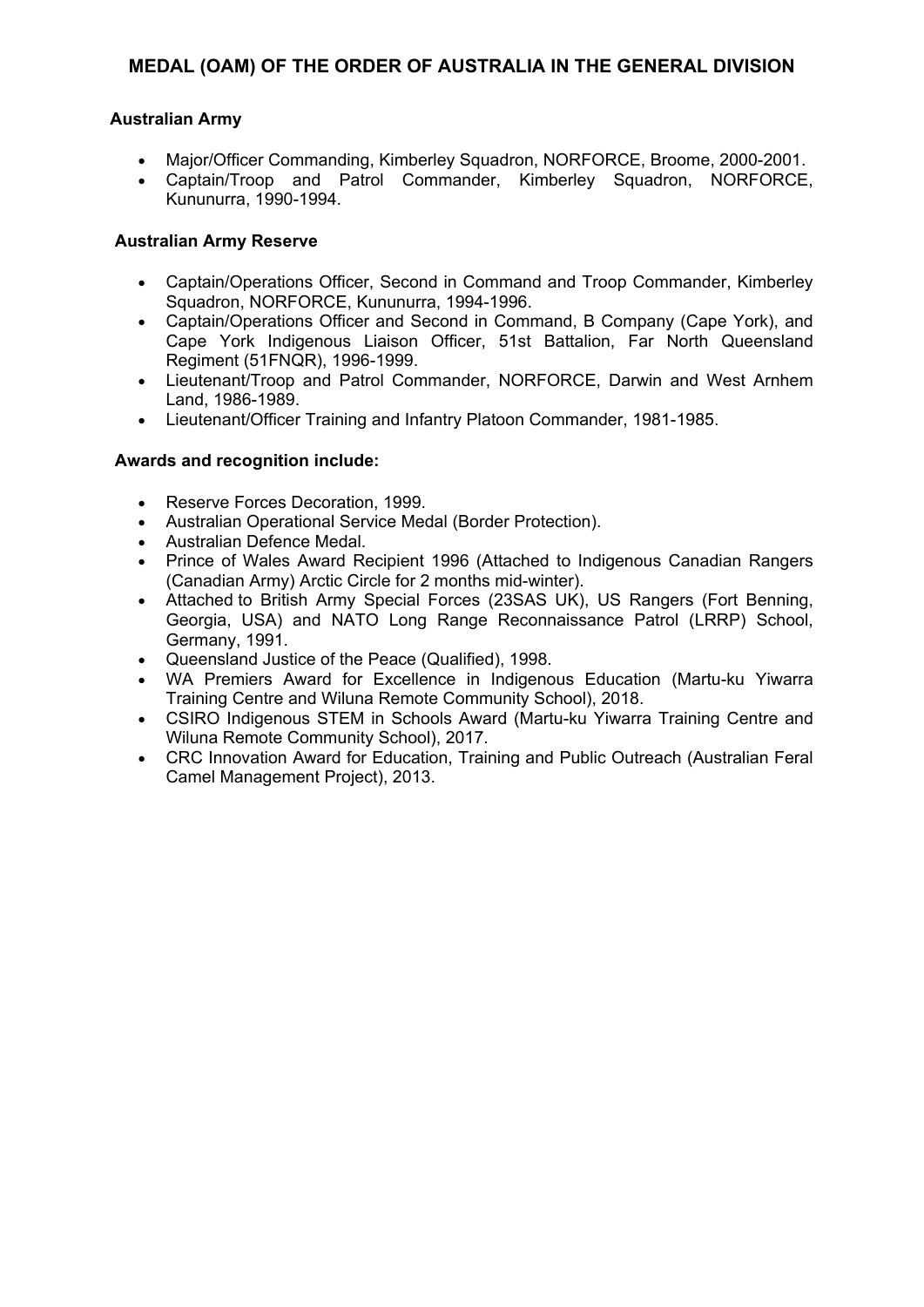### **Professor Lester William JOHNSON**, St Kilda VIC 3182 For service to tertiary education.

## **Swinburne University of Technology**

• Professor of Marketing, School of Business, since 2014.

## **Australia New Zealand Marketing Academy**

- Editor-in-Chief, Australasian Marketing Journal, 2009-2014.
- Inaugural Fellow, since 2004.
- Co-Founder, Doctoral Consortium, 1991, 1994 and 1997.

## **Australia Market and Social Research Society (The Research Society)**

- Editor-in-Chief, Australasian Journal of Market and Social Research, 1993-2012.
- Fellow, since 2007.

## **Marketing - Other**

 Founding Editor-in-Chief, *Businesses*, Multidisciplinary Digital Publishing Institute (MDPI), since 2021.

### **Teaching - Other**

- Melbourne Business School, University of Melbourne, 2004-2014.
- Mt Eliza Business School, 2000-2004.
- Monash Mt Eliza Business School, 1997-1999.
- University of Sydney, 1992-1997.
- Bond University, 1990-1992.
- Macquarie University, 1976-1989.
- New South Wales Institute of Technology, 1975-1976.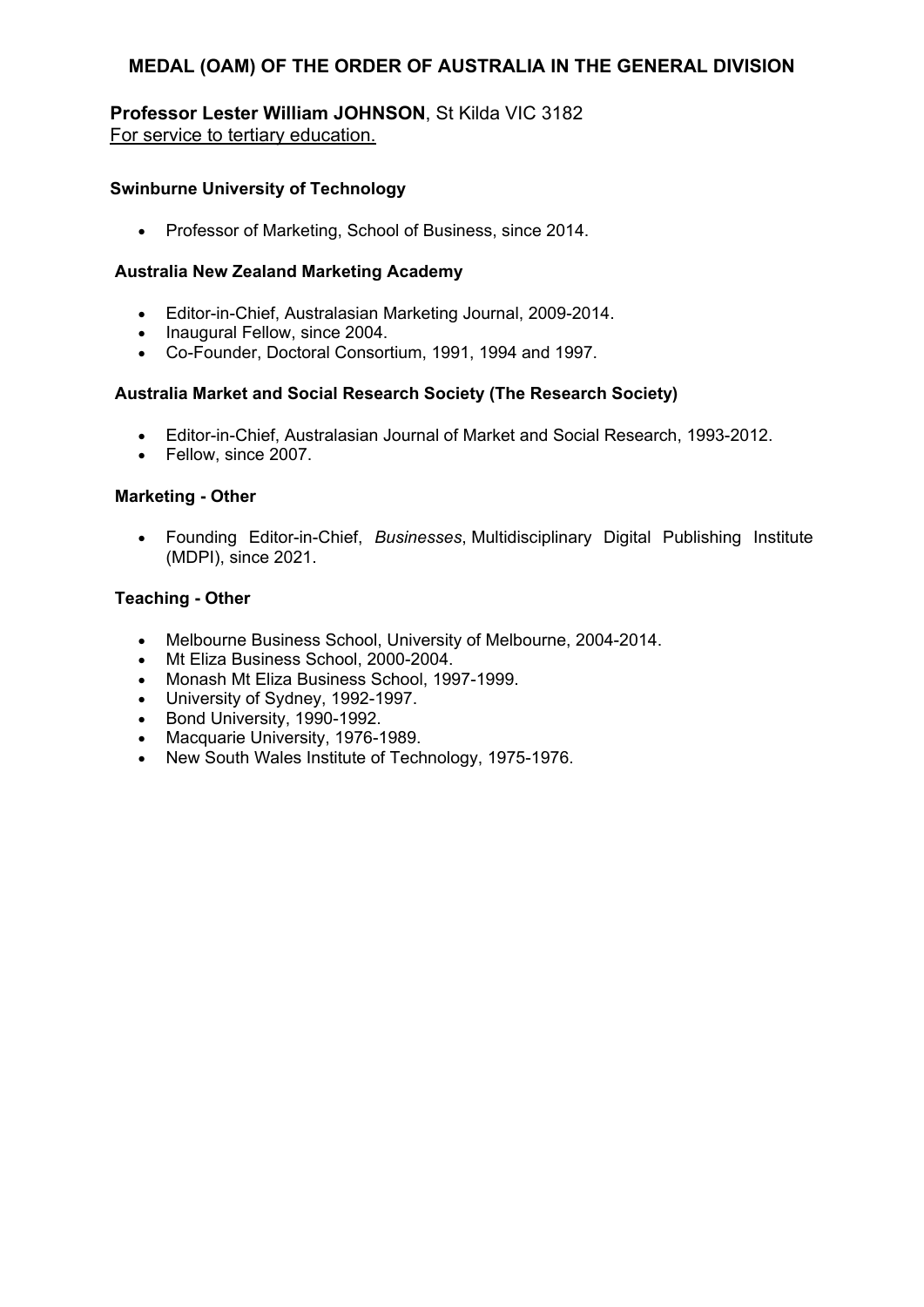# **Ms Jennifer Mary JONES**, NSW

For service to family and child health nursing.

### **Sydney Local Health District**

- Clinical Nurse Consultant, Child and Family Health Nursing Service (CFHN), and the Family Partnership Coordinator, since 2009.
- Clinical Nurse Consultant within Community Health, since 1990.
- Staff Member and Researcher, Sydney Institute of Women, Children and their Families, current.

### **Education**

- Honorary Associate, Community Health Nursing, Wakil School of Nursing and Midwifery, University of Sydney, since 2015.
- Honorary Affiliate, University of Technology Sydney, 2018, and Lecturer, 10 years.

#### **Nursing - Other**

- Clinical Supervisor to CFHN and Midwives Far West Area Health Service, Royal Flying Doctor Service and Maari Ma Aboriginal Health Service, 2001-2006.
- Worked within operating theatres and emergency department, Children's Hospital Westmead, 1995-2005.
- Registered Nurse, since 1976.

### **Displaced Persons**

- Child and Family Health Clinical Coordinator, Services for Displaced Persons from Kosovo and East Timor, Operation Safehaven, Australian Government, 1999-2000.
- Nurse, Child and Family Health Clinic, Dili, 2000.
- Research Project, Health Outcomes for Displaced Persons from East Timor, 2000.

#### **Maternal, Child and Family Health Nurses' Australia**

- Former New South Wales Vice-President, 10 years.
- Long-term Member.
- Chair, National Conference, Sydney, 2000.
- Former Committee Member.

#### **Community**

- Member and Volunteer Lifesaver, Manly Surf Life Saving Club, 15 years.
- Supporter, Royal Agricultural Society of New South Wales, current.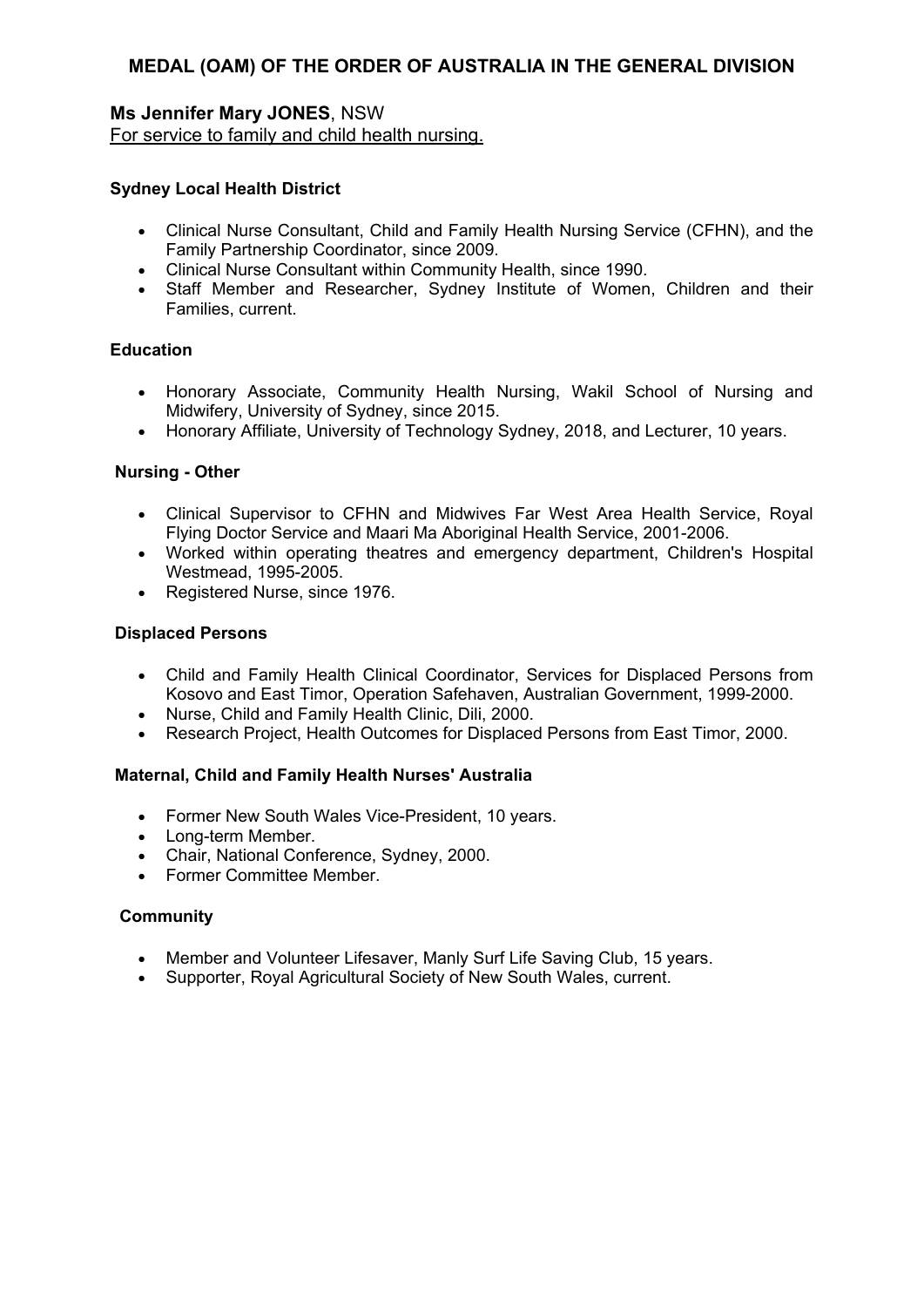# **Mr Phillip JONES**, SA For service to community mental health.

#### **Mental Health**

- Metropolitan Program Manager, Community Mental Health Services, UnitingSA, approx. 1998-2021
- Board Member, Diamond Clubhouse*,* since 2017*.*

#### **Professional**

 Past Delegate (Community Sector), South Australian Branch, Australian Services Union.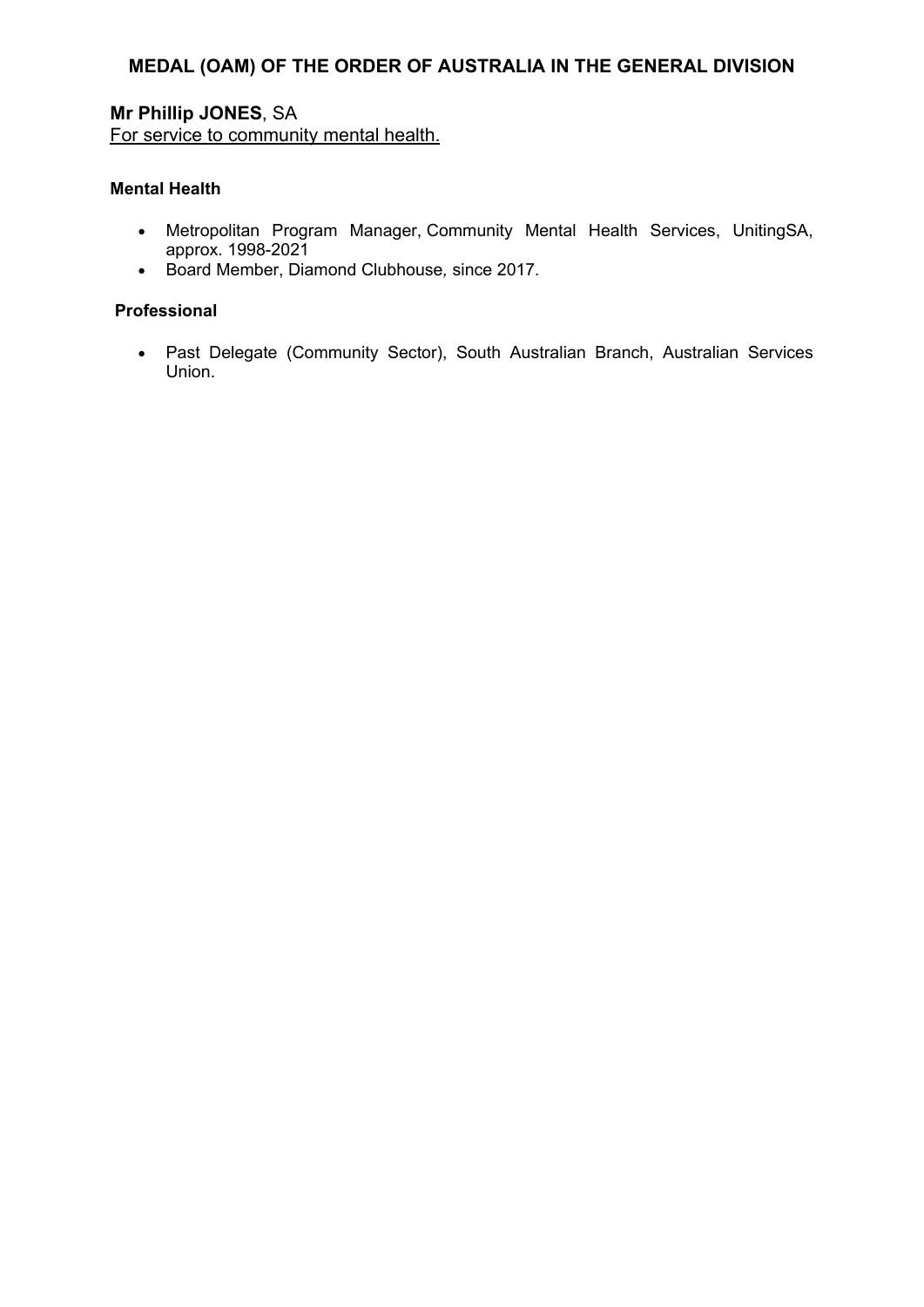## **Mrs Susan Grace JONES**, NSW For service to dance, and to environmental education.

### **Dance Education**

- Founder, Director and Dance Teacher, Dance Kids, since 2004.
- Director, Take Flight Education, current.
- Director, Susan Jones School of Dancing, 1984-1998.
- Director, Magnetic Island School of Dance, 1984-1998.
- Presenter, environmental school holiday programs/developed productions, including *Rainforest*, 75th Anniversary of CSIRO celebration, CSIRO Discovery Centre, Black Mountain.

# **Australian Association for Environmental Education**

• Committee Member, since 2010.

## **Awards and recognition include:**

 ACT Environmental Educator of the Year, Australian Association for Environmental Education, 2020.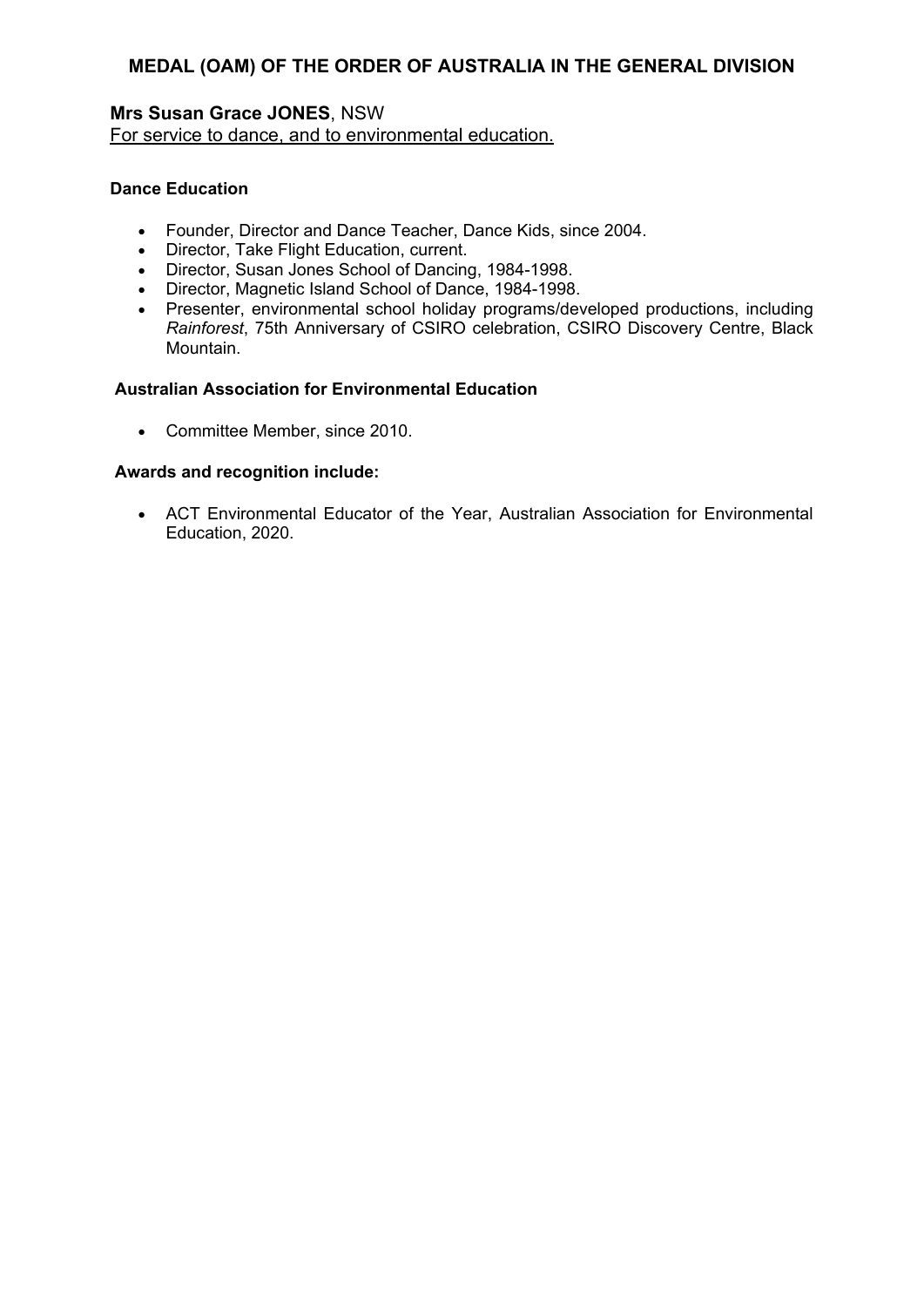## **Ms Janet Helen JUDD**, Narrabeen NSW 2101 For service to conservation and the environment.

### **Northern Plains Regional Advisory Committee**

- Chair, 2000-2004.
- Member, 1981-2017.

### **NSW National Parks and Wildlife Service**

- Member, Advisory Council, 2002-2010.
- Chair, 2008-2010.

#### **Nature Conservation Council Representative**

- Mount Grenfell Historic Area, Board of Management, 2016-2022.
- Macquarie Cudgegong Environmental Flows Reference Group, 2012-2019.
- Castlereagh Zone Bush Fire Management Committee, 2011-2017.

#### **Conservation - Other**

- Member, Environmental Representative, Namoi Community Conservation Advisory Committee for the Brigalow and Nandewar Community Conservation Area Act.
- Member, Environmental Representative, Narromine to Narrabri Inland Rail Community Consultative Committee, since 2019.
- Secretary and Treasurer, Friends of the Pilliga, since 2000.
- Foundation Member, Coonabarabran Residents Against Gas, since 2014.

#### **Education**

- Principal and Head Teacher, Warrumbungle National Park Environmental Education Centre, 1990-2002.
- Science Teacher, St Lawrence's Central School, Coonabarabran, 1976-1989.

#### **Sport**

- Founding Member, Warrumbungle Wheelers Cycling Club.
- Founding Member, Coonabarabran Bushwalking Club, 1980-2010.

#### **Awards and recognition include:**

Environment Award, Warrumbungle Shire Council.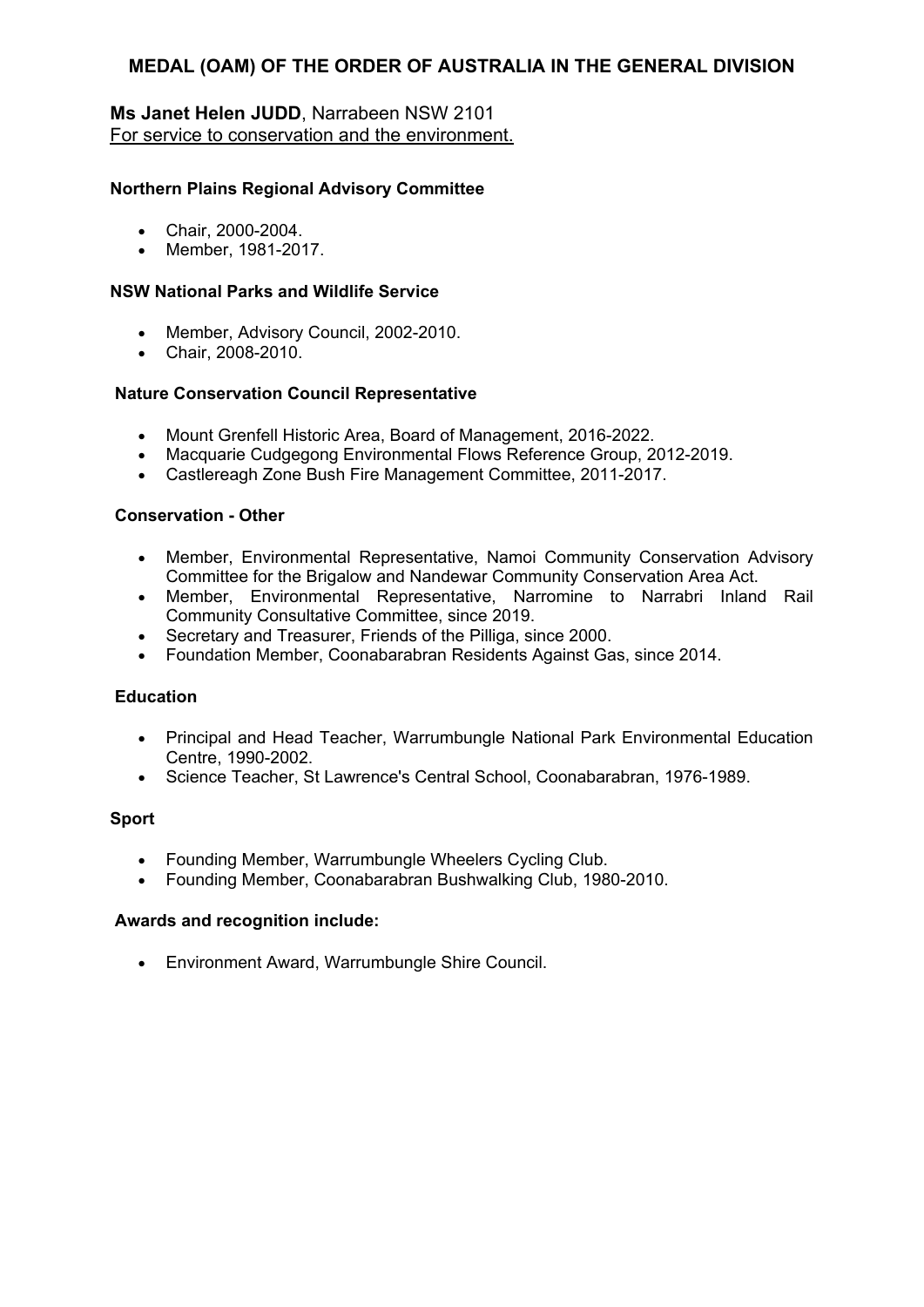# **Ms Rosemary KARIUKI**, Oran Park NSW 2570 For service to the multicultural community.

## **New South Wales Police Parramatta**

• Multicultural Liaison Officer, since 2006.

## **Community**

- Creator, *Rosemary's Way* (film), 2020.
- Co-Founder, African Women's Dinner Dance, since 2006.
- Contributor, African Women's Group.
- Volunteer, The Migrant Resource Centre, Auburn.
- Volunteer, Agape International Church, current.

- Local Hero of the Year, Australian of the Year Awards, 2021.
- Paul Harris Fellow, The Rotary Foundation, 2021.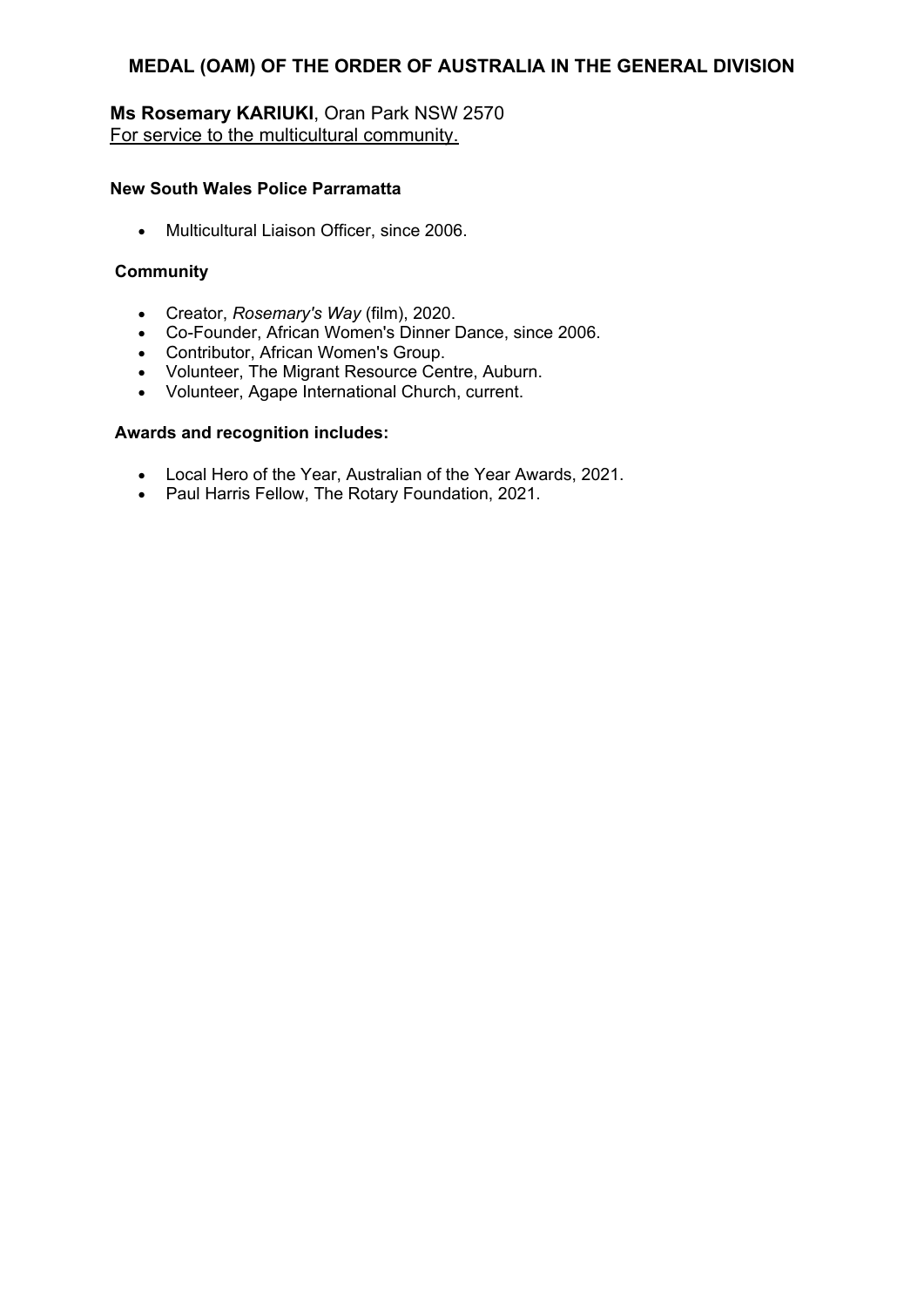# **Mr Stephen Stan KARSAI**, Woy Woy NSW 2256 For service to veterans through a range of roles.

### **Central Coast Sub-Branch, Vietnam Veterans' Peacekeepers and Peacemakers Association of Australia**

- President, 2016-2019.
- Senior Case Officer, since 2011.

## **Ex-Service Welfare Other**

- Board Director, Active Vets Australia, since 2019.
- Pensions Officer, Greensborough Sub-Branch, Returned and Services League of Australia, 2004-2011.
- Pensions Officer, Heidelberg Repatriation Hospital Veterans Centre, 2001-2011.
- Veterans Consultative Committee, Brisbane Waters Private Hospital, 5 years.
- Veterans Consultative Committee, Gosford Private Hospital, 5 years.
- Former Member, Diamond Valley Vietnam Veterans Sub-Branch, Vietnam Veterans Association of Australia.

### **Australian Air League**

- Author, Series of four educational books on Space Flight, Basic Photography and Flag Party/Drill Competition, for use throughout the Australian Air League, 1983- 1985.
- Member, 1964-1983.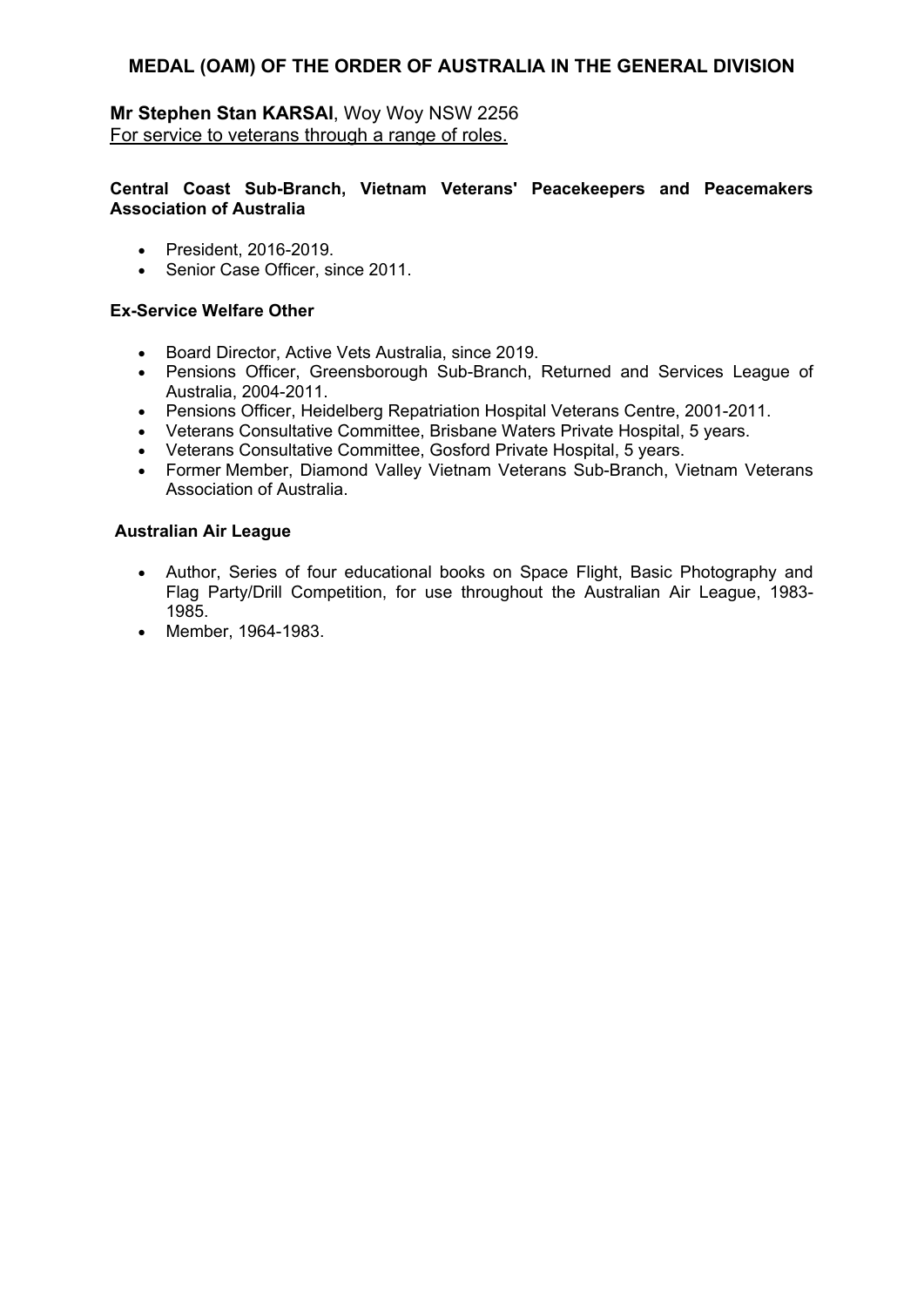# **Mrs Desma Lorraine KEARSEY**, Inverell NSW 2360 For service to the community of Inverell.

#### **Inverell Branch, Country Women's Association NSW**

- President, since 2017.
- Member, since 2005.
- Delegate, NSW State Conference, current.

#### **Community**

- Owner/Operator, Physiotherapist, Inverell Physiotherapy and Sports Injury Centre, since 1972.
- Supporter, Inverell Rugby Union Club, current.
- Board Member and Legatee, Legacy, Inverell Branch, current.
- Member, Red Cross, Inverell Branch, current.
- Justice of the Peace, New South Wales, current.

#### **Awards and recognition include:**

 Two gold medals and a silver medal in Taekwondo, Biennial Pan Pacific Masters Games, 2016 and Sensei, Second Dan Black Belt.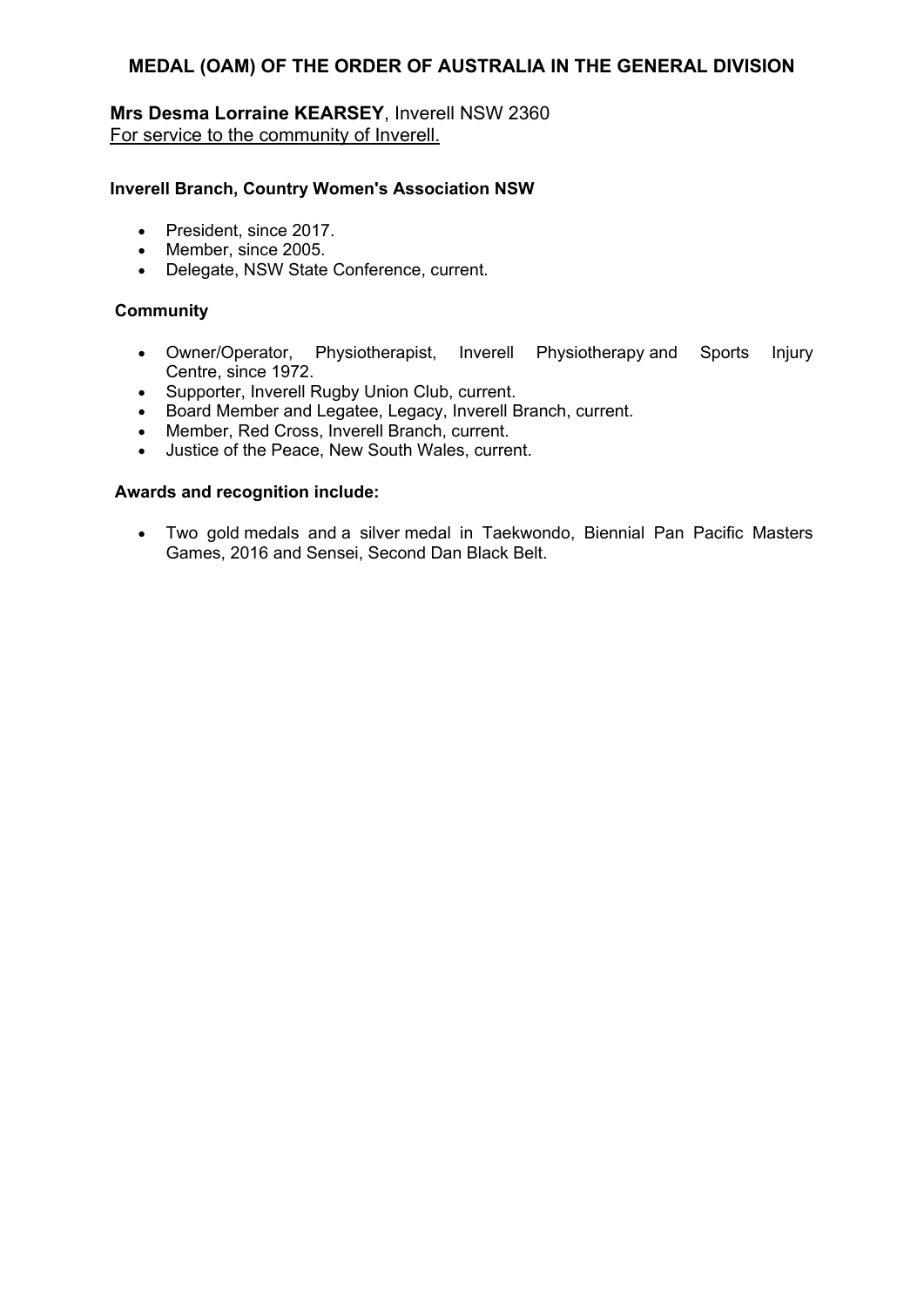## **Mr Glen KELLY**, WA For service to the Indigenous community of Western Australia.

#### **Indigenous Community**

- Member, National Native Title Tribunal, since 2020.
- Director, Reconciliation Australia, 2015-2021.
- Former Chair, WA Aboriginal Lands Trust, 2019-2020.
- Chief Executive Officer, National Native Title Council, 2015-2017.
- Chief Executive Officer, South West Land and Sea Council, 2006-2015.
- Former Member, EBPC Indigenous Advisory Committee.
- Former Research Fellow, Australian Institute of Aboriginal and Torres Strait Islander **Studies**
- Executive Officer, WA Aboriginal Native Title Working Group.
- Executive Officer, Manjimup Aboriginal Corporation.

### **Other**

- Former Board Member, Western Australian Planning Commission.
- Former Board Member, Conservation Commission of WA.
- Former Board Member, State Assessment Panel for the National Heritage Trust.
- Former Member, Murdoch University Senate.
- Director, KPMG Indigenous Services, 2017-2019

### **Awards and recognition include:**

Aboriginal Award, West Australian of the Year Awards, 2019.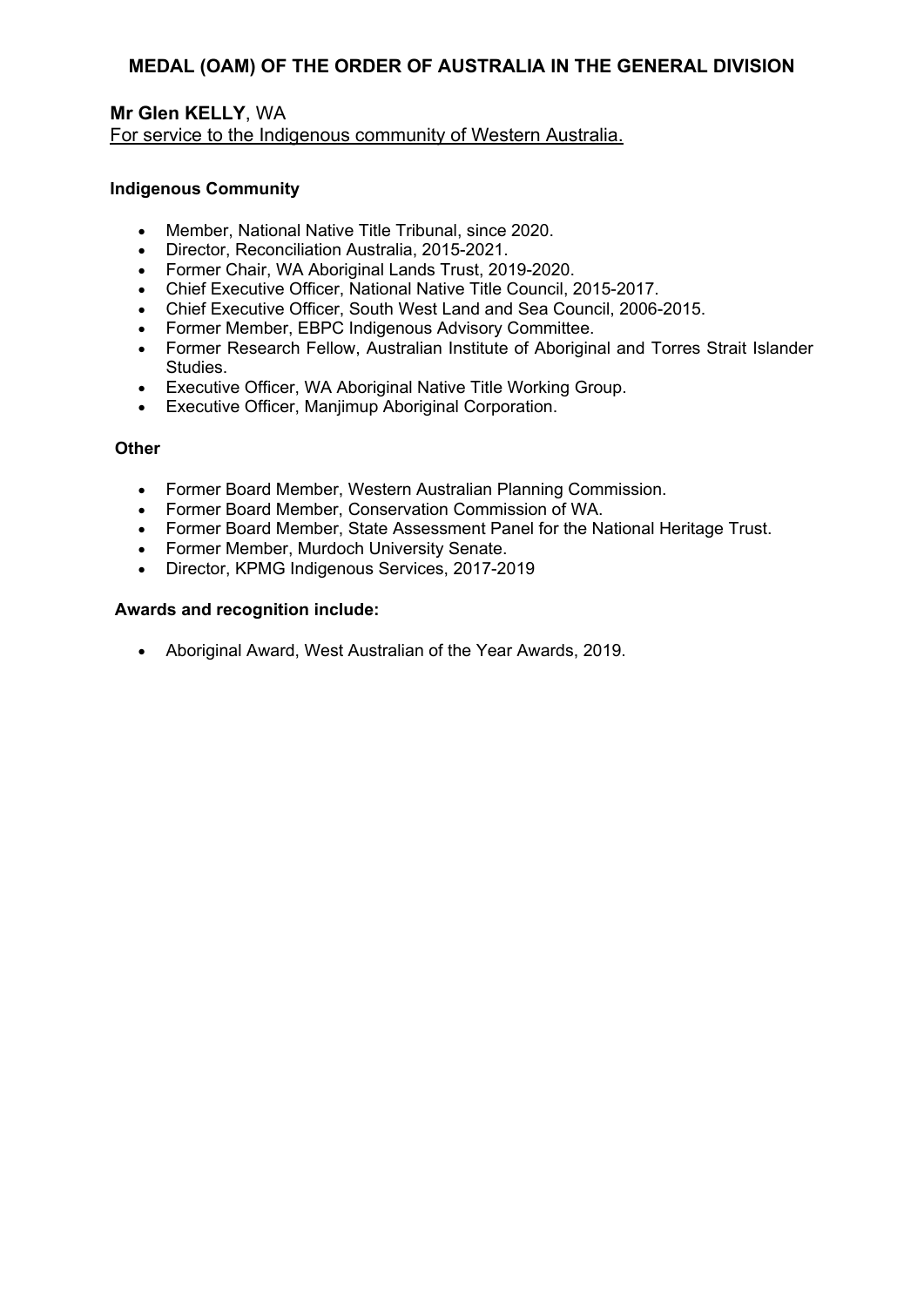# **Mr Nicholas KELLY**, Centennial Park NSW 2021 For service to the clothing manufacturing sector, and to philanthropy.

## **Industrie Clothing**

- Founding Managing Director, since 1999.
- Founder, Indie Kids, since 2001.

## **Philanthropy**

- Benefactor, Charlie Teo Foundation, since 2010.
- Benefactor, Dunbar Rovers Football Club, since 2017.
- Benefactor, Australian Childhood Foundation.
- Contributor, Ethical Fashion Report, Baptist World Aid, since 2016.
- Benefactor, Australian Red Cross, 2019-2020.
- Benefactor and Supplier, National Bandanna Day, CanTeen, 2006-2010.
- **Benefactor, Belvoir Theatre, since 2014.**
- Former Benefactor, The Salvation Army.
- Benefactor, Scots College.
- Benefactor, Steve Waugh Foundation.
- **•** Benefactor, Cure Brain Cancer Foundation.

## **Racing**

- Contributor, Super Sports Race Car Club of Australia.
- Sponsor, Super Sports Motor Racing, current.

### **Awards and recognition include:**

GT3 Men's Trophy Class Championship, 2018.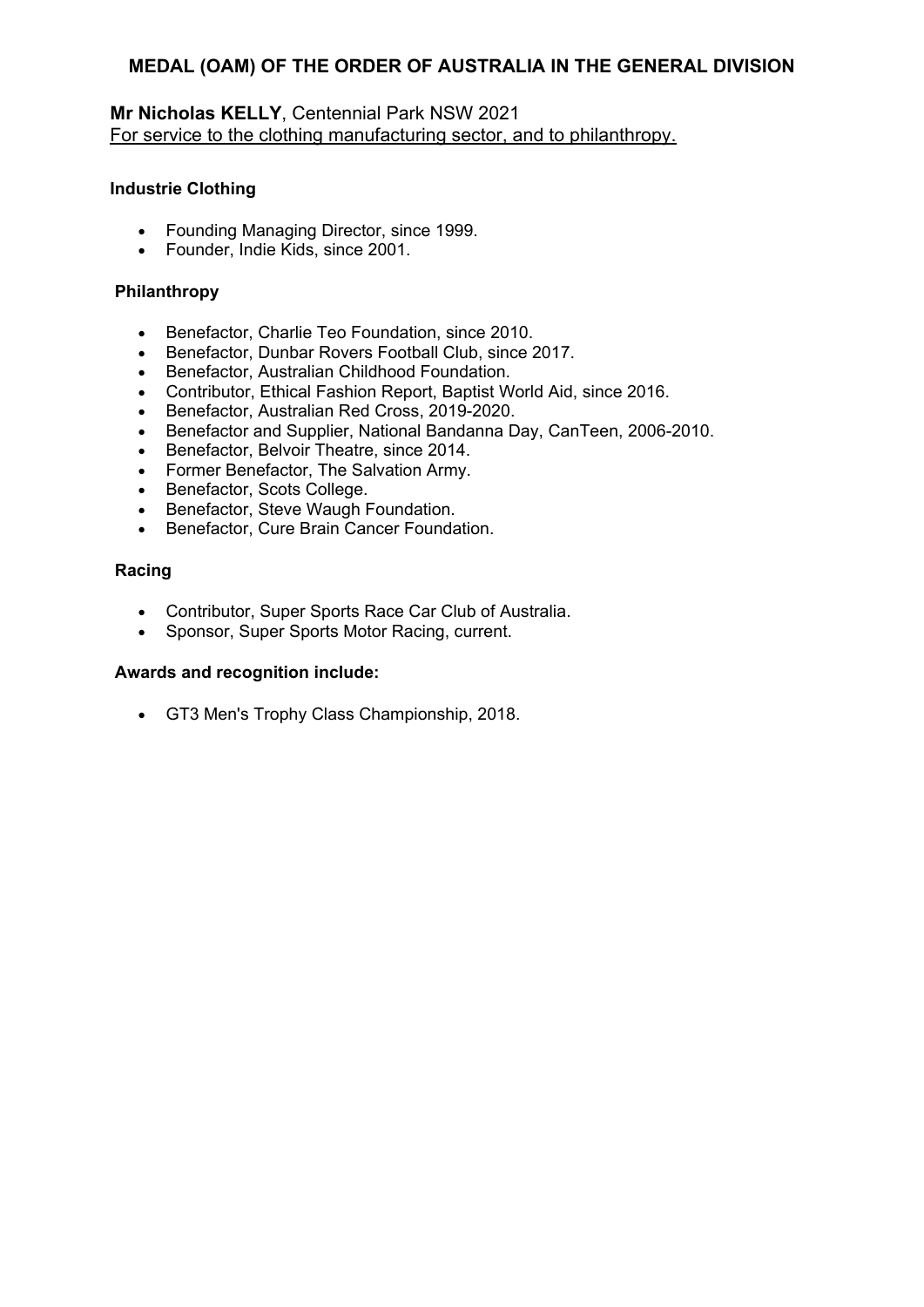# **Mr William John KELLY**, Orange NSW 2800 For service to the community of Orange.

### **St Mary and St Joseph's Catholic Parish, Orange**

- Former Chair, Parish Finance Committee, and Member, 30 years.
- Parishioner and Volunteer, 50 years.

## **Catholic Young Men's Society (CYMS)**

- Major Sponsor, sporting clubs, through Kelly's Rugby Hotel, 1991-2018.
- Sponsor, CYMS Women's Netball Team, since 2011.

## **Catholic Diocese of Bathurst**

- Member, Bishop's Ordination Committee.
- Care and Support Officer, St Vincent de Paul Society Orange, current.

## **Orange CYMS Cricket Club**

- Patron, current.
- Former Committee Member.
- Former Player.
- Life Member, since 2008.

## **CYMS Rugby League Football Club**

- Former Committee Member.
- Life Member, since 2006.

### **Community - Other**

- Managing Director and Licensee, Kelly's Rugby Hotel, 1991-2018.
- Chair, Orange Liquor Accord, 2008-2018.
- Supporter, Australian Red Cross, since 1991.

### **Orange City Council**

- Councillor, 1977-1988.
- Former Chair, Finance Committee.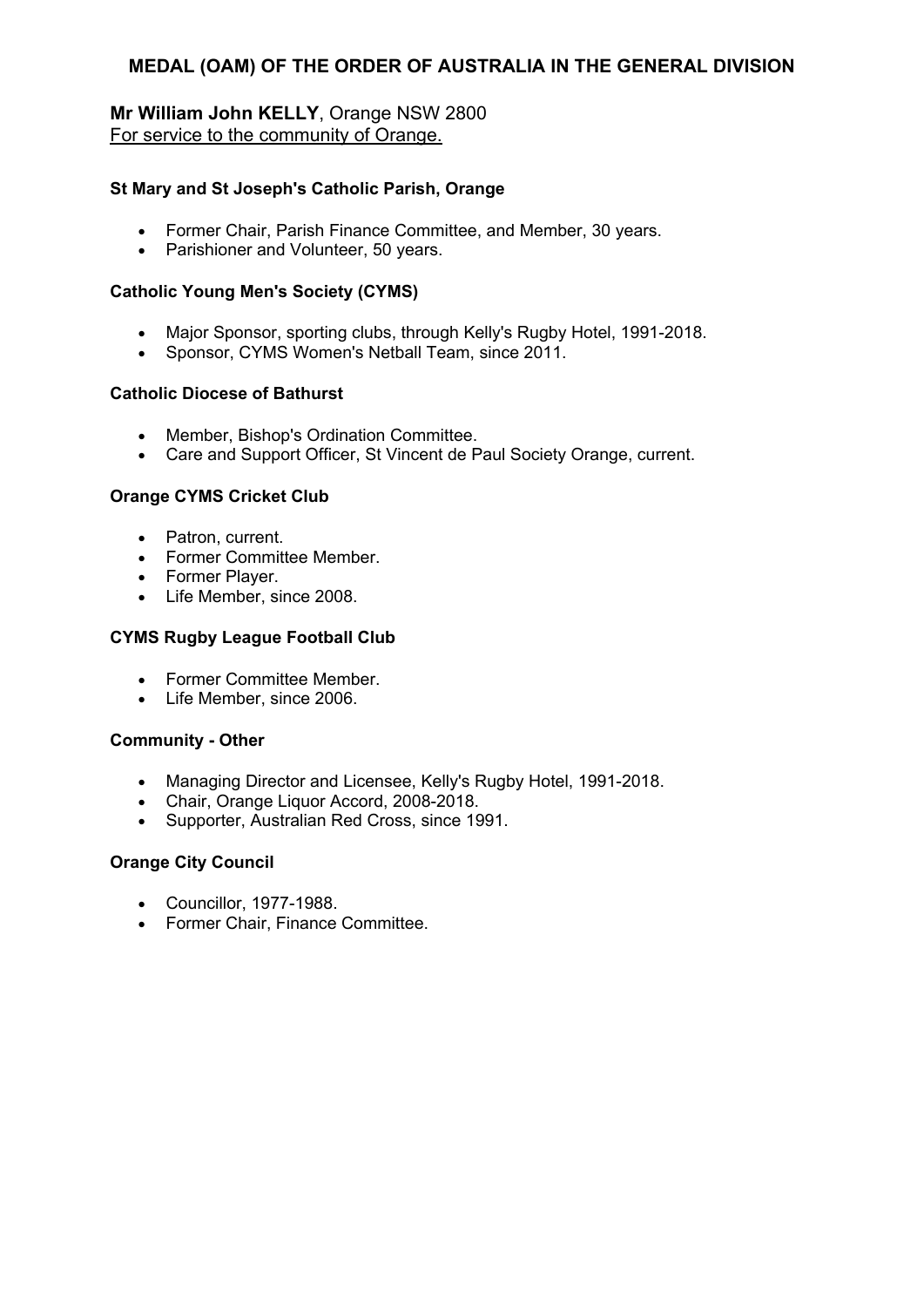## **Ms Jennifer Avriel KEMARRE MARTINIELLO**, Rivett ACT 2611 For service to the creative and visual arts.

## **Australia Council for the Arts**

- Aboriginal and Torres Strait Islander Creative Arts Fellow, 2013-2015.
- ACftA Representative, Festival of Pacific Arts (Honiara), 2012.
- Member, Multicultural Arts Council, 2002-2004.
- Executive Director, ATSIA Division, 2004-2005.
- Delegation Leader, Australia/China Indigenous Arts Touring Development Initiative, Australia Council for the Arts, Beijing, April 2005.
- ACftA Representative, Festival of Pacific Arts (Republic of Palau), 2004.

## **Aboriginal and Torres Strait Islander Board, Australia Council for the Arts**

- Deputy Chair, 2004-2007.
- Member, 2001-2007.

## **The Arts**

- Writer, Poet, Photographer and Visual Artist.
- Member, Kingston Arts Precinct Steering Committee, ACT Government, current.
- Member, CraftACT Advisory Board, since 2021.
- Project Coordinator, Honouring Cultures First Nations Jewellery Project, in partnership with ANU Jewellery and Object Workshop, CraftACT and Kemarre Arts, 2018 - 2021.
- Contributor/Advocate, The Childers Group, since 2017.
- Contributor, Canberra Artists Action group, 2017 2019.
- Member Aboriginal and Torres Strait Islander Arts Advisory Network, ACT Government, since 2019.
- Leader Kemarre Arts Women's Group, 2016-2018.
- Contributor, Indigenous Arts Development, ACT Government, since 1995.
- Contributor, Belconnen Arts Centre, since 2016.
- Artist in Residence, Thomas Foundation, 2011.
- Leader, IndigiGlass Project, in conjunction with Canberra Glassworks, 2007 2010.
- Coordinator/Project Manager, ACT Strategic Indigenous Arts Development Initiative, in partnership with artsACT, the Australia Council for the Arts, and Billabong Aboriginal Development Corporation, 2008-2009.
- Founder, Kemarre Arts (Indigenous arts based social enterprise), 2006.
- Chair, Steering Committee, Skin to Skin Project, Tuggeranong Arts Centre, 2006.
- Convenor, Voices and Spaces Indigenous and Multicultural Writers Conference, 2000.
- Author, Voices and Spaces: Indiegneous and Multicultural Writers in Dialogue, 2003.
- Author, *Black Lives, Rainbow Visions: Indigenous Sitings in the Creative Arts*, 1999.
- Former Committee Member, ACT Writers Centre.
- Former Advisory Board Member, Canberra Museum and Gallery.
- Former Member, Aboriginal Studies Press Publishing Committee, Australian Institute of Aboriginal and Torres Strait Islander Studies.
- Former Advisory Board Member, Australian Centre for Indigenous History, Australian National University.
- Judges Panel, David Unaipon Award, Queensland Premier's Literary Awards 2006- 2010, Chair Judges Panel, 2008-2010.
- Judges Panels, NSW Premier's Literary Awards for Poetry and Multicultural Writing, 2004.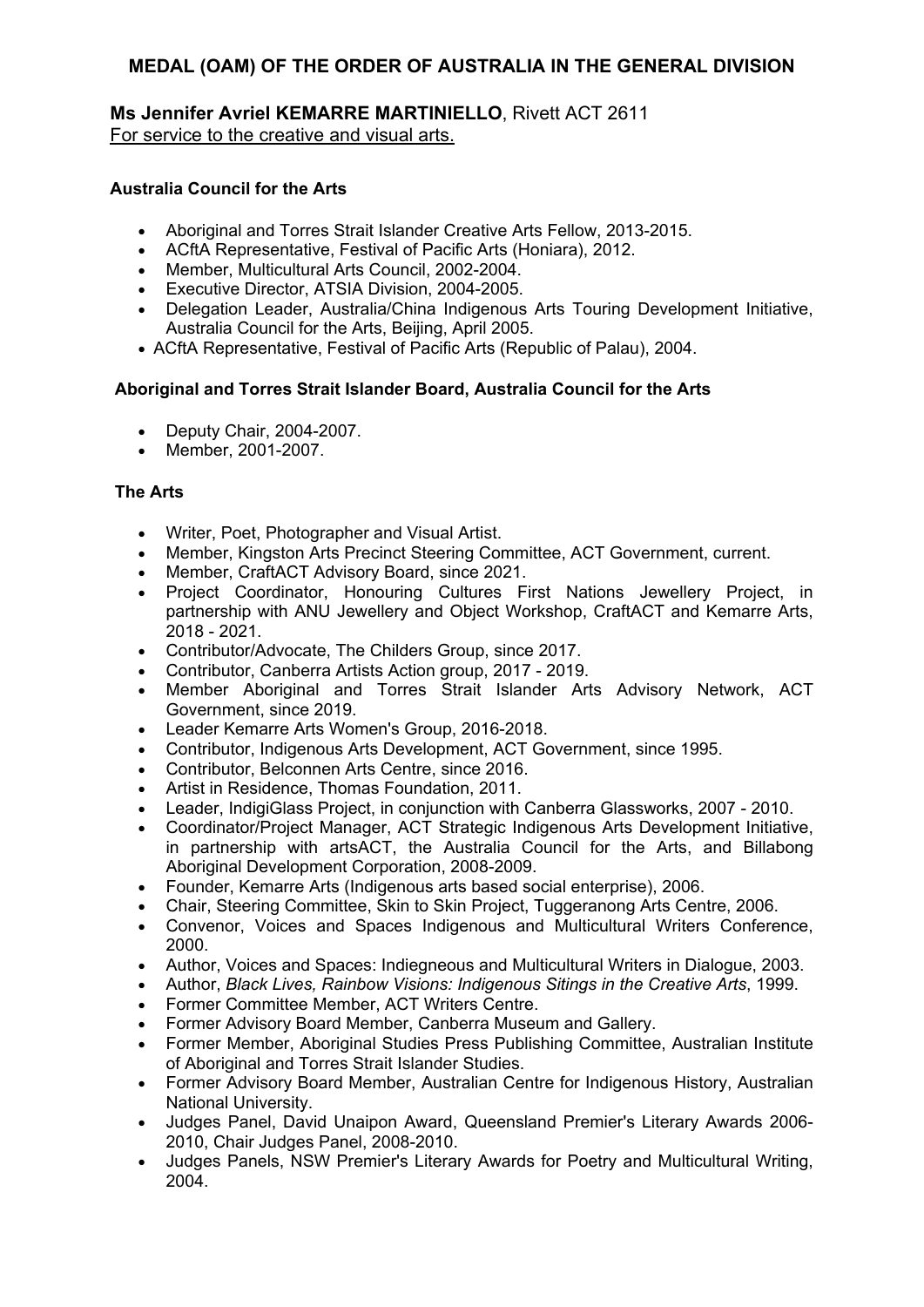## **Yurana Centre, Canberra Institute of Technology**

- Teacher, Indigenous Art History, 1999-2003.
- Founder, *Writing Us Mob* course, 1999.

## **Centre for Community, Health and Wellbeing, Canberra Institute of Technology**

Teacher, Community Development, 2007 - 2013.

### **University of Canberra**

- Former Course Convenor, School of Professional and Community Education.
- Teacher, Foundation Studies, Ngunnawal Centre of Indigenous Education, 1994- 2002.

## **ACT Indigenous Textiles and Glass Artists Group**

- Mentor, current.
- Project Coordinator, since 2003.
- Co-Founder (*with Lyndy Delian*), 2003.

### **ACT Indigenous Writers Group**

- Mentor, current.
- Project Coordinator, 1999-2013.
- Coordinator, *Strong Identity, Strong Life: Indigenous Kids at Risk* Project, 1999-2009.
- Founder, 1999.

### **Australian Glass Artists Association (Ausglass)**

• Member, since 2011.

### **Community - Other**

Volunteer, Arthritis ACT, since 2015.

- ACT Nominee, Senior Australian of the Year, 2018.
- Telstra National Aboriginal and Torres Strait Islander Art Award, 2013.
- Award for Visual Arts, Canberra Critics Circle, 2011 and 2013.
- Honour Roll of 100 Inspirational Women, ACT International Women's Day Awards, 2011.
- ACT International Women's Day Award, 2010.
- ACT NAIDOC Organisation/Agency of the Year Kemarre Arts, 2010.
- ACT NAIDOC Artist of the Year, 2009.
- Fellow for Literature, ACT Creative Arts, 2003.
- Banjo Patterson Poetry Prize, 2002.
- Award for Literature, Canberra Critics Circle, 2000.
- Henry Lawson Literary Award, 1999.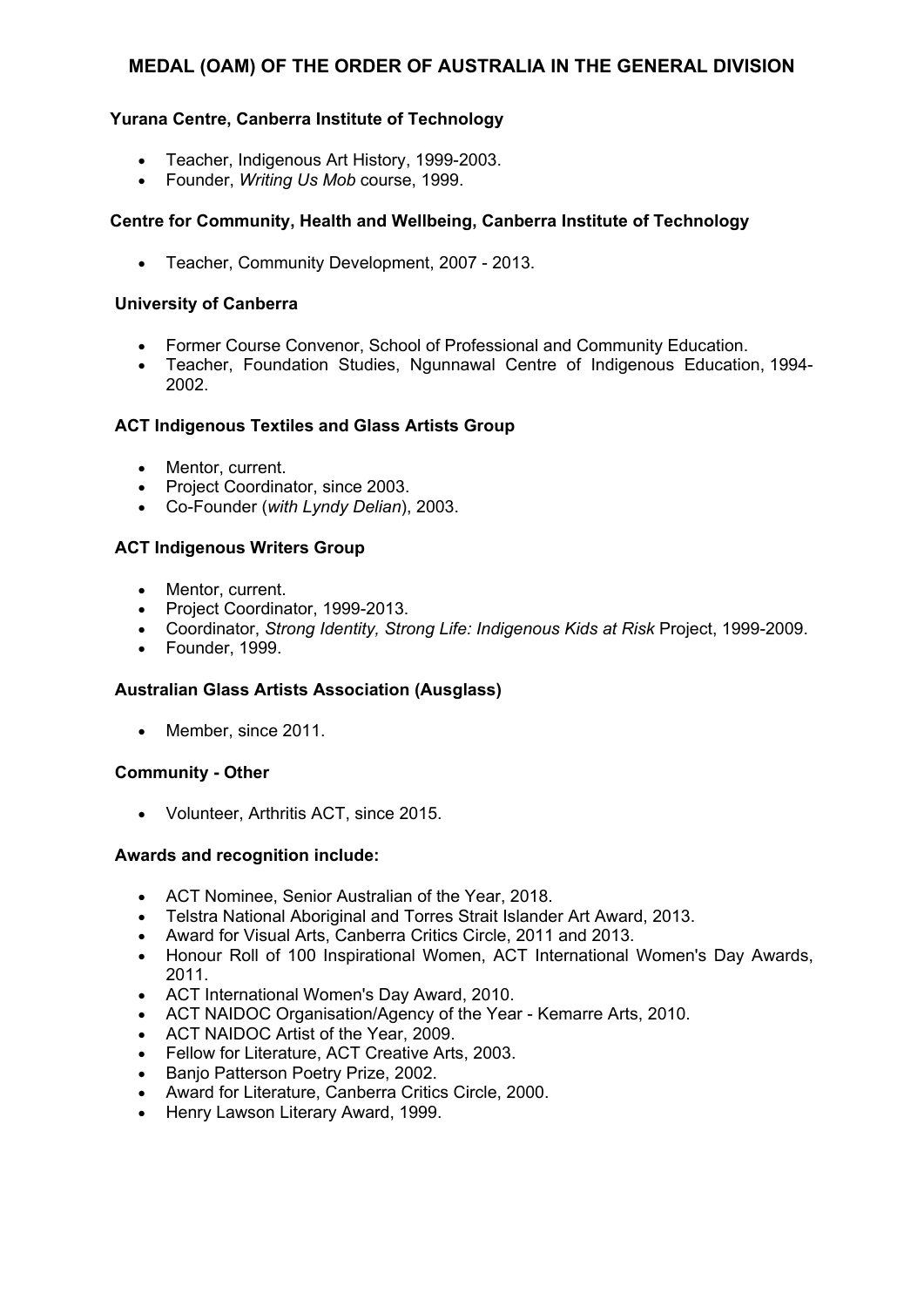**Mrs Pauline Elizabeth KENNY**, Mt Gambier SA 5290 For service to primary education.

### **Primary School Education**

- Principal, St Paul's Primary School, Mount Gambier, 1997-2000.
- Former Principal, St John the Baptist Catholic School.
- Principal, St Joseph's Memorial School, Norwood, 1986.

#### **St Joseph's Primary School, Hectorville**

- Senior Assistant, 1980-1985.
- Teacher, 1974-1985.
- Founder, School Sports Committee.
- Former Member, Parents and Friends Group.
- Former Member, Mother's Group.

#### **South Australian Catholic Primary Principals Association**

- Former Committee Member.
- Former Member, Professional Development Programme.

#### **Sunset Community Kitchen, Mount Gambier**

- Volunteer, 10 years.
- Co-Founder.

#### **Catholic Church Hectorville**

- Parishioner.
- Volunteer.

#### **Awards and recognition include:**

• Shining Light Award, Tenison Woods College, 2017.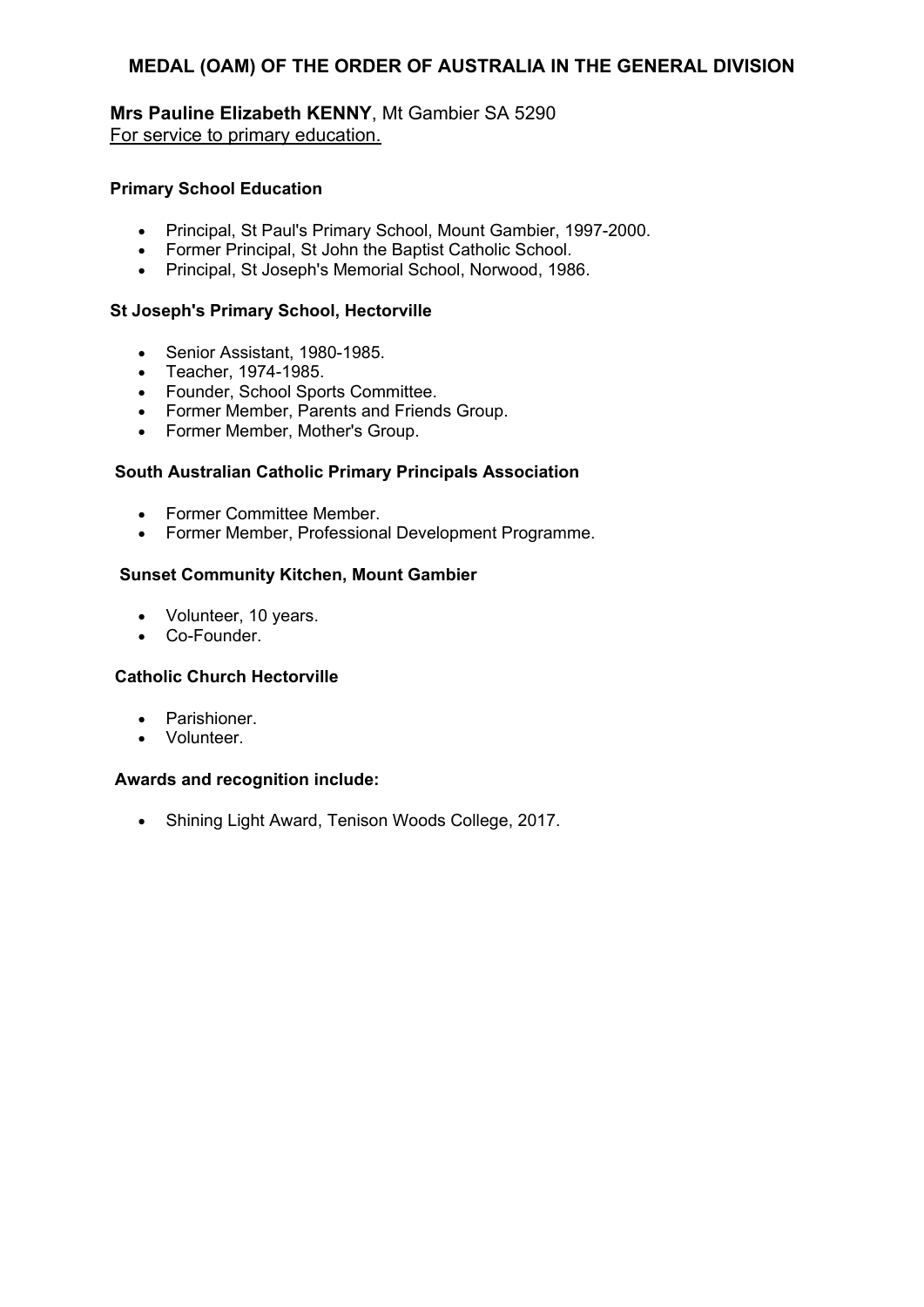**Mr David KENT**, Paddington NSW 2021 For service to the visual arts.

## **National Art School**

- Non-Executive Director, since 2018.
- Chair, Finance Committee, current.
- **•** Benefactor

## **Museum of Contemporary Art**

- Member, Directors Circle, 2014-2016.
- Ambassador, 20 years

## **Art Gallery of New South Wales Foundation**

- Deputy Chair, 1997-2000.
- Member, Board of Trustees, 1997-2000.
- Benefactor and Member, 30 years.

## **Brett WhiteIey Foundation**

- Chair, 1998-2007.
- Benefactor.

### **Arts - Other**

- Chair, Gallery Committee (as part of National Trust), S H Ervin Gallery, 2007-2012.
- Chair, Woollahra Festival, 2010-2011.

### **Alliance Francaise de Sydney**

- Former President.
- Board Member, 2011-2017.

### **International Relations**

- Advisory Board Member, French Australian Chamber of Commerce and Industry, since 2018
- Vice President, Societe des Membres de la Legion d'Honneur, since 2018.
- Association Laperouse Albi France, since 2019.
- Senior Australian Trade and Investment Commissioner to France, Belgium, Morocco and Algeria, 2000-2003.
- Senior Trade and Investment Commissioner Washington DC.

### **Royal Sydney Golf Club**

- Honorary Treasurer, 2015-2018.
- Chairman, RSGC Foundation, 2011-2014.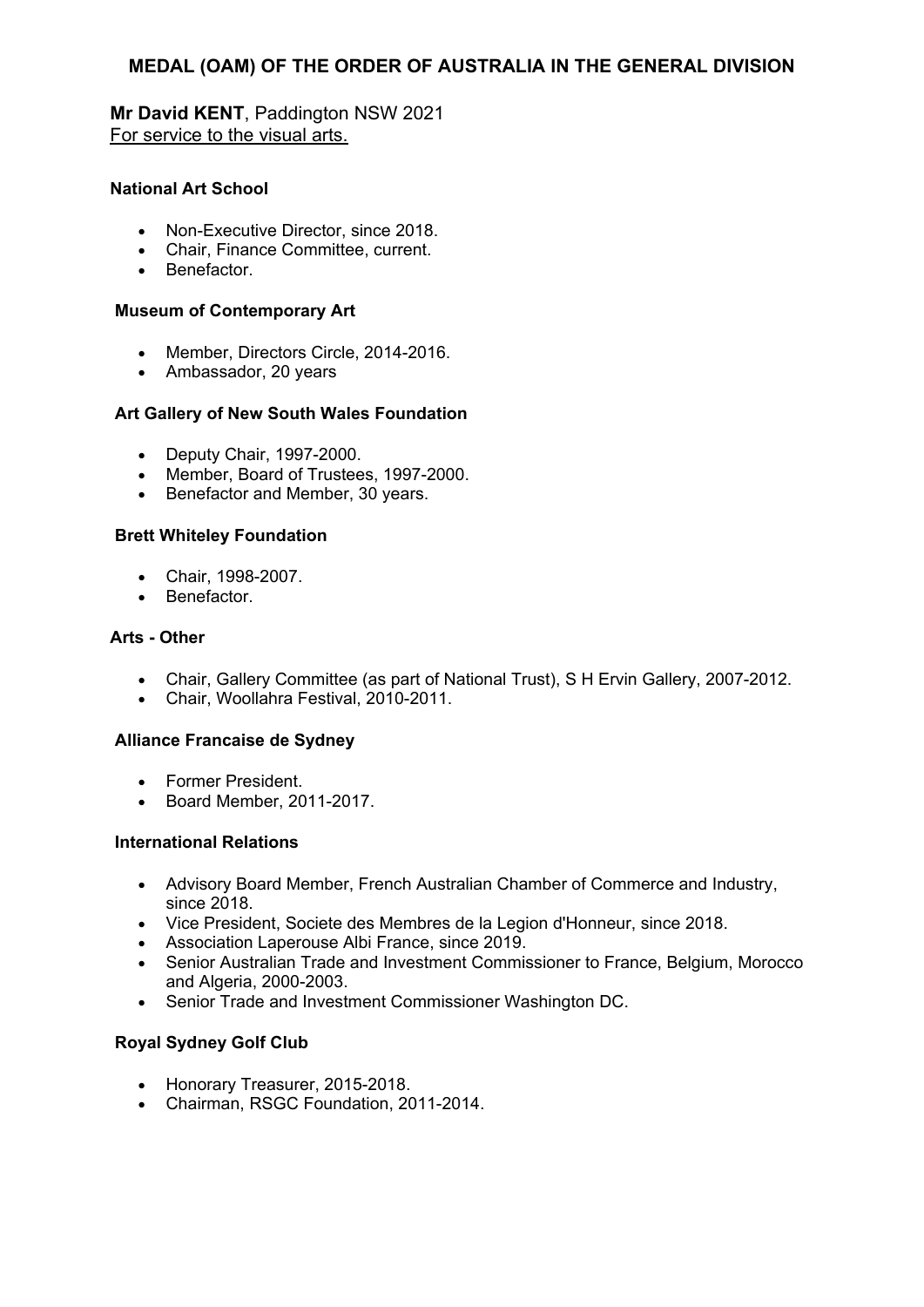## **Rose Bay Surf Club**

President, 2017-2018.

### **Business**

- Board Member, Alternative Investment Management Association, 2007-2009.
- Director, Australian Business in Europe, 2000-2002.
- Former Managing Director and Country Head Morgan Stanley Australia.

### **Awards and recognition include:**

Chevalier Legion d'Honneur, France.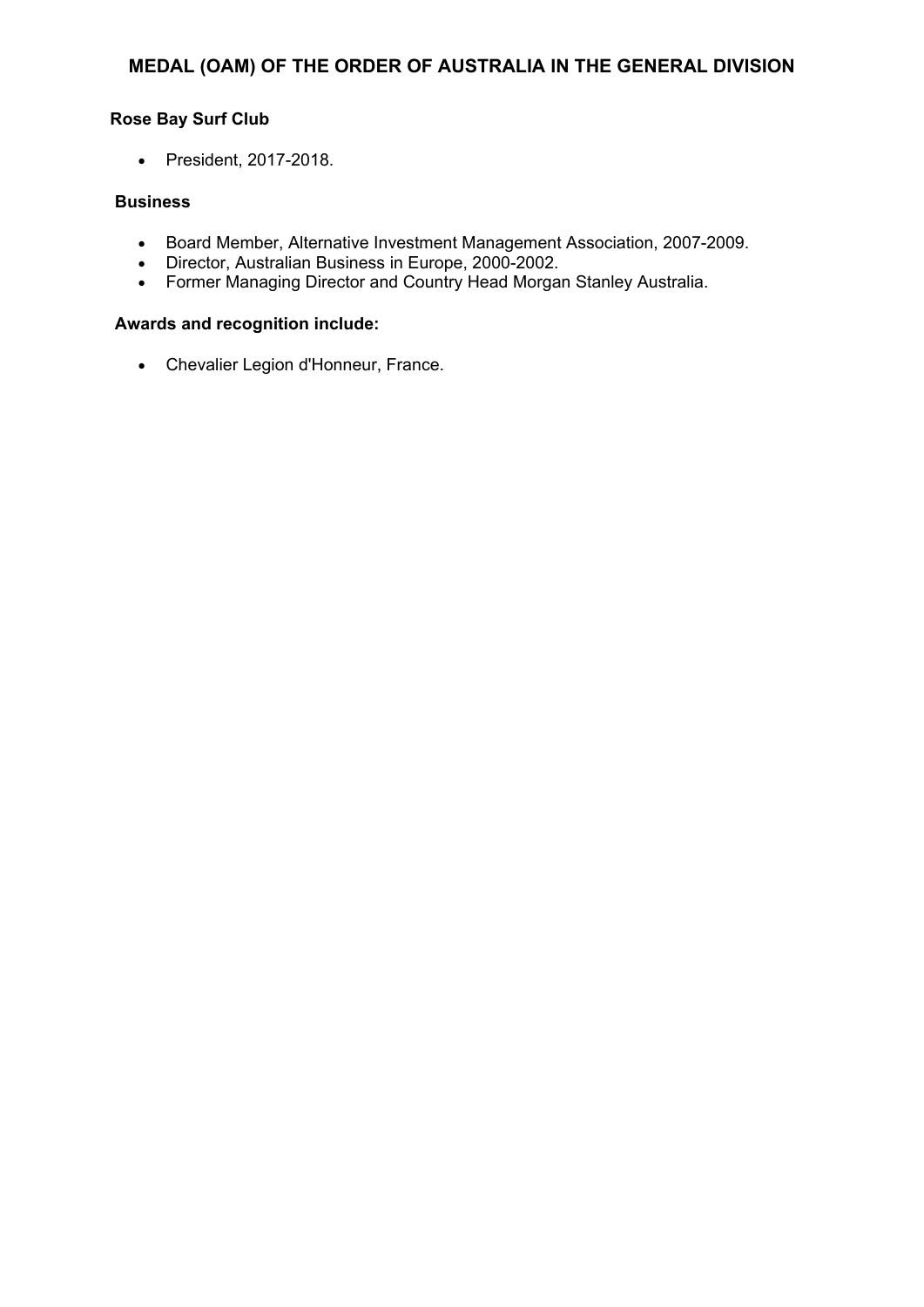**Dr Jonathan Leslie KING**, Avalon Beach NSW 2107 For service to community history.

#### **First Fleet re-enactment - Bicentennial Celebrations, 1988**

• Founder of the project to re-enact the voyage of the eleven ships of the First Fleet to Australia at the time of the Bicentennial in 1988, 1977-1988.

#### **Historical Commemorations**

- Leader, battlefield tours to Gallipoli and the Western Front for the Centenary of World War I, 2000s-2010s.
- Director, Burke and Wills 150th Anniversary environmental expedition from Melbourne to the Gulf of Carpentaria, Royal Society of Victoria, 2010.
- Matthew Flinders' re-enactment of his circumnavigation of Australia, 2002.
- Man from Snowy River 100th Anniversary re-enactment, 1995.
- Centenary Celebrations for Waltzing Matilda, Queensland, 1994.

### **Author**

Author of approximately 30 books including:

- *Palestine Diaries: The Light Horsemen's Own Story, Battle by Battle*, Scribe, 2017.
- *Gallipoli Diaries: The Anzacs' Own Story, Day by Day*, Scribe, 2014.
- *Tall Ships and Tall Tales: A Life of Dancing with History*, Scribe Publications, 2013.
- *Great Disasters in Australian History*, Allen and Unwin, 2013.
- *Great Battles in Australian History*, Allen and Unwin, 2011.
- *Gallipoli Untold Stories*, Random House, 2005.
- *The Man from Snowy River: Commemorative Centennial Edition*, Harper Collins, 1996.
- *Waltzing Matilda: Song that Shaped a Nation*, Webster Publishing, 1995.
- *Australia's First Fleet and the Re-enactment*, Fairfax Robertsbridge, 1988.
- *Return of the First Fleet*, Fairfax Robertsbridge, 1988.
- *The First Fleet: The Convict Voyage that Founded Australia*, Macmillan, 1982.
- *The Other Side of the Coin: A Political History of Australia in Cartoons*, Cassell, 1976.

### **Documentaries and films**

Involved in the production of approximately 20 documentaries/films, on Australia's heritage including:

- *Last Ten Anzacs*.
- Historical Consultant, *Beneath Hill 60*, (Feature Film).
- *Winning World War 1: The Anzacs stories Battle by Battle*.

### **Australian Conservation Foundation**

- Board Director, 2011-2012.
- Councillor, 2010-2018.

### **Conservation**

- Director, Australian Rainforest Foundation, early 1990s.
- Founder, Northern Beaches Clean Up.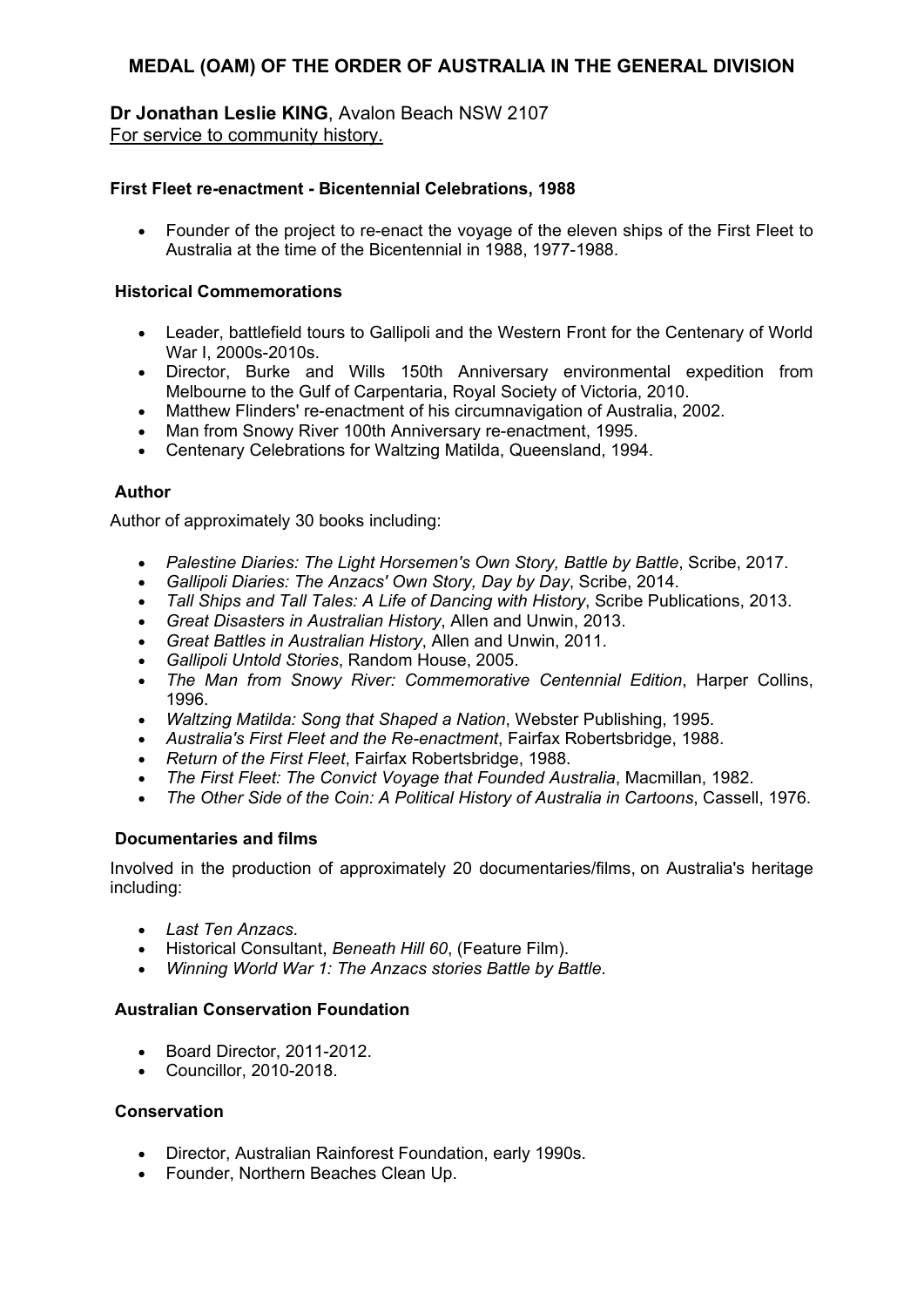## **Academia**

Lecturer, Political Science and History, University of Melbourne, 1970s.

### **Other**

- Australia Day Ambassador, Australia Day Council, 2010-2011.
- Candidate, Democrats and Greens campaigns, including the Wakehurst Electorate, 2010s.
- Member, President's Advisory Council, National Heritage Foundation, mid-1990s.
- Trustee, Australian Museum, 1988-1992.
- Council Member, Royal Australian Historical Society, 1989.

- Victorian of the Year, Australian of the Year Awards, Australia Day Council, 1989.
- Outstanding Achiever Award, Prime Minister of Australia, 1989.
- Australian Bicentennial Award, Portsmouth City Council, 1987.
- Outstanding Australian, Victorian Division, Australia Day Council, 1988.
- Outstanding Australian, Portland City Council, Victoria, 1988.
- Bicentennial Heritage Award, Rocks Chamber of Commerce, Sydney, 1988.
- Australian Achiever, Australia Day Award, National Australia Day Council, 1989.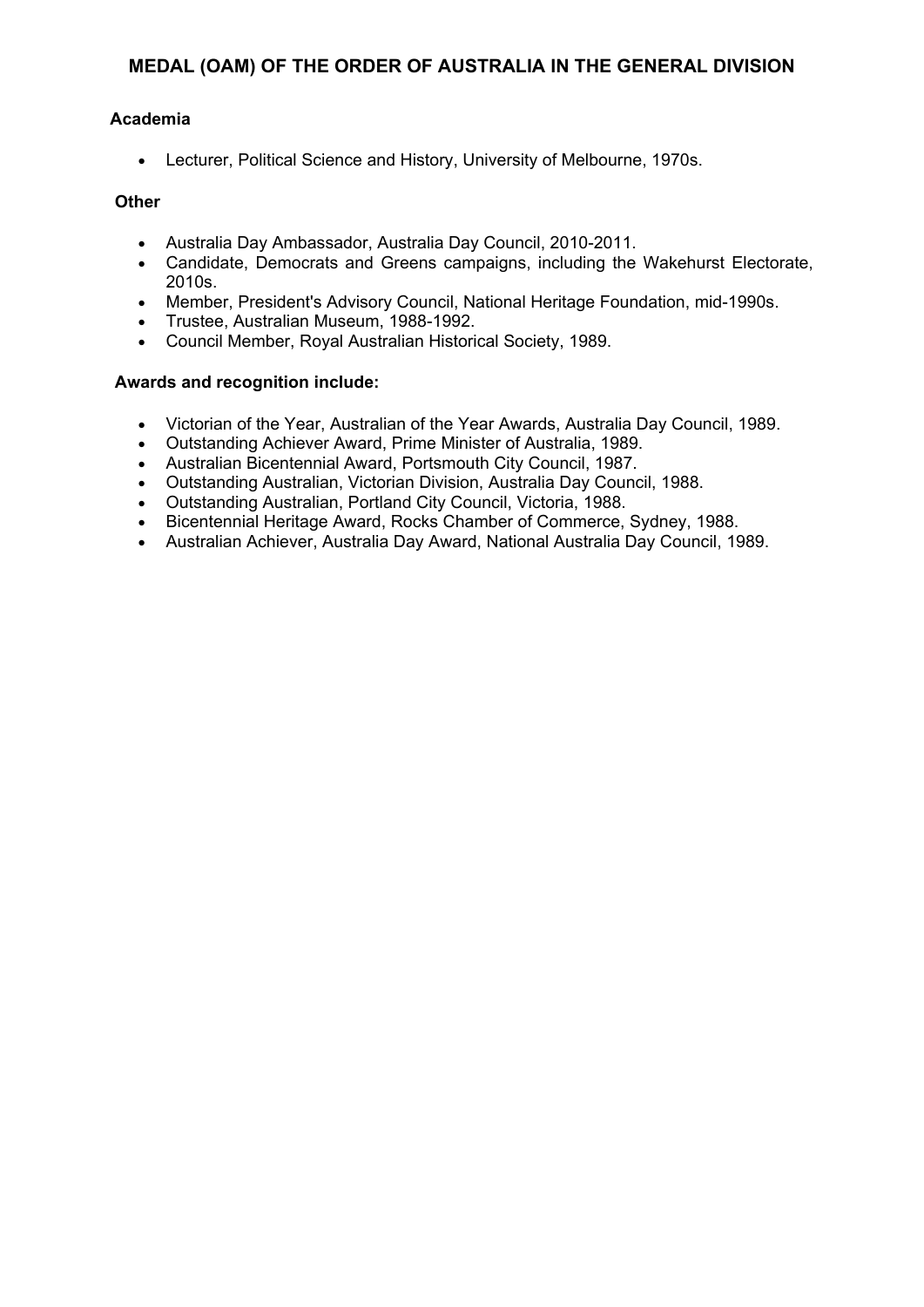## **Mrs Vivianne KISSANE**, Alderley Qld 4051 For service to community mental health.

### **Community Mental Health**

- Executive Member, Queensland Lived Experience Workforce Network (QLEWN), since 2018.
- Consumer Representative, Strategic Coordination Group Brisbane North PHN, 2018 2021.
- Founding member, Perinatal Mental Health Consortium, 2019.
- Member of Peer Participation in Mental Health Services (PPIMHS) network, since 2016.
- Board Member, Queensland Alliance for Mental Health, 2015-2019.
- Chair, State-wide Consumer and Carer Group, Queensland Centre for Perinatal and Infant Mental Health, 2017-2018.
- Peer Mentor, After-Care Australasia (now Stride), 2015.

### **Peach Tree Perinatal Wellness - Parent Wellbeing Centres**

- Chief Executive Officer, since 2011.
- Founder, 2011.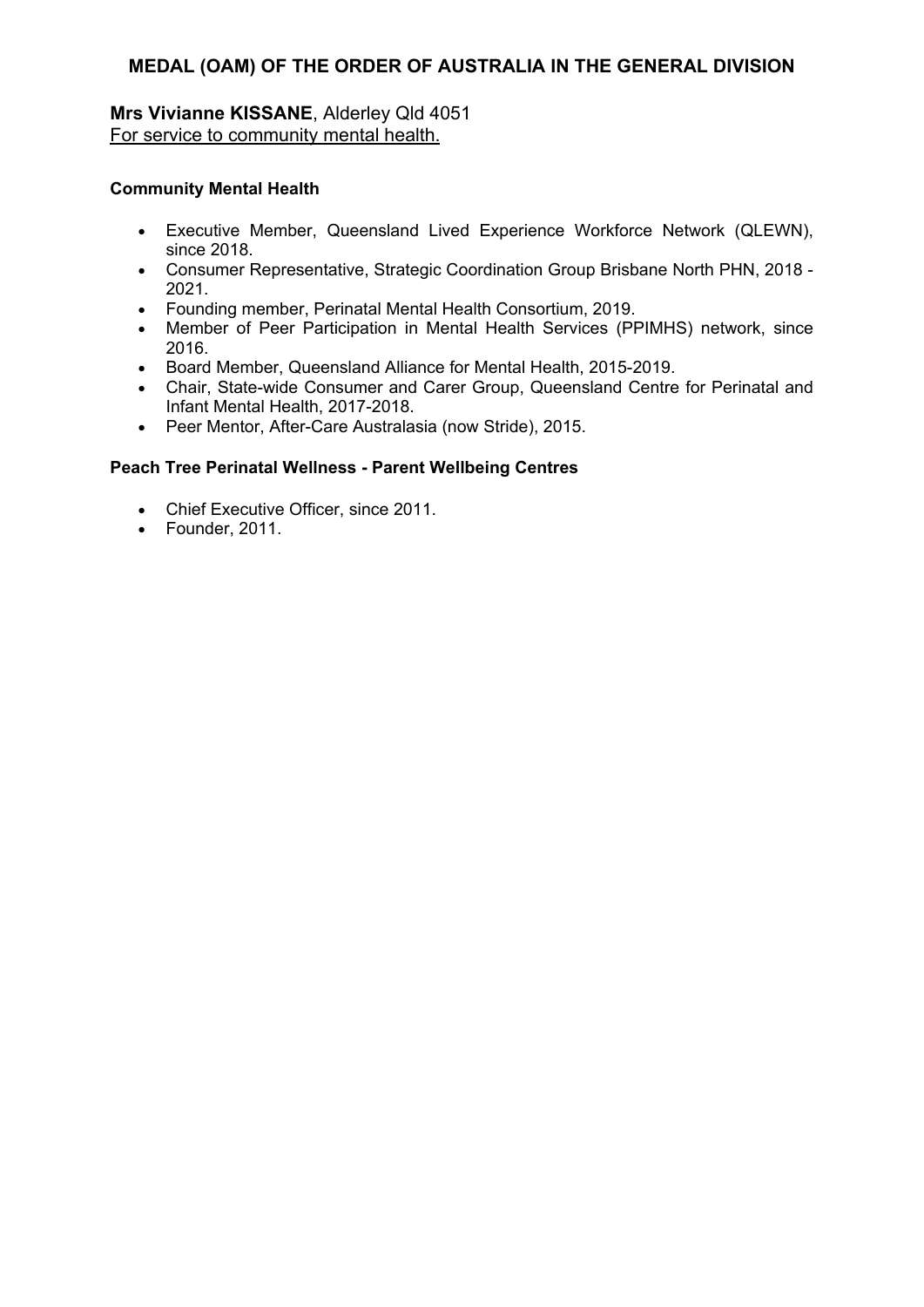# **Mr Francis Joseph KITCHER**, Speers Point NSW 2284 For service to tennis, and to rugby league.

#### **Newcastle and District Tennis Association**

- President, 1982-1994.
- Former Committee Member, 20 years.
- Chairman, Grounds Trust, 27 years.
- Former Chairman, State Championships.
- Life Member, 1999.
- Member, since 1980.

# **Tennis - Other**

- Co-ordinator, Annual Newcastle Senior Easter Tennis Tournaments (*fundraising tournaments in support of the Cancer Council of New South Wales*), 2008-2016.
- Member, Newcastle Cougars Tennis Club.

### **Country Rugby League Referees Association, New South Wales (CRLRA)**

- Honorary Treasurer, 1977-2016.
- Life Member, 1986.

#### **Rugby League - Other**

- Former Treasurer, Newcastle Referees Association.
- Former Referee.
- Former Player.

#### **Community**

- Volunteer Driver, Blood Donors, Red Cross Blood Bank, Newcastle, since early 2010s.
- Volunteer, Olympics Games and Para Olympics, Sydney, 2000.

- Award, recognising 40 years' service as Treasurer, Country Rugby League Referees Association, New South Wales, 2016.
- Australian Sports Medal, 2000.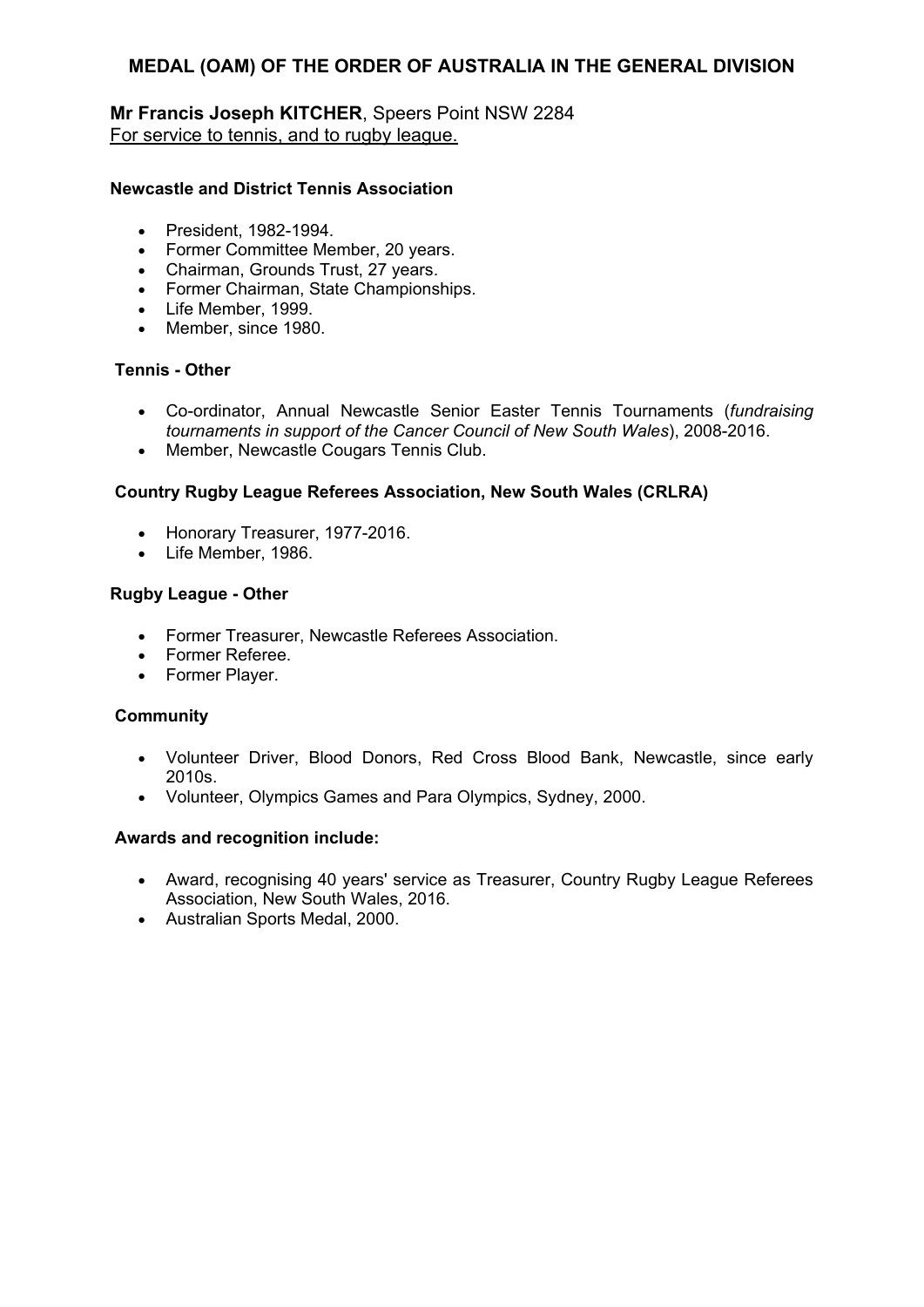**Clinical Associate Professor Lilian KOW**, Bedford Park SA 5042 For service to bariatric and obesity medicine.

### **International Federation for the Surgery of Obesity and Metabolic Disorders**

- President, 2019-2021.
- President-Elect, 2018-2019.
- Executive Board Member, 2015-2017.
- Asia Pacific Representative, Executive Committee, 2011-2013.

## **Asia Pacific Chapter, International Federation for the Surgery of Obesity and Metabolic Disorders**

- President, 2015-2017.
- President-Elect, 2013-2015.
- Treasurer and Secretary, 2009-2015.

### **Australian and New Zealand Metabolic and Obesity Surgery Association** (*formerly Obesity Surgical Society of Australia and New Zealand*)

- President, 2010-2012.
- President-Elect, 2007-2009.
- **•** Former Treasurer
- Member, Scientific Committee, 2009-2013.
- Secretary and Executive Committee, 2003-2009.
- Life Member.

### **International Hepato-Pancreato-Bilary Association**

- Member, Scientific Committee Member, 2002-2008.
- Member, Programme Committee, 2002-2006.
- Member, current.

### **Royal Australasian College of Surgeons**

- Convenor, Bariatric Surgery Section, Annual Scientific Meeting, Adelaide, 2011.
- Chairperson, South Australian Basic Surgical Training, Sub-committee Board of Basic Surgical Training Surgery, 1999-2007.
- Chairman, South Australian Younger Fellows Committee, 1998-2006.
- Hospital Supervisor of Advanced General Surgical Training, Board of General Surgical Training, 2002-2006.
- Surgical Tutor, Board in General Surgery, 1997-2001.
- Fellow, 1996.

## **Adelaide Chinese Medical Association**

- Vice-President, 2019-2021.
- Executive Member, since 2014.

### **Committee and Advisory Roles**

- Convenor, HPB/UGI Group, University of Adelaide, since 1997.
- Member, Medical Expert Standing Panel, Medical Services Advisory Committee, since 2012.
- Member, Medical Services Advisory Committee, GI Dynamics, since 2013.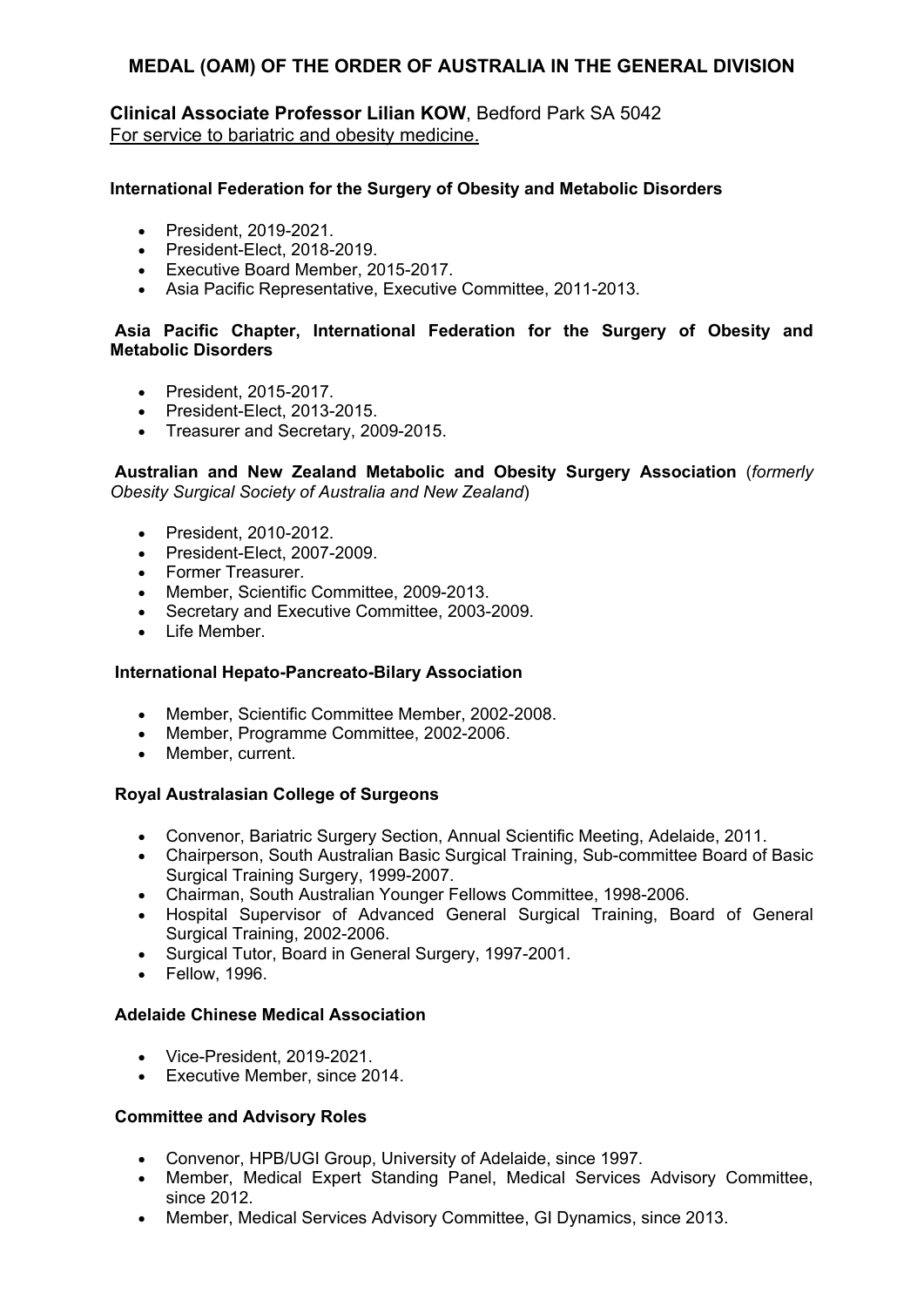- Member, Medical Advisory Committee, Apollo Endosurgery, since 2014.
- Clinical Advisor, Bariatric Surgery for Medical Advisory Committee, Adelaide Community Healthcare Alliance Incorporated, 2009-2018.
- Director, Australian Institute of Weight Control, 2007-2011.

# **Flinders University**

- Honorary Clinical Associate Professor of Surgery, College of Medicine and Public Health, since 2014.
- Senior Lecturer, 1999-2014.
- Clinical Associate Lecturer in Surgery, 1991-1998.

## **Flinders Medical Centre, South Australia**

- Sessional Consultant Staff Specialist, Department of General and Digestive Surgery and Liver Transplant Unit, since 2003.
- Consultant Staff Specialist, Gastrointestinal Surgical and Liver Transplant Unit, 1997- 2002.
- Chief Resident in Surgery, 1996-1998.
- Advanced Trainee in General Surgery, 1994-1995.

## **Adelaide Bariatric Centre**

- Director, since 2005.
- Surgeon, since 1995.

### **Editorial and Publications**

- Member, Editorial Boards, *Obesity Surgery*, *Bariatric Surgical Practice* and *Patient Care*, since 2014.
- Member, Editorial Board, *Hepato Pancreato Bilary Journal*, 2004-2009.

### **Membership**

- Member, Gastroenterological Society of Australia.
- Member, Transplant Society of Australia and New Zealand.
- Member, Medical Defence Association of South Australia.
- Member, SA Salaried Medical Officers Association.

- Certificate of Outstanding Service, Royal Australasian College of General Surgeons, 2011.
- RP Jepson Medal and Davis and Geck Award, for the Best Scientific Paper presented at Annual State Scientific Meeting, Royal Australasian College of General Surgeons, South Australia.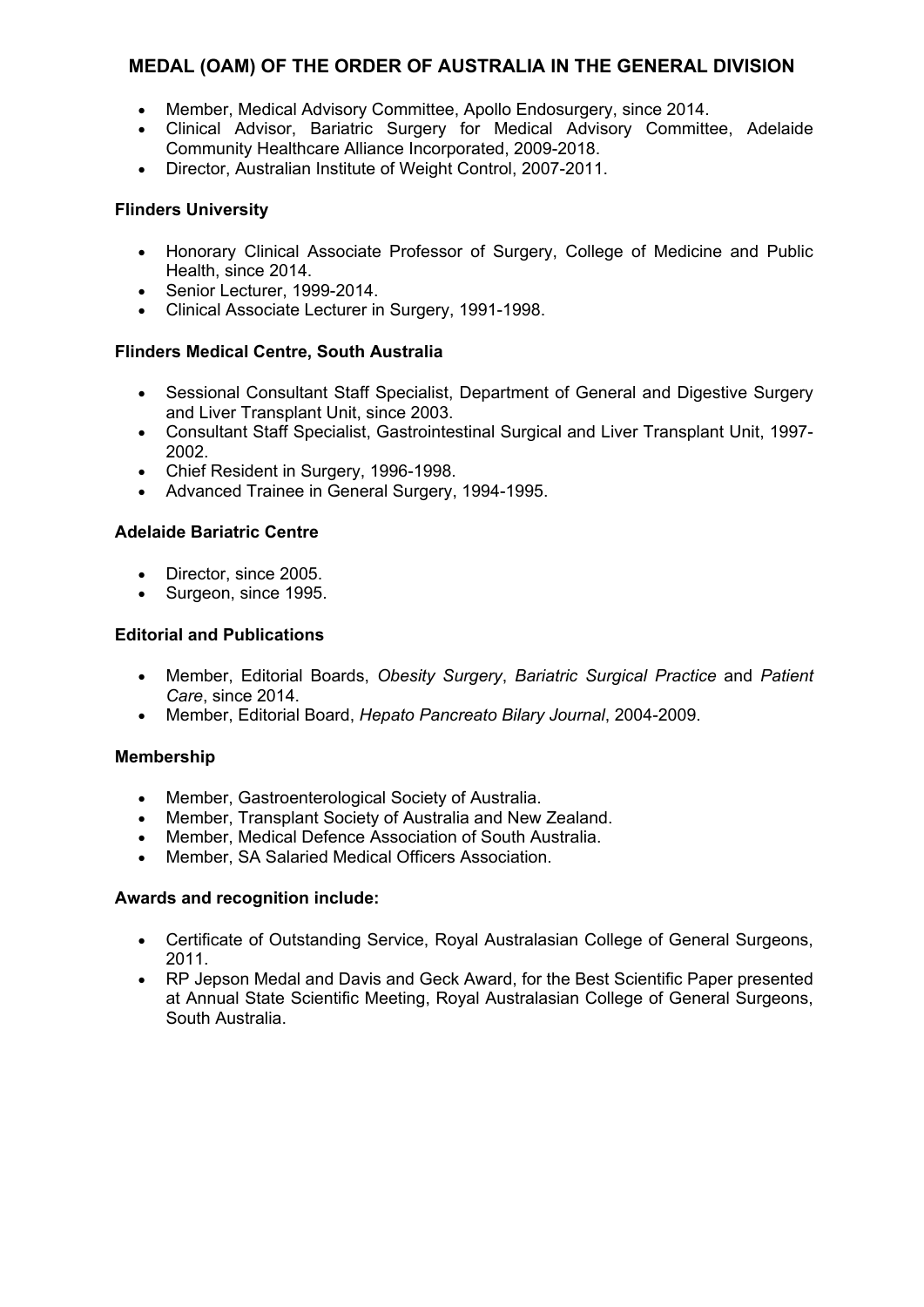# **Mrs Anna Maria KROHN**, Ballarat VIC 3350 For service to the Catholic Church of Australia.

### **Australian Catholic Life, Marriage and Family Council**

- Chair, since 2015.
- Member, since 2013.

## **Catholic Women's League of Victoria and Wagga Wagga**

- President, since 2020.
- Secretary, Ballarat Diocese, since 2015.
- Board Member, since 2015.

### **Caroline Chisholm Library Melbourne**

- Board Member, since 2005.
- Co-ordinator, Volunteer Roster, since 2005.

### **Other**

- Special Adviser in Faith Formation, University of Notre Dame Australia, 2021.
- Chair, Mary Glowrey Heritage Limited, current.
- Volunteer Consultant Researcher, Mary Glowrey Museum, since 2016.
- National Convenor, Anima Women's Network, since 2003.
- Past Lecturer and Course Designer, Healthcare Ethics, Australian Catholic University.
- Past Lecturer, Consultant to Students and Studies, John Paul II Institute for Marriage and Family.
- Contributor, *Catholic Weekly*, current.

### **Boards and Committees**

- Member, Board of Trustees, Campion College Sydney, 2005-2014.
- Member, Billings Family Life Centre Council, 1997-2011.
- Member, Committee for the Pastoral Care of AIDS Patients, St Vincent's Hospital Melbourne, 1993-1997.
- Board Member, Caroline Chisholm Pregnancy Help Society, 1989-1993.
- Board Member, Australian Branch of Keston College, 1988-1993.

### **Awards and recognition include:**

Dame of the Order of the Holy Sepulchre, 2009.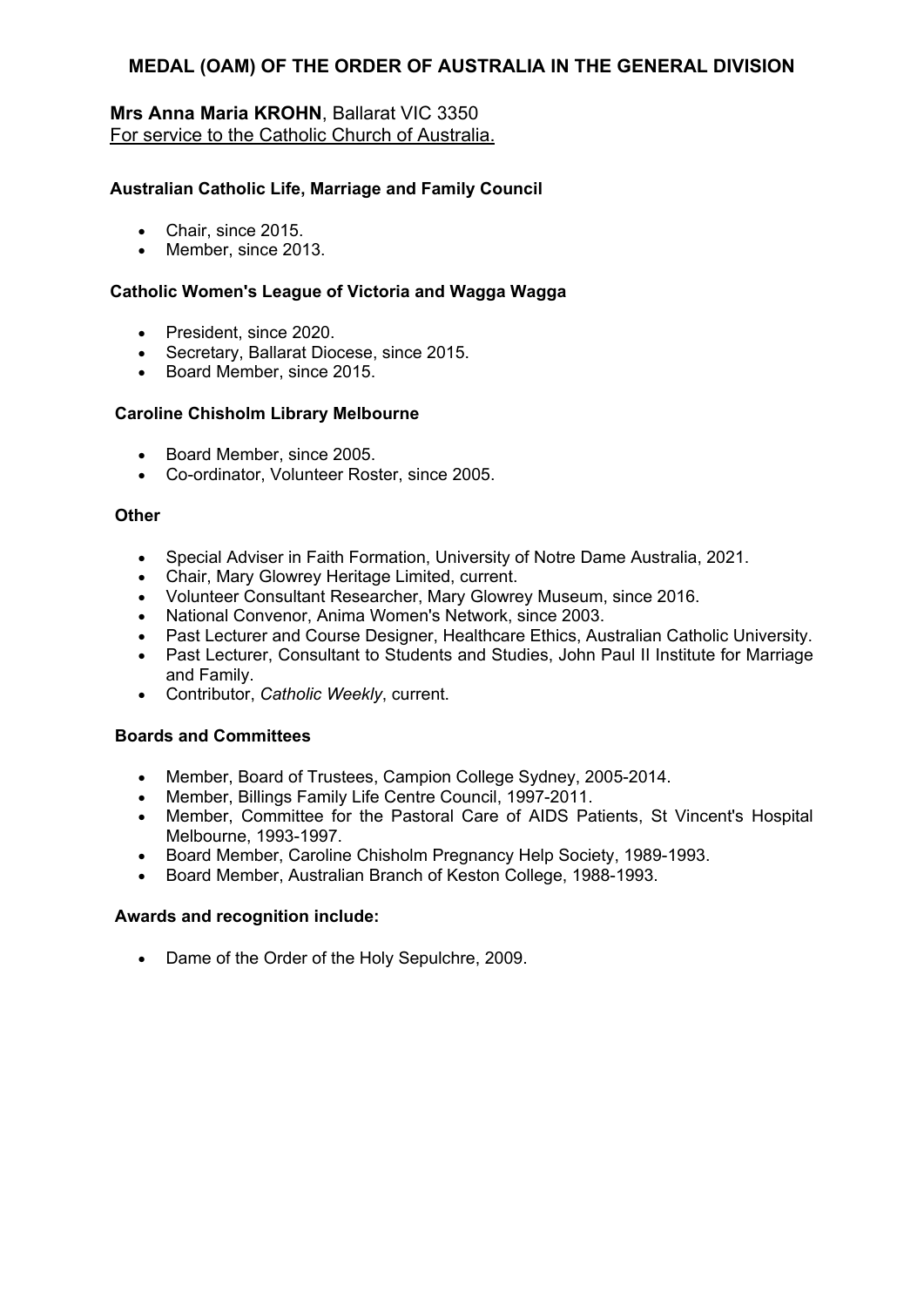# **Ms Helena KYRIAZOPOULOS**, Athelstone SA 5076 For service to the multicultural community of South Australia.

## **Multicultural Communities Council of South Australia**

- Chief Executive Officer, current.
- Former Chairperson.
- Chair, Aged Care Committee, 1999-2014.

### **Multicultural - Other**

- Member, Australian Multicultural Council, current.
- Former Board Member, Welcome to Australia.

### **Health**

- Member, Consumer Advisory Committee, Essential Services Commission of South Australia (ESCOSA), since 2021.
- Director, Mental Health Foundation Australia, since 2019.
- Member, Consumer and Advisory Committee, SA Transforming Health, 2015-2017.
- Board Member, Disability Rights Advocacy Service, since 2007, 1998-2004.
- Member, HaCC Ministerial Advisory Committee, 2003-2006.
- Former Board Member, Health Consumer Alliance of South Australia.
- Former Access and Equity Coordinator, Alzheimer's Australia SA (*now Dementia Australia*), 1993-2015.
- National Secretariat, National Cross-Cultural Dementia Network, Alzheimer's Australia.

### **Seniors Health**

- Board Member, Aged Care Planning Advisory Committee SA, 2008-2015.
- Vice-Chairperson, Seniors Information Service, 1999-2007.
- Board Member, Council on the Ageing (COTA) South Australia, 2015.
- Board Member, South Australian Aged Rights Advocacy Service, 2016.

# **Royal Adelaide Hospital**

- Member, Safety and Quality Committee, since 2012.
- Member, Consumer Committee, 2007-2010.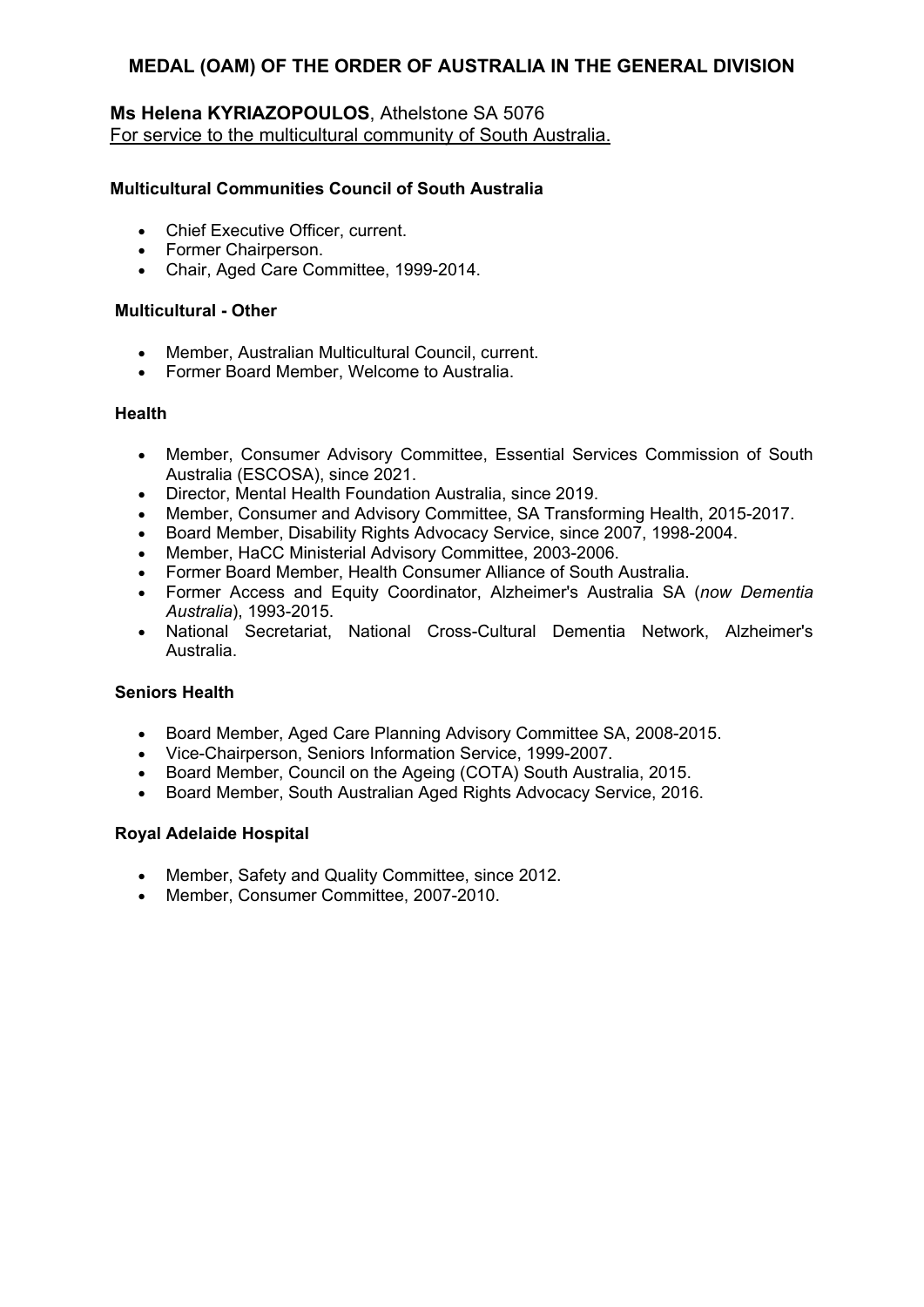**Mr Colin William LAING**, Entrance North NSW 2261 For service to surf lifesaving.

### **Surf Life Saving New South Wales**

- Life Member, since 2016.
- Competitor, since 1958.

## **Surf Life Saving Central Coast, Branch**

- Councillor/Club Delegate, 1989-1990, and 1977-1987.
- Member, Board of Examiners, 1978-1986.
- Branch Team Selector, Referee, Juniors Coach and District Supervisor, since c1970s.
- Life Member, since 2009.

## **North Entrance Surf Life Saving Club.**

- Foundation President, 1989-1990, and 1977-1987.
- Life Member, since 1989.

## **The Entrance Surf Life Saving Club**

- Committee Member, various roles, 1960s-1970s.
- Member/Bronze Certificate, 1958.
- Life Member, since 1975.

- National Medal, Surf Life Saving, 2021.
- Central Coast Masters Athlete of the Year, 2005.
- Centenary Medal, 2001.
- Certificate of Outstanding Service, Wyong Shire, 1986.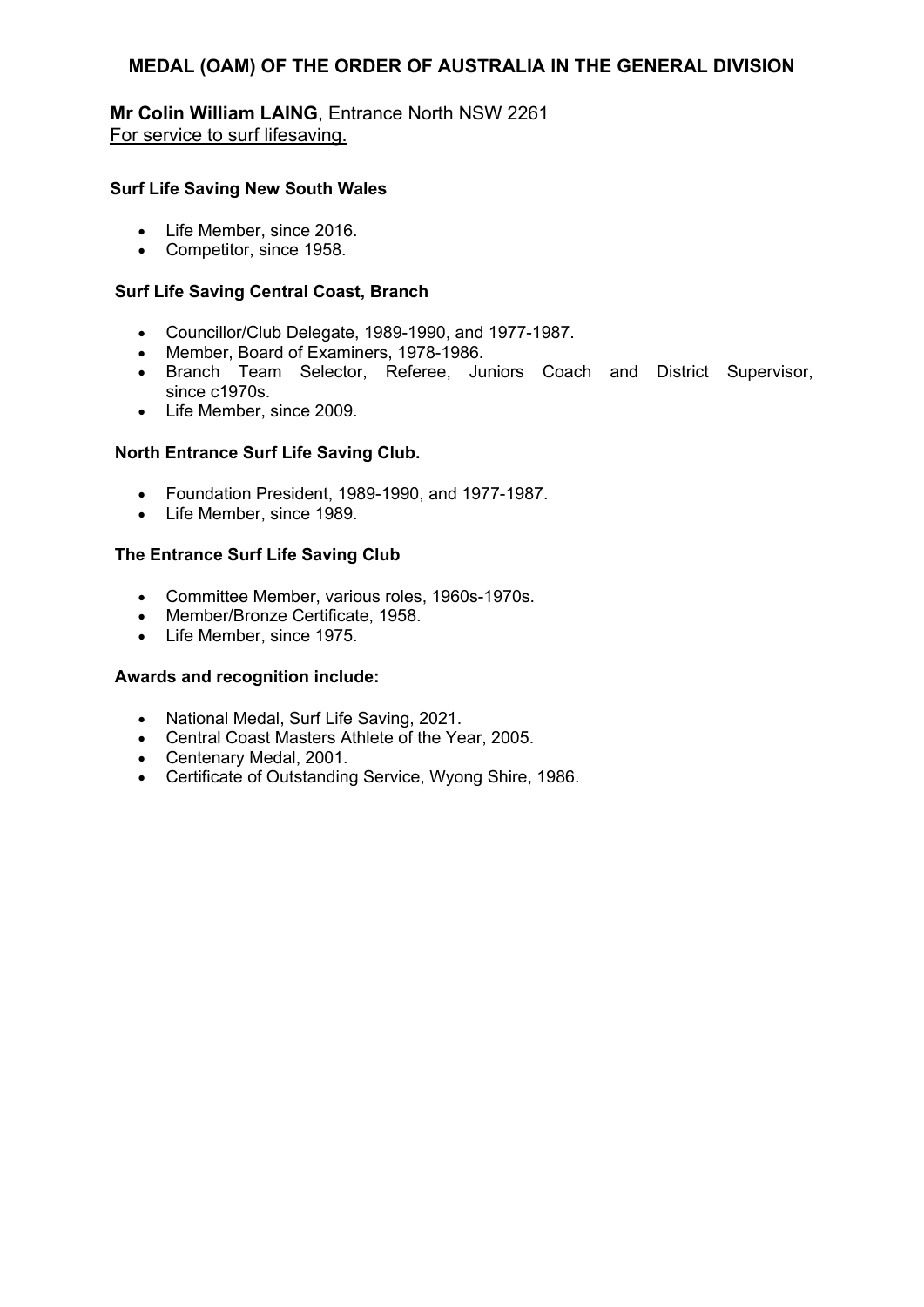# **Mr Peter Archibald LAIRD**, Hillston NSW 2675 For service to the community of the Carrathool shire.

### **Carrathool Shire Council**

- Granted status of Emeritus Mayor, 2019.
- Mayor, 2004-2019.
- Deputy Mayor, 1994-2004.
- Councillor, 1984-2019.
- Former Section 17 Bush Fire Controller.

### **Local Government - Other**

- Former Chairman, Riverina Regional Organisations of Councils.
- Acting Chairman, Riverina and Murray Regional Organisations of Councils.
- Chairman, Federal Inland Development Organisation (FIDO), 10 years.
- Board Member, NSW Bush Fire Council, 5 years.

### **Western Division Shires Association of NSW**

- President, 4 years.
- Vice-President, 2013-2015.

### **Lachlan Catchment Management Authority**

- Board Member, 2004-2010.
- Foundation Member.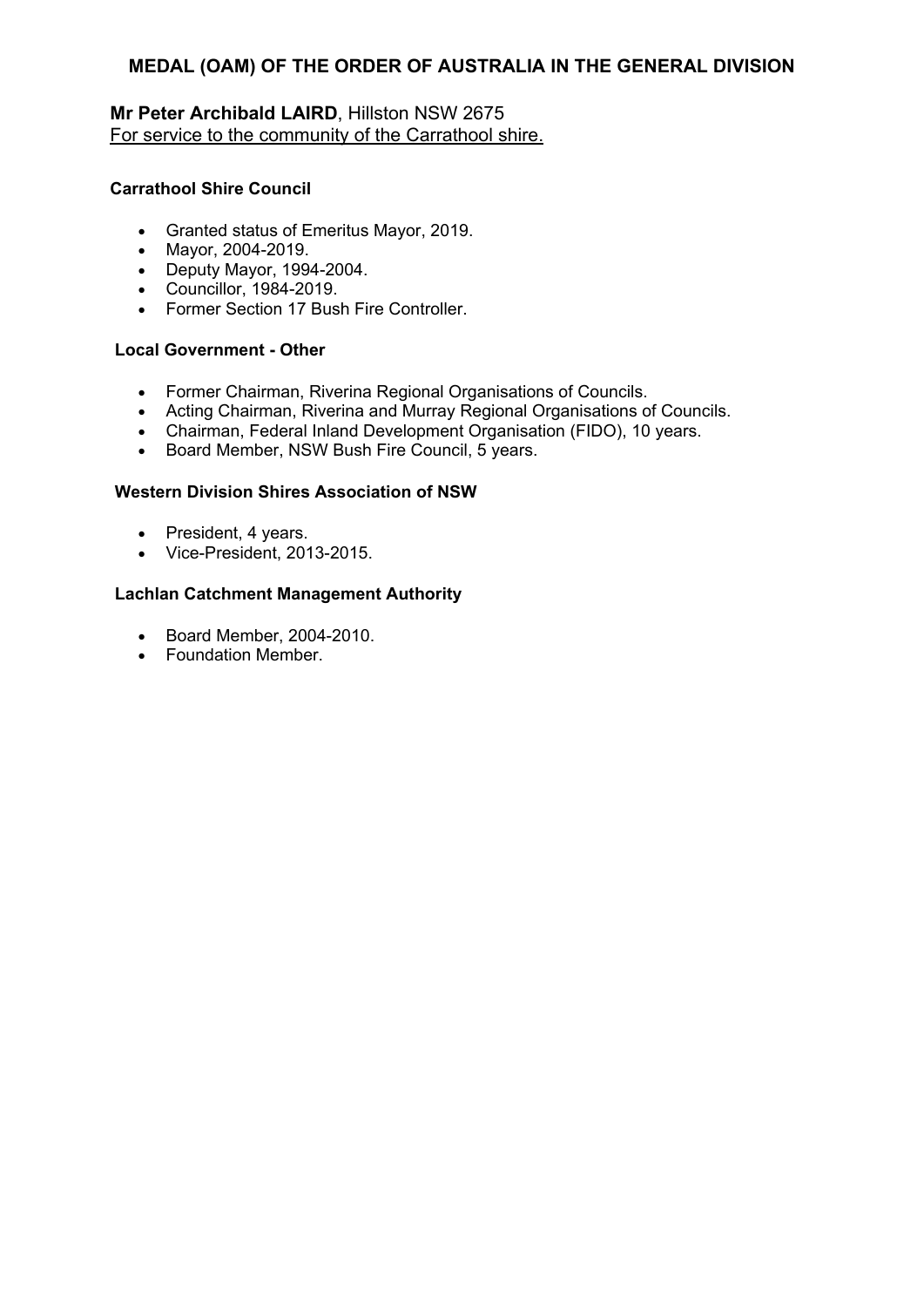# **Mr Alan Owen LANDIS**, Rose Bay NSW 2029 For service to the decorative and fine arts.

#### **Museum of Applied Arts and Sciences (Powerhouse Museum)**

- Life Fellow, since 2005.
- Honorary Associate and Advisor ceramics, glass, since 1982.
- Benefactor, President's Circle, decorative arts collection, 1977-2005.
- Life Member.

#### **The Wedgwood Society of New South Wales**

- President, 1984-1985.
- Vice-President, 1977-1978.
- Editor, 1984.
- Founding Member, since 1976.
- Member, and Lecturer, Wedgwood International Seminar, USA, current.

#### **Australian Antique and Art Dealers Association**

- Past President, Antique Dealers Association of NSW.
- Member, and Lecturer, current.

#### **The Ceramic Collectors Society**

- Past Vice President.
- Past Committee Member.
- Member, and Lecturer, since c1970s.

#### **The Silver Society of Australia Inc**

- Past Secretary.
- Founding Member, 1988.

#### **Australiana Society Inc**

- Contributor, '*Australiana'* magazine.
- Founding Member and sponsor, since 1970s.

#### **Additional honorary roles**

- Cinoa Advisor, and Honorary Curator, National Trust of NSW, current.
- Advisor and Consultant, Historic Houses Trust, current.
- Advisor and Consultant, Australiana Fund, current.
- Member, and Lecturer, Australian Decorative and Fine Arts Societies Sydney, current.
- Organiser, valuation days for the National Trust, the Red Cross and the Salvation Army.
- Contributor, Australian Dictionary of Biography.
- Benefactor, Cranbrook (Anglican) School, Sydney, 2003.

#### **Jewish community**

 Congregant and Advisor, The Great Synagogue Sydney, since 1970s, and Organiser and valuer, Antiques Day, 2018.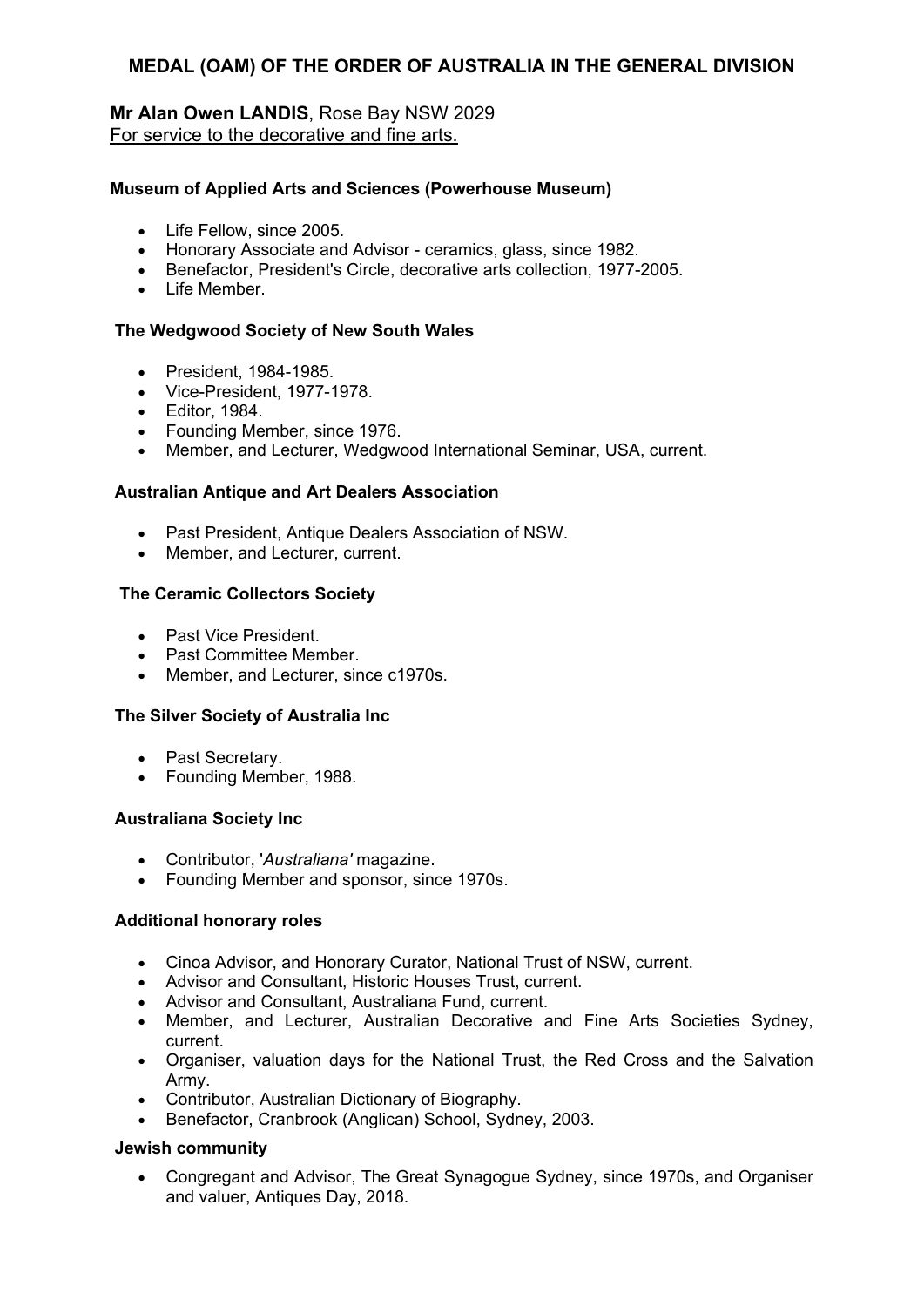- Parent Guard, Moriah College, 1995-2002.
- Supporter, Sydney Jewish Museum.

## **Professional**

- Director, Alan Landis Antiques, since 1977.
- Registered Valuer, and Benefactor, Australian Government Cultural Gifts Program.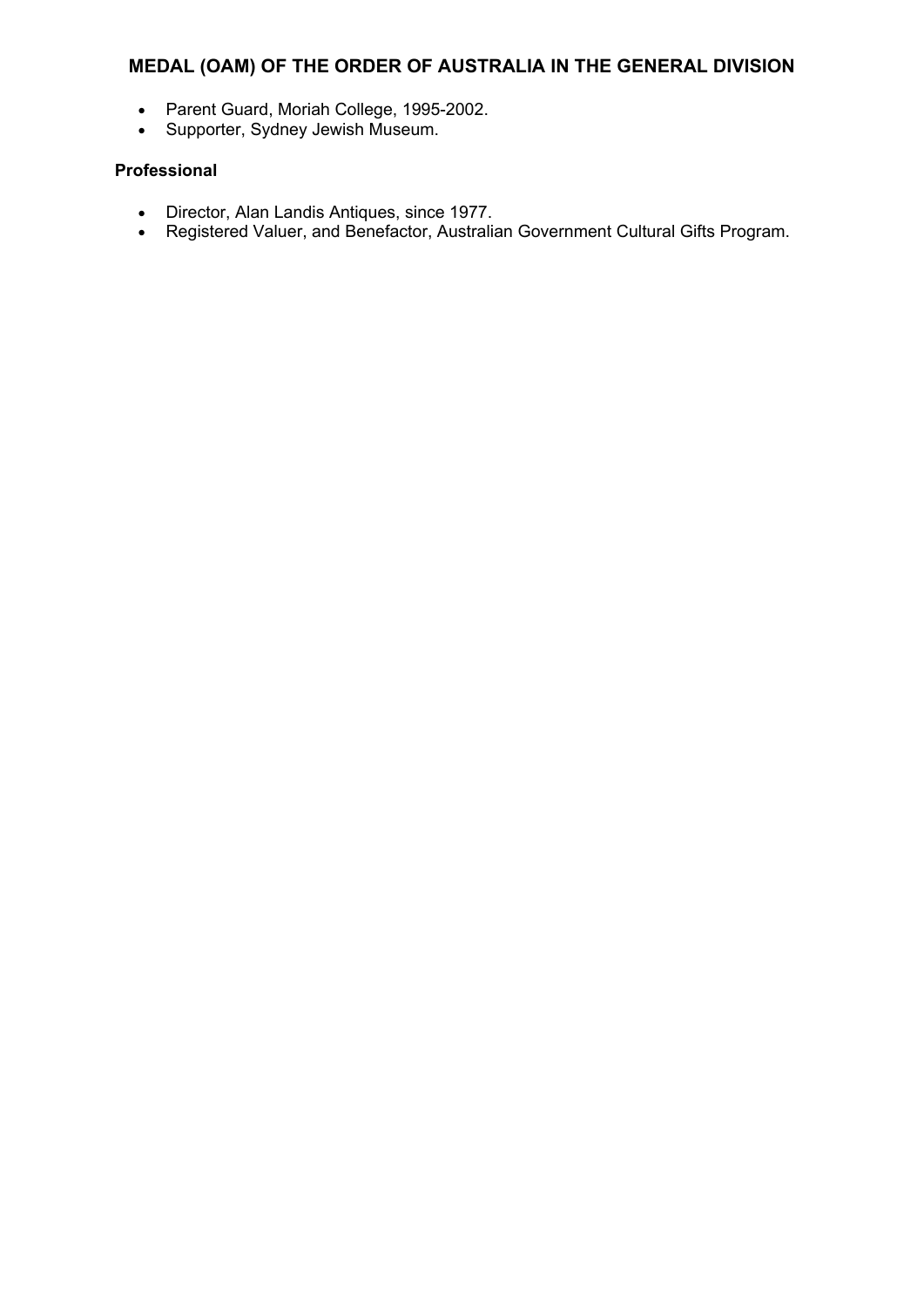# **Dr Peter John LANGKAMP**, Middle Park VIC 3206 For service to social welfare organisations.

## **The Disability Trust (Disability Services)**

- Board Member, since 2021.
- Chair, Digital Committee, current.

### **ermha365 (Complex Mental Health and Disability Services)**

• Board Member, since 2020.

#### **Carers Australia (National Carer Advocacy)**

- President, 2017-2019.
- Board Member, 2017-2019.

### **Karingal St Laurence, "genU", (Disability, Employment and Aged Care Services)**

- Board Member, since 2018.
- Chair, Risk Care Governance and Client Experience Committee, current.

#### **Yooralla (Disability Services)**

- Chair, 2013-2014.
- Board Member, 2008-2014.

#### **Social Welfare Organisations Other**

- Board Member, Wellways, 2018-2019.
- ICT Strategic Advisor, National Disability Insurance Agency, 2014-2015.

#### **Other**

- Australia Day Ambassador, Australia Day Council (Victoria), since 2014.
- Involved with *'Principal for a Day'* Program, Australian Council for Educational Research, since 2018.

#### **Business**

- Strategic Advisor, Accenture, since 2019.
- eCommerce Lead, Bendigo and Adelaide Bank, 2016-2020.
- Member, Advisory Board, Forticode, 2014-2019.
- Chief Executive Officer, Callista Software Services, 2003-2014.
- Board Member ADMA, 1995-2001, and Chair, 2000-2001
- General Manager, Loyalty Pacific (Conceived and launched FlyBuys program), 1993- 1995.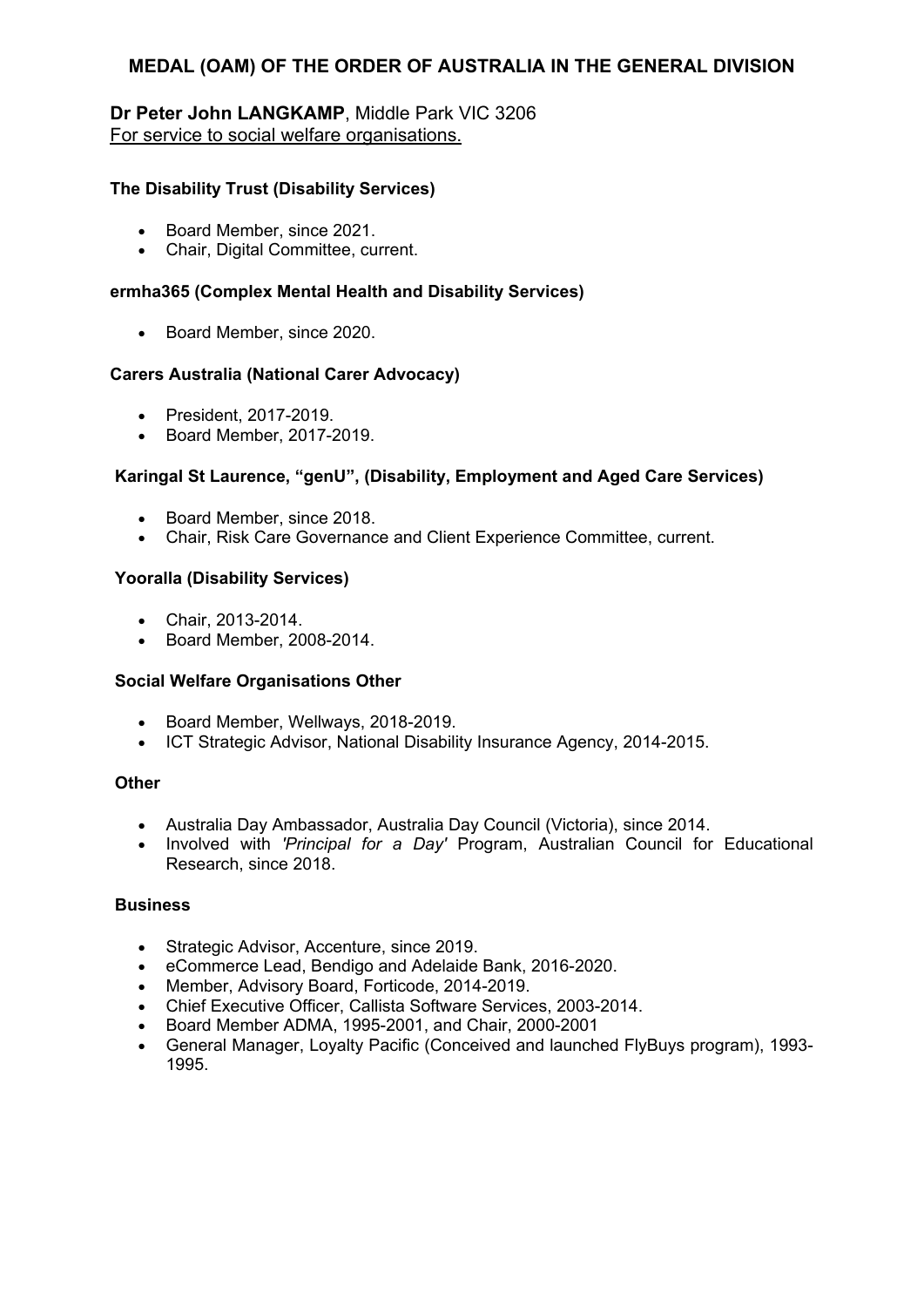## **Mr David John LANGWORTHY**, VIC For service to the community through a range of roles.

### **Disaster Aid Australia**

- Inaugural Chair, 2010-2018.
- Founding Member, 2010.

## **Disaster Aid International**

• Founding Chair, 2010.

### **Shelter Box Australia**

- Chair, 2003-2010.
- Founding Member, 2003.

**Rotary Club of Greater Dandenong and Endeavour Hills** (*formerly Rotary Club of Endeavour Hills before merger in 2020*)

- President, 1996-1997 and 2015-2016.
- Former Board Member.
- Member, since 1982.
- Paul Harris Fellow.

### **Bevmarks Australia**

- Chairman of the Board, since 2014.
- Chairman, since 1989.

## **Boards and Appointments**

Council Member, Australian Furniture Industry Awareness.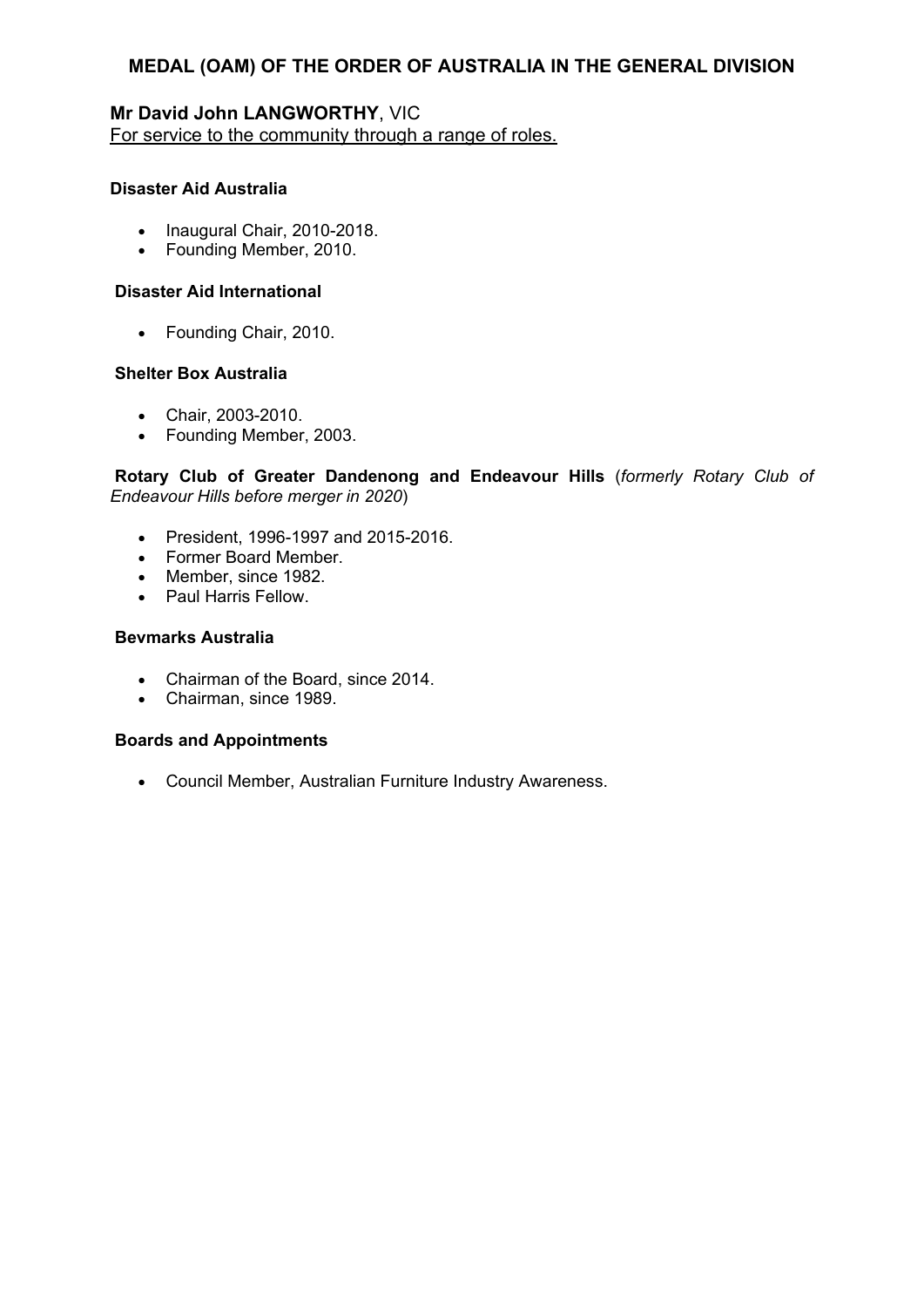# **Mr Christopher Peter LATHAM**, Downer ACT 2602 For service to the performing arts, particularly to music.

### **Australian War Memorial (AWM)**

• Inaugural Musical Artist-in-Residence (Musical Director), since 2017.

#### **The Flowers of War Project (***supported by the AWM, funded by grants from the Department of Veterans' Affairs, Metal Manufactures Ltd, the Australia Council for the Arts and private donors***)**

- Director, since 2015.
- Music Director, The Gallipoli Symphony, 2005-2015*.*
- Other works include The Vietnam Requiem, 2021, the Diggers' Requiem, 2016-2018, and the Flowers of the Great War Collection.

#### **Music Festivals**

- Festival Director, Canberra International Music Festival, 2009-2014.
- Festival Coordinator, Wollongong City Council, 2007-2008.
- Artistic Director, Australian Festival of Chamber Music, 2006-2007.
- Director, Four Winds Festival, 2004-2008.

## **Music - Other**

- Conductor, Violinist, and Curator, specialising in new music, Australian music, and lost repertoire.
- Former Violinist, Australian Chamber Orchestra, 1992-1998.
- Head of Promotions, Boosey and Hawkes, 1998-2003.

- Chevalier of the Order of Arts and Letters, Government of France, 2016.
- Honorary Doctorate, (Honoris Causa) University of Canberra, 2015 (For his work on the music of WWI) .
- Canberra Artist of the Year, 2013 (Centenary).
- Clem Cummings Medal, ACT Chapter, Australian Institute of Architects, 2011.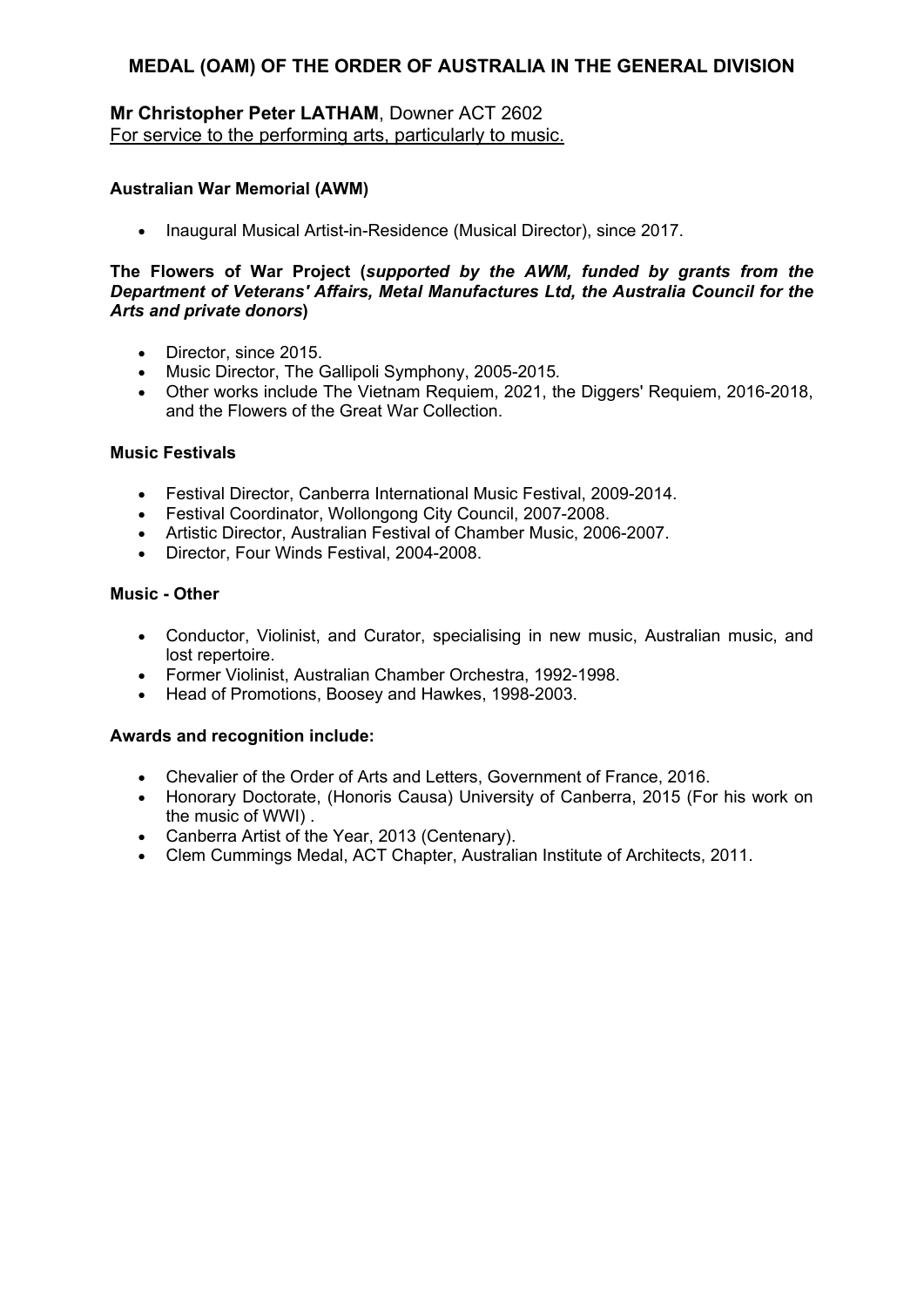# **Mr David Anthony LAVELL**, Darlington WA 6070 For service to the community of Mundaring.

### **Shire of Mundaring**

- President, 2015-2017.
- Councillor, 2013-2021, 2001-2009.
- Former Member, Eastern Metropolitan Regional Council, 2005-2009, and 2017-2019.
- Former Member, Perth Airport Municipalities Group, Mundaring Arts Centre Board, and the Joint Metro East Development Assessment Panel.

#### **Darlington Community**

- President and Founding Member, The Darlington Club, 5 years.
- Member, Darlington Residents and Ratepayers Association, current.
- Member, Darlington Retirement Village Association, current.

### **Australian Volunteers Abroad (ACA) and AusAid**

- AusAid Volunteer, Nias Island, 2005.
- Civil Engineering volunteer, Cook Islands, 1985-1988.
- Involved in reconstruction efforts after Cyclone Sally, 1986.

#### **Registered Engineer for Disaster Relief (RedR Australia)**

- Volunteer Site Planner, UNHCR Sudan, 2004 (3 month deployment).
- Shelter Coordinator, UNHCR East Timor, 2001, 1999 (3 month deployments).

### **Engineering**

- Engineer, David A Lavell and Associates, current.
- Fellow, Institute of Engineers, 2011.
- Pro Bono engineering advice to community and sporting organisations, current.

- Merit Award, Western Australian Local Government Association, 2017.
- Humanitarian Overseas Service Medal Clasp East Timor, 2001.
- Engineering Hero Award, Engineers Australia.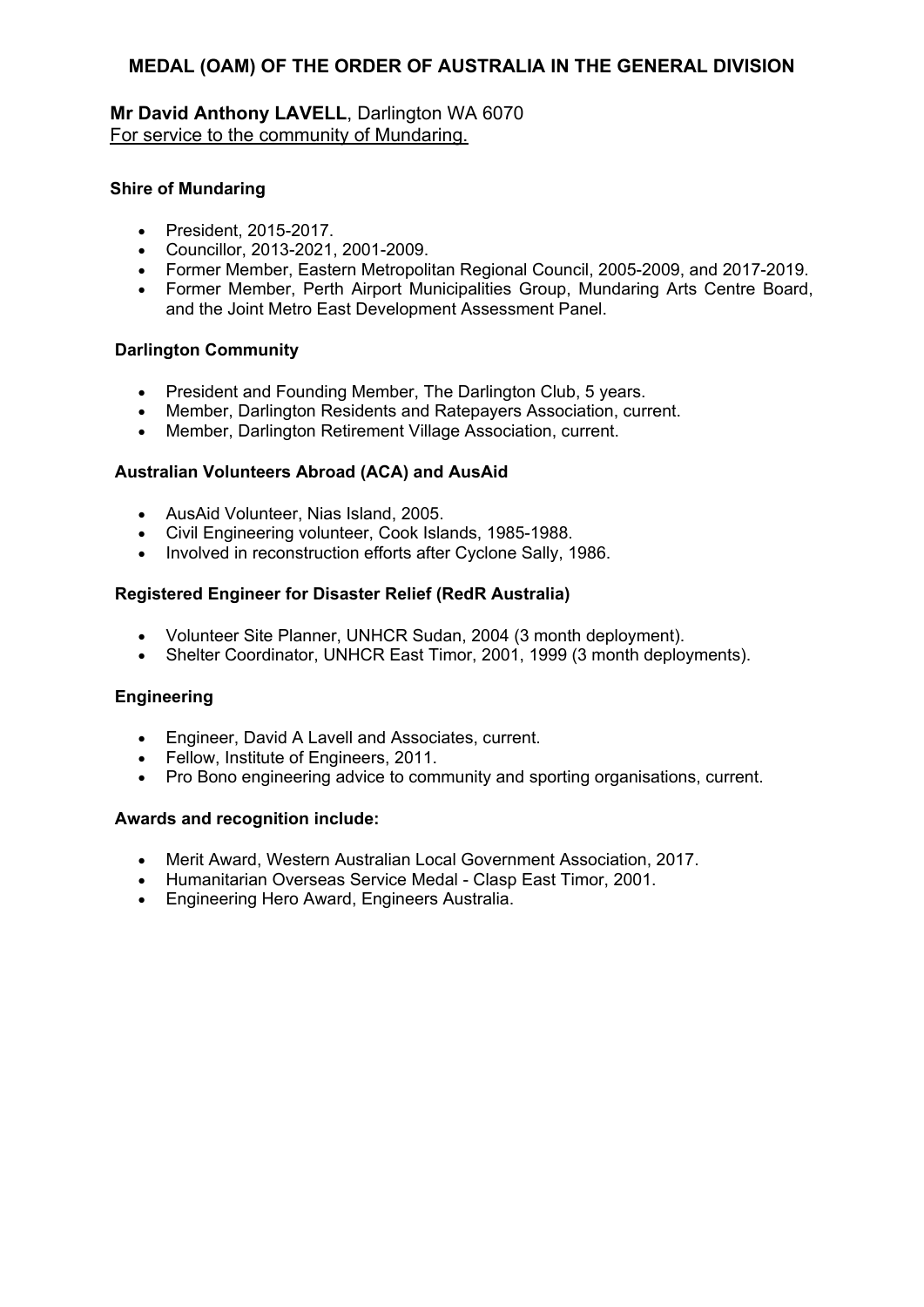#### **Mr Andrew LAWRENCE**, Adelaide SA 5000 For service to microbiology.

### **South Australian Branch, Australian Society for Microbiology**

- Chairman, 2000-2002.
- Committee Member, 1980-1982, 1984-1995 and 2000-2019.
- Convenor/Member of the Organising Committee, several scientific and state meetings, 1990-mid-2000s.
- Coordinator, Women's and Children's Microbiology Special Interest Group, 2001- 2007.
- Secretary, Women's and Children's Microbiology Special Interest Group, 2000-2001.

### **South Australian Medical Scientists Association**

- Chairperson, 1993-1996.
- Member, Management Committee, 1981-1982, 1987 and 1993-1996.

## **SA Pathology**

- Service Manager, Microbiology and Infectious Diseases Directorate, since 2013- 2021.
- Involved in the South Australian Covid-19 response, since 2020.
- Deputy Chair, Institutional Biosafety Committee.
- Member, various other committees.

## **Women's and Children's Hospital, Adelaide**

- Site Manager, SA Pathology, 2008-2009.
- Senior/Principal Medical Scientist and Chief Medical Scientist, Department of Microbiology and Infectious Diseases, 1995-2008.
- Former Chair, Institutional Biosafety Committee.
- Former Chair, Safe Practice and OHandS Committee.
- Former Member, Scientific and Technical Staff Association.
- Former Member, Laboratory Division Computing Sub-Committee.
- Former Member, Laboratory Safety and Technical Advisory Committee.

### **South Australian Meningococcal B Herd Immunity Study, University of Adelaide**

- Associate Investigator, 2017-2022.
- Member, Reference Group, 2017-2022.
- Member, International Scientific Advisory Committee, 2017-2022.

### **Committee and Advisory Roles**

- Member, Phoenix Committee (*sponsored by Department of Health for monitoring infectious diseases in South Australia*).
- Honours Student Examiner, Flinders University and University of Adelaide.
- Member, Planning and Implementation Working Group, Inaugural SA Pathology Formation, 2007-2008.
- Co-ordinator, South Australian Meningococcal Reference Laboratory.
- South Australian Representative, National Neisseria Network.
- South Australian Representative, National Pertussis Network.
- Former Member, Serology QAP Scientific Advisory Committee, Royal College of Pathologists of Australasia.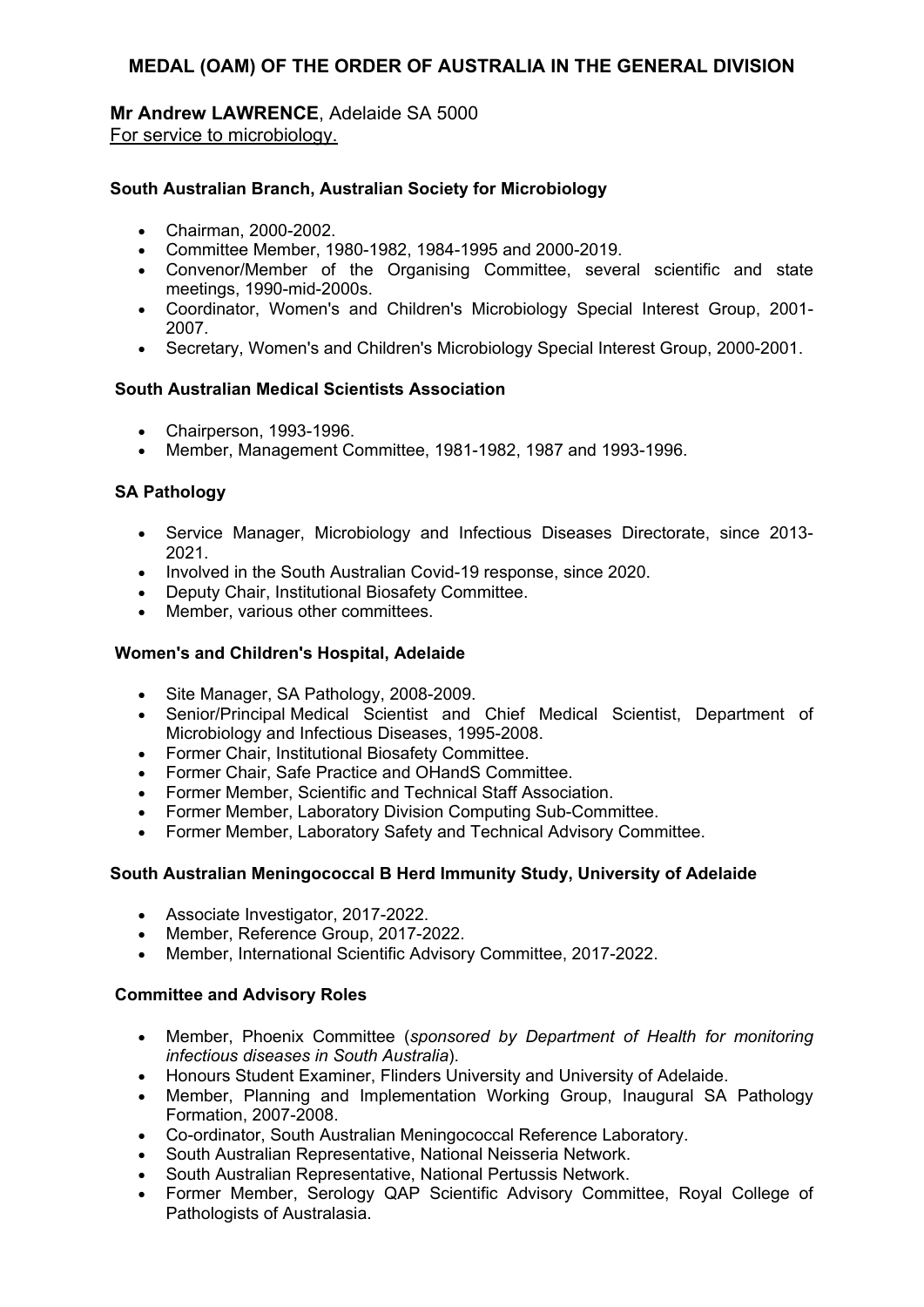- Assessor (National and International), National Association of Testing Authorities, Australia.
- Assessor for New Zealand, International Accreditation New Zealand.

## **Professional - Other**

 Hospital Scientist/Senior Hospital Scientist, Microbiology Department, Adelaide Children's Hospital, 1975-1995.

# **Awards and recognition include:**

Distinguished Service Award, Australian Society for Microbiology, 2019.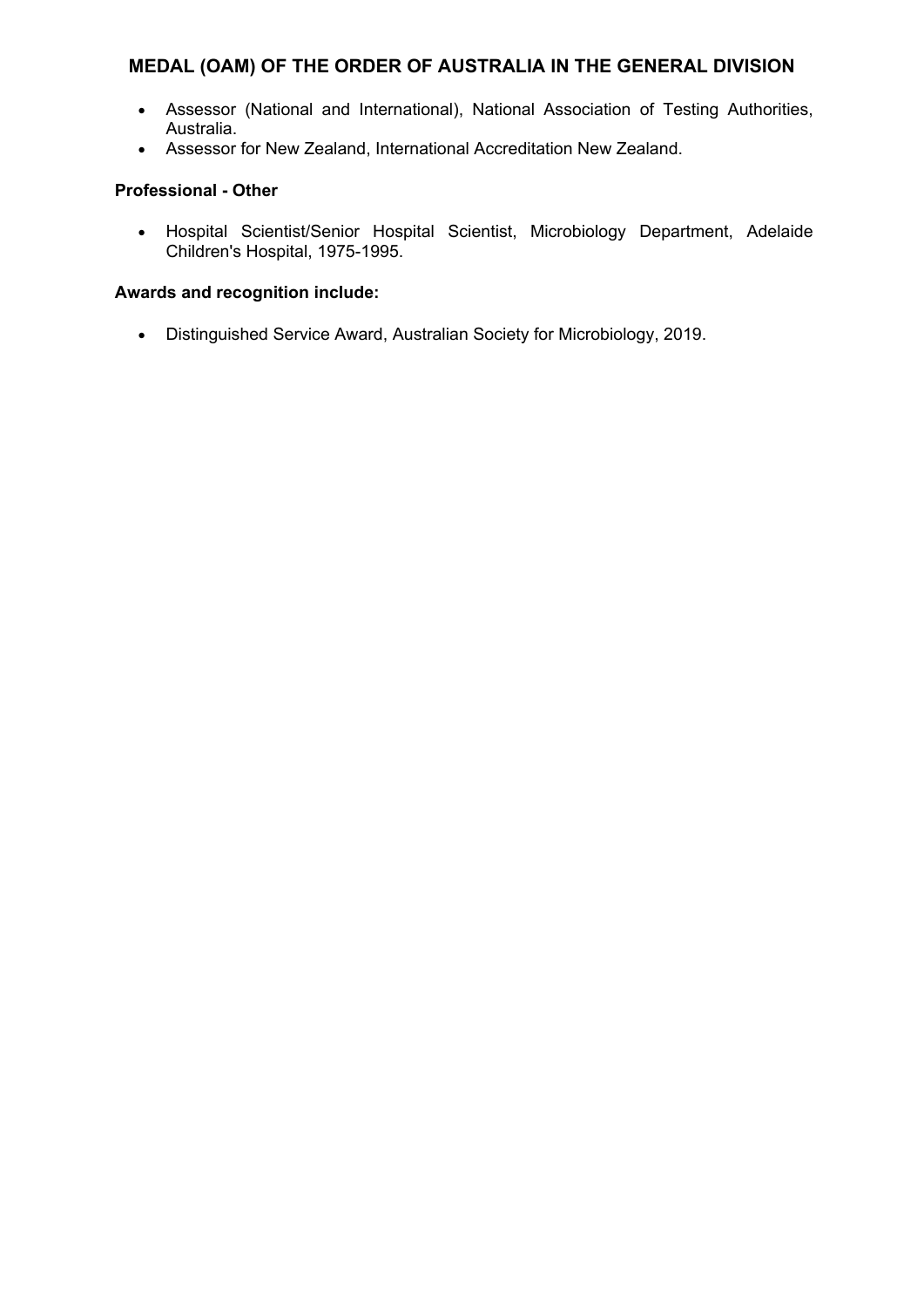# **Mrs Rosalind Elizabeth LAZAR**, QLD

For service to the international community of Mozambique.

## **Professional**

 Director, Zimpeto Children's Centre, Mozambique, Iris Global *(formerly Iris Ministries)*, since 2001.

## **Other**

 Former Member, Vision Christian Fellowship (VCF), VCF support Zimpeto Children's Centre.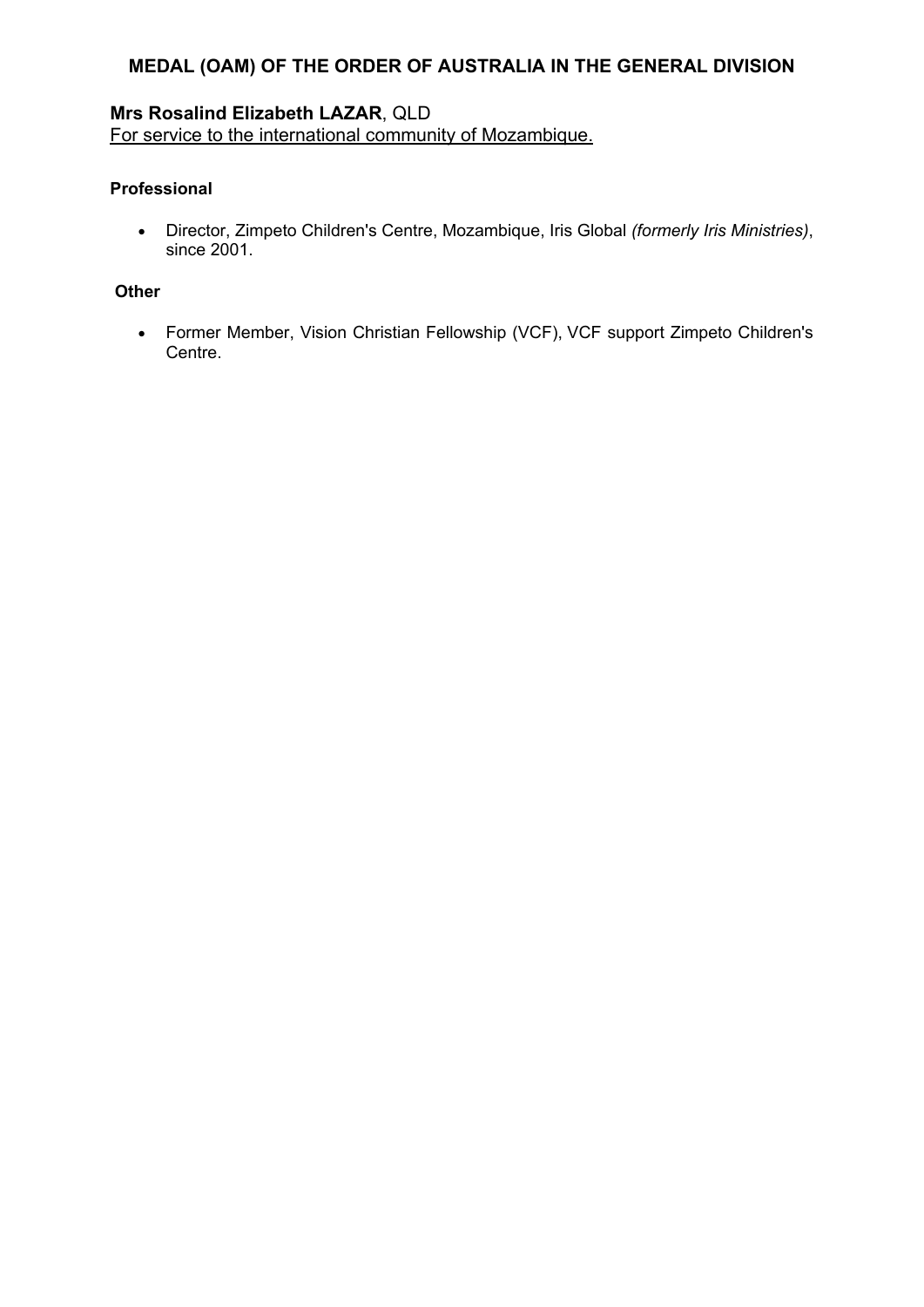**Ms Caroline LEE**, VIC For service to the performing arts.

## **The Performing Arts**

- Professional Actor, Theatre-Maker and Writer, since 1985.
- Ensemble Member, Red Stitch Actors' Theatre, since 2016.
- Has performed with various theatre companies including Sydney Theatre Company, Bell Shakespeare, Malthouse, La Mama Theatre, MKA, Theatreworks, Back to Back Theatre, Finucane and Smith, Red Stitch Actors' Theatre, Stork Theatre and Melbourne Theatre Company.

### **Performance - Other**

- Member, Committee of Management, La Mama Theatre, since 2008.
- Volunteer Audio Describer, Vision Australia, 2014-2018.
- Narrator of Talking Books, Bolinda Audio Books and Vision Australia, since 1985.
- Actor/Trainer, Medical Communication Skills Workshops, Victorian Cancer Council, Peter MacCallum Cancer Centre, Deakin and Melbourne Universities, since 2003.
- Tutor in Narrative Studies, Off Campus Program, Deakin University, 1986-1990.

### **Ewa Czajor Memorial Award**

- Chair, Management Committee, 2001-2004.
- Member, 1998-2001.

- Best Audio Book of the Year, International Audiophile Earphone Award, 2021.
- Best Audio Book Reading, International Audiophile Earphone Award, 2016.
- Best Female Actor Green Room Award, for *Alias Grace*, 2005.
- Best Female Actor Green Room Award, for *Ordinary Misery*, 2002.
- Best Female Actor, Independent Theatre Category, Green Room Award, 2001.
- Marion Eldridge Award for Emerging Women Writers, for *Stripped*.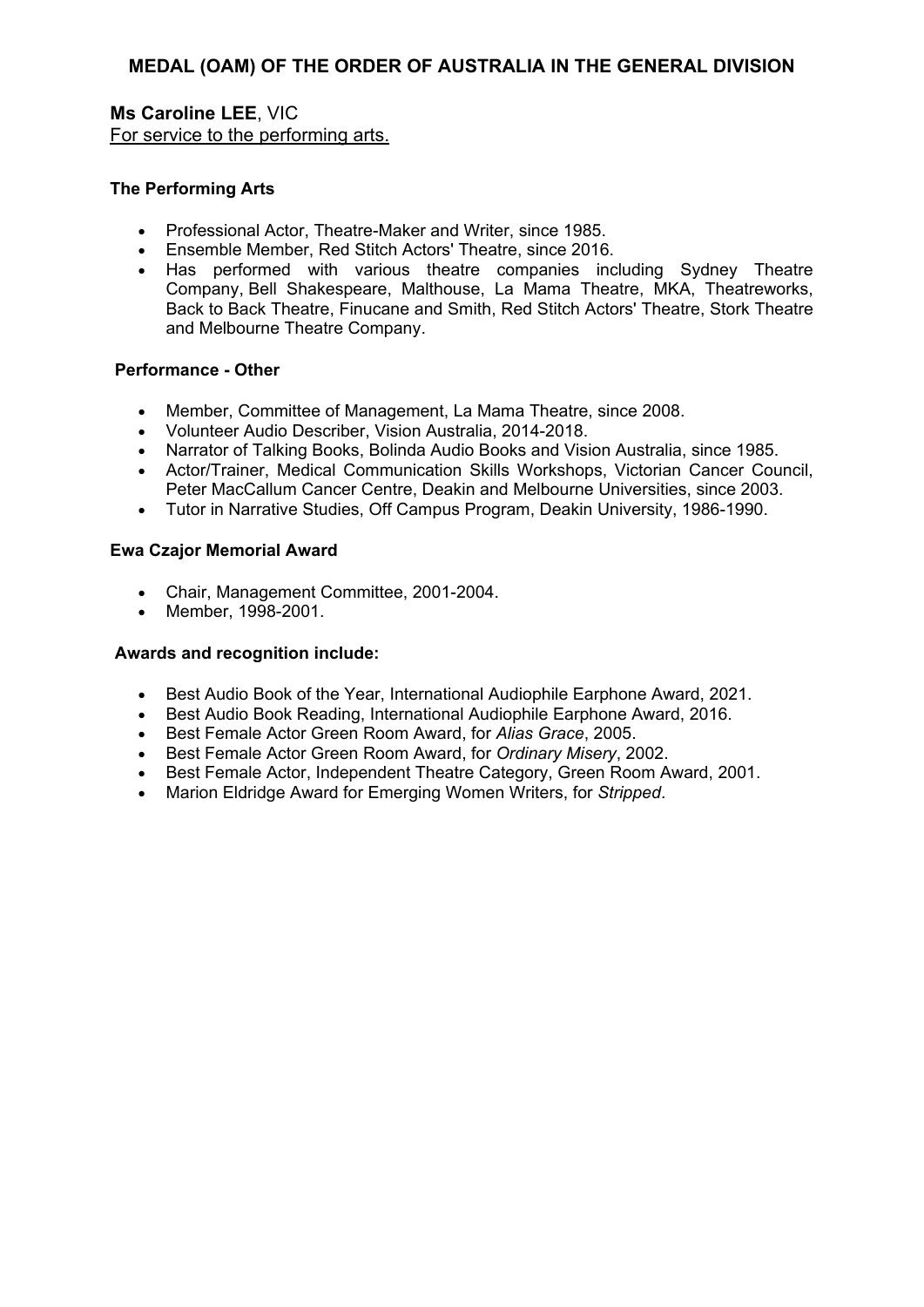## **Mr Peter Hugh LEE**, Mount Lawley WA 6050 For service to community housing initiatives, and to architecture.

## **Foundation Housing**

- Chair, Development Committee, since 2006.
- Board Member, since 2006.

## **Curtin University**

- Adjunct Professor, Faculty of Humanities, current.
- Member, School of Design and Built Environment's Advisory Board, since 2017.

## **Australian Institute of Architects**

- Former Treasurer.
- Life Fellow

## **Professional**

- Director, Hassell, since 2004.
- Director, FORM, current.

### **Key Projects**

- Optus Stadium, Perth, Australia (Hassell Cox HKS).
- Brookfield Place Redevelopment, Perth, Australia.
- one40william, Perth, Australia.
- ABC Headquarters, Perth, Australia.
- University Hall NRAS Student Accommodation, UWA, Crawley, Australia.
- Stadium Station, Perth, Australia.
- People's Republic of China Consulate, Perth, Australia.

### **Community - Other**

- Board Member, Rottnest Island Authority, current.
- Member, Western Australia State Design Review Panel, current.
- Member, Metro Central Joint Development Assessment Panel, current.
- Specialist Member, City of Perth Local Development Assessment Panel, 2011-2018.
- Founding Director and former Board Member, Open House Perth.
- Former Trustee, Committee for Economic Development Australia.
- Former Committee Member, Property Council of Australia Women in Property.

- Architects Board of Western Australia Board Award, 2015.
- Curtin University Alumni Achievement Award, 2015.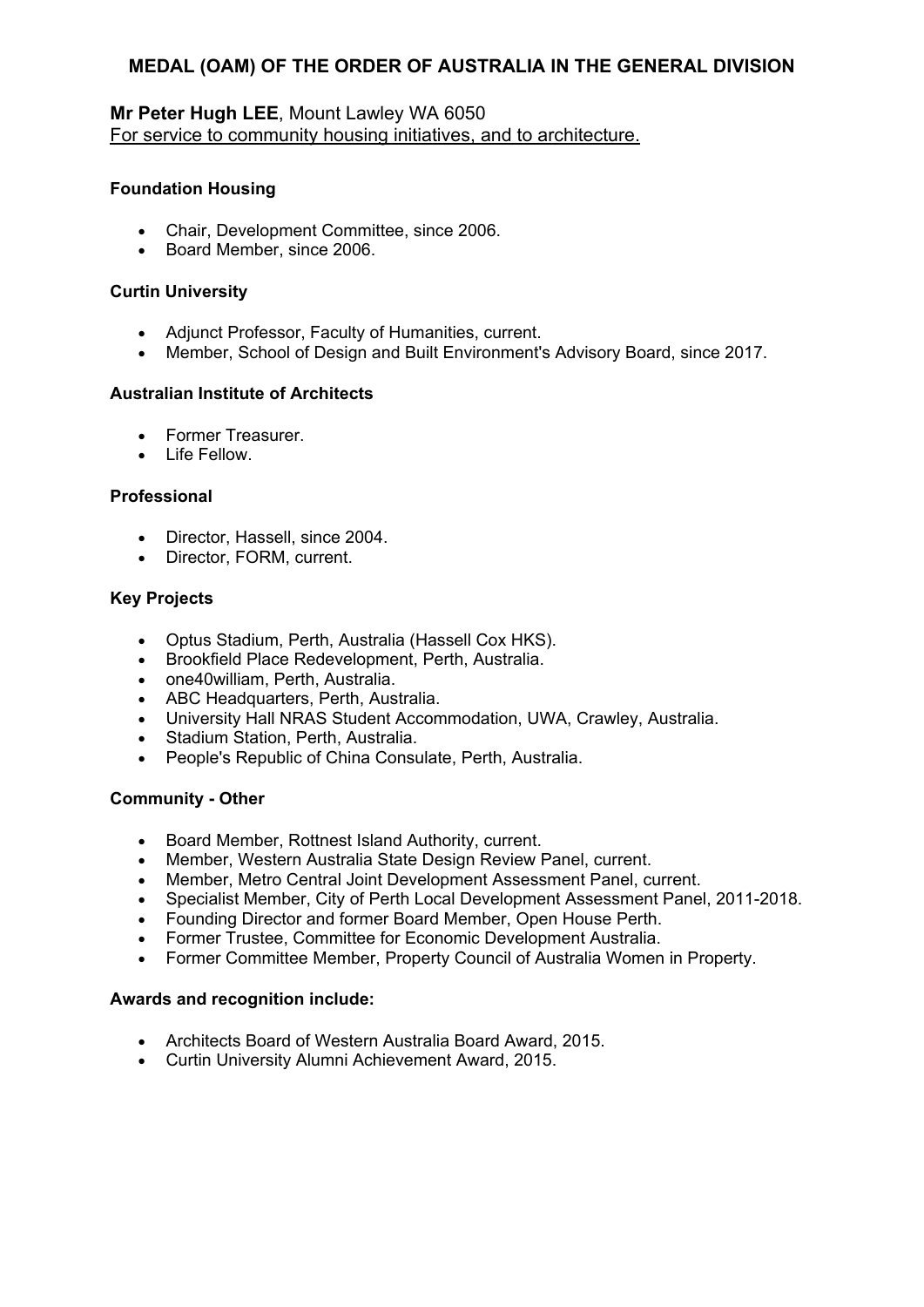**Mr Philip Keith LEE**, Frederickton NSW 2440 For service to community history.

#### **Macleay River Historical Society, Kempsey Museum**

- President, since 2012.
- Introduced, Junior Volunteer Program, 2016.
- Introduced, Computerised Recording System for Museum Artefacts.
- Instituted, QR Codes for Display Items.
- Volunteer, since 2008.

### **Publications**

- Author, *Macleay Fallen Volunteers from the Macleay River Valley who paid the supreme sacrifice in the War of 1914-1918*, 2021.
- Author, *Letters from South Africa The Macleay Valley and the South African (Boer War) 1899-1902*, 2013.
- Contributor, *The Macleay Remembers: The Centenary of World War I*, 2015.

### **For Australian Wildlife Needing Aid New South Wales (FAWNA NSW)**

• Member, since 2004.

- Certificate of Achievement, Royal Australian Historical Society, 2016.
- Australian Government Volunteer Week Award, 2016.
- 10 Year Service Award, FAWNA NSW, 2014.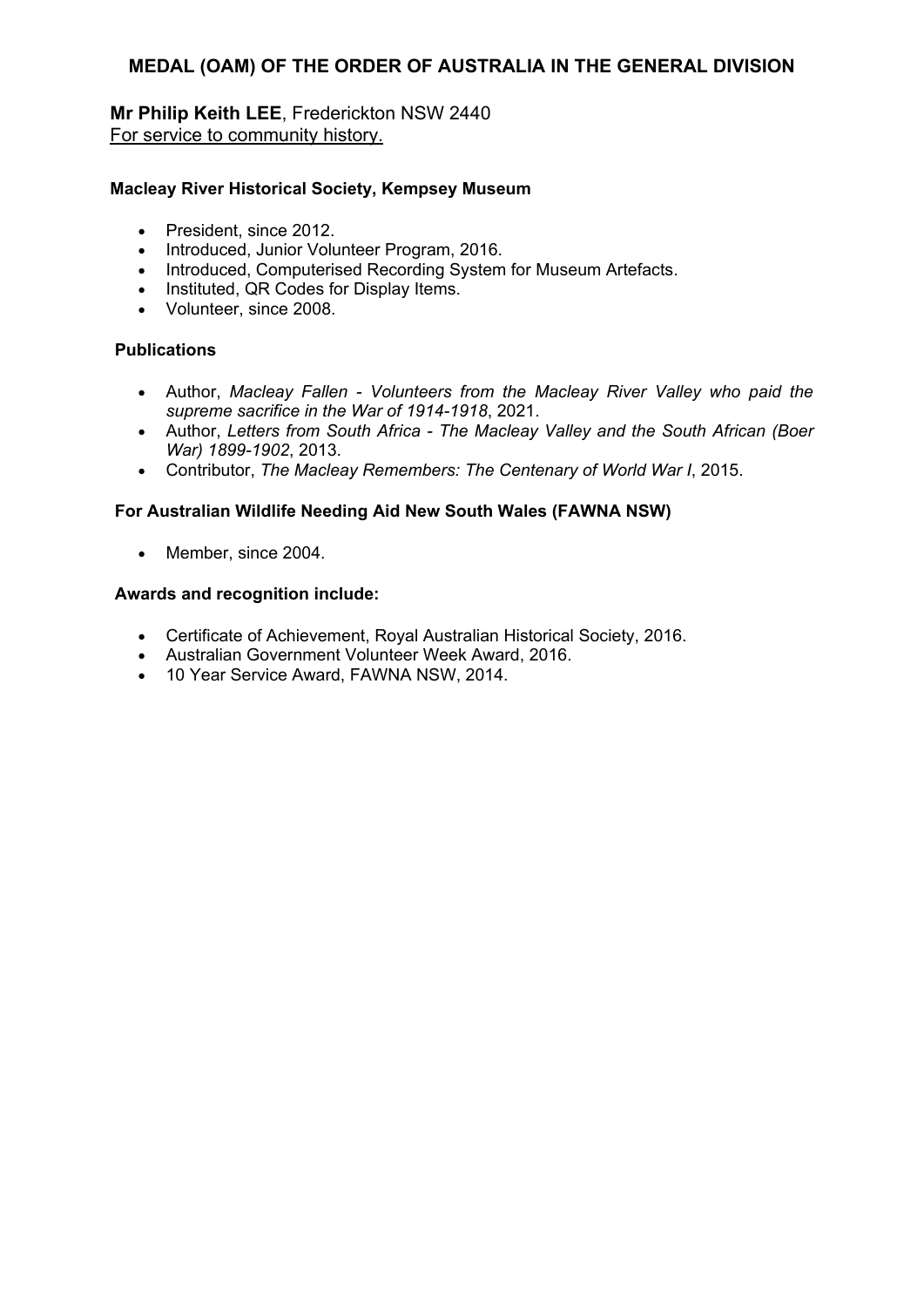### **Ms Therese Anne LEE**, Bongaree QLD 4507 For service to nursing.

### **The College of Emergency Nursing Australasia**

- Committee Member, Queensland Branch, 15 years.
- Former President, Queensland Branch.
- Former National Committee Member.

#### **Flight Nurses Australia**

- Founding Member, 1995-2002.
- Committee Member, 1995-2002.

#### **Royal Brisbane and Women's Hospital**

- Nursing Director, Safety and Quality Unit, 2011-2019.
- Assistant Nursing Director, 2010-2011.
- Former Aeromedical and Road Retrieval Nurse.

#### **Queensland Health**

Manager, Metro South Area Health Service, 2008-2010.

#### **Royal Australasian College of Surgeons**

- Coordinator, Early Management of Severe Trauma Course, since 2005.
- Member, current.

#### **Sunshine Coast Helicopter Rescue Service**

• Former Chief Flight Nurse, Nambour.

- Humanitarian Overseas Medal, 2006.
- Australia Day Achievement Medal, Banda Aceh, 2006.
- Australia Day Achievement Medal, Medical Services Olympic Games, 2001.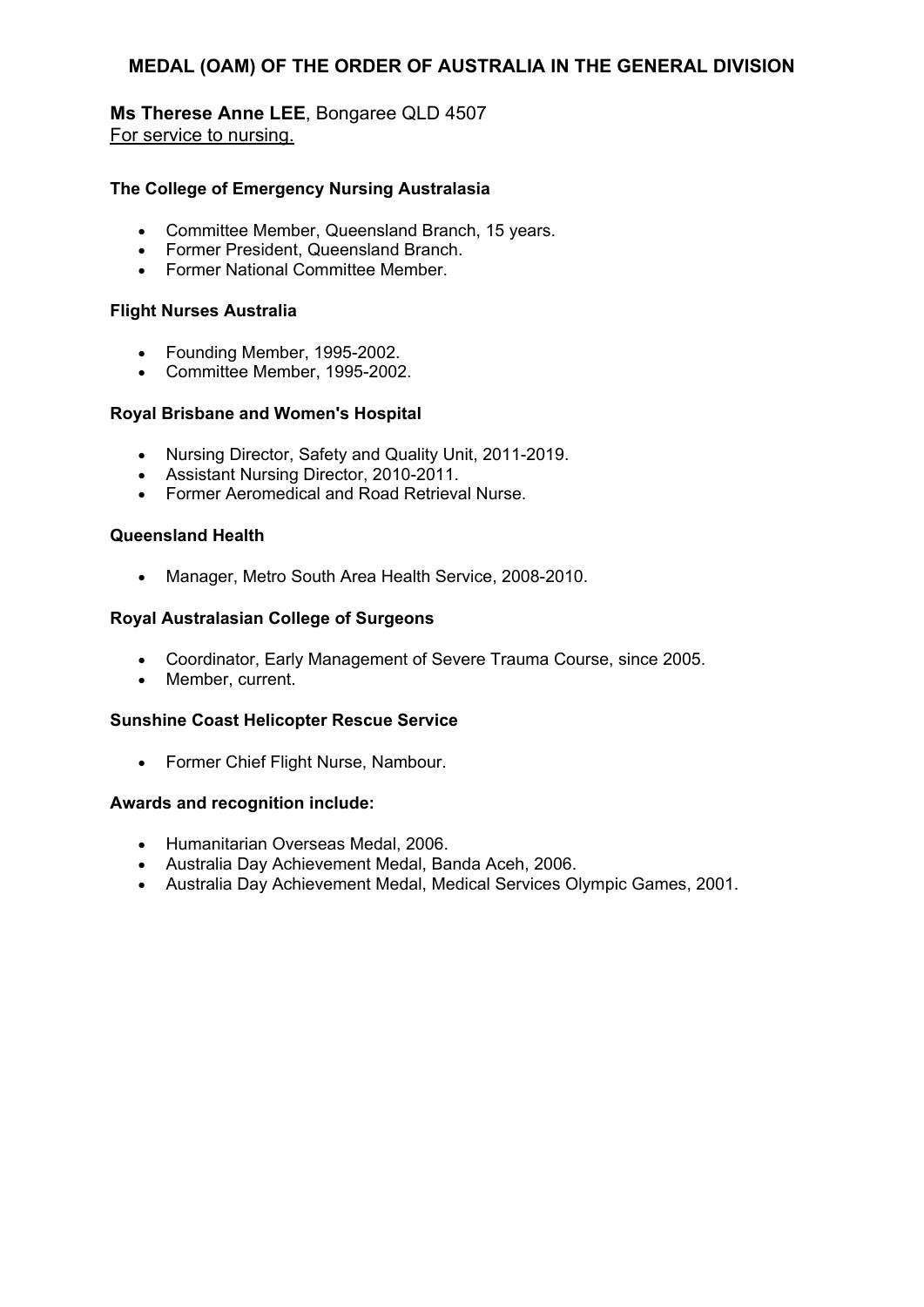# **Mrs Felicia LEONARDOS**, Oakleigh East VIC 3166 For service to the Greek community of Victoria.

## **Greek Community**

- President, Brotherhood of Evia 'EVRIPOS', 26 years.
- Organiser, Christmas Carols, Greek Archdiocese of Melbourne, since 1993.

## **Community - Other**

Founder, Committee Fundraiser for Rubella Children in Victoria, current.

## **Awards and recognition include:**

Certificate of Appreciation, Royal Children's Hospital Foundation Melbourne.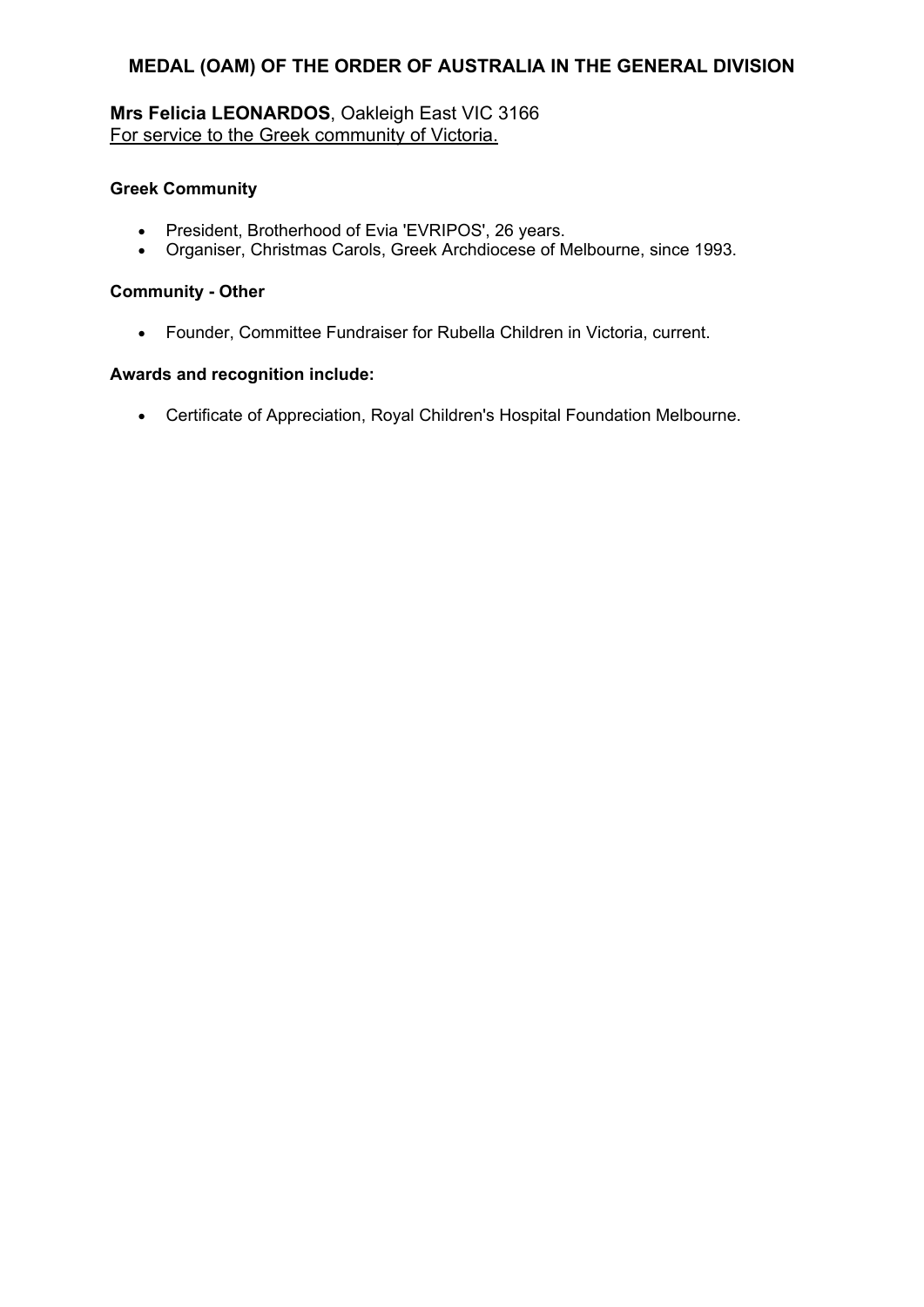## **Mrs Nicole Elise LOPES**, VIC For service to little athletics.

#### **Little Athletics Australia**

Hall of Fame - Volunteer Inductee, 2021.

### **Little Athletics Victoria**

- Life Governor, 2021.
- Key Official, since 2007.
- Former Member, Region Planning Committee.
- Former Chief Meeting Results Manager.
- Former Photo Finish and Results Manager.

#### **Southern Metro Region, Little Athletics Victoria**

- Life Member, 2021.
- Competition Secretary, since 2018.
- Webmaster, 2014-2019.
- Assistant Organising Secretary, 2006-2017.
- Key Official, since 2006.
- Assistant Controller of Officials, 2005-2006.
- Former Representative, Region Planning and Region Advisory Committee.

#### **Waverley Little Athletics Centre**

- Key Official, 2000-2017.
- Life Member, 2009.
- Former Athlete.

- Distinguished Service Award, Little Athletics Victoria, 2019.
- Official of the Year, Little Athletics Victoria, 2018.
- Victorian Officials Award, Southern Metro Region, 2018.
- Volunteer of the Year Award, Silver, Little Athletics Victoria, 2015
- Meritorious Service Award, Little Athletics Victoria, 2014.
- Volunteer of the Year Award, Bronze, Little Athletics Victoria, 2014.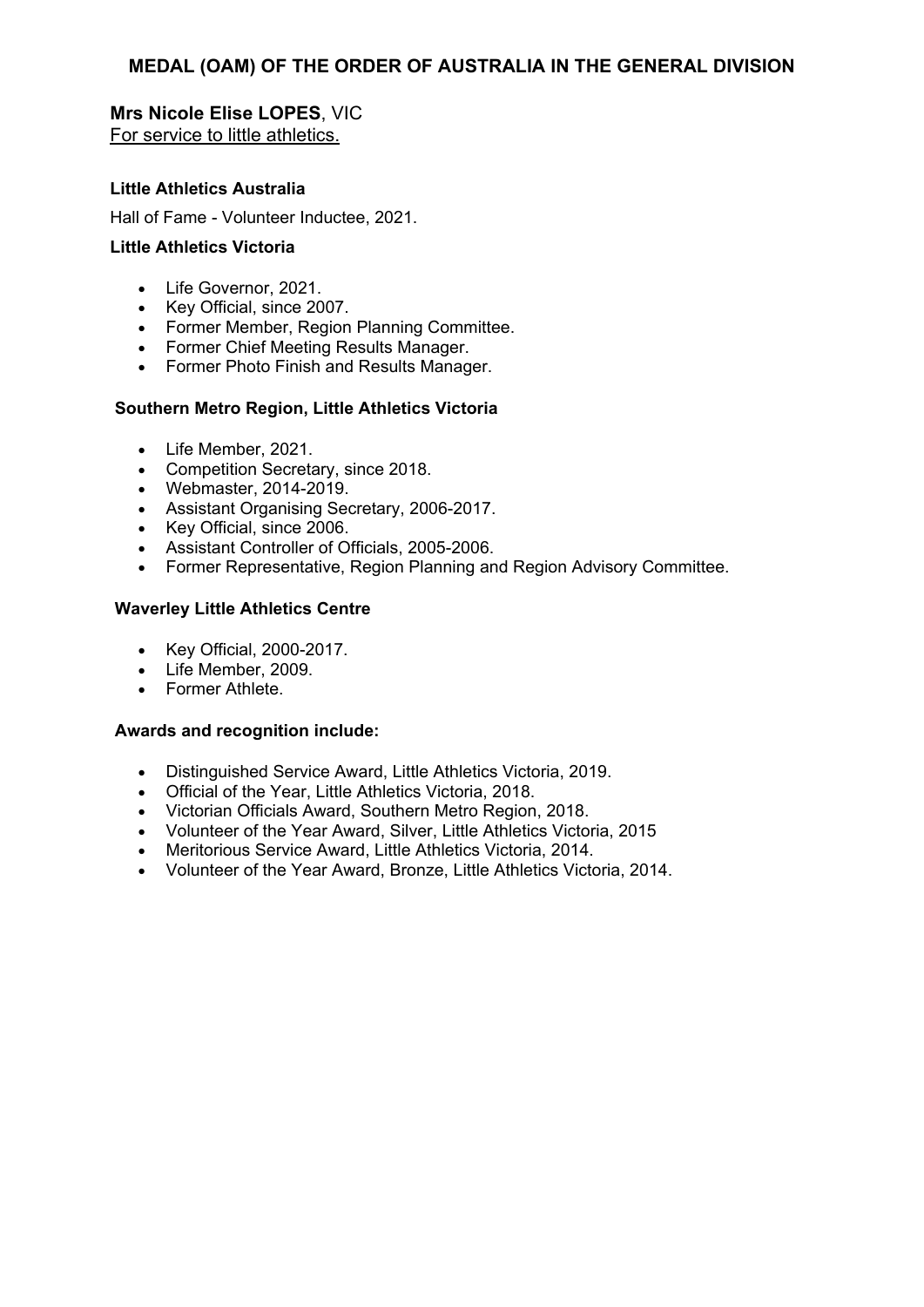## **Mr Steven LOPES**, VIC For service to little athletics.

### **Little Athletics Victoria**

- Life Governor, 2016.
- Chief of Photo Finish, since 2009.
- Key Official, since 2007.
- Volunteer, since 2000.

### **Southern Metro Region, Little Athletics Victoria**

- Life Member, 2021.
- Vice President, 2011-2014.
- Committee Member, 2004-2017.
- Organising Secretary, 2006-2014 and 2016-2017.
- Controller of Officials, 2004-2006.
- Key Official, since 2004.
- Former Assistant Competition Secretary.

#### **Waverley Little Athletics Centre**

- Key Official, 2000-2017.
- Life Member, 2009.
- President, 2003-2005.
- Committee Member, 2002-2005.

- Distinguished Service Award, Little Athletics Victoria, 2014.
- Official of the Year, Little Athletics Victoria, 2008.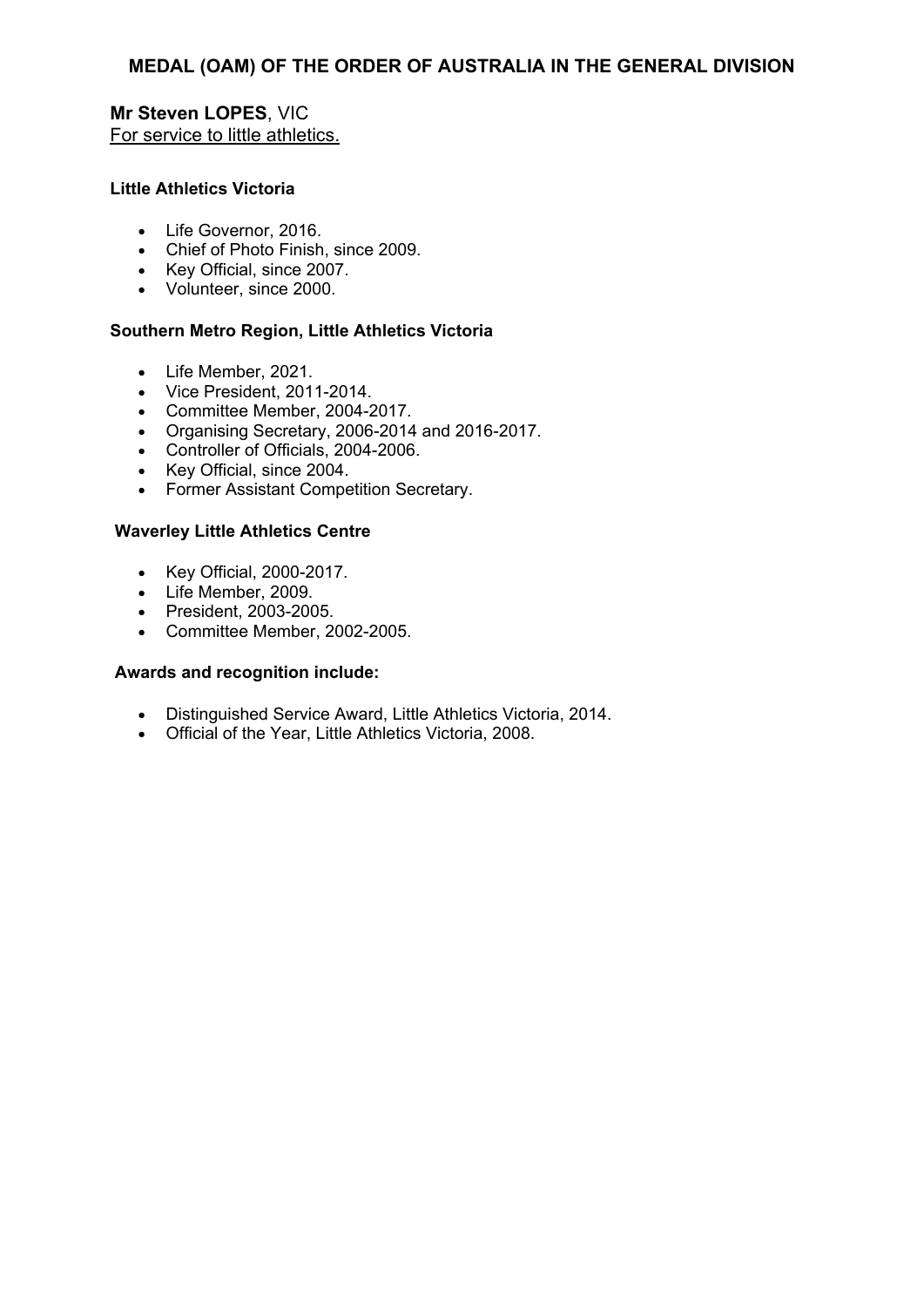## **Mrs Dorothy Jean LORD**, Swansea TAS 7190 For service to the community of Tasmania.

#### **Country Women's Association Tasmania**

- State Vice-President, current.
- Member, 65 years.

#### **Swansea Anglican Church Tasmania**

- Volunteer and/or Church Warden, 2004-2013.
- Involved with combining parishes on East Coast.

#### **Community Transport Tasmania**

- Started East Coast Service, 1980s.
- Inaugural Coordinator.
- Driver, current.

#### **Meals on Wheels Association of Tasmania**

- Volunteer, over 40 years.
- Member, State Committee, 9 years.

#### **Swansea Bowls Club**

- Former President (first female president).
- Former President. East Coast Bowls Association.
- $\bullet$  Life Member

## **May Shaw Health and Aged Care**

Former Board Member.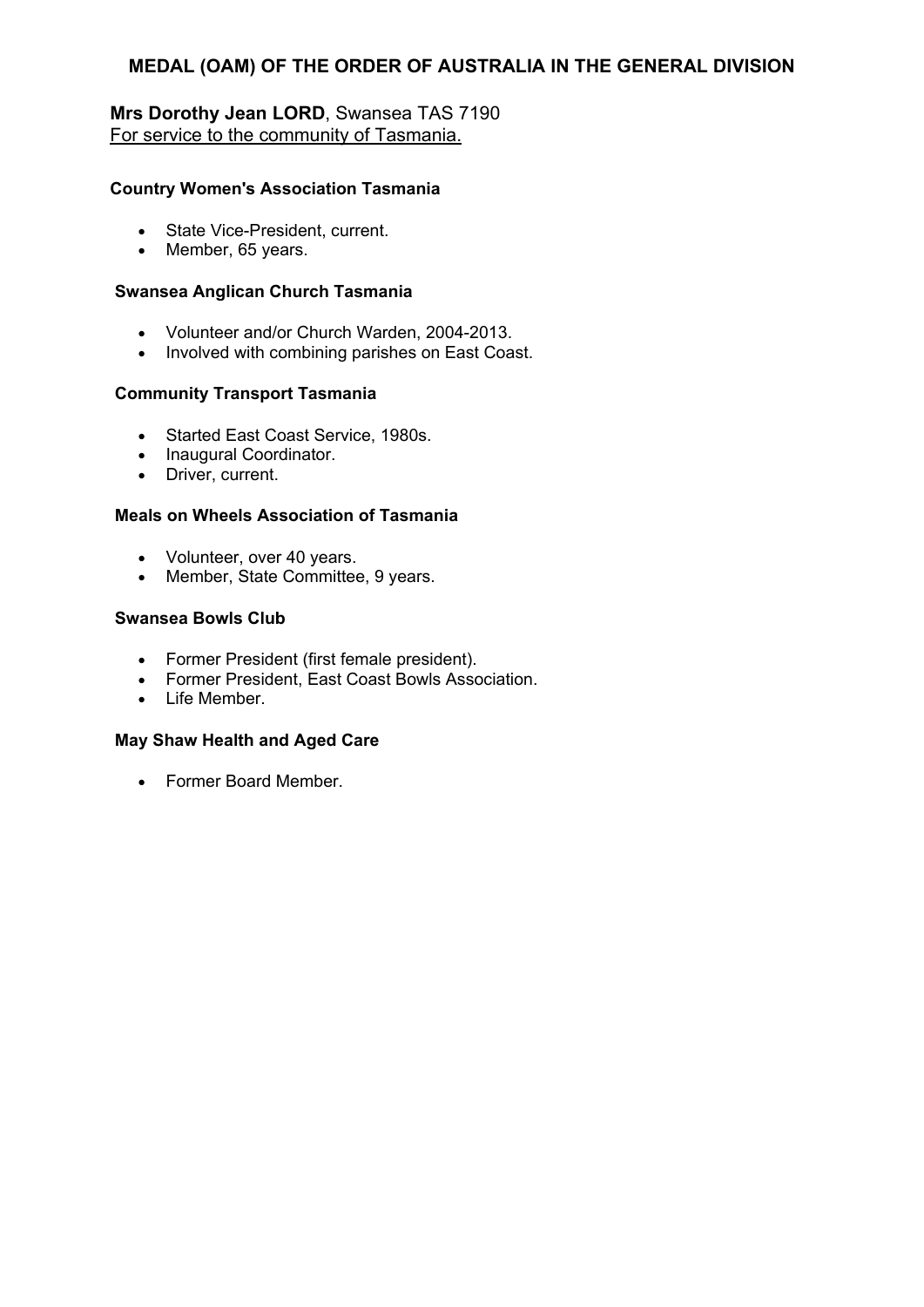## **Ms Justine LORENZ**, NSW For service to people who are deaf/blind.

## **Community Disability Alliance Hunter**

• Deafblind Practitioner, since 2019.

## **The Deaf Society**

• Support Coordinator, 2007-2016.

## **Deafblind Peer Support Group**

- Established, 2014.
- Fluent in Auslan, Deafblind Tactile and Tactile Auslan signing.

### **St Vincent de Paul Society**

Local Area Coordinator, Central Coast, 2016-2020.

### **Awards and recognition include:**

Community Hero Award, NSW Women of the Year Awards, 2020.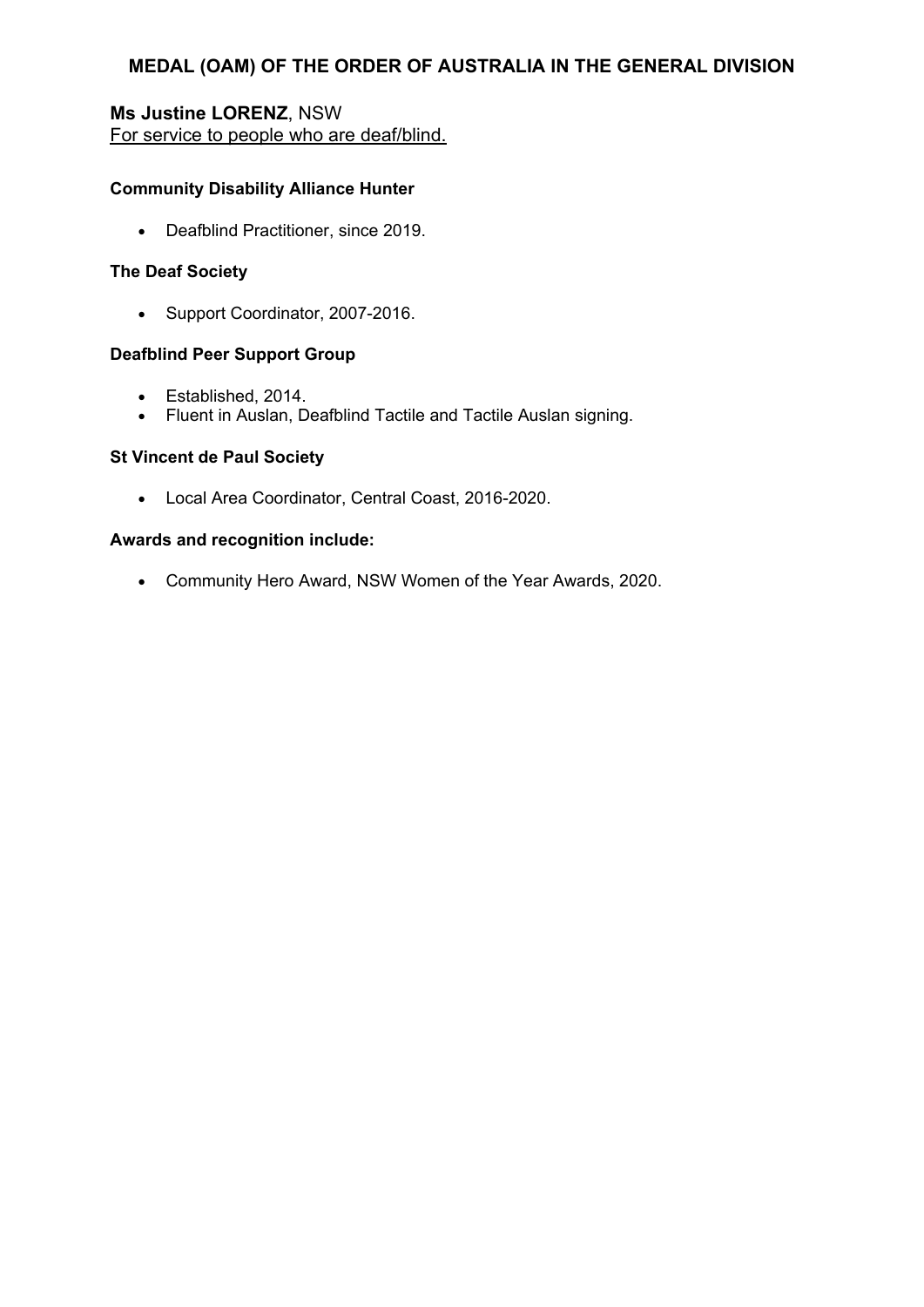## **Mr Francis James LYNCH**, Brighton VIC 3186 For service to the community, and to the law.

### **Halcyon Senior Citizens Village Society Inc**

- Board Member, since 1995.
- Former Vice President.
- Former Secretary.

## **Loreto Sisters Province Finance Advisory Committee**

- Committee Member, since 1999.
- Undertook pro-bono legal work.

### **Jesuit Mission Australia**

- Board Member, 2004-2008.
- Chair, Maytime Fair Committee, Xavier College, 10 years.
- Undertook pro-bono legal work, over 40 years.

### **Brighton Grammar School**

- Council Member, 1995-2005.
- Former Chair, Brighton Grammar School Foundation.

## **Brighton Cemetery Trust**

• Member, 10 years.

### **Nicholas O'Donohue & Co**

- Senior Partner, 1973-2017.
- Leader, Property Division, since 1981.
- Lawyer, since 1969.
- Chairman of the Board, 1988-2017.

### **Law Institute of Victoria**

- Chair, Property Dispute Resolution Committee, current and Member since early 1990s.
- Former Chair, Property Law Section.
- Provided guidance and input to Property Law FAQ's and Property Law Dispute Resolution Guidelines.
- Member, since 1971.